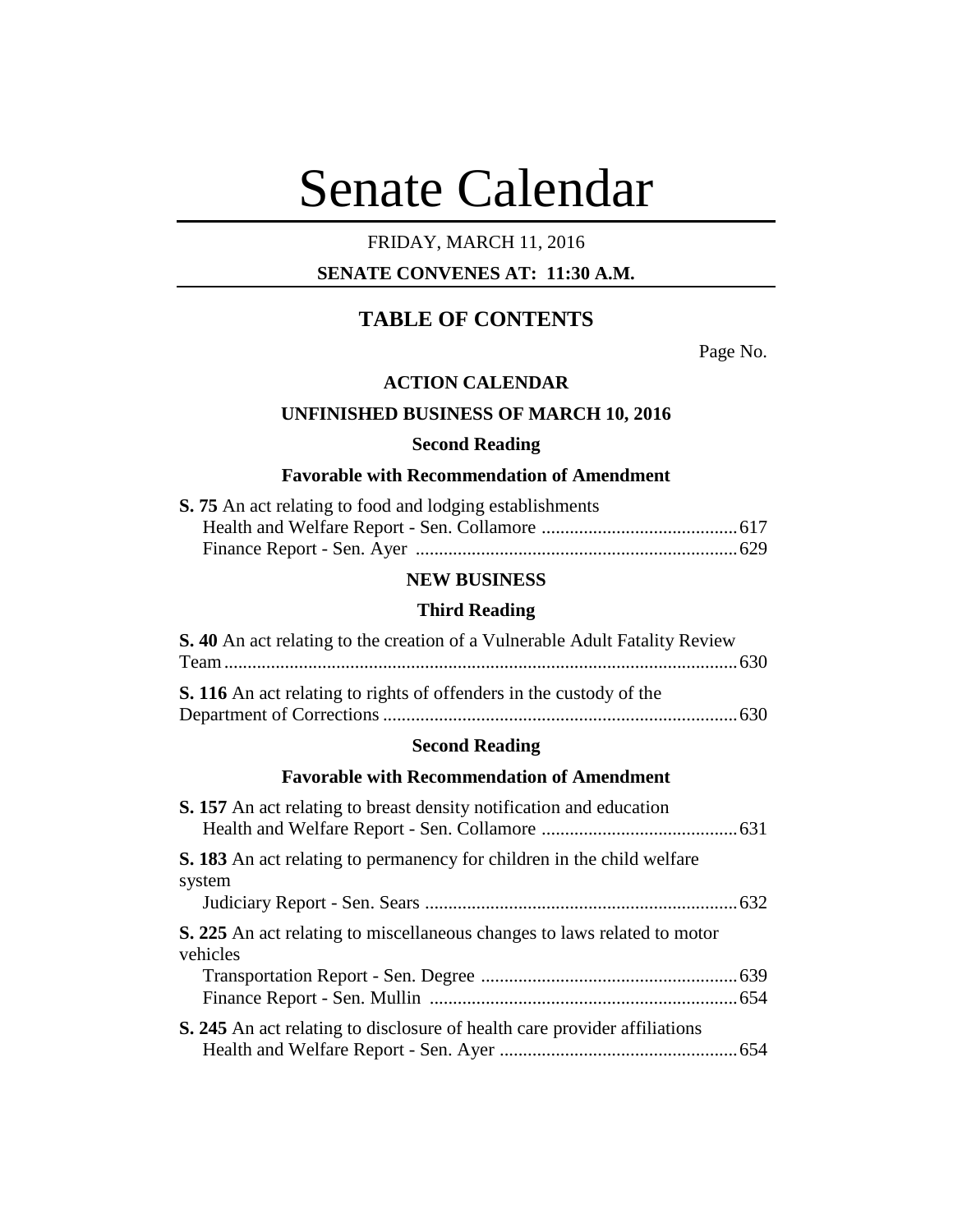| <b>S.</b> 255 An act relating to regulation of hospitals, health insurers, and |  |
|--------------------------------------------------------------------------------|--|
| managed care organizations                                                     |  |
|                                                                                |  |
|                                                                                |  |

# **NOTICE CALENDAR**

# **Committee Resolution for Second Reading**

| <b>J.R.S. 45</b> Joint resolution relating to the transfer of two State-owned |  |
|-------------------------------------------------------------------------------|--|
| parcels of land to the Town of Duxbury                                        |  |

By the Committee on Institutions (Sen. Rodgers for the Committee) .....667

# **Second Reading**

# **Favorable with Recommendation of Amendment**

| <b>S. 107</b> An act relating to the Agency of Health Care Administration                                                                                |      |
|----------------------------------------------------------------------------------------------------------------------------------------------------------|------|
| <b>S. 196</b> An act relating to the Agency of Human Services' contracts with<br>providers                                                               |      |
| S. 250 An act relating to farm distilleries and Vermont barrel aged maple<br>spirits<br>Econ. Dev., Housing and General Affairs Report - Sen. Baruth 687 |      |
| <b>CONCURRENT RESOLUTIONS FOR ACTION</b>                                                                                                                 |      |
| S.C.R. 39 (For text of Resolution, see Addendum to Senate Calendar for                                                                                   | .698 |

**H.C.R. 262-278** (For text of Resolutions, see Addendum to House Calendar for March 10, 2016).......................................................................................698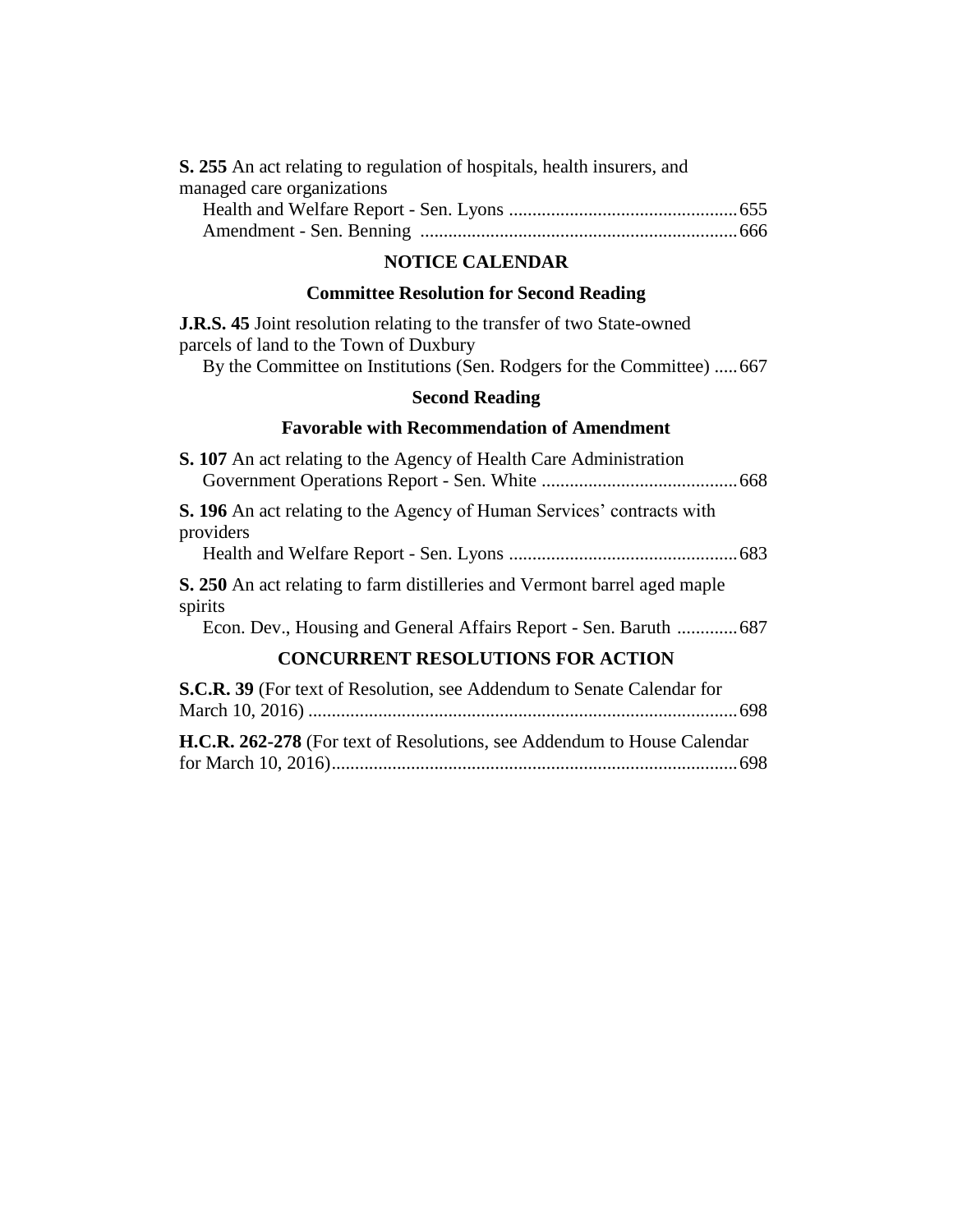# **ORDERS OF THE DAY**

## **ACTION CALENDAR**

## **UNFINISHED BUSINESS OF THURSDAY, MARCH 10, 2016**

#### **Second Reading**

# **Favorable with Recommendation of Amendment**

# **S. 75.**

An act relating to food and lodging establishments.

# **Reported favorably with recommendation of amendment by Senator Collamore for the Committee on Health & Welfare.**

The Committee recommends that the bill be amended by striking out all after the enacting clause and inserting in lieu thereof the following:

Sec. 1. 18 V.S.A. chapter 85 is amended to read:

# CHAPTER 85. FOOD AND LODGING ESTABLISHMENTS

Subchapter 1. Food and Lodging Establishments Generally

## § 4301. FOOD ESTABLISHMENTS; DEFINITIONS

(a) As used in this subchapter:

(1) "Food" shall include all articles used for food, drink, confectionery, or condiment, by man, whether simple, mixed, or compound, and all substances and ingredients used in the preparation thereof. "Bakery" means all buildings, rooms, basements, cellars, lofts, or other premises or part thereof, used, occupied, or maintained for the purpose of producing for sale bread, cakes, pies, or other food products made either wholly or partially with flour.

(2) "Children's camp" means any seasonal establishment operated not more than 90 days per year and offering a camping program that provides food, lodging, or both to vacationing youth or family groups.

(3) "Commissioner" means the Commissioner of Health.

(4) "Department" means the Department of Health.

(5) "Establishment" shall include all buildings, rooms, basements, cellars, lofts, or other premises or part thereof, used, occupied, or maintained for the purpose of manufacturing, preparing, packing, canning, bottling, keeping, storing, handling, serving, or distributing in any manner, food for sale means food manufacturing establishments, food service establishments,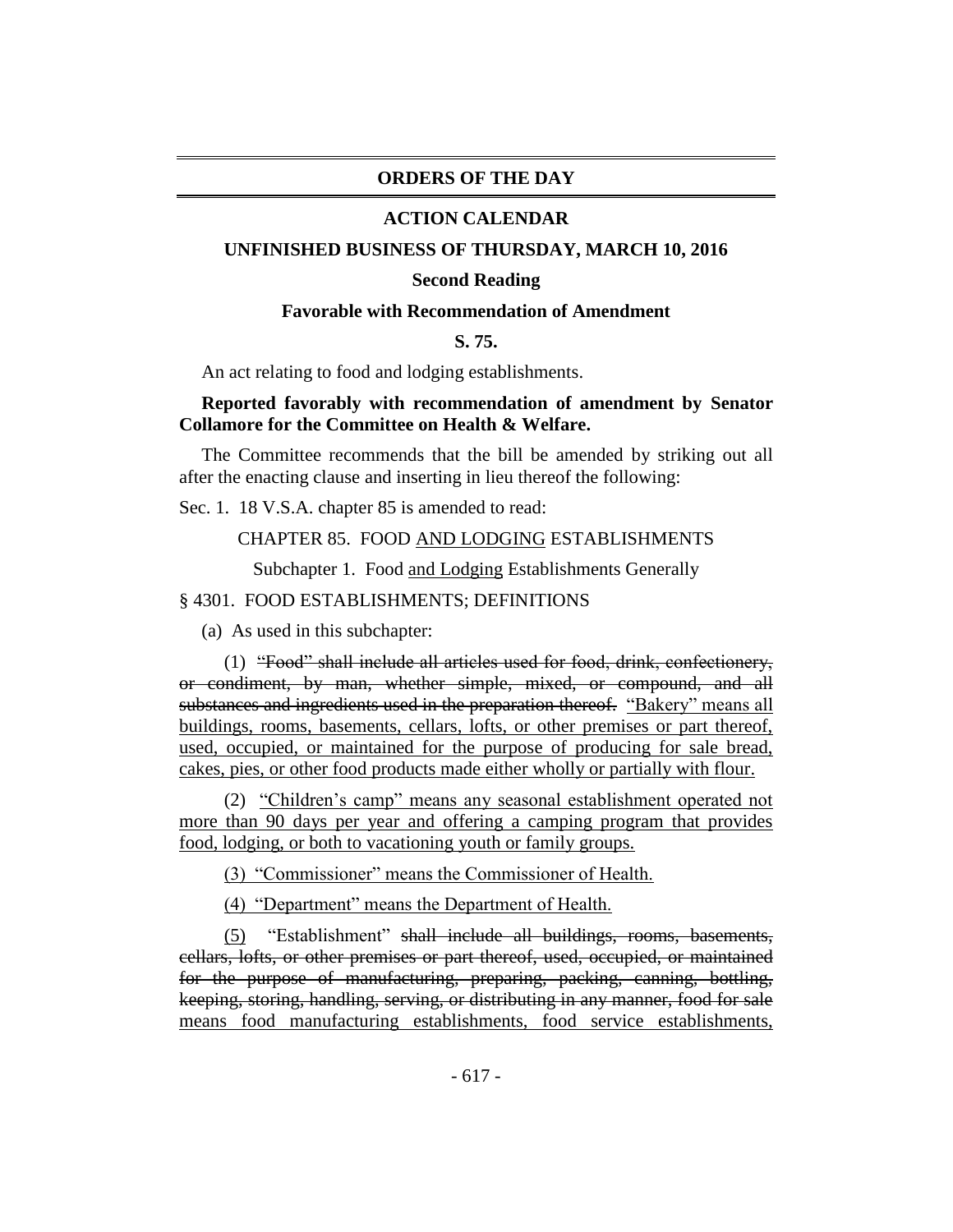lodging establishments, seafood vending facilities, and shellfish reshippers and repackers.

(6) "Food" means articles of food, drink, confectionery, or condiment for human consumption, whether simple, mixed, or compound, and all substances and ingredients used in the preparation thereof.

(7) "Food manufacturing establishment" means all buildings, rooms, basements, cellars, lofts, or other premises or part thereof, used, occupied, or maintained for the purpose of manufacturing, preparing, packing, canning, bottling, keeping, storing, handling, serving, or distributing food for sale. A food manufacturing establishment shall include food processors, bakeries, distributers, and warehouses.

(8) "Food service establishment" means entities that prepare, serve, and sell food to the public, including restaurants, temporary food vendors, caterers, mobile food units, and limited operations as defined in rule.

(9) "Lodging establishment" means any place where overnight accommodations are regularly provided to the transient, traveling, or vacationing public, including hotels, motels, inns, bed and breakfasts, and children's camps.

(10) "Salvage food" means any food product from which the label on the packaging has been lost or destroyed or which has been subjected to possible damage as the result of an accident, fire, flood, or other cause that prevents the product from meeting the specifications of the manufacturer or the packer, but is otherwise suitable for human consumption.

(11) "Salvage food facility" means any food vendor for which salvage food comprises 50 percent or more of gross sales.

(12) "Seafood vending facility" means a store, motor vehicle, retail stand, or similar place from which a person sells seafood for human consumption.

(13) "Shellfish reshipper and repacker" means an establishment engaging in interstate commerce of molluskan shellfish.

(b) Nothing in this subchapter chapter shall be construed to modify or affect laws or regulations rules of the agency of agriculture, food and markets Agency of Agriculture, Food and Markets.

# § 4302. GENERAL REQUIREMENTS

(a) A person shall not manufacture, prepare, pack, can, bottle, keep, store, handle, serve, or distribute in any manner food for the purpose of sale, in an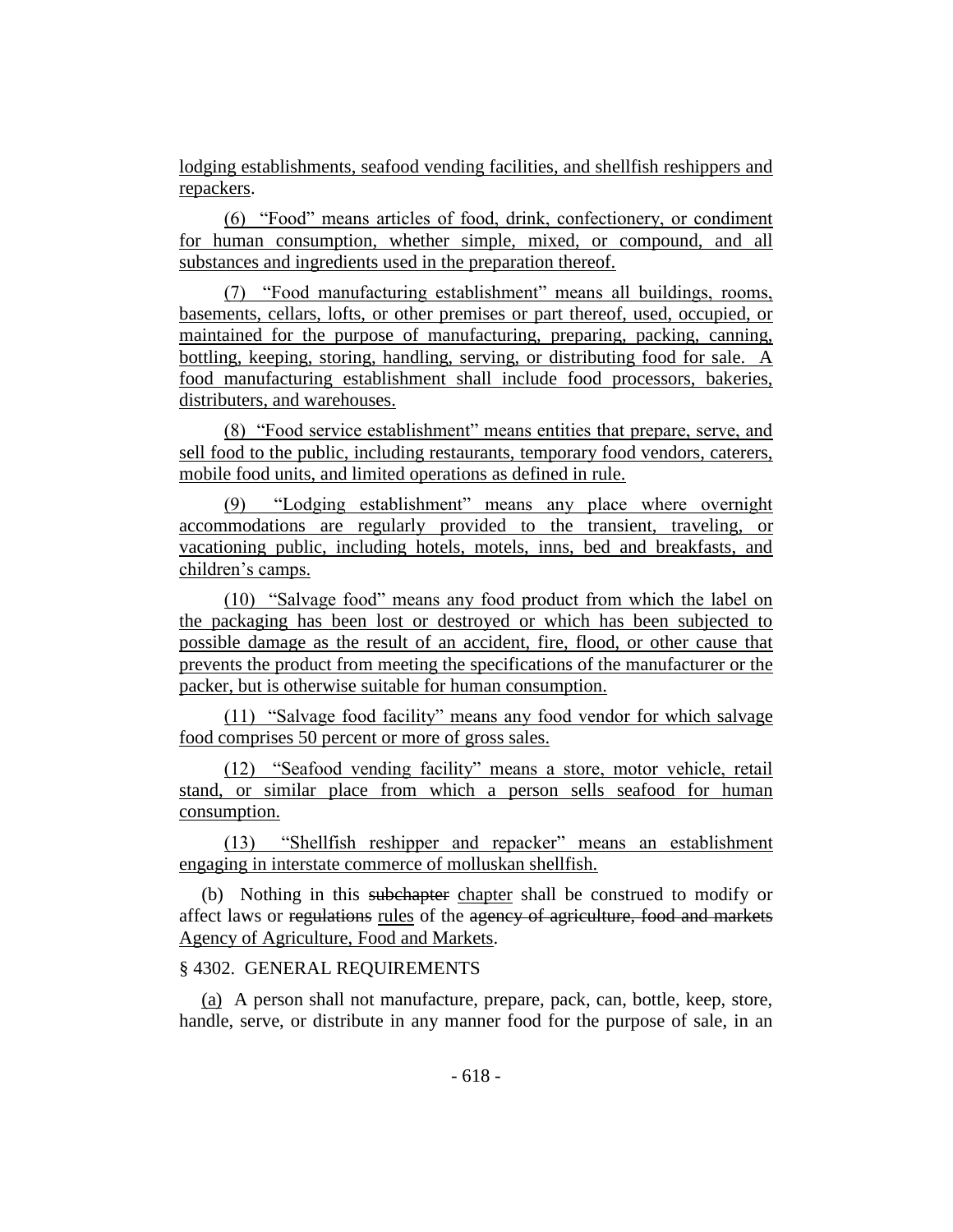unclean, unsanitary, or unhealthful establishment or under unclean, unsanitary, or unhealthful conditions.

(b) A person shall not engage in the business of conducting a lodging establishment under unclean, unsanitary, or unhealthful conditions.

# § 4303. SPECIAL PROVISIONS RULEMAKING

The Commissioner shall adopt rules pursuant to 3 V.S.A. chapter 25 to establish minimum standards for the safe and sanitary operation of food and lodging establishments and their administration and enforcement. Subject to the provisions of this subchapter, The rules shall require that an establishment shall be constructed, maintained, and operated with strict regard for the health of the employees and for the purity and wholesomeness of the food therein produced, kept, stored, handled, served, or distributed, so far as may be reasonable and necessary in the public interest and consistent with the character of the establishment, the public pursuant to the following general requirements:

(1) The entire establishment and its immediate appertaining premises, including the fixtures and furnishings, the machinery, apparatus, implements, utensils, receptacles, vehicles, and other devices used in the production, keeping, storing, handling, serving, or distributing of the food, or the materials used in the food, shall be constructed, maintained, and operated in a clean, sanitary, and healthful manner;

(2) The food and the materials used in the food shall be protected from any foreign or injurious contamination which that may render them unfit for human consumption.

(3) The clothing, habits, and conduct of the employees shall be conducive to and promote cleanliness, sanitation, and healthfulness;.

(4) There shall be proper, suitable, and adequate toilets and lavatories, constructed, maintained, and operated in a clean, sanitary, and healthful manner;.

(5) There shall be proper, suitable, and adequate water supply, heating, light lighting, ventilation, drainage, sewage disposal, and plumbing.

(6) There shall be proper operation and maintenance of pools, recreation water facilities, spas, and related facilities within lodging establishments.

(7) The Commissioner may adopt any other minimum conditions that he or she deems necessary for the operation and maintenance of a food or lodging establishment in a safe and sanitary manner.

§ 4304. EMPLOYEES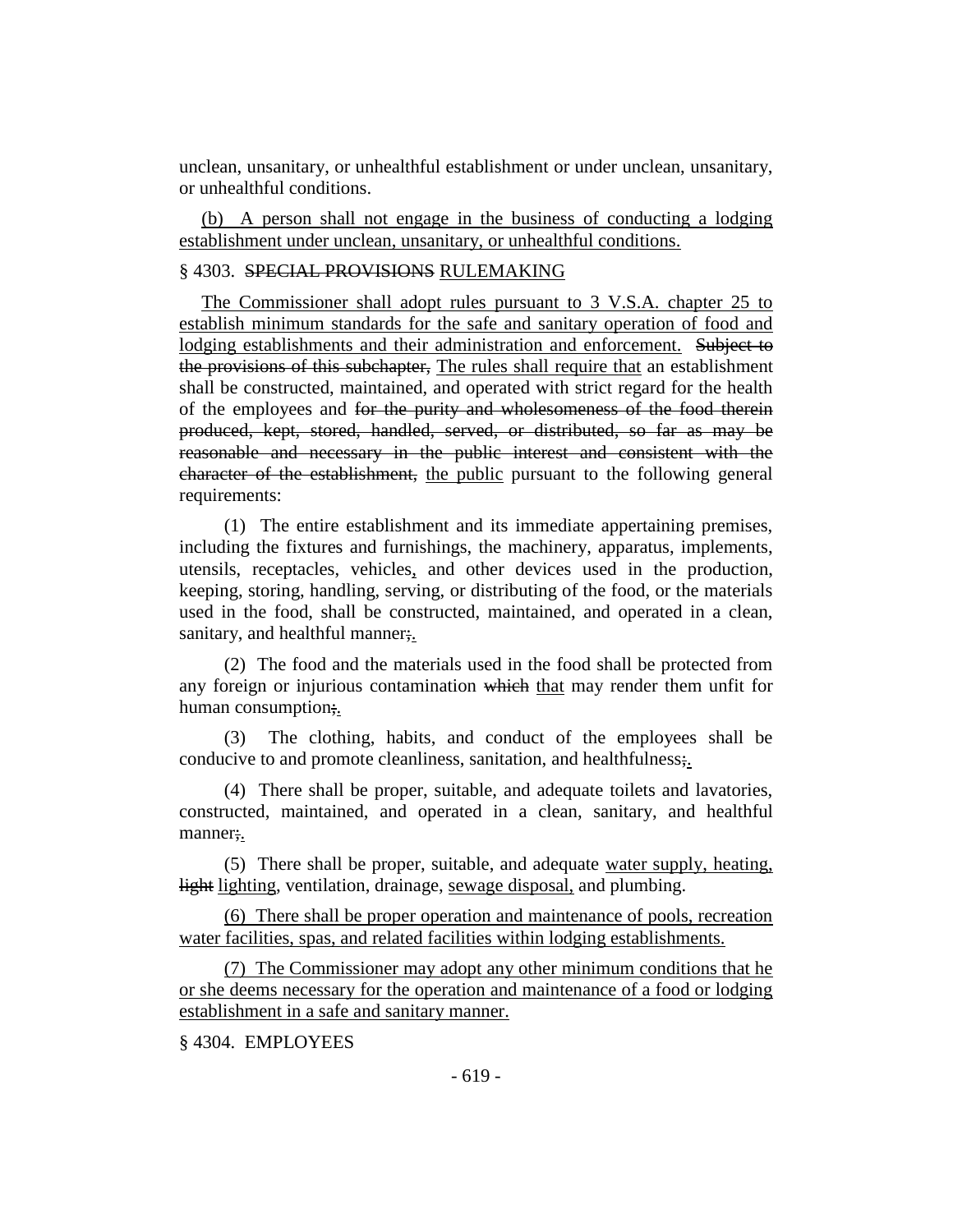(a) An employer shall not require, permit, or suffer any allow a person affected with any contagious, infectious, or other disease or physical ailment which that may render such employment detrimental to the public health to work in such an establishment, and a person so affected shall not work in any such an establishment subject to the provisions of this subchapter chapter.

(b) The Commissioner may require a person employed in an establishment subject to the provisions of this chapter to undergo medical testing or an examination necessary for the purpose of determining whether the person is affected by a contagious, infectious, or other disease or physical ailment that may render his or her employment detrimental to public health. The Commissioner may prohibit a person from working in an establishment pursuant to section 127 of this title if the person refuses to submit to medical testing or an examination.

#### \* \* \*

### § 4305. POWERS AND DUTIES OF STATE BOARD OF HEALTH

The board may require a person proposing to work or working in an establishment subject to the provisions of this subchapter, to undergo a physical examination for the purpose of ascertaining whether such person is affected with any contagious, infectious, or other disease or physical ailment, which may render his or her employment detrimental to the public health. The examination shall be made at the time and pursuant to conditions which shall be prescribed by the board. A person who refuses to submit to such examination shall not work or be required, permitted, or suffered to work in any such establishment. [Repealed.]

#### § 4306. INSPECTION

(a) It shall be the duty of the board Commissioner to enforce the provisions of this subchapter chapter and of 6 V.S.A.  $\S$  3312(d), and it he or she shall be permitted to inspect through its his or her duly authorized officers, inspectors, agents, or assistants, at all reasonable times, an establishment and, an establishment's records, and a salvage food facility subject to the provisions of this subchapter chapter.

(b) Whenever an inspection demonstrates that the establishment or salvage food facility is not operated in accordance with the provision of this chapter, the officer, inspector, agent, or assistant shall notify the licensee of the conditions found and direct necessary changes.

## § 4307. HEARING; ORDERS

When it appears upon such an inspection reveals that any an establishment is being maintained or operated in violation of the provisions of this subchapter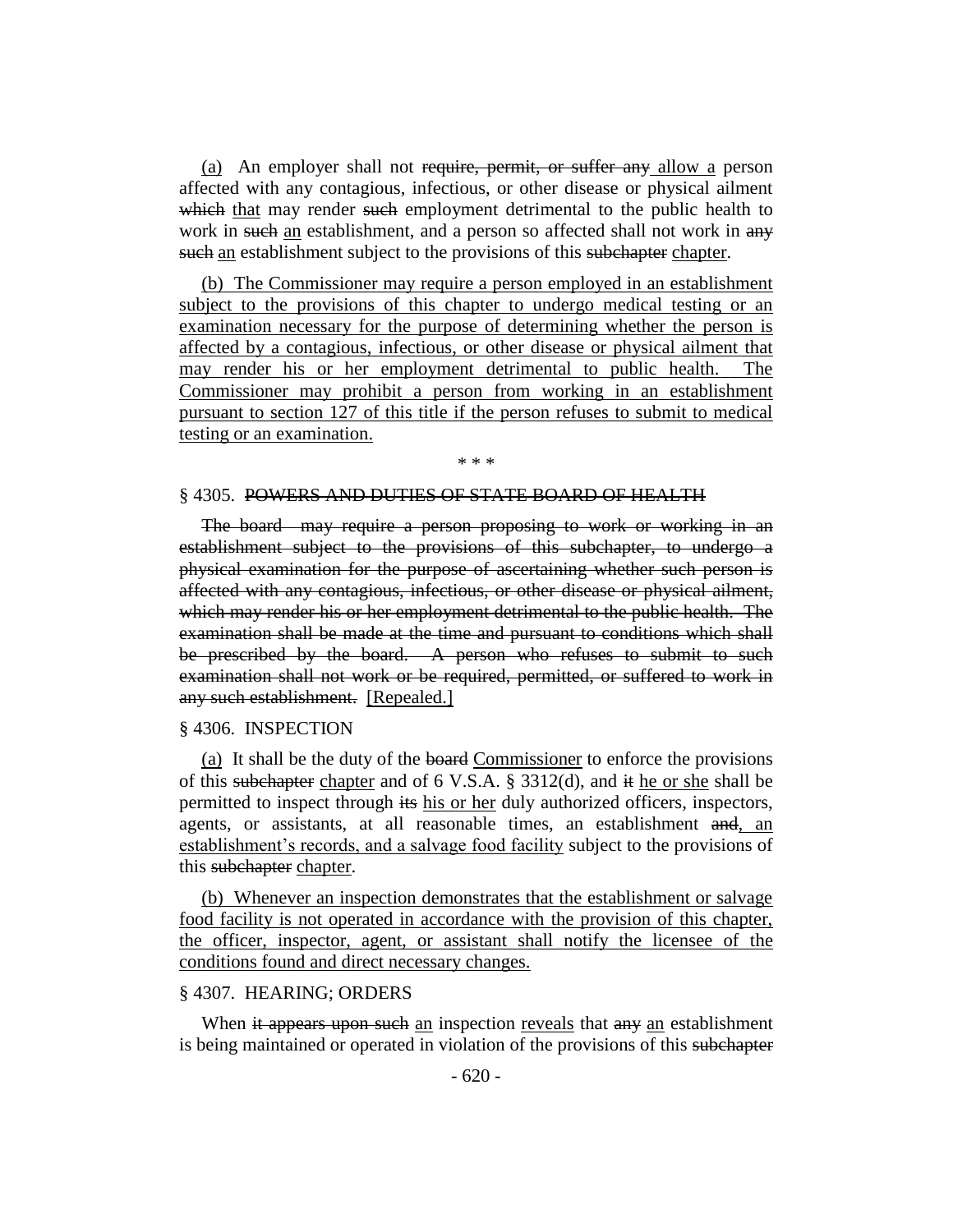chapter or any related rules, the board Commissioner shall cause provide written notice thereof, together with an order commanding an both abatement of such the violation and a compliance with this subchapter chapter within a reasonable period of time to be fixed in the order, to be served by a proper officer upon the person violating such provisions. Under such any related rules and regulations as may be prescribed adopted by the board Commissioner, a person upon whom such the notice and order are served shall be given an opportunity to be heard and to show cause as to why such the order should be vacated or amended. When, upon such a hearing, it appears that the provisions of this subchapter chapter have not been violated, the board Commissioner shall immediately vacate such the order, but without prejudice. When, however, it appears that such the provisions have been violated and such the person fails to comply with an order issued by the board Commissioner under the provisions of this section, the board Commissioner shall, forthwith, certify the facts to the proper prosecuting office revoke, modify, suspend, or enforce a civil penalty.

#### § 4308. REGULATIONS

The board shall make uniform and necessary rules and regulations for carrying out the provisions of this subchapter. [Repealed.]

#### § 4309. PENALTY

A person who violates a provision of this subchapter chapter or 6 V.S.A.  $§$  3312(d), for which no other penalty is provided, shall be fined not more than \$300.00 for the first offense and, for each subsequent offense, not more than \$500.00 shall be fined a civil penalty not to exceed \$10,000.00 for each violation. In the case of a continuing violation, each subsequent day in violation may be deemed a separate violation.

Subchapter 2. Licensing Food and Lodging Establishments

## § 4351. LICENSE FROM DEPARTMENT OF HEALTH

(a) A person shall not operate or maintain a hotel, inn, restaurant, tourist camp food manufacturing facility, retail food establishment, lodging establishment, seafood vending facility, or any other place in which food is prepared and served, or lodgings provided or furnished to the transient traveling or vacationing public, or a seafood vending facility, unless he or she shall have first obtained and holds obtains and holds from the department Commissioner a license authorizing such operation. The secretary may prescribe rules or conditions within which he or she may issue a temporary license for a period not to exceed 60 days. The license shall state the rules or conditions under which it is issued. However, nothing herein shall apply to any person who occasionally prepares and serves meals or provides occasional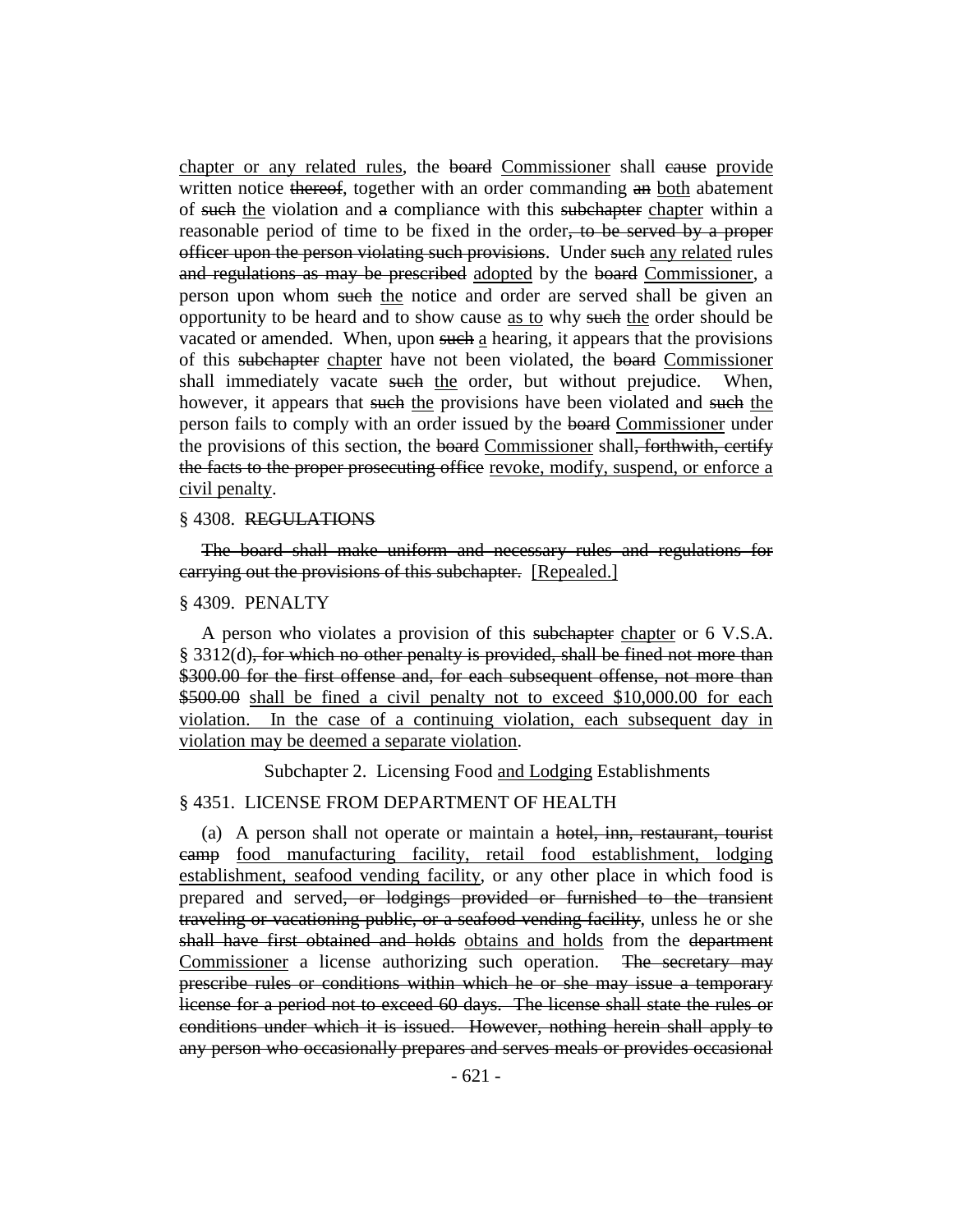lodgings. The license shall be displayed in such a way as to be easily viewed by the patrons. All licenses shall be displayed in a manner as to be easily viewed by the public.

(b) For purposes of this section, "seafood vending facility" includes a store, motor vehicle, stand, or similar place from which a person sells seafood for consumption at another location.

(1) A person shall not knowingly and willingly sell or offer for sale a bulk product manufactured by a bakery, regardless of whether the bakery is located in or outside the State, unless the operator of the bakery holds a valid license from the Commissioner.

(2) The Commissioner shall not grant a license to a bakery located outside the State unless:

(A) the person operating the bakery:

(i) has consented in writing to the Department's inspection and paid the required fee; or

(ii) has presented to the Department satisfactory evidence of inspection and approval from the proper authority in his or her state and paid the required fee; and

(B) inspection of the bakery confirms that it meets the laws and rules of this State.

(c) The Commissioner may issue a temporary license for no more than 90 days. The temporary license shall state the conditions under which it is issued.

(d) If the Commissioner does not renew a license, he or she shall provide written notice to the licensee. The notice shall specify any changes necessary to conform with State rules and shall state that if compliance is achieved within the time designated in the notice, the license shall be renewed. If the licensee fails to achieve compliance within the prescribed time, the licensee shall have an opportunity for a hearing.

(e) Any licensee or perspective licensee aggrieved by a decision or order of the Commissioner may appeal to the Board of Health within 30 days of that decision. Hearings by the Board under this section shall be subject to the provisions of 3 V.S.A. chapter 25 relating to contested cases. The Board shall consider the matter de novo and all persons, parties, and interests may appear and be heard. The Board shall issue an order within 30 days following the conclusion of the hearing.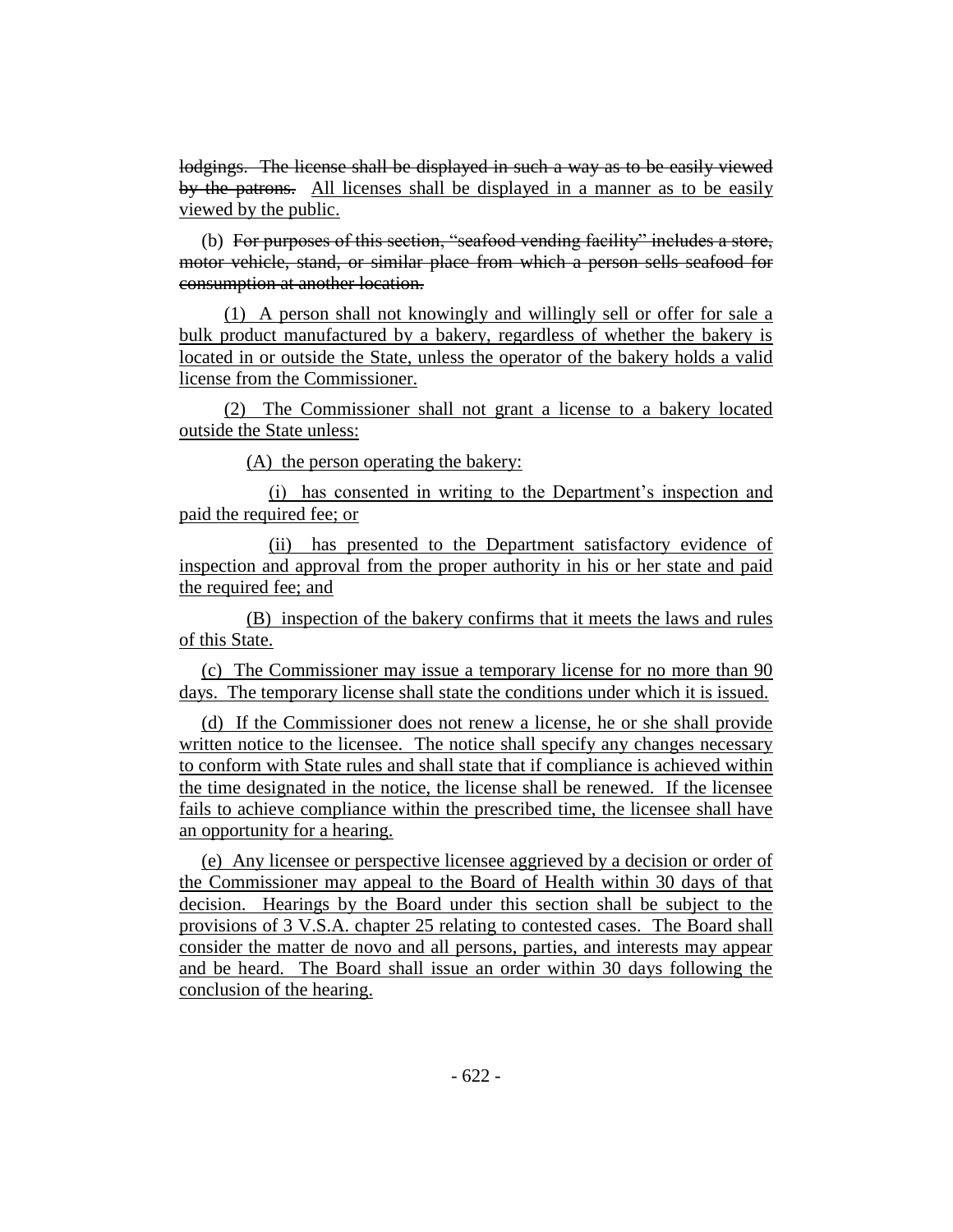(f) If a licensee fails to renew his or her license within 60 days of its expiration date, a licensee shall apply for a new license and meet all licensure requirements anew.

# § 4352. APPLICATION

A person desiring to operate a place an establishment in which food is prepared and served or in which lodging is offered to the public shall apply to the board Commissioner upon forms supplied by the board Department and shall pay a license fee as provided by section 4353 of this title. An application for licensure shall be submitted no fewer than 30 days prior to the opening of a food or lodging establishment. Upon receipt of such license fee and when satisfied that the premises are sanitary and healthful in accordance with the provisions of this chapter and related rules, the board Commissioner shall issue a license to the applicant with respect to the premises described therein.

§ 4353. FEES

(a) The Commissioner may establish by rule any requirement the Department needs to determine the applicable license fee category or any license exemption. The following fees shall be paid annually to the Board Department at the time of making the application according to the following schedules:

(1) Restaurant I—Seating capacity of 0 to 25; \$105.00

II—Seating capacity of 26 to 50; \$180.00

- III—Seating capacity of 51 to 100; \$300.00
- IV—Seating capacity of 101 to 200; \$385.00

V—Seating capacity of 201 to 599 over 200; \$450.00

VI—Seating capacity 600 and over; \$1,000.00

VII—Home Caterer; \$155.00

VIII VII—Commercial Caterer; \$260.00

IX VIII—Limited Operations; \$140.00

X IX—Fair Stand; \$125.00; if operating for four or more days per year; \$230.00

(2) Lodging establishments

I—Lodging capacity of 1 to 10; \$130.00

II—Lodging capacity of 11 to 20; \$185.00

III—Lodging capacity of 21 to 50; \$250.00

- 623 -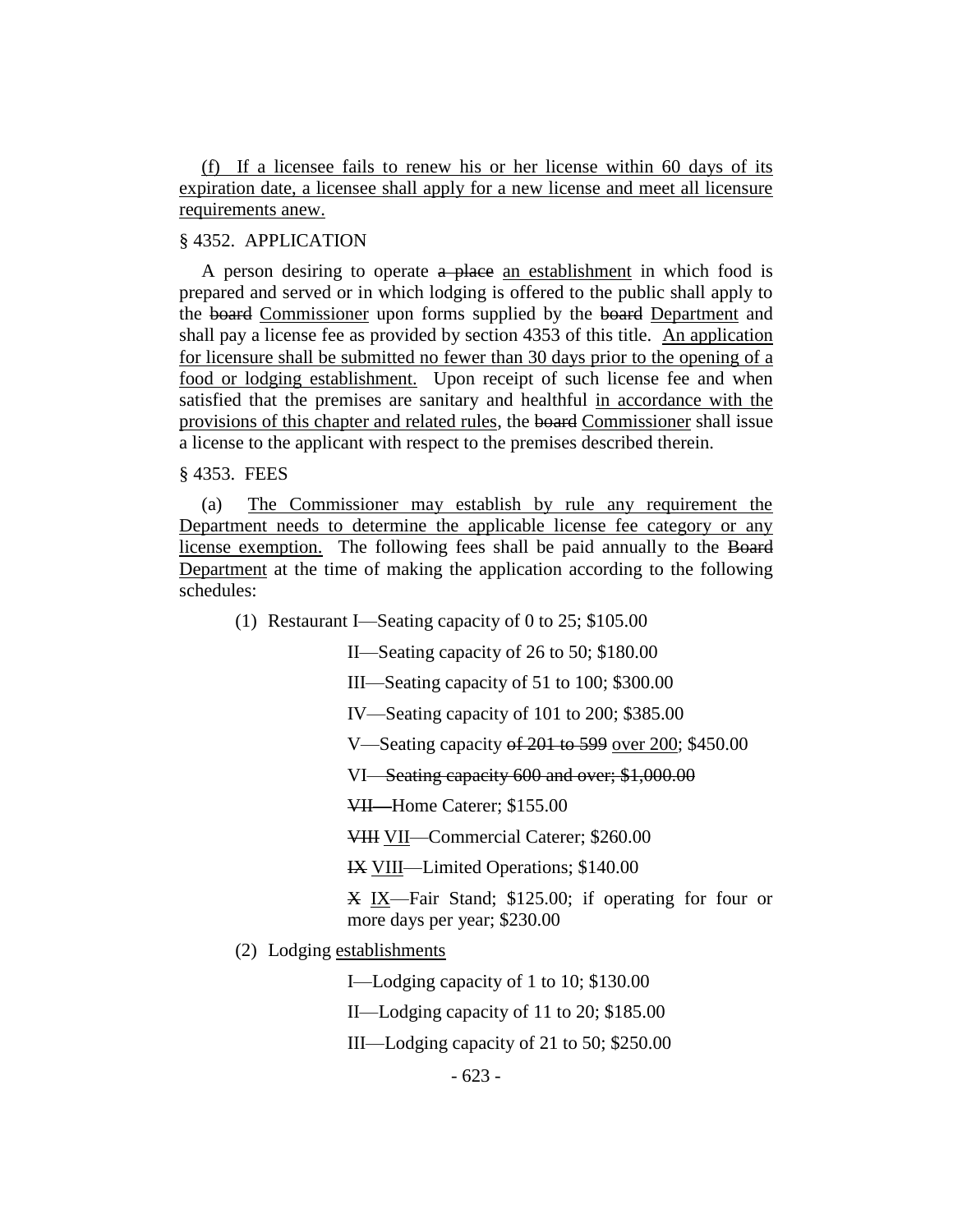IV—Lodging capacity of 51 to 200 over 50; \$390.00

V—Lodging capacity of over 200; \$1,000.00 Children's camps; \$150.00

(3) Food processor manufacturing establishment—a fee for any person or persons that process food for resale to restaurants, stores, or individuals according to the following schedule:

(A) Food manufacturing establishments; nonbakeries

I—Gross receipts of \$10,001.00 to \$50,000.00; \$175.00

 $\overline{(B)}$  II—Gross receipts of over \$50,000.00; \$275.00

III —Gross receipts of \$10,000.00 or less are exempt pursuant to section 4358 of this title

(B) Food manufacturing establishments; bakeries

I—Home bakery; \$100.00

II—Small commercial; \$200.00

III—Large commercial; \$350.00

(4) Seafood vending facility—\$200.00, unless operating pursuant to another license issued by the Department of Health and generating less than \$40,000.00 in seafood gross receipts annually. If generating more than \$40,000.00 in seafood gross receipts annually, the fee is to be paid regardless of whether the facility is operating pursuant to another license issued by the Department of Health.

(5) Shellfish reshippers and repackers—\$375.00.

(b) The Commissioner of Health will shall be the final authority on definition of categories contained herein.

(c) All fees received by the Board Department under this section shall be credited to a special fund and shall be available to the Department to offset the cost of providing the services.

## § 4354. TERM OF LICENSE

Licenses shall expire annually on a date established by the department Department and shall be renewable may be renewed upon the payment of a new license fee if the licensee is in good standing with the Department.

# § 4355. REGULATIONS; REPORTS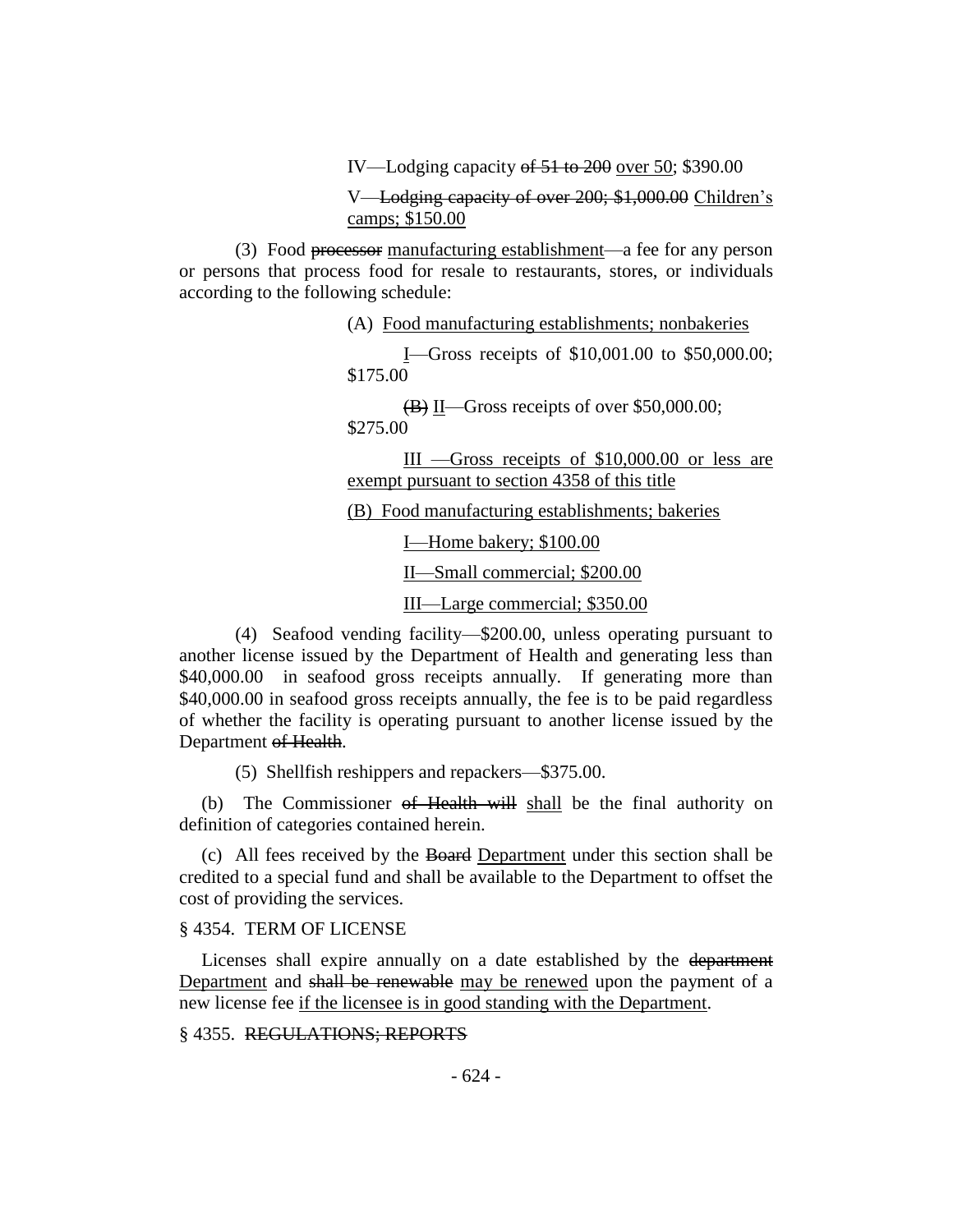(a) The board may prescribe such rules and regulations as may be necessary to ensure the operation in a sanitary and healthful manner of places in which food is prepared and served to the public or in which lodgings are provided. All reports which such board may require shall be on forms prescribed by it.

(b) The board shall not adopt any rule requiring food establishments that operate less than six months of the year and provide outdoor seating for no more than 16 people to provide toilet facilities to patrons, and any such rule or portion thereof now in effect is repealed. [Repealed.]

#### § 4356. INSPECTION, REVOCATION

The members of the board and any person in its employ and by its direction, at reasonable times, may enter any place operated under the provisions of sections 4351-4355 of this title, so far as may be necessary in the discharge of its duties. Whenever upon such inspection it is found that the premises are not being conducted in accordance with the provisions of the above named sections or the regulations adopted in accordance therewith, such board shall notify the licensee of the conditions found and direct such changes as are necessary. If such licensee shall fail within a reasonable time to comply with such orders, rules, or regulations adopted under the provisions of such sections, the board shall revoke the license. [Repealed.]

## § 4357. PENALTY

A person who violates any provision of this subchapter shall be fined not more than \$500.00. [Repealed.]

#### § 4358. EXEMPTIONS

(a) The provisions of this subchapter shall apply only to such those hotels, inns, restaurants, tourist camps, and other places as that solicit the patronage of the public by advertising by means of signs, notices, placards, radio, electronic communications, or printed announcements.

(b) The provisions of this subchapter shall not apply to an individual manufacturing and selling bakery products from his or her own home kitchen whose average gross retail sales do not exceed \$125.00 per week.

(c) Any food manufacturing establishment claiming a licensing exemption shall provide documentation as required by rule.

(d) The Commissioner shall not adopt a rule requiring food establishments that operate less than six months of the year and provide outdoor seating for less than 16 people at one time to provide toilet and hand washing facilities for patrons.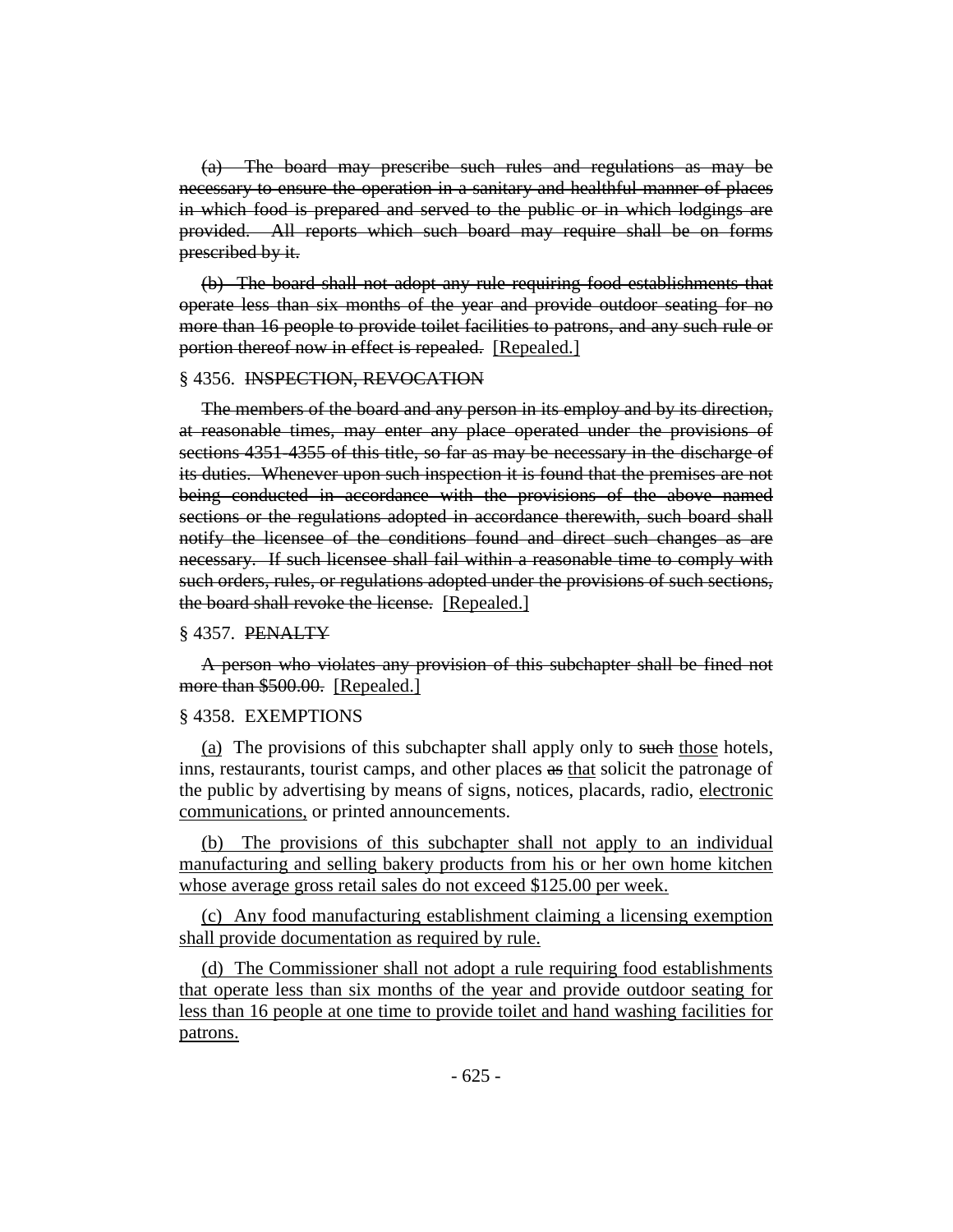#### Subchapter 4. Bakeries

#### § 4441. BAKERY PRODUCTS; DEFINITION

For the purposes of this subchapter,

(1) The word "bakery" is defined as a building or part of a building wherein is carried on as a principal occupation the production of bread, cakes, pies, or other food products made either wholly or in part of flour and intended for sale.

(2) The word "person" shall extend and be applied to bodies corporate, and to partnerships and unincorporated associations. [Repealed.]

#### § 4442. RULES AND INSPECTION BY STATE BOARD OF HEALTH

The Board shall adopt and enforce rules as the public health may require in respect to the sanitary conditions of bakeries as defined herein. The Board is hereby authorized to inspect any such bakery at all reasonable times through its duly appointed officers, inspectors, agents, or assistants. [Repealed.]

#### § 4443. SLEEPING ROOMS SEPARATE

The sleeping rooms for persons employed in a bakery shall be separated from the rooms where food products or any ingredient thereof are manufactured or stored. [Repealed.]

#### § 4444. **LICENSE**

(a) No person shall operate a bakery in this state without having obtained from the department a license describing the building used as a bakery, including the post office address of the same, which license shall be posted by the owner or operator of such bakery in a conspicuous place in the shop described in such license or in the sales room connected therewith.

(b) No person shall knowingly and willfully sell or offer for sale in this state any bulk product manufactured by a bakery, whether such a bakery is located within or without the state, unless the operator of such bakery shall hold a valid license, as prescribed, from the department, which license shall in no case be granted covering a bakery located outside the state unless the person operating such bakery shall have consented in writing to its inspection and paid the fee as herein provided, or shall have paid the fee and received a license after presenting to the department satisfactory evidence of inspection and approval from the proper authority of his or her own state, and such bakery shall have been found by the inspection to meet the requirements of the laws of this state and rules and regulations of the secretary relating thereto. [Repealed.]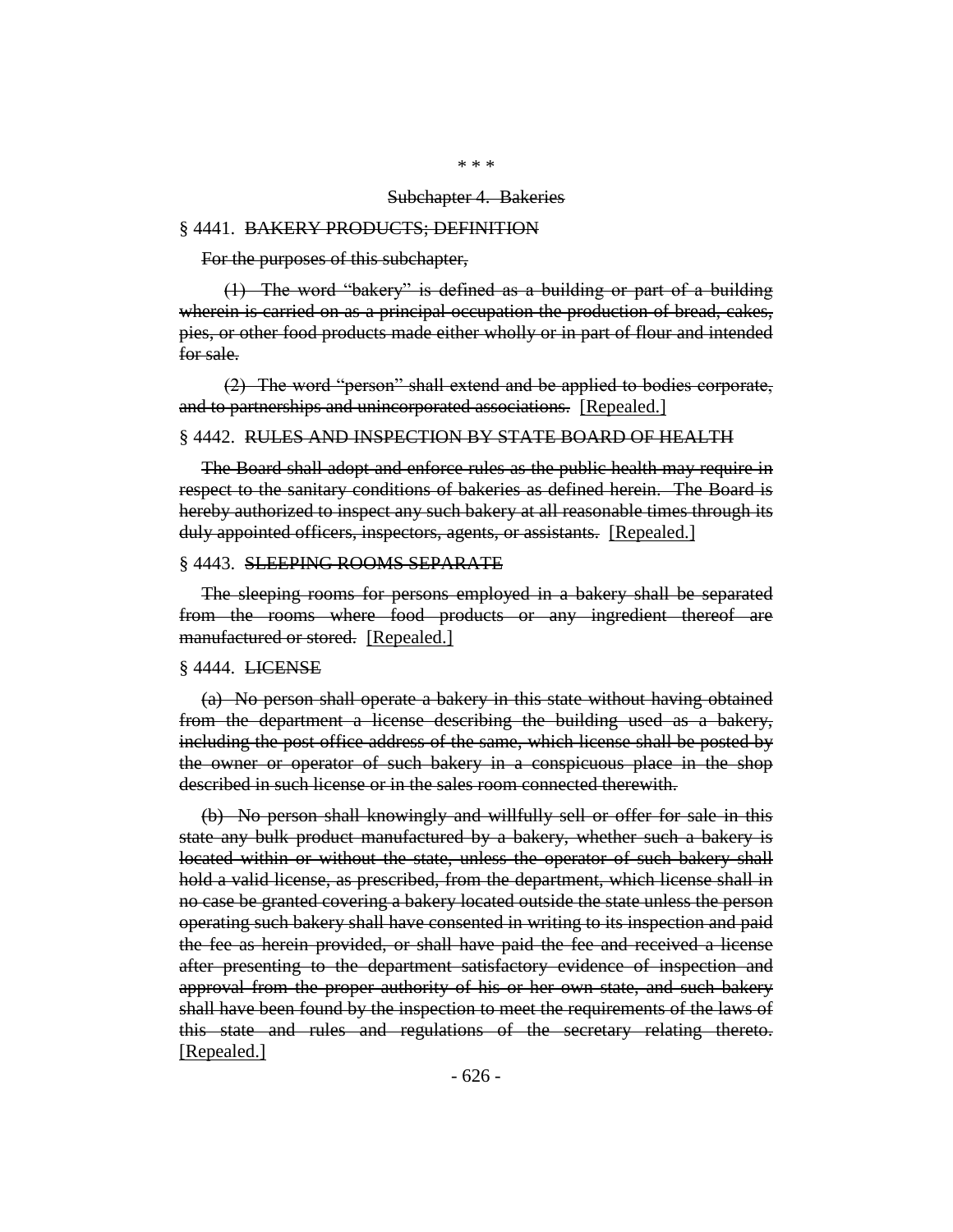#### § 4445. RENEWAL OF LICENSE

The holder of such a license who desires to continue to operate a bakery shall annually, commencing on or before January 31, 1974, and thereafter on or before January 31, renew his or her license, pay the renewal fee, and receive a new license provided the licensee is entitled thereto. [Repealed.]

 $§$  4446. FEE

(a) A person owning or conducting a bakery as specified in sections 4441 and 4444 of this title shall pay to the Board a fee for each certificate and renewal thereof in accordance with the following schedule:

Bakery I—Home Bakery; \$100.00

II—Small Commercial; \$200.00

III—Large Commercial; \$350.00

IV—Camps; \$150.00

(b) The Commissioner of Health will be the final authority on definition of categories contained herein.

(c) All fees received by the Board under this section shall be credited to a special fund and shall be available to the Department to offset the cost of providing the services. [Repealed.]

## § 4447. REVOCATION

Such license may be suspended or revoked by the board for cause after hearing. [Repealed.]

#### § 4448. NEW BAKERY

No person shall open a new bakery in this state without having given at least 15 days' notice to the department of intention to open such bakery which notice shall contain a description and location of the building proposed to be used as such bakery. Upon receipt of such notice, the department shall cause such premises to be examined and, if found to comply with the provisions and statutes relating to bakeries and the rules and regulations prescribed by the secretary, a license shall be issued upon payment of the fee as herein provided. [Repealed.]

#### § 4449. LOCAL REGULATIONS

The provisions of this subchapter shall not prevent local health authorities from making and enforcing orders or regulations concerning the sanitary condition of bakeries and the sale of bakery products, except that such orders and regulations shall be suspended to the extent necessary to give effect to the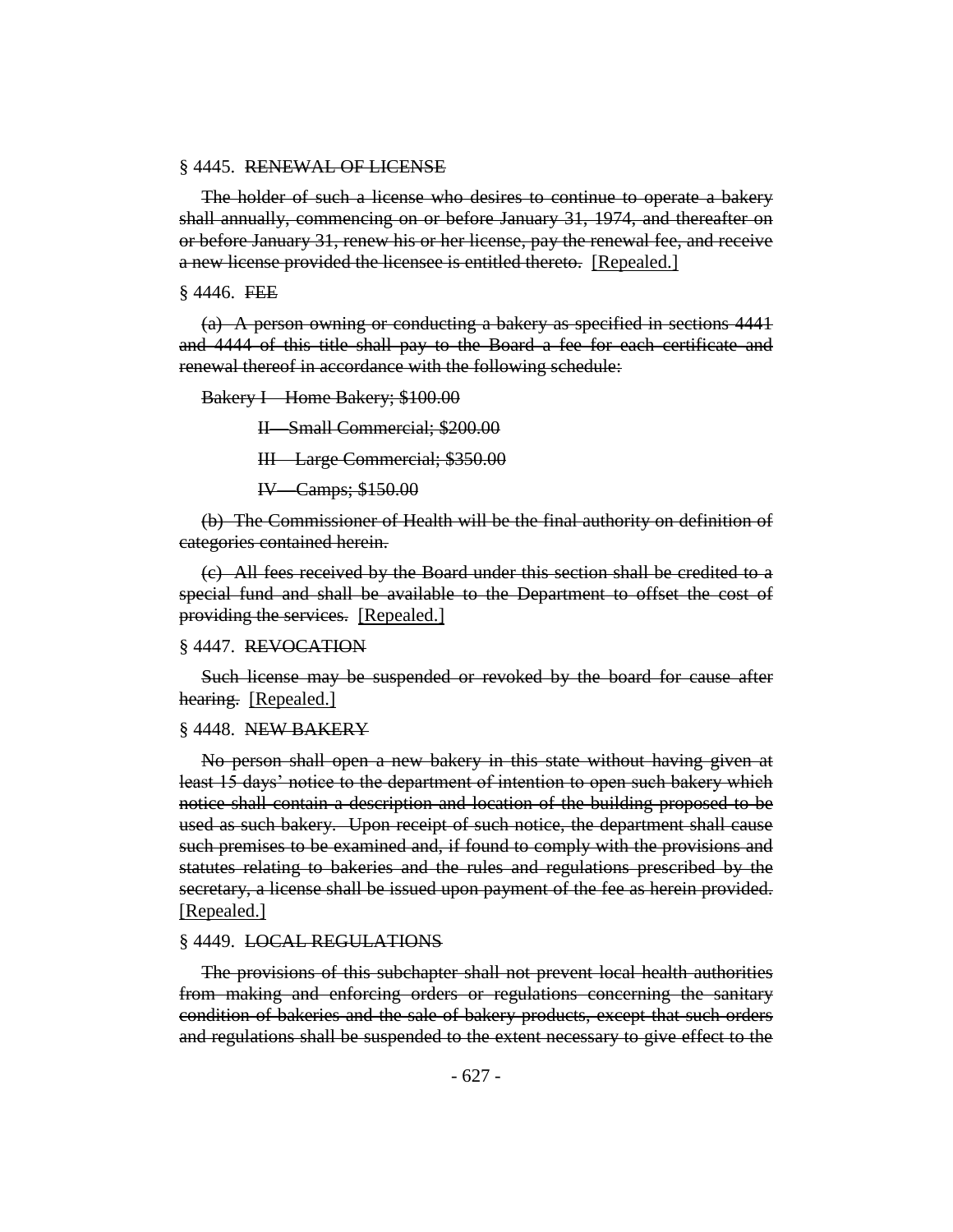provisions of this subchapter and the rules and regulations prescribed pursuant thereto. [Repealed.]

#### § 4450. PENALTY

A person who violates any provisions of this subchapter shall be fined not more than \$500.00. [Repealed.]

#### § 4451. EXCEPTIONS

The provisions of this subchapter shall not apply to individuals manufacturing in and selling from their own private home kitchens bread, cakes, pies, or other food products made either wholly or in part from flour whose average gross retail sales of such products do not exceed \$125.00 a week, nor to restaurants, inns, or hotels subject to the provisions of subchapter 2 of this chapter, nor to church, fraternal, or charitable food sales. [Repealed.]

Subchapter 5. Salvage Food Facilities

#### § 4461. DEFINITIONS

For the purposes of this subchapter:

(1) "Salvage food" means any food product from which the label on the packaging has been lost or destroyed or which has been subjected to possible damage as the result of accident, fire, flood, or other cause which may prevent the product from meeting the specifications of the manufacturer or the packer, but is otherwise suitable for human consumption.

(2) "Salvage food facility" means a food vendor for which salvage foods comprise 50 percent or more of gross sales. [Repealed.]

# § 4462. REGULATIONS AND INSPECTION

The state board of health is authorized to inspect any salvage food facility at all reasonable times through its officers, inspectors, agents, or assistants. [Repealed.]

Subchapter 6. Temporary Outdoor Seating

# § 4465. LIMITED FOOD ESTABLISHMENTS; TEMPORARY OUTDOOR SEATING

A food establishment that prepares and serves food for off premises uses may provide temporary outdoor seating for up to 16 persons from May 1 to October 31 without providing patron toilet or handwashing facilities. [Repealed.]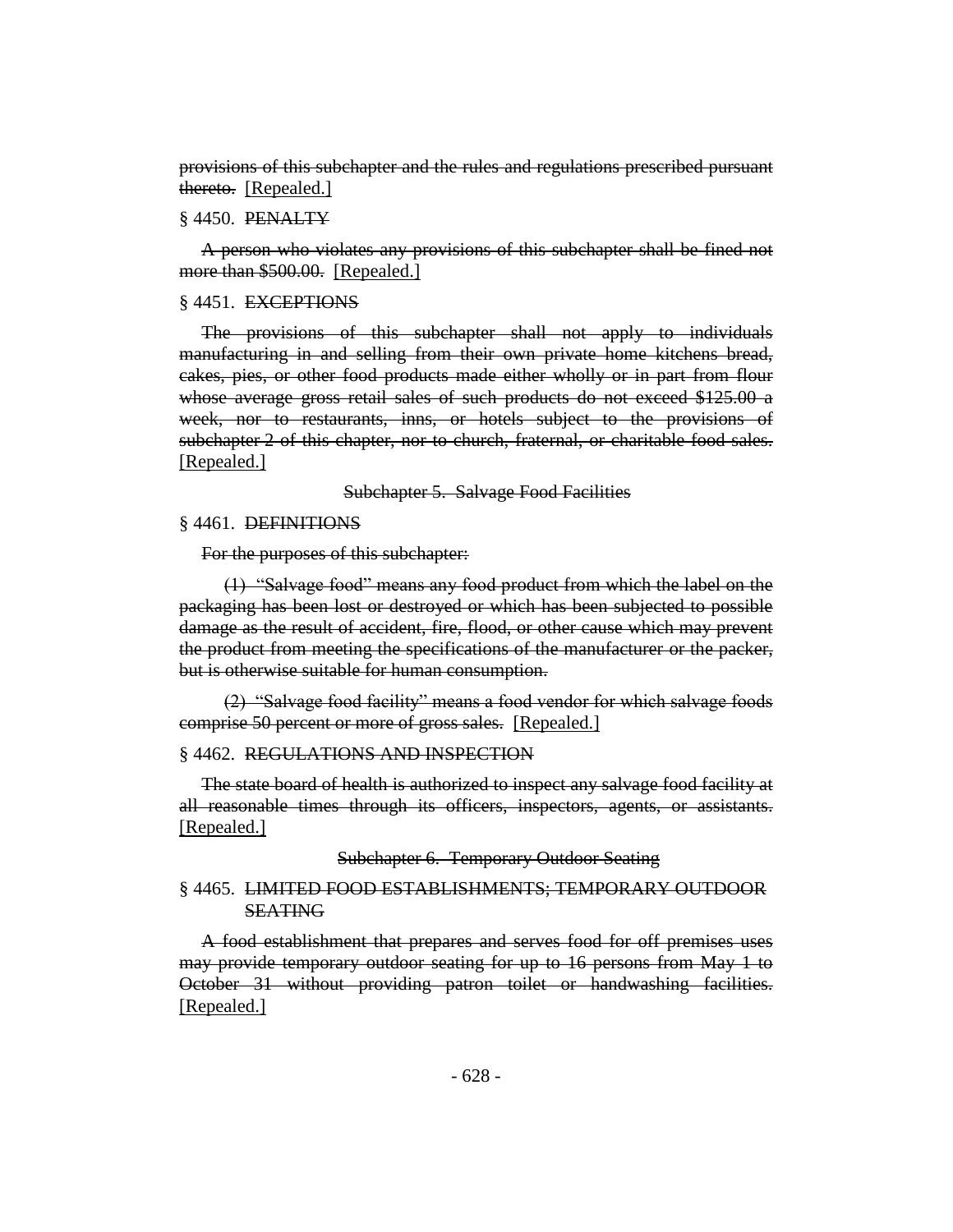Sec. 2. EFFECTIVE DATE

This act shall take effect on July 1, 2016.

(Committee vote: 5-0-0)

# **Reported favorably with recommendation of amendment by Senator Ayer for the Committee on Finance.**

The Committee recommends that the bill be amended as recommended by the Committee on Health & Welfare with the following amendment thereto:

In Sec. 1, by striking out 18 V.S.A. § 4353, subsection (a), in its entirety and inserting in lieu thereof the following:

(a) The Commissioner may establish by rule any requirement the Department needs to determine the applicable license fee category or any license exemption. The following fees shall be paid annually to the Board at the time of making the application according to the following schedules:

(1) Restaurant I—Seating capacity of 0 to 25; \$105.00

II—Seating capacity of 26 to 50; \$180.00

III—Seating capacity of 51 to 100; \$300.00

IV—Seating capacity of 101 to 200; \$385.00

V—Seating capacity of 201 to 599; \$450.00

VI—Seating capacity 600 and over; \$1,000.00

VII—Home Caterer; \$155.00

VIII—Commercial Caterer; \$260.00

IX—Limited Operations; \$140.00

X—Fair Stand; \$125.00; if operating for four or more days per year; \$230.00

(2) Lodging establishments

I—Lodging capacity of 1 to 10; \$130.00

II—Lodging capacity of 11 to 20; \$185.00

III—Lodging capacity of 21 to 50; \$250.00

IV—Lodging capacity of 51 to 200; \$390.00

V—Lodging capacity of over 200; \$1,000.00

VI—Children's camps; \$150.00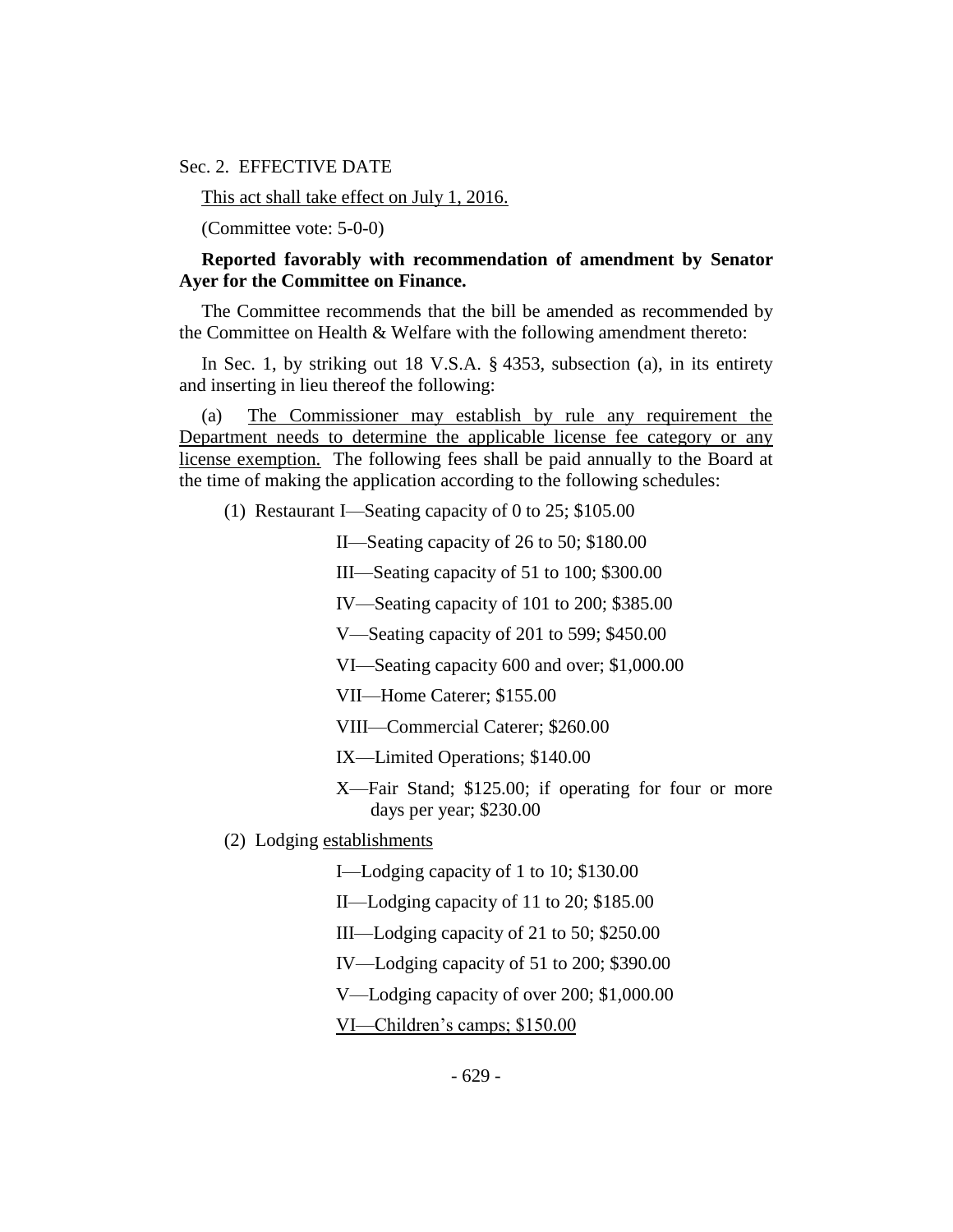(3) Food processor manufacturing establishment—a fee for any person or persons that process food for resale to restaurants, stores, or individuals according to the following schedule:

(A) Food manufacturing establishments; nonbakeries

| <b>I</b> —Gross receipts of $$10,001.00$ to $$50,000.00;$<br>\$175.00               |
|-------------------------------------------------------------------------------------|
| \$50,000.00;<br>receipts of over<br>$\left(\frac{B}{B}\right)$ II—Gross<br>\$275.00 |
| receipts of $$10,000.00$ or less<br>III—Gross<br>are                                |
| exempt pursuant to section 4358 of this title                                       |
| (B) Food manufacturing establishments; bakeries                                     |
| I—Home bakery; \$100.00                                                             |
| II—Small commercial; \$200.00                                                       |
| III—Large commercial; \$350.00                                                      |

(4) Seafood vending facility—\$200.00, unless operating pursuant to another license issued by the Department of Health and generating less than \$40,000.00 in seafood gross receipts annually. If generating more than \$40,000.00 in seafood gross receipts annually, the fee is to be paid regardless of whether the facility is operating pursuant to another license issued by the Department of Health.

(5) Shellfish reshippers and repackers—\$375.00.

(Committee vote: 7-0-0)

#### **NEW BUSINESS**

# **Third Reading**

# **S. 40.**

An act relating to the creation of a Vulnerable Adult Fatality Review Team.

## **S. 116.**

An act relating to rights of offenders in the custody of the Department of Corrections.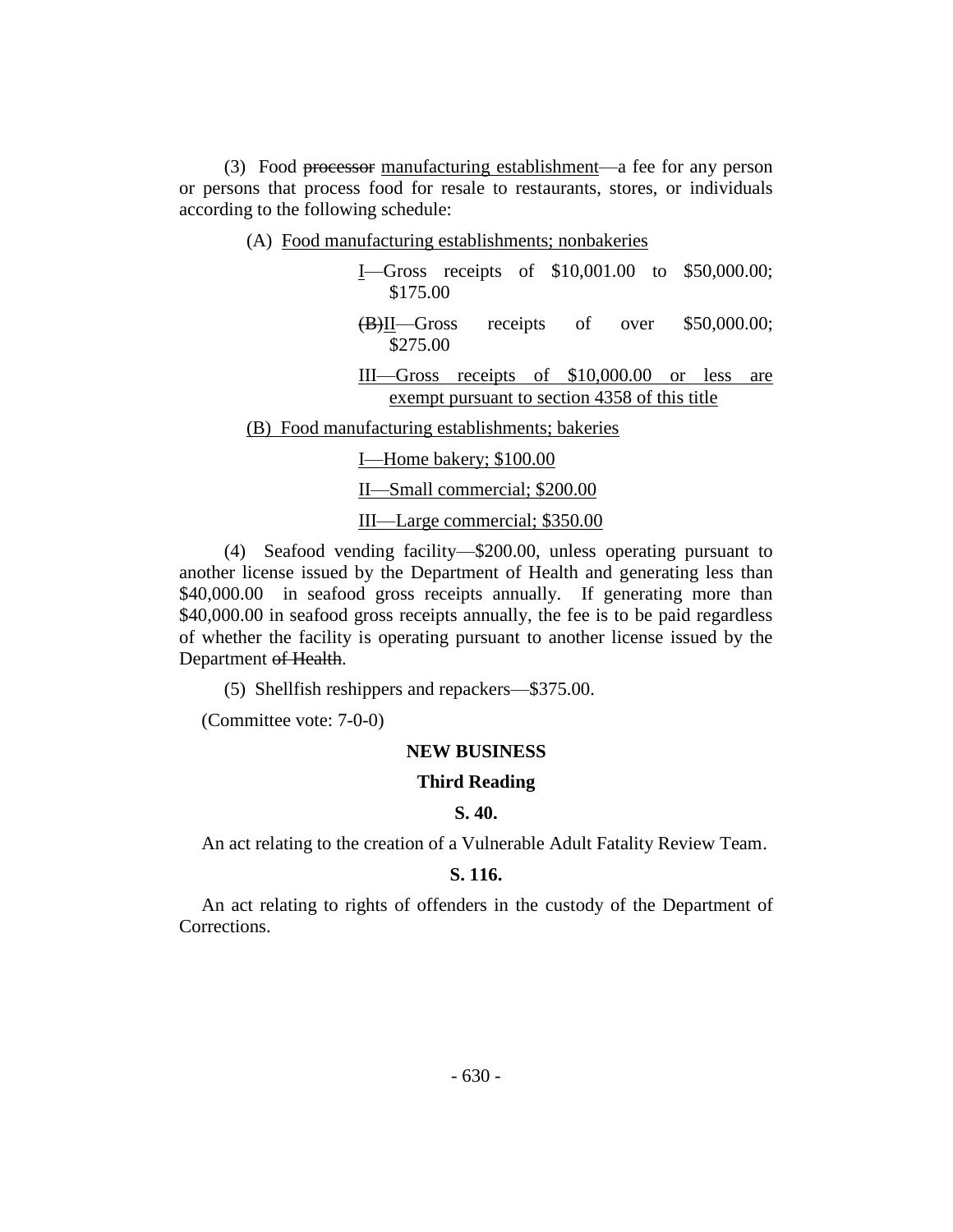# **Second Reading**

## **Favorable with Recommendation of Amendment**

# **S. 157.**

An act relating to breast density notification and education.

# **Reported favorably with recommendation of amendment by Senator Collamore for the Committee on Health & Welfare.**

The Committee recommends that the bill be amended by striking out all after the enacting clause and inserting in lieu thereof the following:

Sec. 1. 18 V.S.A. § 158 is added to read:

# § 158. DENSE BREAST NOTIFICATION AND EDUCATION

(a) All health care facilities that perform mammography examinations shall include in the summary of the mammography report to be provided to a patient information that identifies the patient's individual breast tissue classification based on the Breast Imaging Reporting and Data System established by the American College of Radiology. If a facility determines that a patient has heterogeneously dense or extremely dense breasts, the summary of the mammography report shall also include a notice substantially similar to the following:

"Your mammogram indicates that you have dense breast tissue. Dense breast tissue is a normal finding that is present in about 40 percent of women. Dense breast tissue can make it more difficult to detect cancer on a mammogram and may be associated with a slightly increased risk for breast cancer. This information is provided to raise your awareness of the impact of breast density on cancer detection and to encourage you to discuss this issue, as well as other breast cancer risk factors, with your health care provider as you decide together which screening options may be right for you."

(b) Facilities that perform mammography examinations may update the language in their notices over time to reflect advances in science and technology, as long as they continues to notify patients about the frequency of dense breast tissue and its effect on the accuracy of mammograms and encourage patients to discuss the issue with their health care provider. Facilities shall notify the Department of Health each time they make changes to the notice required by this section and shall provide an updated copy for the Department's information and review.

(c) Nothing in this section shall be construed to create a duty of care or other legal obligation beyond the duty to provide notice as set forth in this section.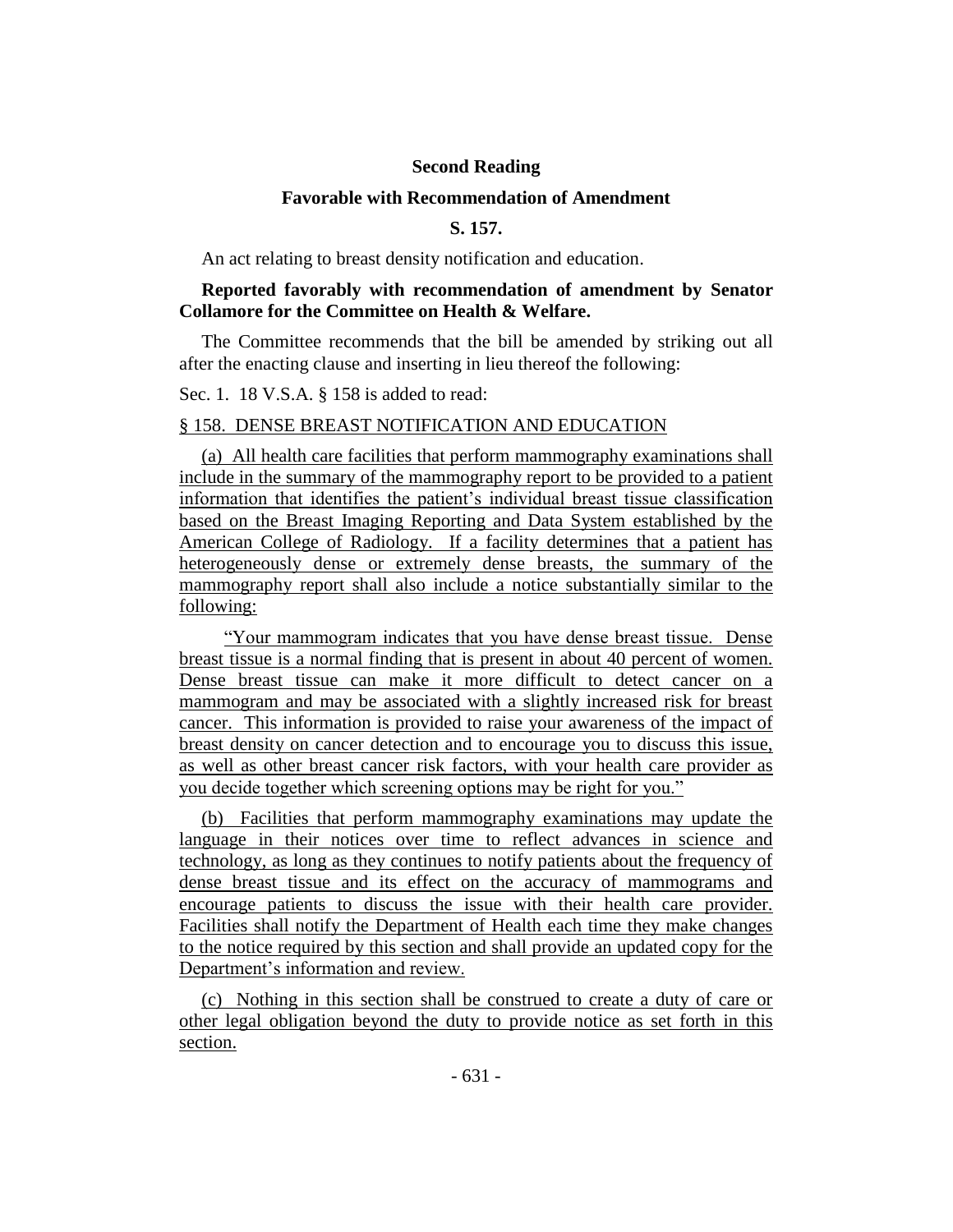Sec. 2. EFFECTIVE DATE

This act shall take effect on July 1, 2016 and shall apply to exams performed on or after January 15, 2017.

(Committee vote: 5-0-0)

## **S. 183.**

An act relating to permanency for children in the child welfare system.

# **Reported favorably with recommendation of amendment by Senator Sears for the Committee on Judiciary.**

The Committee recommends that the bill be amended by striking out all after the enacting clause and inserting in lieu thereof the following:

Sec. 1. 14 V.S.A. § 2664 is amended to read:

#### § 2664. CREATION OF PERMANENT GUARDIANSHIP

(a) The family division of the superior court Family Division of the Superior Court may establish a permanent guardianship at a permanency planning hearing or at any other hearing in which a permanent legal disposition of the child can be made, including a child protection proceeding pursuant to 33 V.S.A. § 5318, or a delinquency proceeding pursuant to 33 V.S.A. § 5232. The court shall also issue an order permitting or denying visitation, contact or information with the parent at the same time the order of permanent guardianship is issued. Before issuing an order for permanent guardianship, the court shall find by clear and convincing evidence all of the following:

(1) Neither parent is capable or willing to provide adequate care to the child, requiring that parental rights and responsibilities be awarded to a permanent guardian able to assume or resume parental duties within a reasonable time.

(2) Neither returning the child to the parents nor adoption of the child is likely within a reasonable period of time.

(3) The child is at least 12 years old unless the proposed permanent guardian is:

(A) a relative; or

(B) the permanent guardian of one of the child's siblings.

(4) The child has resided with the permanent guardian for at least a year or the permanent guardian is a relative with whom the child has a relationship and with whom the child has resided for at least six months.

 $\left(\frac{5}{3}\right)$  A permanent guardianship is in the best interests of the child.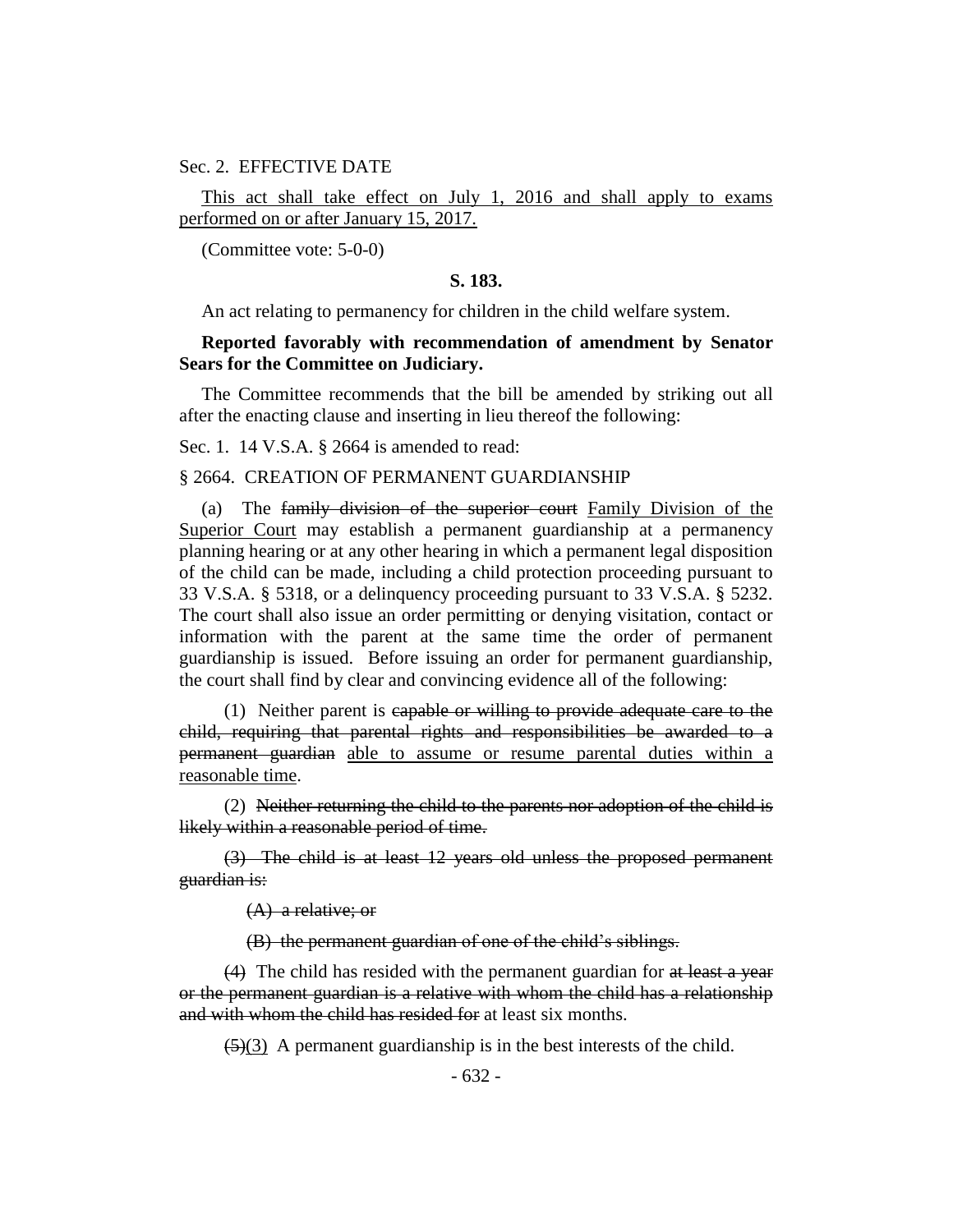$(6)(4)$  The proposed permanent guardian:

(A)(i) is emotionally, mentally, and physically suitable to become the permanent guardian; and

(ii) is financially suitable, with kinship guardianship assistance provided for in 33 V.S.A. § 4903 if applicable, to become the permanent guardian;

(B) has expressly committed to remain the permanent guardian for the duration of the child's minority; and

(C) has expressly demonstrated a clear understanding of the financial implications of becoming a permanent guardian including an understanding of any resulting loss of state State or federal benefits or other assistance.

(b) The parent voluntarily may voluntarily consent to the permanent guardianship, and shall demonstrate an understanding of the implications and obligations of the consent.

(c) After the family division of the superior court Family Division of the Superior Court issues a final order establishing permanent guardianship, the case shall be transferred to the appropriate probate division of the superior court Probate Division of the Superior Court in the district in which the permanent guardian resides. Jurisdiction shall continue to lie in the probate division Probate Division. Appeal of any decision by the probate division of the superior court Probate Division of the Superior Court shall be de novo to the family division Family Division.

(d) The Family Division of the Superior Court may name a successor permanent guardian in the initial permanent guardianship order. In the event that the permanent guardian dies or the guardianship is terminated by the Probate Division of the Superior Court, if a successor guardian is named in the initial order, custody of the child transfers to the successor guardian pursuant to subsection 2666(b) of this title.

Sec. 2. 14 V.S.A. § 2665 is amended to read:

# § 2665. REPORTS

The permanent guardian shall file a written report on the status of the child to the probate division of the superior court Probate Division of the Superior Court annually pursuant to subdivision 2629(b)(6) of this title and at any other time the court may order. The report shall include the following:

(1) The location of the child.

(2) The child's health and educational status.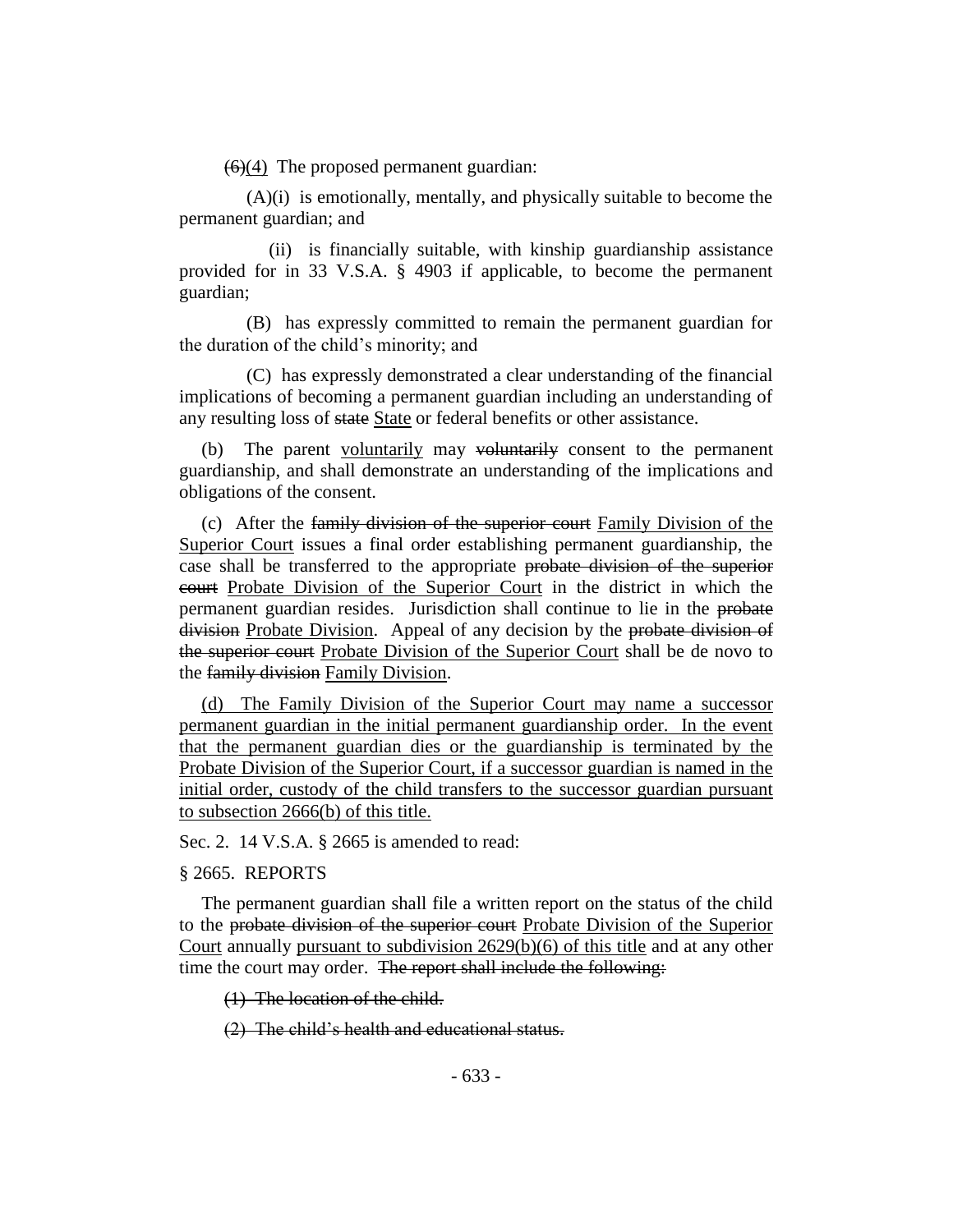(3) A financial accounting of the income, expenditures and assets of the child if the permanent guardian is receiving any state or federal government benefits for the child.

(4) Any other information regarding the child that the probate division of the superior court may require.

Sec. 3. 14 V.S.A. § 2666(b) is amended to read:

(b) Where the permanent guardianship is terminated by the probate division of the superior court Probate Division of the Superior Court order or the death of the permanent guardian, the custody and guardianship of the child shall not revert to the parent, but to the commissioner for children and families Commissioner for Children and Families as if the child had been abandoned. If a successor permanent guardian has been named in the initial permanent guardianship order, custody shall transfer to the successor guardian, without reverting first to the Commissioner. The Probate Division of the Superior Court shall notify the Department when custody transfers to the Commissioner or the successor guardian.

Sec. 4. 33 V.S.A. § 5124 is amended to read:

## § 5124. POSTADOPTION CONTACT AGREEMENTS

(a) Either or both parents and each intended adoptive parent may enter into a postadoption contact agreement regarding communication or contact between either or both parents and the child after the finalization of an adoption by the intended adoptive parent or parents who are parties to the agreement. Such an agreement may be entered into if:

(1) the child is in the custody of:

(A) the Department for Children and Families; or

(B) a nonparent pursuant to subdivision  $5318(a)(2)$  or  $(a)(7)$ , or subdivision  $5232(b)(2)$  or (b)(3) of this title;

(2) an order terminating parental rights has not yet been entered; and

(3) either or both parents agree to a voluntary termination of parental rights, including an agreement in a case which began as an involuntary termination of parental rights.

\* \* \*

(c) A postadoption contact agreement must be in writing and signed by each parent and each intended adoptive parent entering into the agreement. There may be separate agreements for each parent. The agreement shall specify: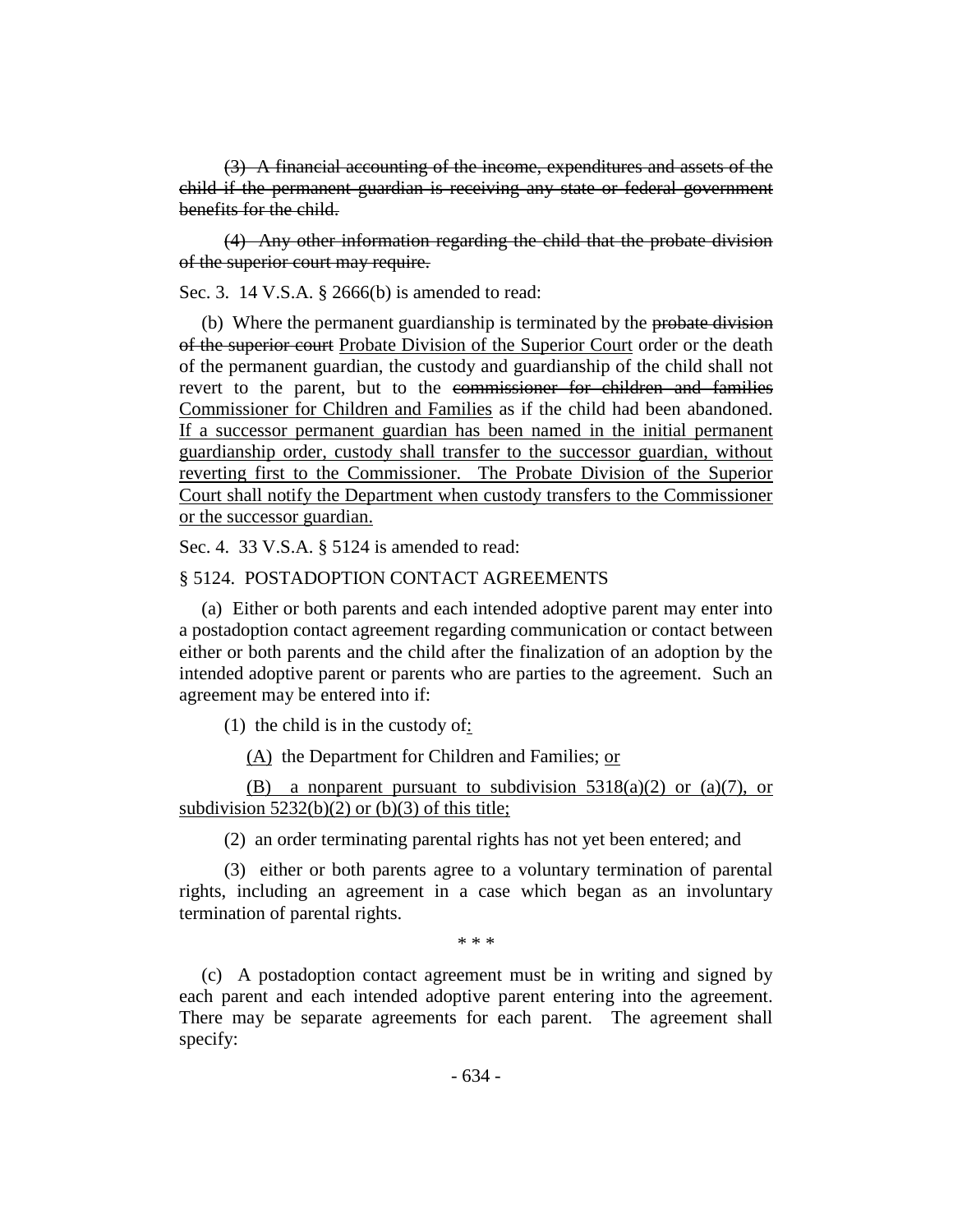(9) an acknowledgment that once the adoption is finalized, the court shall presume that the adoptive parent's judgment concerning the best interests of the child is correct the adoptive parent's judgment regarding the child is in the child's best interests;

\* \* \*

Sec. 5. 33 V.S.A. § 5318 is amended to read:

## § 5318. DISPOSITION ORDER

(a) Custody. At disposition, the Court shall make such orders related to legal custody for a child who has been found to be in need of care and supervision as the Court determines are in the best interest of the child, including:

(1) An order continuing or returning legal custody to the custodial parent, guardian, or custodian. Following disposition, the Court may issue a conditional custody order for a fixed period of time not to exceed two years. The Court shall schedule regular review hearings to determine whether the conditions continue to be necessary The order may be subject to conditions and limitations.

(2) When the goal is reunification with a custodial parent, guardian, or custodian an order transferring temporary custody to a noncustodial parent, a relative, or a person with a significant relationship with the child. The order may provide for parent-child contact. Following disposition, the Court may issue a conditional custody order for a fixed period of time not to exceed two years. The Court shall schedule regular review hearings to evaluate progress toward reunification and determine whether the conditions and continuing jurisdiction of the Family Division of the Superior Court are necessary.

(3) An order transferring legal custody to a noncustodial parent and closing the juvenile proceeding. The order may provide for parent-child contact with the other parent. Any orders transferring legal custody to a noncustodial parent issued under this section shall not be confidential and shall be made a part of the record in any existing parentage or divorce proceeding involving the child. On the motion of a party or on the Court's own motion, the Court may order that a sealed copy of the disposition case plan be made part of the record in a divorce or parentage proceeding involving the child.

(4) An order transferring legal custody to the Commissioner.

(5) An order terminating all rights and responsibilities of a parent by transferring legal custody and all residual parental rights to the Commissioner without limitation as to adoption.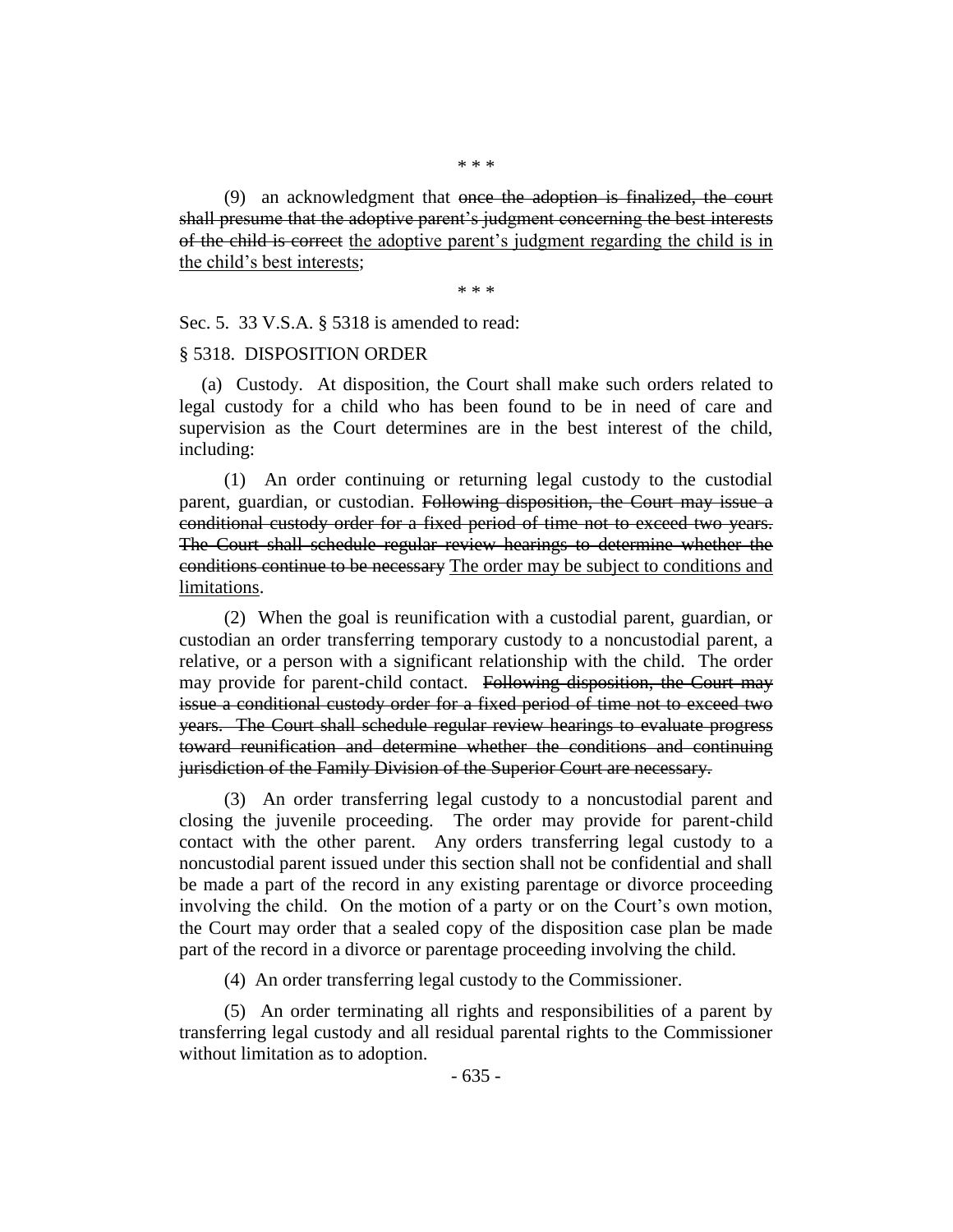(6) An order of permanent guardianship pursuant to 14 V.S.A. § 2664.

(7) An order transferring legal custody to a relative or another person with a significant relationship with the child. The order may be subject to conditions and limitations and may provide for parent-child contact with one or both parents. The order shall be subject to periodic review as determined by the Court review pursuant to subdivision 5320a(b) of this title.

\* \* \*

(f) Conditions. Conditions shall include protective supervision with the Department if such a condition is not in place under the terms of an existing temporary care or conditional custody order. Protective supervision shall remain in effect for the duration of the order to allow the Department to take reasonable steps to monitor compliance with the terms of the conditional custody order.

Sec. 6. 33 V.S.A. § 5320 is amended to read:

# § 5320. POSTDISPOSITION REVIEW HEARING

If the permanency goal of the disposition case plan is reunification with a parent, guardian, or custodian, the The Court shall hold a review hearing within 60 days of the date of the disposition order for the purpose of monitoring progress under the disposition case plan and reviewing parent-child contact. Notice of the review shall be provided to all parties. A foster parent, preadoptive parent, or relative caregiver, or any custodian of the child shall be provided with notice of any post disposition review hearings and an opportunity to be heard at the hearings. Nothing in this section shall be construed as affording such person party status in the proceeding. This section shall not apply to cases where full custody has been returned to one or both parents unconditionally at disposition, or cases where the court has created a permanent guardianship at disposition. The Department shall, and any other party or caregiver may prepare a written report to the Court regarding progress under the plan of services from the disposition case plan.

Sec. 7. 33 V.S.A. § 5320a is added to read:

# § 5320a. DURATION OF CONDITIONAL CUSTODY ORDERS POSTDISPOSITION

(a) Conditional custody orders to parents. Whenever the court issues a conditional custody order transferring custody to a parent either at or following disposition, the presumptive duration of the order shall be no more than six months from the date of the disposition order or the conditional custody order, whichever occurs later, unless otherwise extended by the court after hearing. Prior to the termination of the order, any party may file a request to extend the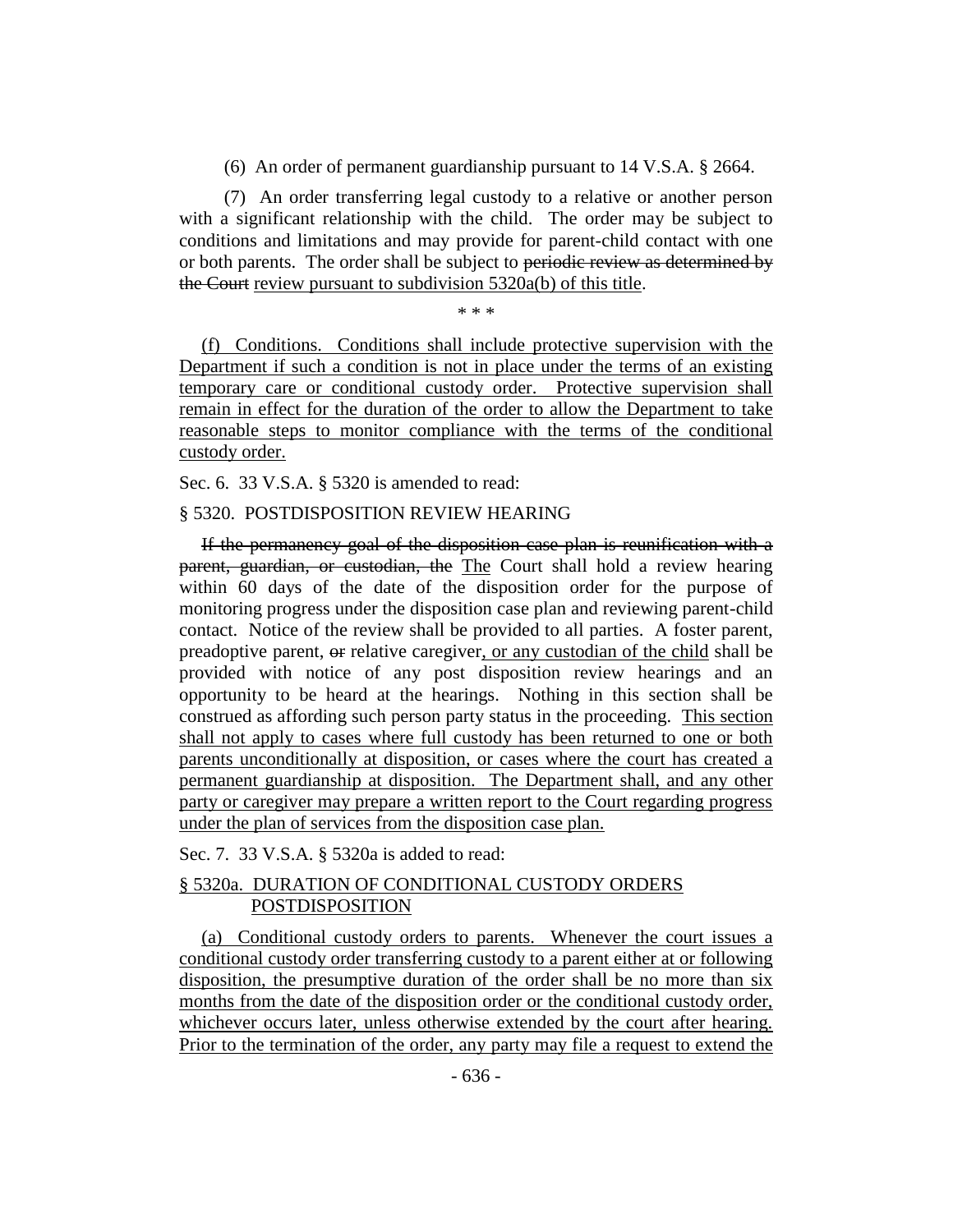order pursuant to subsection 5113(b) of this title. Upon such motion, the Court may extend the order for an additional period of time not to exceed six months. Prior to vacating the conditional custody order, the court may schedule a hearing on its own motion to review the case prior to discharging the conditions. If a motion to extend is not filed, the court shall issue an order vacating the conditions and transferring full custody to the parent without conditions.

(b)(1) Custody orders to nonparents. When the court at disposition issues an order continuing or transferring legal custody with a nonparent pursuant to subdivision  $5318(a)(2)$  or  $(a)(7)$  of this title, the court shall set the matter for a hearing six months from the date of disposition or custody order whichever occurs later. At the hearing, the court shall determine whether it is in the best interests of the child to:

(A) transfer either full or conditional custody of the child to a parent;

(B) establish a permanent guardianship pursuant to 14 V.S.A. § 2664 with the nonparent who has had custody of the child as the guardian; or

(C) terminate residual parental rights and release the child for adoption.

(2) If, after hearing, the court determines that reasonable progress has been made towards reunification and that reunification is in the best interests of the child but will require additional time, the court may extend the current order for a period not to exceed six months and set the matter for further hearing.

Sec. 8. 33 V.S.A. § 5125 is added to read:

# § 5125. REINSTATEMENT OF PARENTAL RIGHTS

(a) Petition for reinstatement.

(1) A petition for reinstatement of parental rights may be filed by the Department for Children and Families on behalf of a child in the custody of the Department under the following conditions:

(A) the child's adoption has been dissolved; or

(B) the child has not been adopted after at least three years from the date of the court order terminating parental rights.

(2) The child, if 14 years of age or older, may also file a petition to reinstate parental rights if the adoption has been dissolved, or if parental rights have been terminated and the child has not been adopted after three years from the date of the court order terminating parental rights. This section shall not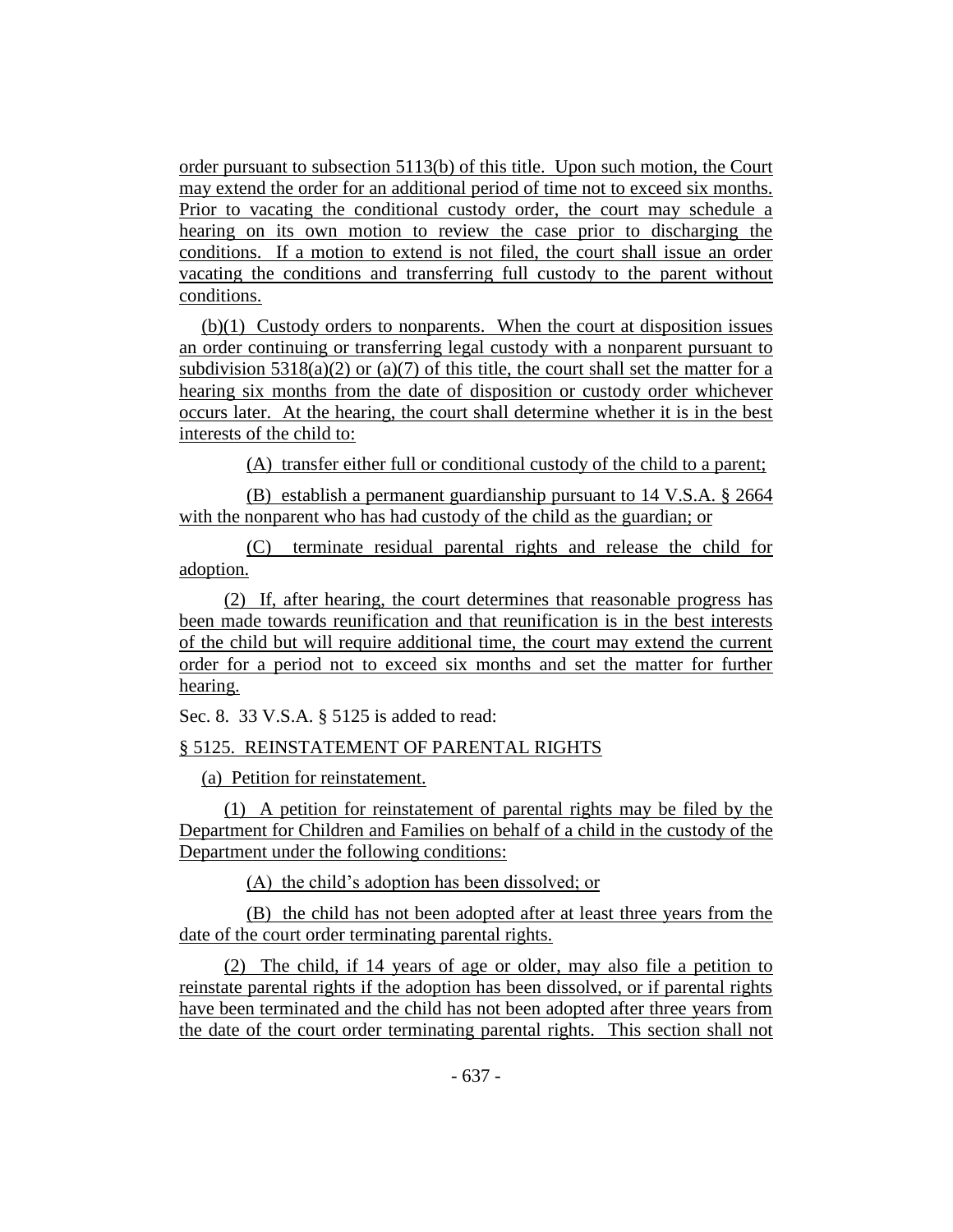apply to children who have been placed under permanent guardianship pursuant to 14 V.S.A. § 2664.

(b) Permanency plan. The Department shall file an updated permanency plan with the petition for reinstatement. The updated plan shall address the material change in circumstances since the termination of parental rights, the Department's efforts to achieve permanency, the reasons for the parent's desire to have rights reinstated, any statements by the child expressing the child's opinions about reinstatement, and parent's present ability and willingness to resume or assume parental duties.

(c) Hearing.

(1) The court shall hold a hearing to consider whether reinstatement is in the child's best interest. The court shall conditionally grant the petition if it finds by clear and convincing evidence that:

(A) the parent is presently willing and has the ability to provide for the child's present and future safety, care, protection, education, and healthy mental, physical, and social development;

(B) reinstatement is the child's express preference;

(C) if the child is 14 years of age or older and has filed the petition, that the child is of sufficient maturity to understand the nature of this decision;

(D) the child has not been adopted, or the adoption has been dissolved;

(E) the child is not likely to be adopted; and

(F) reinstatement of parental rights is in the best interests of the child.

(2) Upon a finding by clear and convincing evidence that all conditions set forth in subdivision  $(c)(1)$  exist and that reinstatement of parental rights is in the child's best interest, the court shall issue a conditional custody order for up to six months transferring temporary legal custody of the child to the parent, subject to conditions as the court may deem necessary and sufficient to ensure the child's safety and well-being. The court may order the Department to provide transition services to the family as appropriate. If during this time period the child is removed from the parent's temporary conditional custody due to allegations of abuse or neglect, the court shall dismiss the petition for reinstatement of parental rights if the court finds the allegations have been proven by a preponderance of the evidence.

(d) Final order. After the child is placed with the parent for up to six months pursuant to subsection (c) of this section, the court shall hold a hearing to determine if the placement has been successful. The court shall enter a final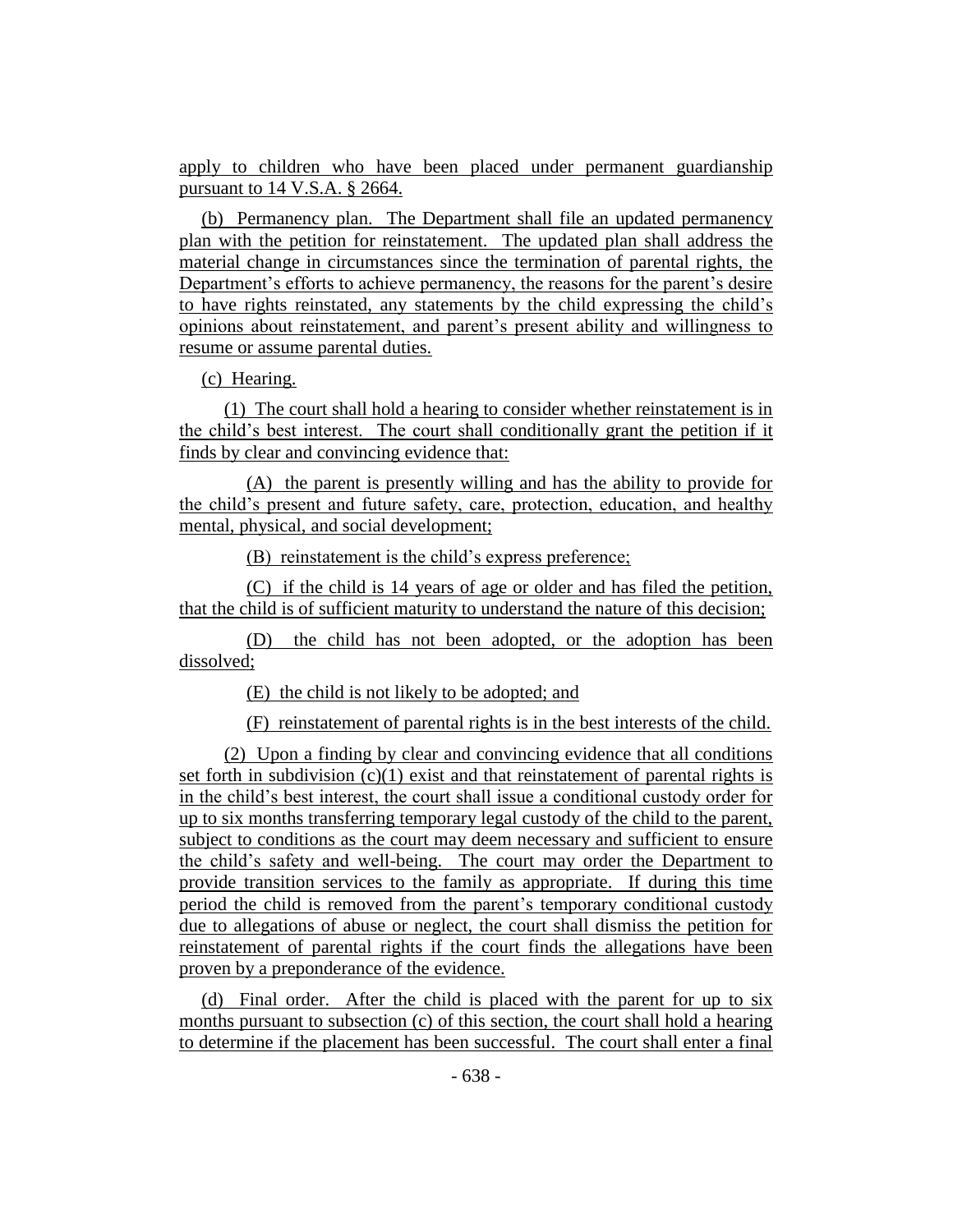order of reinstatement of parental rights upon a finding by preponderance of the evidence that placement continues to be in the child's best interest.

(e) Effect of reinstatement. Reinstatement of parental rights does not vacate or otherwise affect the validity of the original order terminating parental rights. Reinstatement restores a parent's legal rights to his or her child, including all rights, powers, privileges, immunities, duties, and obligations that were terminated by the court in the termination of parental rights order. Such reinstatement shall be a recognition that the parent's and child's situation have changed since the time of the termination of parental rights, and reunification is appropriate. An order reinstating the legal parent and child relationship as to one parent of the child has no effect on the legal rights of any other parent whose rights to the child have been terminated by the court; or the legal sibling relationship between the child and any other children of the parent. A parent whose rights are reinstated pursuant to this section is not liable for child support owed to the Department during the period from termination of parental rights to reinstatement. The Department and its employees are not liable for civil damages resulting from any act or omission in providing services under this section unless the act or omission constitutes gross negligence.

# Sec. 9. EFFECTIVE DATES

This act shall take effect on September 1, 2016, except for this section and Sec. 4 (postadoption contact agreements), which shall take effect on July 1, 2016.

(Committee vote: 5-0-0)

## **S. 225.**

An act relating to miscellaneous changes to laws related to motor vehicles.

# **Reported favorably with recommendation of amendment by Senator Degree for the Committee on Transportation.**

The Committee recommends that the bill be amended by striking out all after the enacting clause and inserting in lieu thereof the following:

\* \* \* Dealers \* \* \*

Sec. 1. 23 V.S.A. § 4(8) is amended to read:

(8)(A)(i) "Dealer" means a person, partnership, corporation, or other entity engaged in the business of selling or exchanging new or used motor vehicles, snowmobiles, motorboats, or all-terrain vehicles. A dealer may, as part of or incidental to such business, repair such vehicles or motorboats, sell parts and accessories, or lease or rent such vehicles or motorboats. "Dealer" shall not include a finance or auction dealer or a transporter.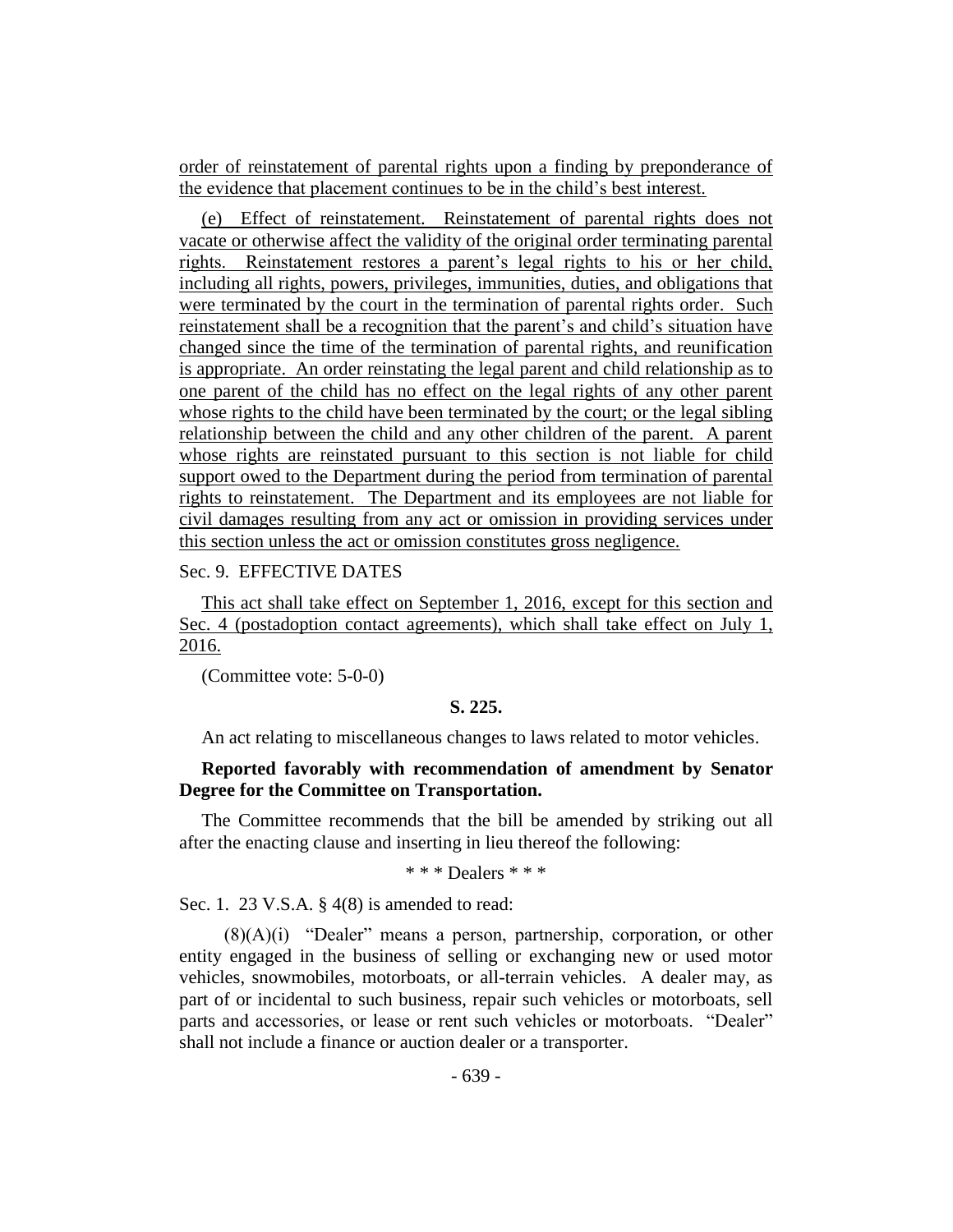(ii)(I) For a dealer in new or used cars or motor trucks, "engaged in the business" means having sold or exchanged at least 12 cars or motor trucks, or a combination thereof, in the immediately preceding year, or 24 in the two immediately preceding years.

(II) For a dealer in snowmobiles, motorboats, or all-terrain vehicles, "engaged in the business" means having sold or exchanged at least one snowmobile, motorboat, or all-terrain vehicle six snowmobiles, motorboats, or all-terrain vehicles, respectively, in the immediately preceding year or two 12 in the two immediately preceding years.

(III) For a dealer in trailers, semi-trailers, or trailer coaches, "engaged in the business" means having sold or exchanged at least one trailer, semi-trailer, or trailer each six trailers, semi-trailers, or trailer coaches, in the immediately preceding year or a combination of two 12 such vehicles in the two immediately preceding years. However, the sale or exchange of a trailer with a gross vehicle weight rating of 3,500 pounds or less shall be excluded under this subdivision  $(8)(A)(ii)(III)$ .

(IV) For a dealer in motorcycles or motor-driven cycles, "engaged in the business" means having sold or exchanged at least one motorcycle or motor-driven cycle six motorcycles or motor-driven cycles in the immediately preceding year or a combination of two 12 such vehicles in the two immediately preceding years.

\* \* \*

# Sec. 2. DEALER REGULATION REVIEW

(a) The Commissioner of Motor Vehicles shall review Vermont statutes, rules, and procedures regulating motor vehicle, snowmobile, motorboat, and all-terrain vehicle dealers, and review the regulation of such dealers by other states, to determine whether and how Vermont's regulation of dealers and associated motor vehicle laws should be amended to:

(1) enable vehicle and motorboat sales to thrive while protecting consumers from fraud or other illegal activities in the market for vehicles and motorboats; and

(2) protect the State's interest in collecting taxes, enforcing the law, and ensuring an orderly marketplace.

(b) In conducting his or her review, the Commissioner shall consult with new and used dealers or representatives of such dealers, or both, and other interested persons.

(c) The Commissioner shall review: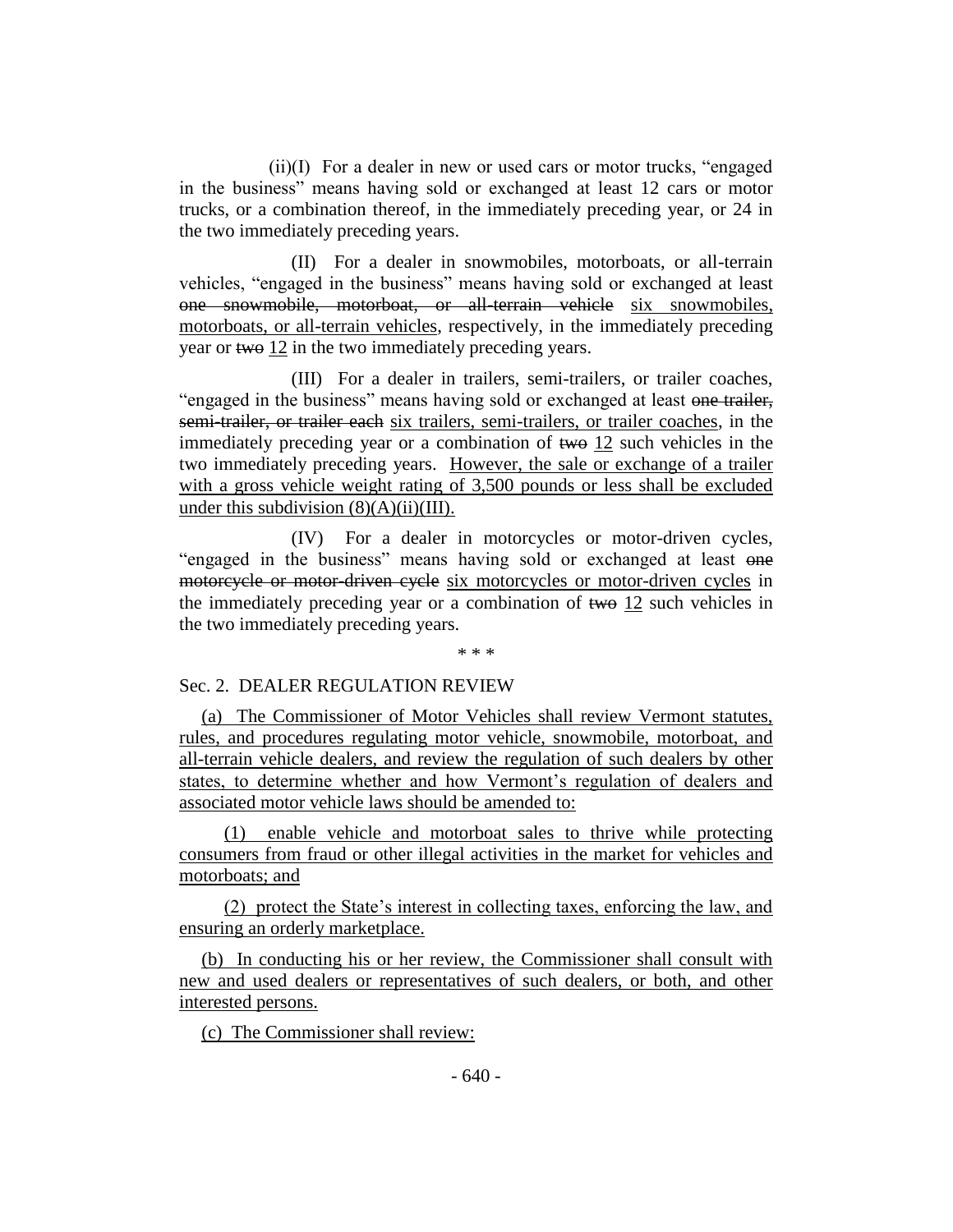(1) required minimum hours and days of operation of dealers;

(2) physical location requirements of dealers;

(3) the required number of sales to qualify as a dealer and the types of sales and relationships among sellers that should count toward the sales threshold;

(4) the permitted uses of dealer plates;

(5) whether residents of other states should be allowed to register vehicles in Vermont;

(6) the effect any proposed change will have on fees and taxes that dealers collect and consumers pay;

(7) the effect any proposed changes will have on the ability of Vermont consumers and law enforcement to obtain information from a dealer selling vehicles or motorboats in Vermont; and

(8) other issues as may be necessary to accomplish the purpose of the review as described in subsection (a) of this section.

(d) On or before January 15, 2017, the Commissioner shall report his or her findings and recommendations to the Senate and House Committees on Transportation and submit proposed legislation as may be required to implement the recommendations.

\* \* \* Motor-Assisted Bicycles \* \* \*

Sec. 3. 23 V.S.A. § 4 is amended to read:

§ 4. DEFINITIONS

Except as may be otherwise provided herein, and unless the context otherwise requires in statutes relating to motor vehicles and enforcement of the law regulating vehicles, as provided in this title and 20 V.S.A. part 5, the following definitions shall apply:

\* \* \*

 $(45)(A)$  "Motor-driven cycle" means any vehicle equipped with two or three wheels, a power source providing up to a maximum of two brake horsepower and having a maximum piston or rotor displacement of 50 cubic centimeters if a combustion engine is used, which will propel the vehicle, unassisted, at a speed not to exceed 30 miles per hour on a level road surface, and which is equipped with a power drive system that functions directly or automatically only, not requiring clutching or shifting by the operator after the drive system is engaged. As motor vehicles, motor-driven cycles shall be subject to the purchase and use tax imposed under 32 V.S.A. chapter 219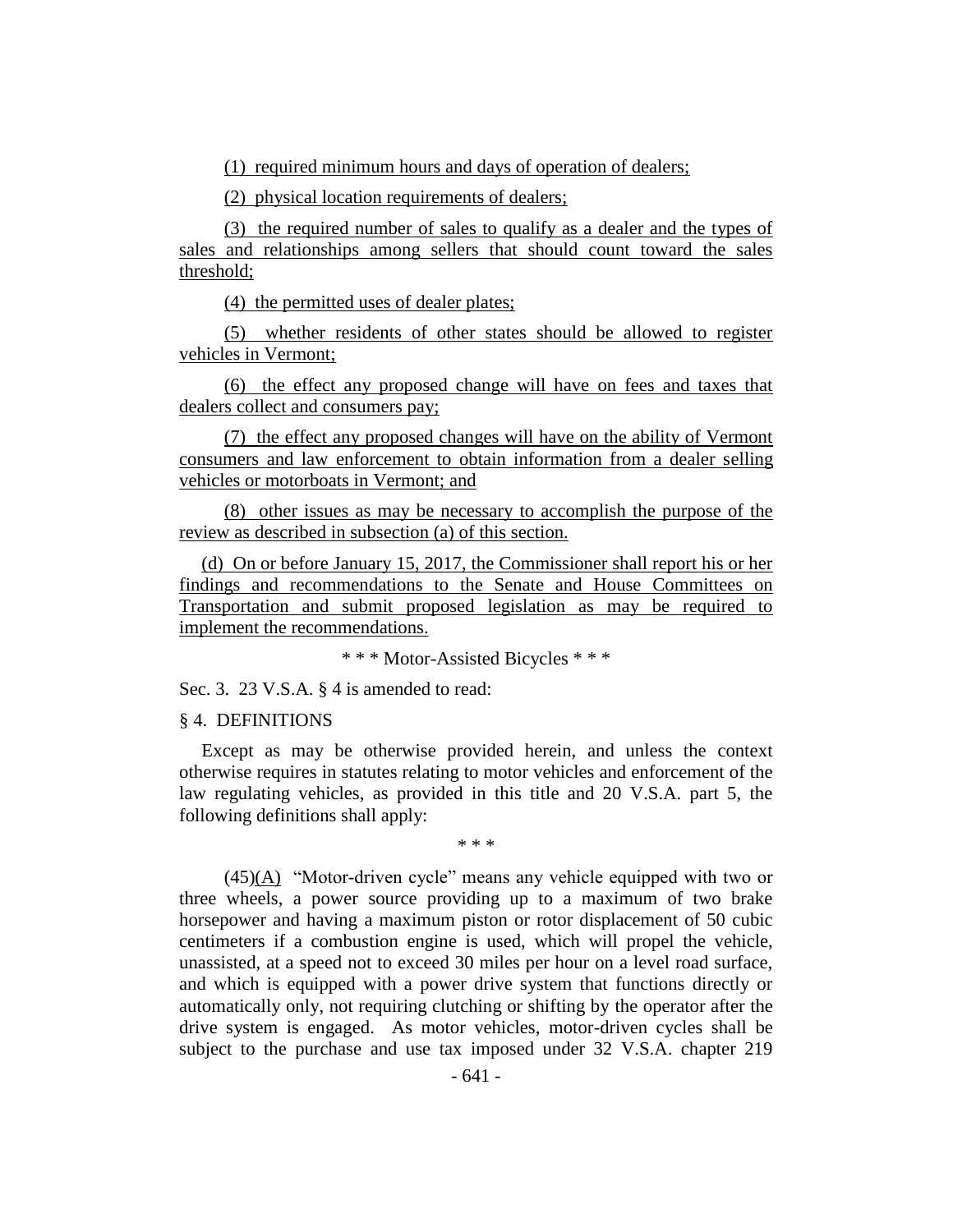rather than to a general sales tax. An Neither an electric personal assistive mobility device nor a motor-assisted bicycle is not a motor-driven cycle.

(B) "Motor-assisted bicycle" means a bicycle or tricycle with fully operable pedals, that is equipped with a motor capable of generating a maximum power prescribed by the Commissioner or capable of producing a maximum top speed as prescribed by the Commissioner or both. Under Vermont law, motor-assisted bicycles shall be governed as bicycles as prescribed in section 1136 of this title.

\* \* \*

Sec. 4. 23 V.S.A. § 1136(d) is added to read:

(d) Motor-assisted bicycles shall be governed by Vermont laws applicable to bicycles, and operators of motor-assisted bicycles shall be subject to all of the rights and duties applicable to bicyclists under Vermont law. Motor-assisted bicycles shall be exempt from motor vehicle registration, licensing, and inspection requirements. Nothing in this subsection shall interfere with the existing right of municipalities to regulate the operation and use of motor-assisted bicycles in accordance with 24 V.S.A. § 2291(1) and (4).

\* \* \* Nondriver Identifications Cards; Data Elements \* \* \*

Sec. 5. 23 V.S.A. § 115 is amended to read:

§ 115. NONDRIVER IDENTIFICATION CARDS

\* \* \*

(b) Every identification card shall expire, unless earlier canceled, on the fourth birthday of the applicant following the date of original issue, and may be renewed every four years upon payment of a \$20.00 \$24.00 fee. At least 30 days before an identification card will expire, the Commissioner shall either mail first class to the cardholder or send the cardholder electronically an application to renew the identification card.

\* \* \*

(i) An identification card issued under this subsection to an individual under the age of 30 shall include a magnetic strip that includes only the name, date of birth, height, and weight of the individual identified on the card initial or renewal applicant shall include data elements as prescribed in 6 C.F.R. § 37.19.

\* \* \*

\* \* \* Refund When Registration Plates Not Used \* \* \*

Sec. 6. 23 V.S.A. § 327 is amended to read: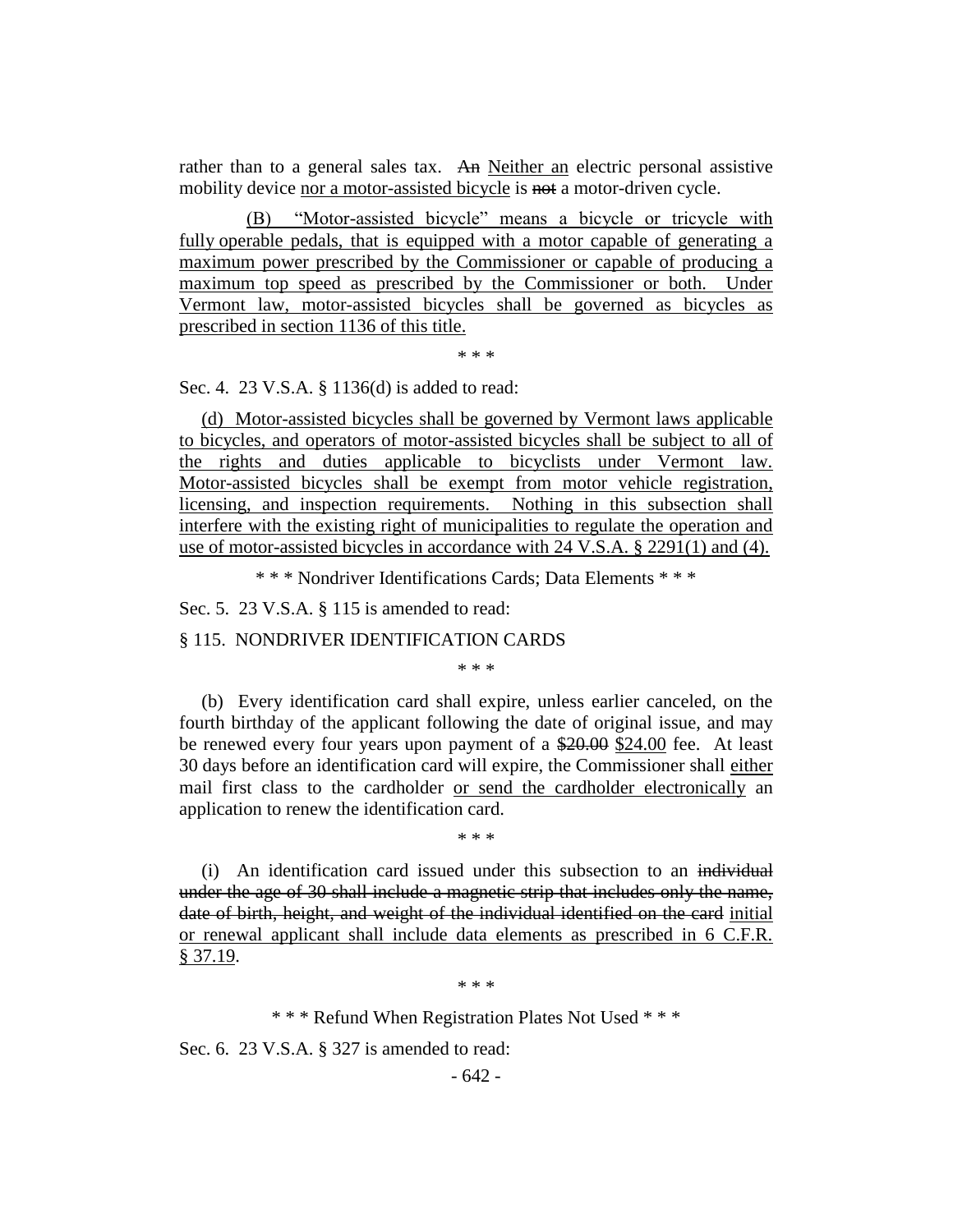#### § 327. REFUND WHEN PLATES NOT USED

Subject to the conditions set forth in subdivisions  $(1)$ ,  $(2)$ , and  $(3)$  of this section, the Commissioner may cancel the registration of a motor vehicle, snowmobile, or motor boat when the owner returns the number plates, if any, the validation sticker, if issued for that year, and the registration certificate to the Commissioner. Upon cancellation of the registration, the Commissioner shall notify the Commissioner of Finance and Management, who shall issue a refund as follows:

(1) For registrations which are cancelled prior to the beginning of the registration period, the refund is the full amount of the fee paid, less a fee of \$5.00. The validation stickers may be affixed to the plates.

(2) For registrations which are cancelled within 30 days of the date of issue, the refund is the full amount of the fee paid, less a charge of \$5.00. The owner of a motor vehicle must prove to the Commissioner's satisfaction that the number plates have not been used or attached to a motor vehicle, or that the current validation sticker has not been affixed to the plate or to the snowmobile or motorboat.

(3) For registrations which are cancelled prior to the beginning of the second year of a two-year registration period, the refund is one-half of the full amount of the two-year fee paid, less a charge of \$5.00. The validation stickers may be affixed to the plates.

\* \* \* Refunds of Overpayments \* \* \*

Sec. 7. 23 V.S.A. § 381(e) is amended to read:

(e) Whenever a payment is received that is less than, but within \$0.99 of, the required fee, the transaction shall be processed. The Commissioner may determine that action will not be taken to collect the missing portion of the fee. When Notwithstanding 32 V.S.A. § 509, when a payment up to \$1.00 \$5.00 greater than the required fee is received, the excess shall not be refunded.

\* \* \* Provisions Common to Registrations and Operator's Licenses \* \* \*

Sec. 8. 23 V.S.A. § 208 is added to read:

# § 208. RECIPROCAL RECOGNITION OF NONRESIDENT REGISTRATIONS, LICENSES, AND PERMITS, FOREIGN VISITORS

As determined by the Commissioner, and consistent with section 601 of this title, a motor vehicle owned by a nonresident shall be considered as registered and a nonresident operator shall be considered as licensed or permitted in this State if the nonresident owner or operator has complied with the laws of the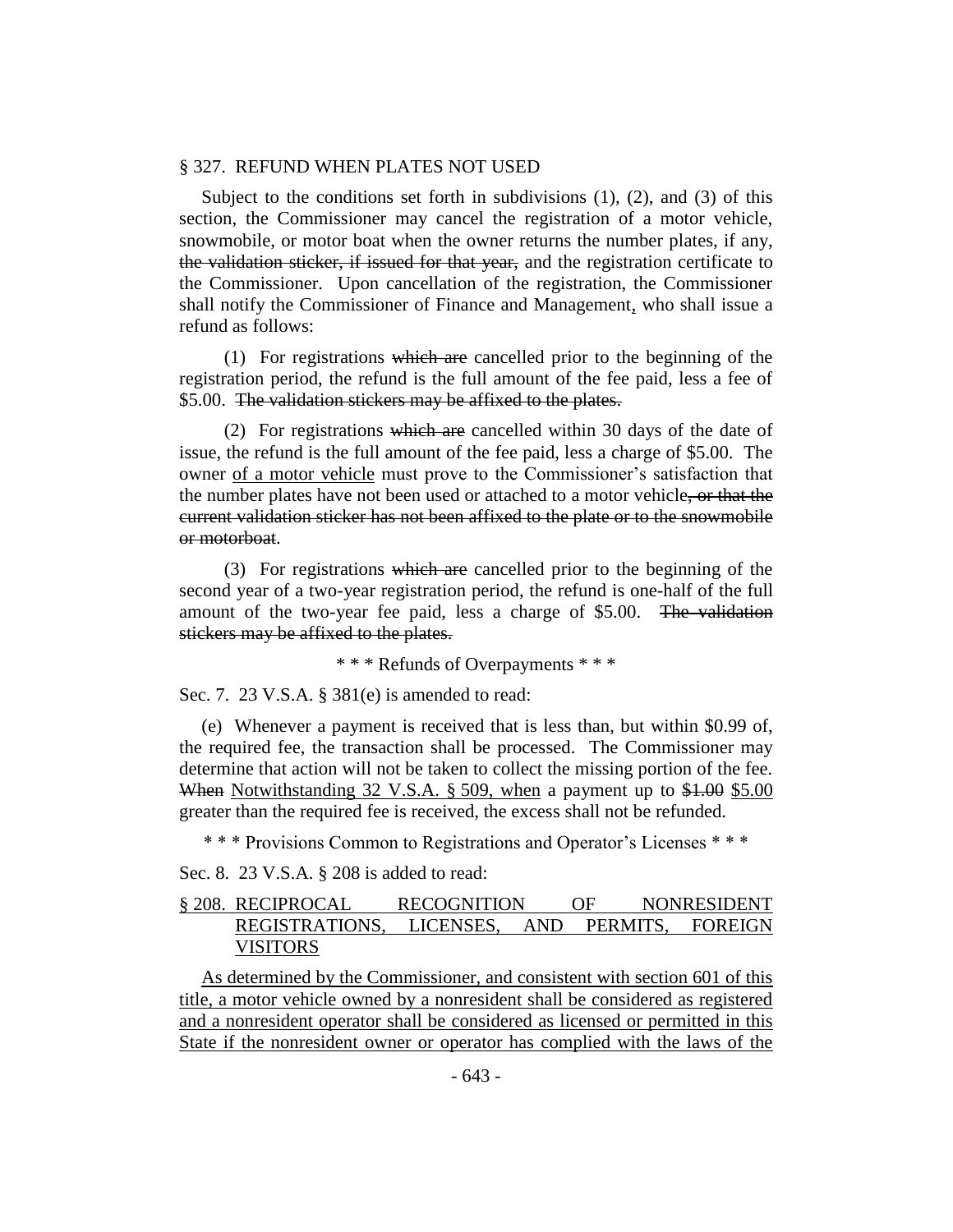foreign country or state of his or her residence relative to the registration of motor vehicles and the granting of operators' licenses or learner's permits. However, these exemptions shall be operative only to the extent that under the laws of the foreign country or state of the owner's or operator's residence like exemptions and privileges are granted to owners of motor vehicles duly registered and to operators duly licensed or permitted under the laws of this State, except that if the owner or operator is a resident of a country not adjoining the United States, the exemptions shall be operative for a period of not more than 30 days for vacation purposes even if the country does not grant like privileges to residents of this State.

Sec. 9. 23 V.S.A. § 411 is amended to read:

#### § 411. RECIPROCAL PROVISIONS

As determined by the Commissioner, a motor vehicle owned by a nonresident shall be considered as registered and a nonresident operator shall be considered as licensed or permitted in this State if the nonresident owner or operator has complied with the laws of the foreign country or state of his or her residence relative to the registration of motor vehicles and the granting of operators' licenses or learner's permits. Any exemptions provided in this section shall, however, be operative as to an owner or operator of a motor vehicle only to the extent that under the laws of the foreign country or state of his or her residence like exemptions and privileges are granted to operators duly licensed or permitted and to owners of motor vehicles duly registered under the laws of this State. If the owner or operator is a resident of a country not adjoining the United States, such exemptions shall be operative for a period of 30 days for vacation purposes, notwithstanding that such country does not grant like privileges to residents of this State. [Repealed.]

\* \* \* Operator's Licenses \* \* \*

#### Sec. 10. 23 V.S.A. § 601 is amended to read:

#### § 601. LICENSE REQUIRED

(a)(1) Except as otherwise provided by law, a resident shall not operate a motor vehicle on a highway in Vermont unless he or she holds a valid license issued by the State of Vermont. A new resident who has moved into the State from another jurisdiction and who holds a valid license to operate motor vehicles under section 411 208 of this title shall procure a Vermont license within 60 days of moving to the State. Except as provided in subsection 603(d) of this title, licenses shall not be issued to nonresidents.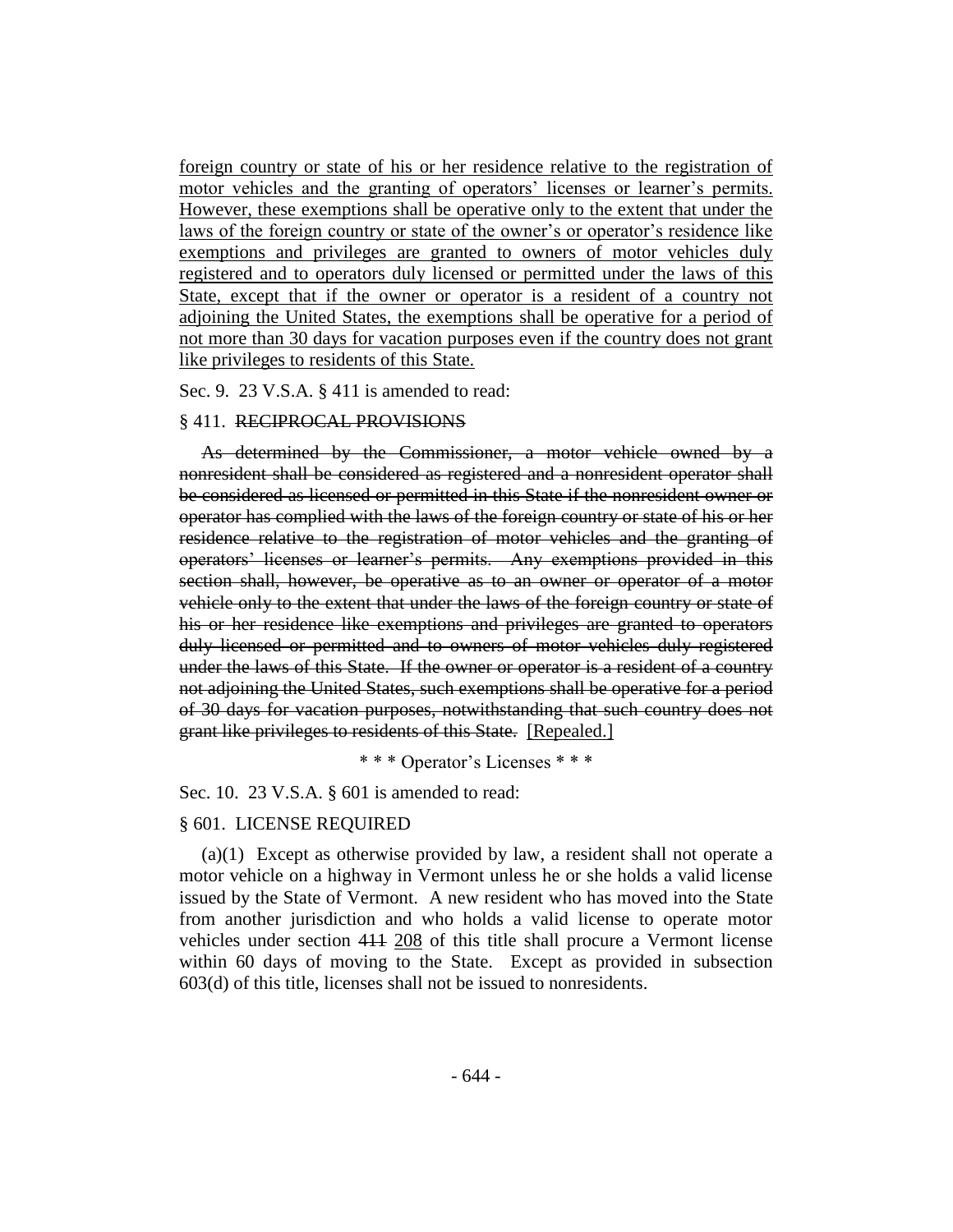(2) In addition to any other requirement of law, a nonresident as defined in section 4 of this title shall not operate a motor vehicle on a Vermont highway unless:

(A) he or she holds a valid license or permit to operate a motor vehicle issued by another U.S. jurisdiction; or

(B) he or she holds a valid license or permit to operate a motor vehicle from a jurisdiction outside the United States and operates for a period of not more than 30 days for vacation purposes; or

(C) he or she holds a valid license or permit to operate a motor vehicle from a jurisdiction outside the United States and:

(i) is 18 or more years of age, is lawfully present in the United States, and has been in the United States for less than one year;

(ii) the jurisdiction that issued the license is a party to the 1949 Convention on Road Traffic or the 1943 Convention on the Regulation of Inter-American Motor Vehicle Traffic; and

(iii) he or she possesses an international driving permit.

\* \* \*

(c) At least 30 days before a license is scheduled to expire, the Commissioner shall either mail first class to the licensee or send the licensee electronically an application for renewal of the license. A person shall not operate a motor vehicle unless properly licensed.

\* \* \*

# Sec. 11. CONFORMING CHANGES

In 23 V.S.A. §§ 614 and 615, "section 411" is hereby replaced with "section 208."

\* \* \* Special Examinations; Conforming Changes \* \* \*

Sec. 12. 23 V.S.A. § 637 is amended to read:

# § 637. EXAMINERS OF PHYSICAL AND MENTAL CONDITIONS

The Commissioner may designate physicians, certified physician assistants, licensed advance practice registered nurses, ophthalmologists, oculists, and optometrists properly registered and authorized to practice in this State or in an adjoining state as examiners of operators. The Commissioner may refer any matter relative to the issuing, suspending, or reinstating of licenses which concern that concerns the physical or mental condition or eyesight of any applicant for or holder of a license or any petitioner for reinstatement to, and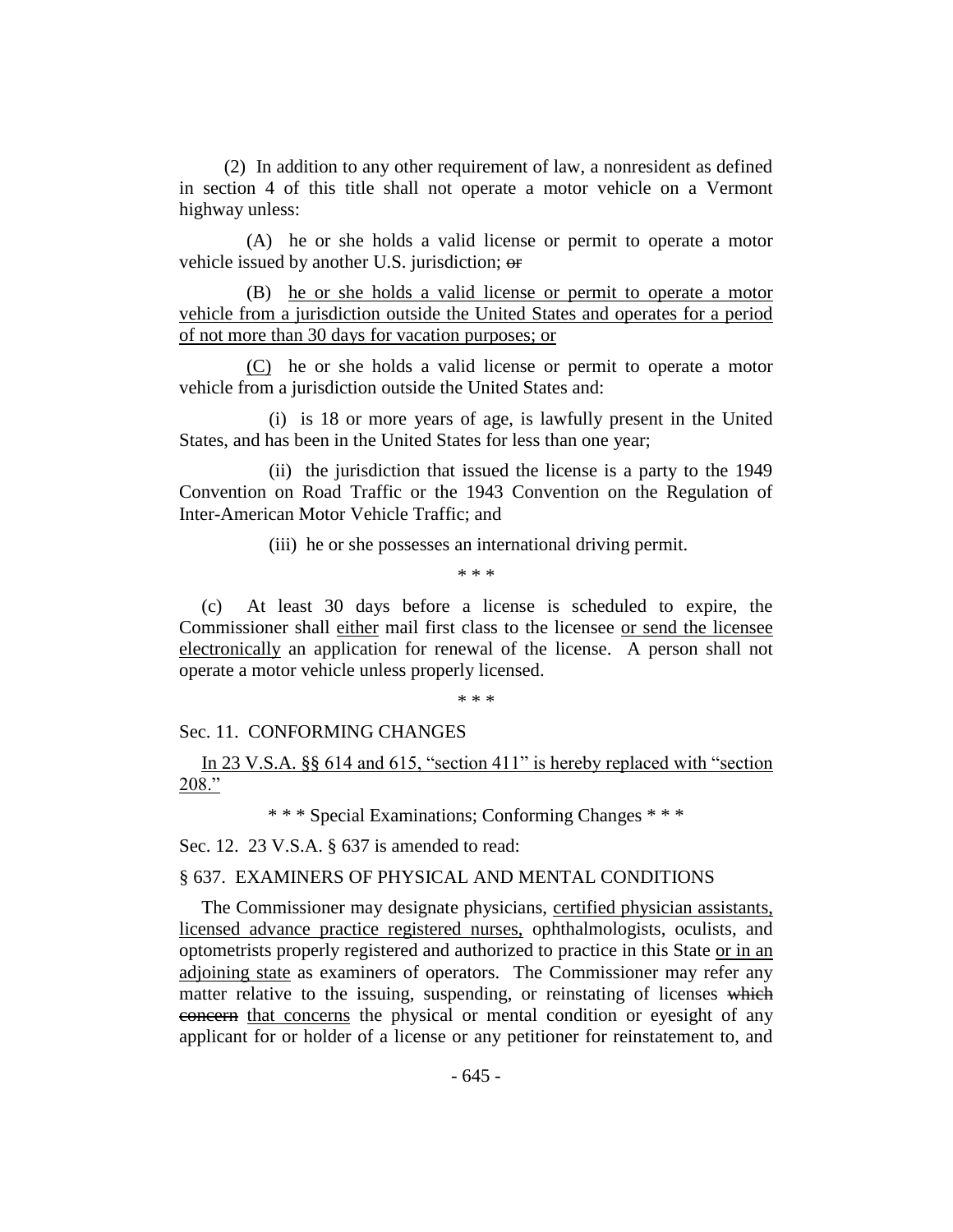require the applicant or other person to be examined by, such examiner in the vicinity of the person's residence as he or she determines to be qualified to examine and report. Such examiner shall report to the Commissioner the true and actual result of examinations made by him or her together with his or her decision as to whether the person examined should be granted or allowed to retain an operator's license or permitted to operate a motor vehicle.

Sec. 13. 23 V.S.A. § 638 is amended to read:

# § 638. DISSATISFACTION WITH PHYSICAL AND MENTAL EXAMINATION

If any person is dissatisfied with the result of an examination given by any one examiner, as provided in section 637 of this title, he or she may apply to the Commissioner for and shall be granted an examination by two physicians, ophthalmologists, oculists, or optometrists selected from a list of examiners approved by the Commissioner, and their decision shall be final. The Commissioner may designate the area of specialization from which the examiners are to be selected in each case, but in no event shall he or she limit the choice of an examiner to any one individual within the profession from which he or she is to be chosen. [Repealed.]

Sec. 14. 23 V.S.A. § 639 is amended to read:

#### § 639. FEES FOR PHYSICAL AND MENTAL EXAMINATIONS

The compensation of the examiners provided in sections section 637 and 638 of this title shall be paid by the person examined.

\* \* \* School Bus Operators \* \* \*

Sec. 15. 23 V.S.A. § 1282(d) is amended to read:

 $(d)(1)$  A No less often than every two years, and before the start of a school year, a person licensed by the Department of Motor Vehicles to assume the duty of transporting school pupils in either a Type I or Type II school bus shall annually before the commencement of the school year furnish his or her the employer, where he or she is employed who employs him or her as a school bus driver, the following:

(A) a certificate signed by a licensed physician, or a certified physician assistant, or a nurse practitioner in accordance with written protocols, certifying that he or she the licensee is, as far as can be determined by reasonable inquiry and examination, mentally and physically competent to perform his or her duties, and that he or she meets or exceeds the minimum hearing standards, based on voice testing, as prescribed by the Commissioner; and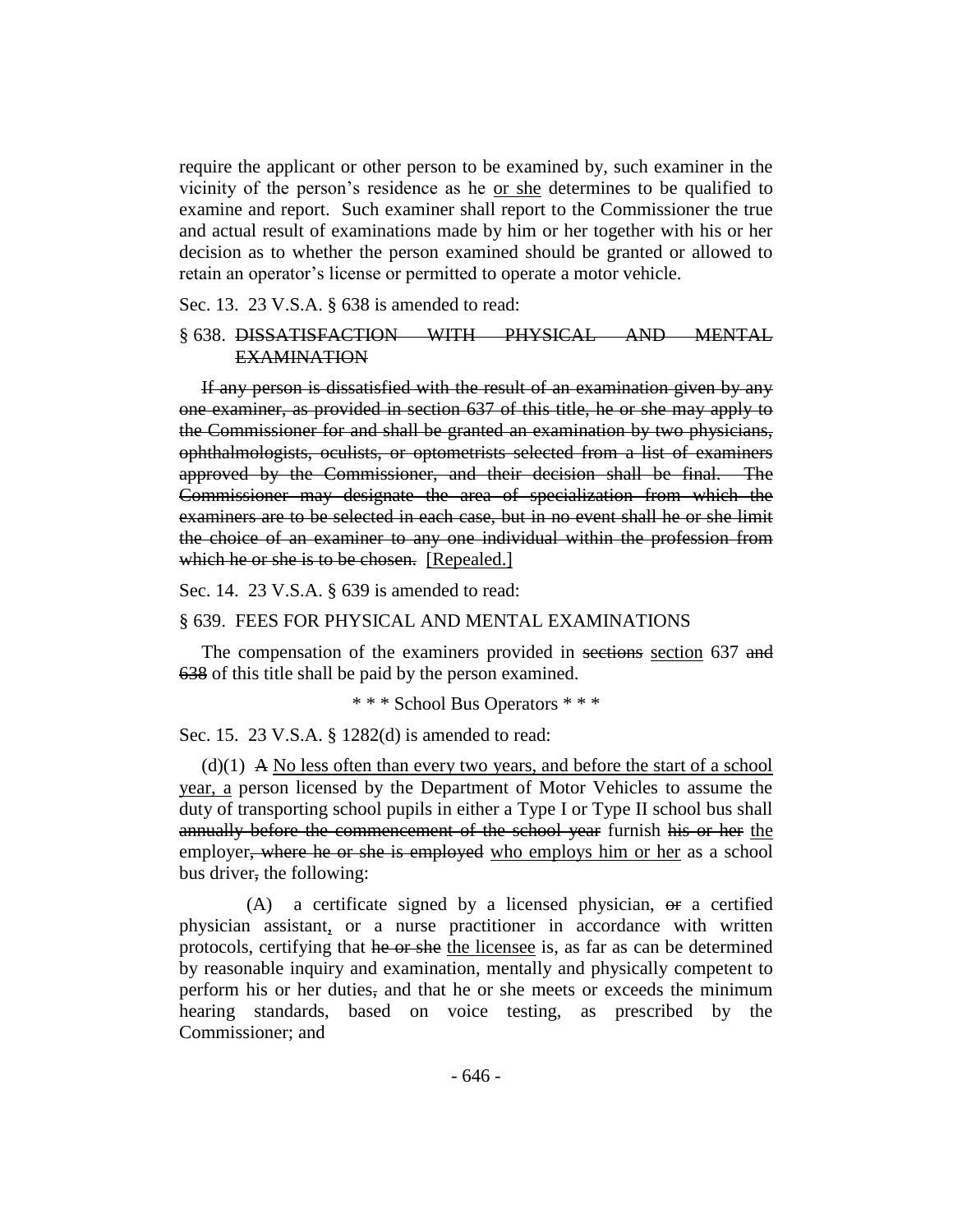(B) a certificate signed by a properly registered and authorized medical doctor, ophthalmologist, optometrist, or nurse practitioner certifying that he or she meets or exceeds the minimum vision standards as prescribed by the Commissioner.

(2) Upon receipt of a certificate required by this subsection which indicates that the school bus driver is not mentally or physically competent or does not meet the minimum hearing or vision standards, the employer shall immediately notify the Commissioner.

(3) The certificates required under this subsection may be valid for up to two years from the examination.

\* \* \* Overweight and Overdimension Vehicles \* \* \*

Sec. 16. 23 V.S.A. § 1391a(d) is amended to read:

(d) Fines imposed for violations of this section shall be deposited in the Transportation Fund, unless the fines are the result of enforcement actions on a town highway by an enforcement officer employed by or under contract with the municipality, in which case the fine shall be paid to the municipality, except for a \$6.00 the administrative charge for each case authorized under 13 V.S.A. § 7251, which shall be retained by the State.

Sec. 17. 23 V.S.A. § 1400(d) is amended to read:

(d) The Commissioner may enter into contracts with an electronic permitting service that will allow the service to issue single trip permits to a commercial motor vehicle operator, on behalf of the Department of Motor Vehicles. The permitting service shall be authorized to issue single trip permits for travel to and from a Vermont facility by commercial motor vehicles which are not greater than 72 feet in length on routes that have been approved by the Agency of Transportation. The permitting service may assess, collect, and retain an additional administrative fee which shall be paid by the commercial motor vehicle carrier. [Repealed.]

\* \* \* Motor Vehicle Titles \* \* \*

Sec. 18. 23 V.S.A. § 2001 is amended to read:

# § 2001. DEFINITIONS

Except when the context otherwise requires, as used in this chapter:

\* \* \*

(13) "Salvaged motor vehicle" means a motor vehicle which has been purchased or otherwise acquired as salvage; scrapped, dismantled, or destroyed,; or declared a total loss by an insurance company.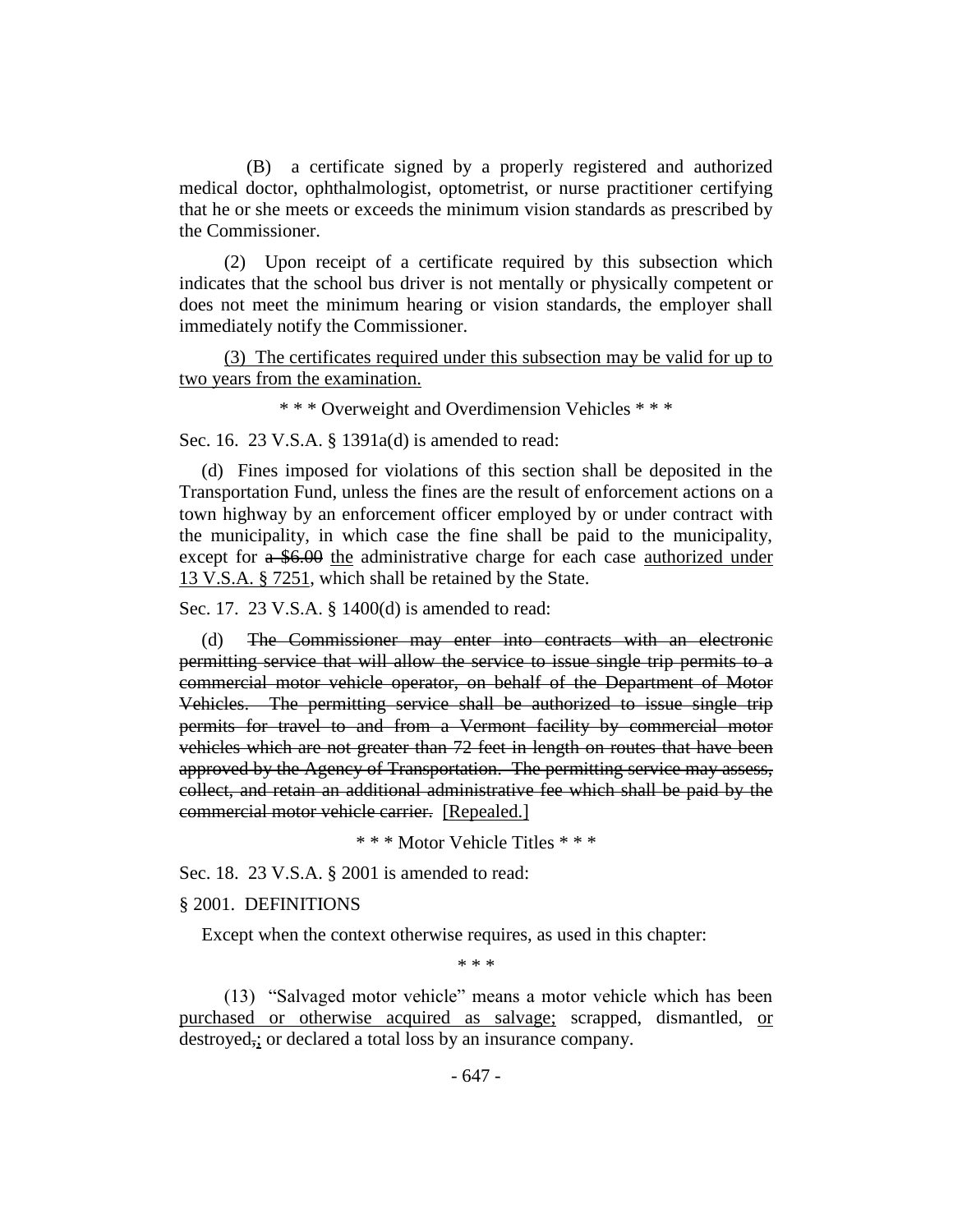(17) "Salvage certificate of title" means a title that is stamped or otherwise branded to indicate that the vehicle described thereon is a salvaged motor vehicle or has been scrapped, dismantled, destroyed, or declared a total loss by an insurance company, or both.

\* \* \*

Sec. 19. 23 V.S.A. § 2019 is amended to read:

#### § 2019. MAILING OR DELIVERING CERTIFICATE

The certificate of title shall be mailed or personally delivered, upon proper identification of the individual, to the first lienholder named in it or, if none, to the owner. However, a person is entitled to a personal delivery of only one title in a single day and of no more than three titles in a calendar month.

Sec. 20. 23 V.S.A. § 2091 is amended to read:

# § 2091. DISMANTLING OR DESTRUCTION OF VEHICLE SALVAGE CERTIFICATES OF TITLE; FORWARDING OF PLATES AND TITLES OF CRUSHED VEHICLES

(a) Except for vehicles for which no certificate of title is required pursuant to section 2012 of this title and for vehicles which are more than 15 years old, any person who purchases or in any manner acquires a vehicle as salvage; any person who scraps, dismantles, or destroys a motor vehicle,; or any insurance company or representative thereof who declares a motor vehicle to be a total loss, shall make application apply to the Commissioner for a salvage certificate of title within 15 days of the time the vehicle is purchased or otherwise acquired as salvage, is scrapped, dismantled, or destroyed, or is declared a total loss. However, an insurance company or representative thereof proceeding under subsection (c) of this section may apply outside this 15-day window to the extent necessary to comply with the requirements of that subsection.

(b) The Except as provided in subsection (c) of this section, the application shall be accompanied by:

(1) any certificate of title; and

(2) any other information or documents that the Commissioner may reasonably require to establish ownership of the vehicle and the existence or nonexistence of any security interest in the vehicle.

(c)(1) An insurer required to obtain a salvage certificate of title under this section for a vehicle declared a total loss, or a representative of the insurer, may obtain the title without satisfying the requirements of subsection (b) of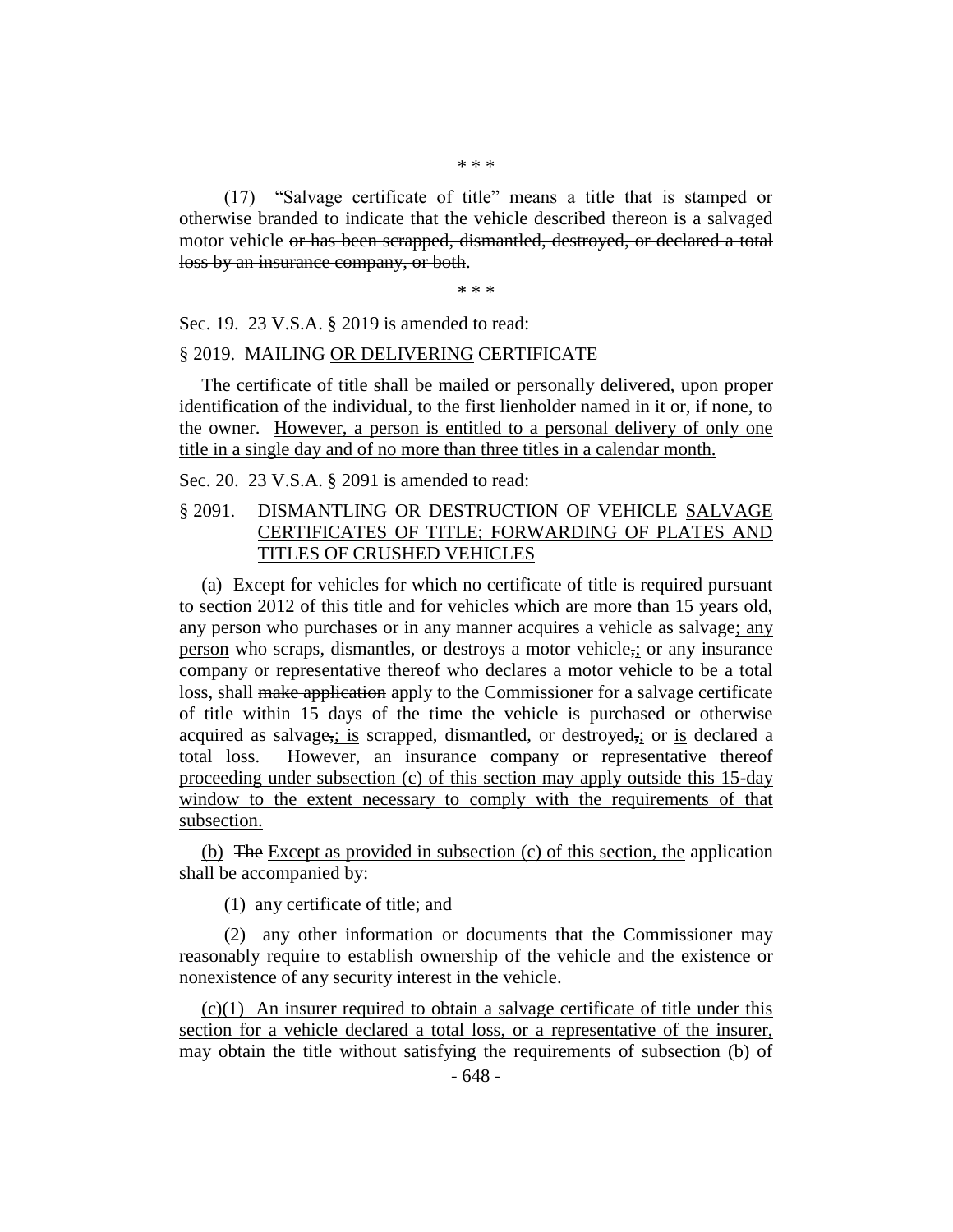this section if the application for the salvage certificate of title is accompanied by:

(A) the required fee;

(B) evidence that the insurer has made payment for the total loss of the vehicle, and evidence that the payment was made to any lienholder identified in the records of certificates of title of the Department and to the vehicle owner, if applicable; and

(C) a copy of the insurer's written request for the certificate of title sent at least 30 days prior to the application to the vehicle owner and to any lienholder identified in the records of certificates of title of the Department, proof that the request was sent by certified mail or was delivered by a courier service that provides proof of delivery, and copies of any responses from the vehicle owner or lienholder.

(2) If the Commissioner issues a salvage certificate of title to an eligible person under this subsection, the title shall be issued free and clear of all liens.

 $(b)(d)$  When Except for vehicles for which no certificate of title is required under this chapter, when a vehicle is destroyed by crushing for scrap, the person causing the destruction shall immediately mail or deliver to the Commissioner the certificate of title<del>, if any,</del> endorsed "crushed" and signed by the person, accompanied by the original plate showing the original vehicle identification number. The plate shall not be removed until such time as the vehicle is crushed.

 $(e)(e)$  This section shall not apply to, and salvage certificates of title shall not be required for, unrecovered stolen vehicles or vehicles stolen and recovered in an undamaged condition, provided that the original vehicle identification number plate has not been removed, altered, or destroyed and the number thereon is identical with that on the original title certificate.

\* \* \* Abandoned Motor Vehicles \* \* \*

Sec. 21. 23 V.S.A. chapter 21, subchapter 7 is amended to read:

Subchapter 7. Abandoned Motor Vehicles

#### § 2151. ABANDONED MOTOR VEHICLES; DEFINED DEFINITIONS

 $(a)(1)$  For the purposes of As used in this subchapter, an "abandoned motor vehicle" means:

(1)(A) "Abandoned motor vehicle" means:

(i) a motor vehicle that has remained on public or private property or on or along a highway for more than 48 hours without the consent of the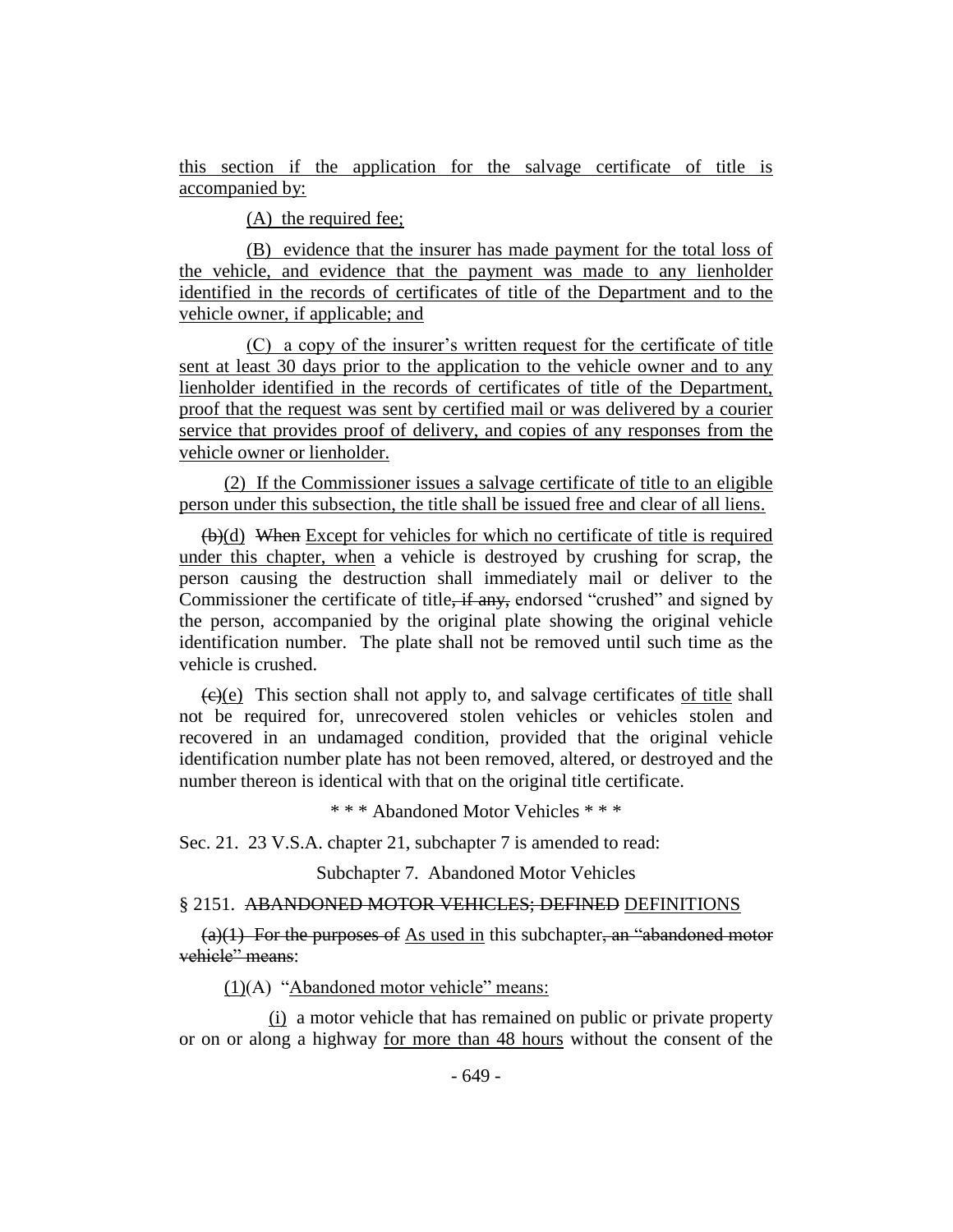owner or person in control of the property for more than 48 hours, and has a valid registration plate or public vehicle identification number which has not been removed, destroyed, or altered; or

 $(B)(ii)$  a motor vehicle that has remained on public or private property or on or along a highway without the consent of the owner or person in control of the property for any period of time if the vehicle does not have a valid registration plate or the public vehicle identification number has been removed, destroyed, or altered.

(B) "Abandoned motor vehicle" does not include a vehicle or other equipment used or to be used in construction or in the operation or maintenance of highways or public utility facilities, which is left in a manner which does not interfere with the normal movement of traffic.

(2) "Landowner" means a person who owns or leases or otherwise has authority to control use of real property.

(3) For purposes of this subsection, "public "Public vehicle identification number" means the public vehicle identification number which is usually visible through the windshield and attached to the driver's side of the dashboard, instrument panel, or windshield pillar post or on the doorjamb on the driver's side of the vehicle.

(b) Construction equipment. A vehicle or other equipment used or to be used in construction or in the operation or maintenance of highways or public utility facilities, which is left in a manner which does not interfere with the normal movement of traffic, shall not be considered to be an abandoned motor vehicle.

# § 2152. AUTHORIZED REMOVAL OF ABANDONED MOTOR VEHICLES

(a) Public property. A law enforcement officer is authorized to remove or cause removal of an abandoned motor vehicle from public property, and may contact a towing service for its removal of such motor vehicle, based upon personal observation by the officer that the vehicle is an abandoned motor vehicle.

(b) Private property.

(1) A law enforcement officer is authorized to remove or cause removal of an abandoned motor vehicle from private property, and may contact a towing service for its removal from private property of such vehicle, based upon complaint of the owner or agent of the property the request of the landowner on which whose property the vehicle is located that the and information indicating that the vehicle is an abandoned motor vehicle.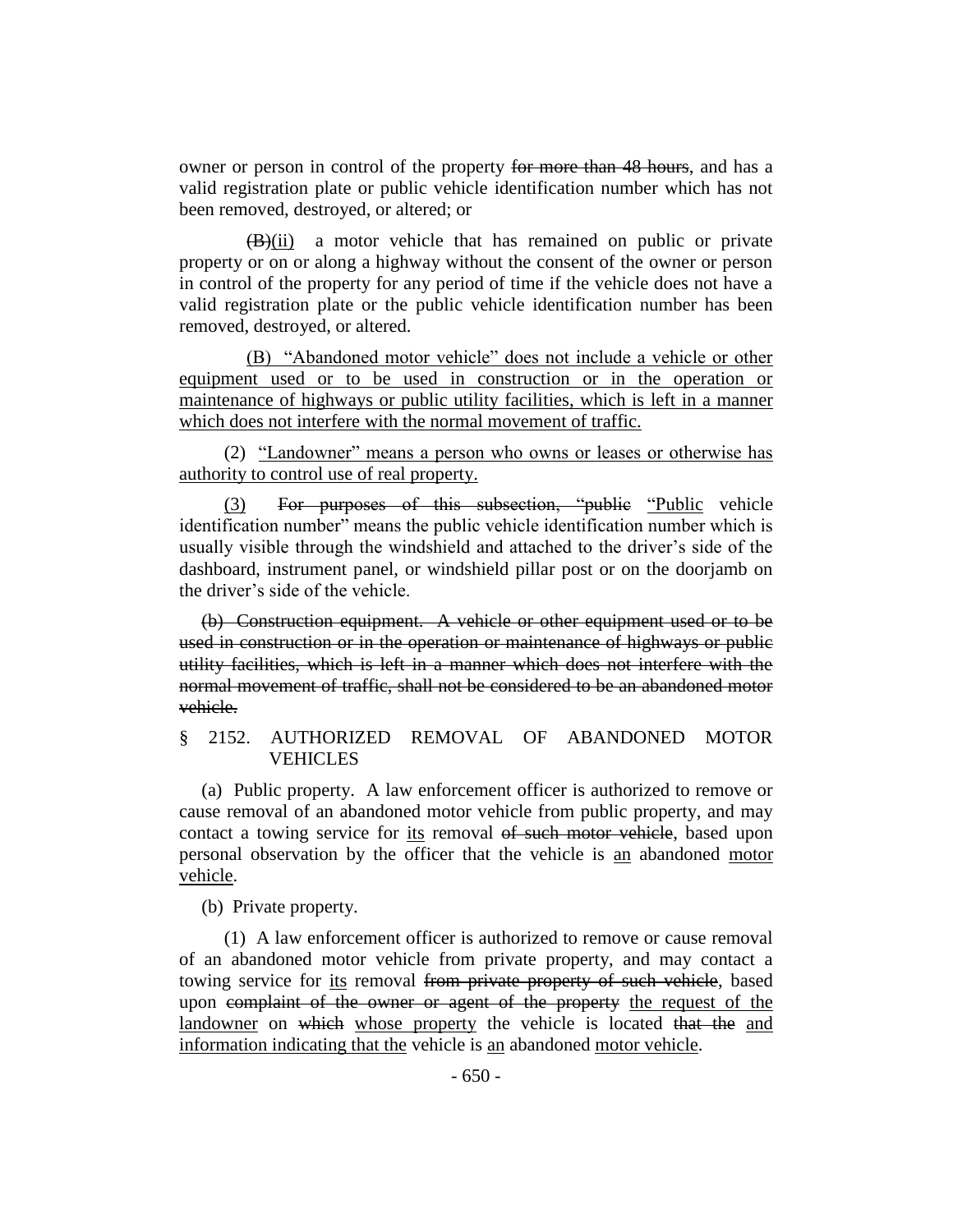(2) An owner or agent of an owner A landowner of private property is authorized to remove or cause removal of an abandoned motor vehicle from that property or to any other place on any property of the landowner, and may contact a towing service for its removal from that property of an abandoned vehicle. If an owner or agent of an owner A landowner who removes or causes removal of an abandoned motor vehicle, the owner or agent shall immediately notify the police agency in the jurisdiction from which the vehicle is removed. Notification shall include identification of and provide the registration plate number, the public vehicle identification number, if available, and the make, model, and color of the vehicle. The owner or agent of an owner of property upon which a motor vehicle is abandoned landowner may remove the vehicle from the place where it is discovered to any other place on any property owned by him or her, or cause the vehicle to be removed by a towing service under the provisions of this subsection, without incurring any civil liability to the owner of the abandoned vehicle.

#### § 2153. ABANDONED MOTOR VEHICLE CERTIFICATION

(a) Within 30 days of removal of the vehicle, a towing service which has removed an abandoned motor vehicle A landowner on whose property an abandoned motor vehicle is located shall apply to the Department for an abandoned motor vehicle certification on forms supplied by the Department of Motor Vehicles within 30 days of the date the vehicle was discovered on or brought to the property unless the vehicle has been removed from the property. An abandoned motor vehicle certification form shall indicate the date of removal, that the abandoned motor vehicle was discovered or brought to the property; the make, color, model, and location found, and of the vehicle; the name, address, and phone telephone number of the towing service, landowner; and a certification of the public vehicle identification number, if any, to be recorded by a law enforcement officer. This subsection shall not be construed as creating a private right of action against the landowner.

(b) Upon receipt of an abandoned motor vehicle certification form, the Commissioner of Motor Vehicles shall attempt to identify and notify the owner of the vehicle as required by section 2154 of this title. If no owner can be determined by the Commissioner within the time period allowed by section 2154 of this title, the Commissioner shall issue a certificate of abandoned motor vehicle with appropriate title or salvage title, or both, and the vehicle may be disposed of in the manner set forth in section 2156 of this title.

## § 2154. IDENTIFICATION AND RECLAMATION OF ABANDONED MOTOR VEHICLES

(a) The Department of Motor Vehicles shall make a reasonable attempt to locate an owner of an abandoned motor vehicle.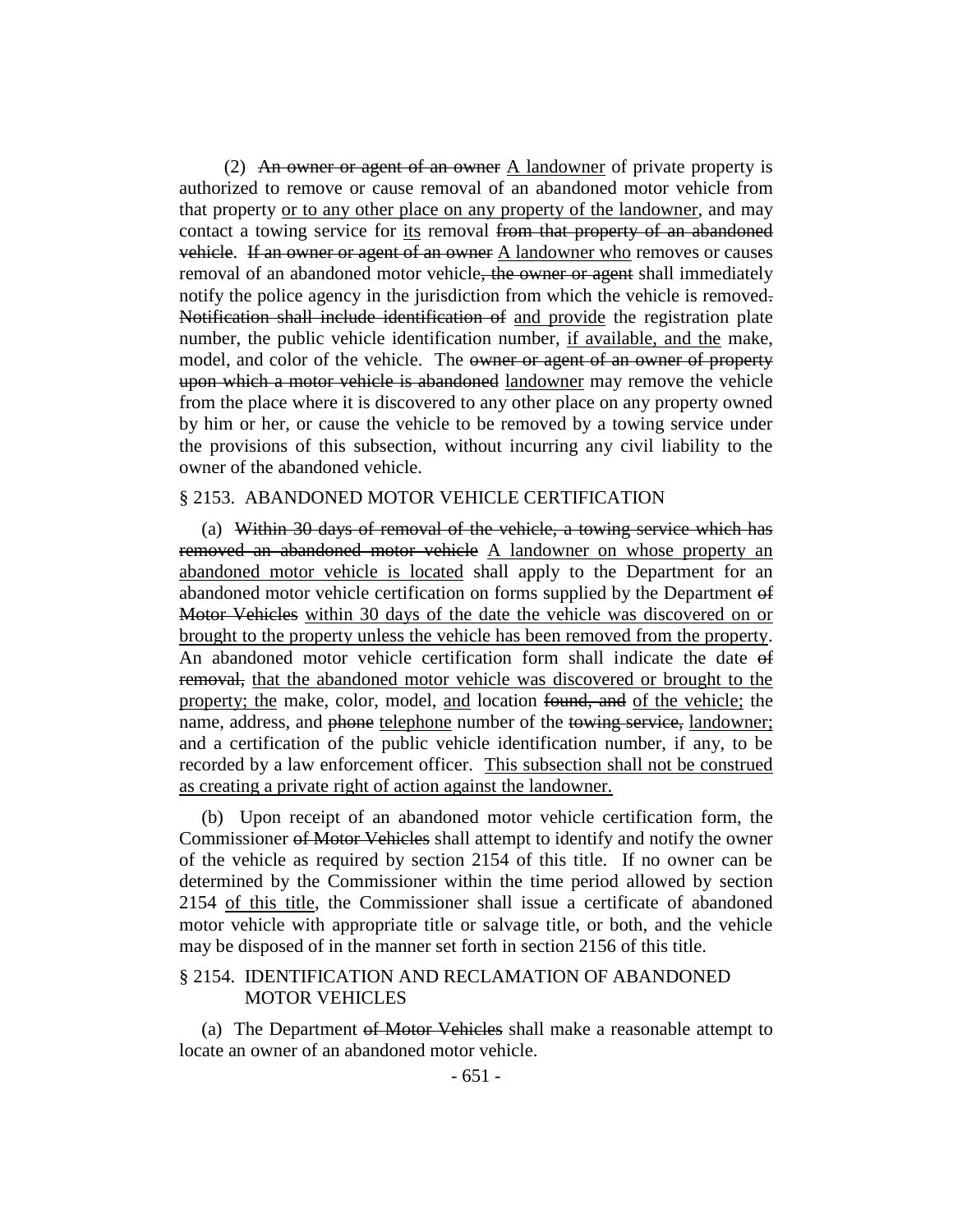(1) If the abandoned motor vehicle is not identifiable by its registration plates or public vehicle identification number, and if no owner can be determined within 21 days of the date of receipt of the abandoned motor vehicle certification form, the Commissioner of Motor Vehicles shall issue a certificate of abandoned motor vehicle with an appropriate title or salvage title.

(2) If the abandoned motor vehicle is identifiable by its registration plates or public vehicle identification number, the Department of Motor Vehicles shall, within three business days of receipt of the form for certification of abandoned motor vehicle, send notice to the last known registered owner and lienholder of the vehicle. The notice shall be sent by certified mail, return receipt requested, and shall advise the last known registered owner of the motor vehicle's location and a telephone number where additional information about the motor vehicle may be obtained. If the receipt is not returned to the Department within seven business days, the Commissioner shall, by first class mail, send a second notice. Within 21 days of sending the second notice, the last known registered owner or lienholder may reclaim and retrieve the motor vehicle by presenting to the Department of Motor Vehicles satisfactory evidence of ownership, and paying or arranging to pay any fees or charges authorized by section 2155 of this title. If the last known registered owner or lienholder fails or refuses to reclaim the motor vehicle within 21 days of the second mailing, the Commissioner of Motor Vehicles shall issue a certificate of abandoned motor vehicle with appropriate title or salvage title.

(b) An owner or lienholder may reclaim an abandoned motor vehicle by presenting to the Department of Motor Vehicles satisfactory evidence of ownership, and paying or reimbursing, or making arrangements to pay or reimburse, the towing agency, the Department of Motor Vehicles, or the owner or agent of private property landowner, as the case may be, any towing fee or storage charges permitted under section 2155 of this title.

#### § 2155. FEES AND CHARGES

(a) Towing fees. For towing an abandoned motor vehicle from private property, a towing service may charge a reasonable fee to be paid by the vehicle owner or agent of the owner landowner of the private property.

(b) Storage charges. In addition to any towing fee, an owner or lienholder reclaiming an abandoned motor vehicle may be charged and shall pay a fee for the costs of storage of the vehicle, except that no fee may be charged for storage for any period preceding the date upon which the form for abandoned motor vehicle certification is sent by the towing service to the Department of Motor Vehicles.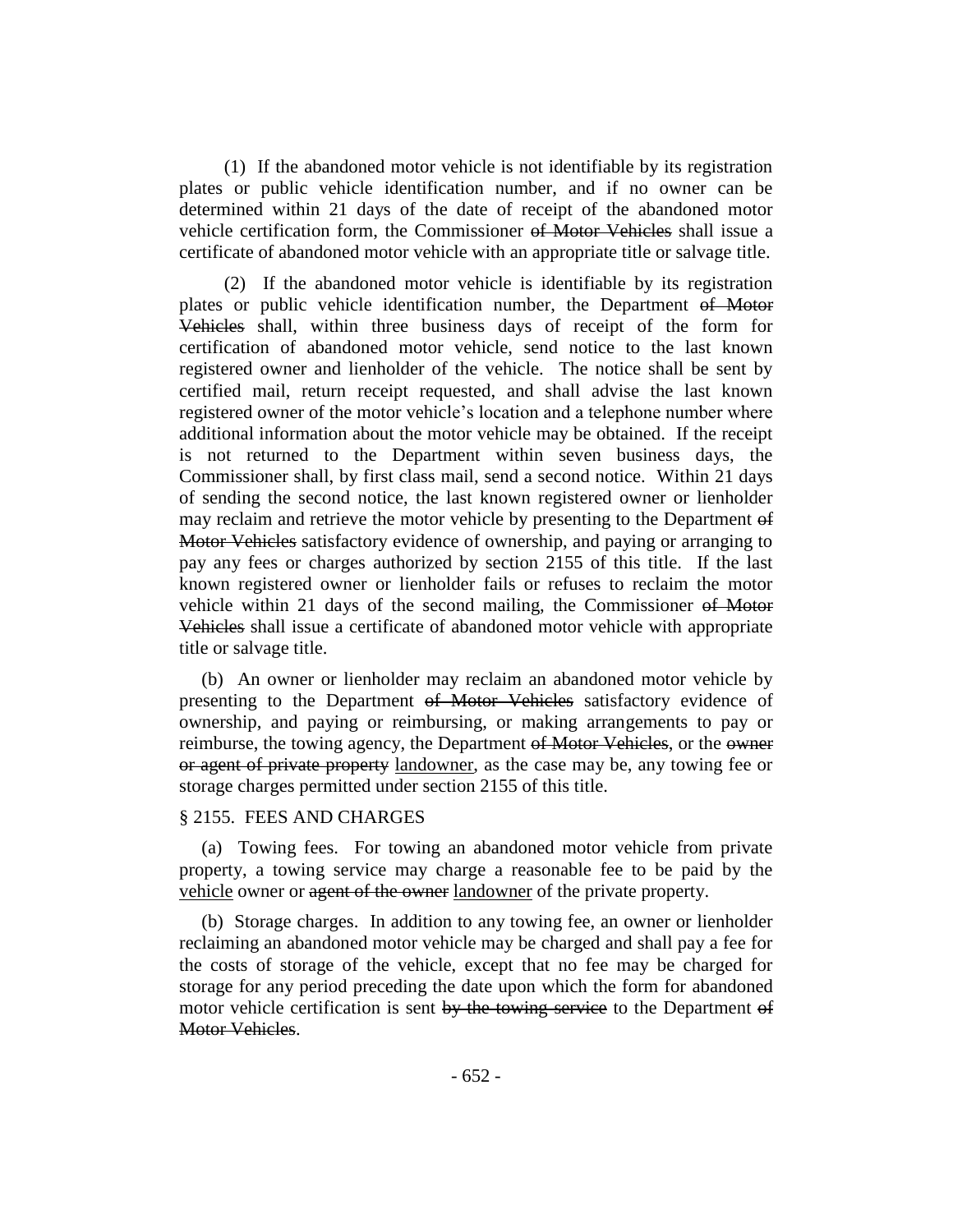\* \* \*

#### \* \* \* Repeals and Conforming Change \* \* \*

Sec. 22. REPEALS

The following sections are repealed:

(1) 23 V.S.A. § 366 (log-haulers; registration).

(2) 23 V.S.A. § 382 (diesel-powered pleasure cars; registration).

(3) 23 V.S.A. § 423 (negotiating and entering into an interstate compact regarding truck license fees).

(4) 23 V.S.A. § 605 (unsatisfied judgment; suspension).

Sec. 23. 23 V.S.A. § 369 is amended to read:

#### § 369. TRACTORS OTHER THAN FARM TRACTORS

The annual fee for registration of a tractor, except log-haulers on snow roads and farm tractors as otherwise provided in this chapter, shall be based on the actual weight of such tractor at the same rate as that provided for trucks of like weight under the provisions of this chapter. The minimum fee for registering any tractor shall be \$20.00.

Sec. 24. 23 V.S.A. § 603(a)(2) is amended to read:

(2) The Commissioner may, however, in his or her discretion, refuse to issue a license to any person whenever he or she is satisfied from information given him or her by credible persons, and upon investigation, that the person is mentally or physically unfit, or because of his or her habits, or record as to accidents or convictions, is unsafe to be trusted with the operation of motor vehicles. A person refused a license, under the provisions of this subsection or section 605 of this title, shall be entitled to hearing as provided in sections 105–107 of this title.

Sec. 25. 18 V.S.A. § 1772(13) is amended to read:

(13) "Motor vehicle" means every vehicle intended primarily for use and operation on the public highways and shall include snowmobiles, allterrain vehicles, and farm tractors and other machinery used in the production, harvesting, and care of farm products all vehicles propelled or drawn by power other than muscular power, including snowmobiles, motorcycles, all-terrain vehicles, farm tractors, vehicles running only upon stationary rails or tracks, motorized highway building equipment, road making appliances, or tracked vehicles or electric personal assistive mobility devices.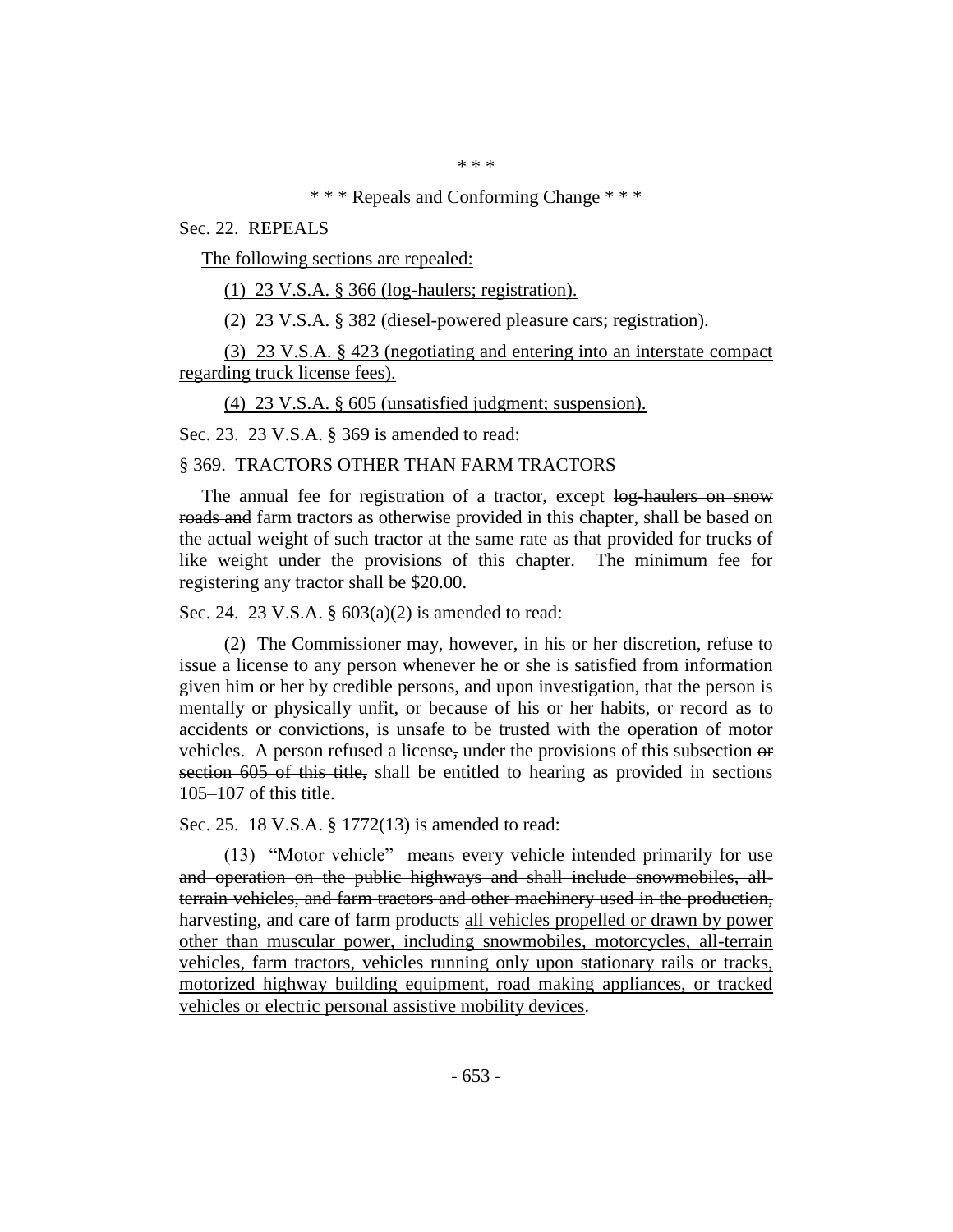\* \* \* Effective Dates \* \* \*

# Sec. 26. EFFECTIVE DATES

(a) This section and Sec. 25 shall take effect on passage.

(b) All other sections shall take effect on July 1, 2016.

(Committee vote: 5-0-0)

#### **Reported favorably by Senator Mullin for the Committee on Finance.**

(Committee vote: 7-0-0)

#### **S. 245.**

An act relating to disclosure of health care provider affiliations.

### **Reported favorably with recommendation of amendment by Senator Ayer for the Committee on Health & Welfare.**

The Committee recommends that the bill be amended by striking out all after the enacting clause and inserting in lieu thereof the following:

# Sec. 1. GREEN MOUNTAIN CARE BOARD; NOTICE TO PATIENTS OF NEW AFFILIATION

The Green Mountain Care Board shall maintain a policy for reviewing new physician acquisitions and transfers as part of the Board's hospital budget review responsibilities. The policy shall require hospitals to provide written notice about a new acquisition or transfer of health care providers to each patient served by a health care provider during the previous three-year period, including:

(1) notifying the patient that the health care provider is now affiliated with the hospital;

(2) providing the hospital's name and contact information;

(3) notifying the patient that the change in affiliation may affect his or her out-of-pocket costs, depending on the patient's health insurance plan and the services provided; and

(4) recommending that the patient contact his or her insurance company with specific questions or to determine his or her actual financial liability.

#### Sec. 2. EFFECTIVE DATE

This act shall take effect on July 1, 2016.

And that after passage the title of the bill be amended to read: "An act relating to notice to patients of new health care provider affiliations"

(Committee vote: 5-0-0)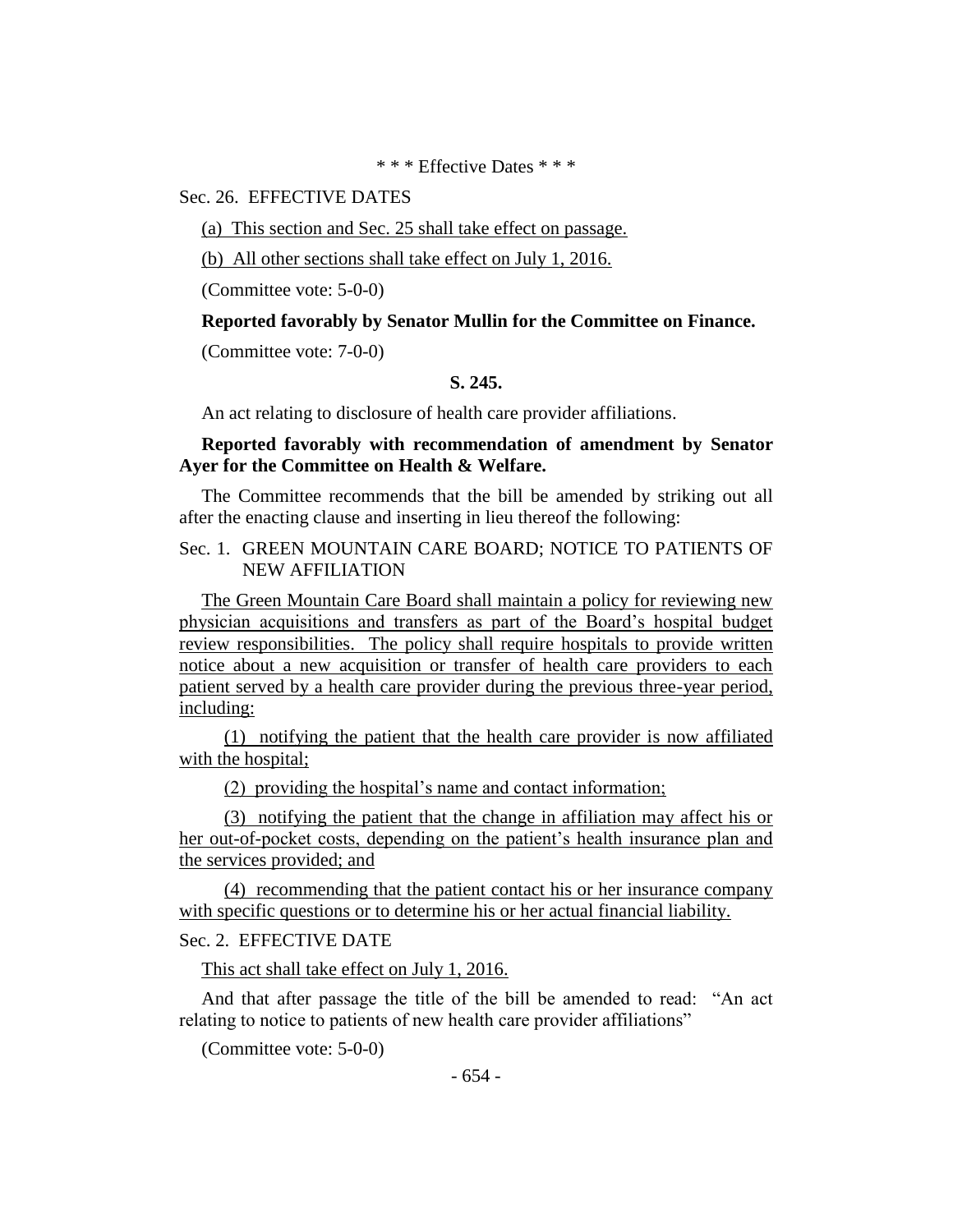An act relating to regulation of hospitals, health insurers, and managed care organizations.

# **Reported favorably with recommendation of amendment by Senator Lyons for the Committee on Health & Welfare.**

The Committee recommends that the bill be amended by striking out all after the enacting clause and inserting in lieu thereof the following:

Sec. 1. 18 V.S.A. § 9405a is amended to read:

#### § 9405a. PUBLIC PARTICIPATION AND STRATEGIC PLANNING

(a) Each hospital shall have a protocol for meaningful public participation in its strategic planning process for identifying and addressing health care needs that the hospital provides or could provide in its service area. Needs identified through the process shall be integrated with the hospital's long-term planning. The process shall be updated as necessary to continue to be consistent with such planning and capital expenditure projections, and identified needs shall be summarized in the hospital's community report. Each hospital shall post on its website a description of its identified needs, strategic initiatives developed to address the identified needs, annual progress on implementation of the proposed initiatives, and opportunities for public participation. Hospitals may meet the community health needs assessment and implementation plan requirement through compliance with the relevant Internal Revenue Service community health needs assessment requirements for nonprofit hospitals.

(b) When a hospital is working on a new community health needs assessment, the hospital shall post on its website information about the process for developing the community needs assessment and opportunities for public participation in the process.

Sec. 2. 18 V.S.A. § 9405b is amended to read:

#### § 9405b. HOSPITAL COMMUNITY REPORTS

(a) The Commissioner of Health, in consultation with representatives from hospitals, other groups of health care professionals, and members of the public representing patient interests, shall adopt rules establishing a standard format for community reports, as well as the contents, which statewide comparative hospital quality report. Hospitals located outside this State which serve a significant number of Vermont residents, as determined by the Commissioner of Health, shall be invited to participate in the community report process established by this section. The report shall include: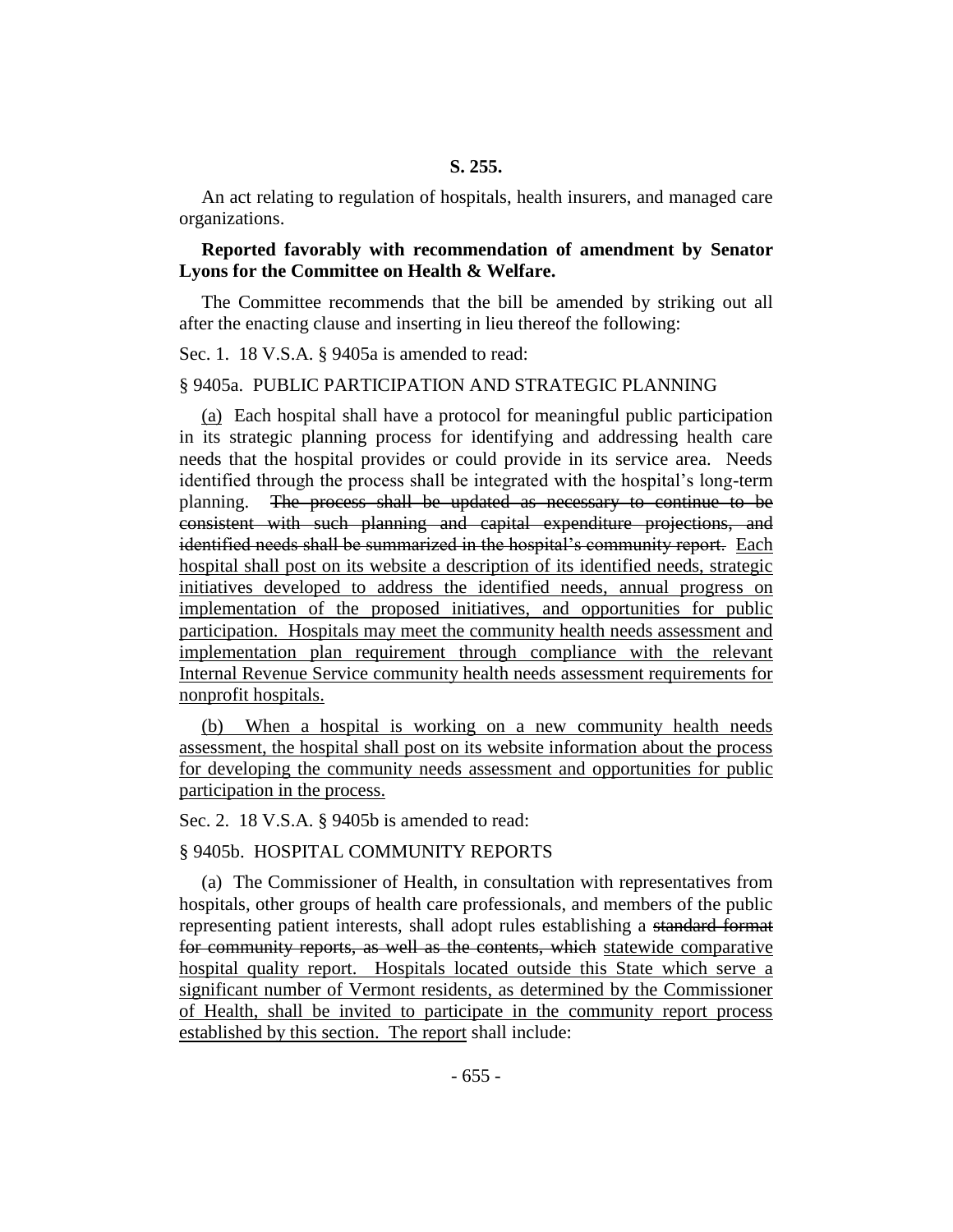(1) Measures of quality, including process and performance measures, that are valid, reliable, and useful, including comparisons to appropriate national benchmarks for high quality and successful results.

(2) Measures of patient safety that are valid, reliable, and useful, including comparisons to appropriate industry benchmarks for safety;

(3) Measures of hospital-acquired infections that are valid, reliable, and useful, including comparisons to appropriate industry benchmarks.

(4) Valid, reliable, and useful information on nurse staffing, including comparisons to appropriate industry benchmarks for safety. This information may include system-centered measures such as skill mix, nursing care hours per patient day, and other system-centered measures for which reliable industry benchmarks become available.

(5) Measures of the hospital's financial health, including comparisons to appropriate national benchmarks for efficient operation and fiscal health.

(5)(6) A summary of the hospital's budget, including revenue by source, the one-year and four-year capital expenditure plans, the depreciation schedule for existing facilities, and quantification of cost shifting to private payers.

 $\left(\frac{6}{7}\right)$  Data that provides valid, reliable, useful, and efficient information for payers and the public for the comparison of charges for higher volume health care services.

(b) Each hospital shall publish on its website:

 $(7)(1)$  The the hospital's process for achieving openness, inclusiveness, and meaningful public participation in its strategic planning and decision-making. decisionmaking;

 $(8)(2)$  The the hospital's consumer complaint resolution process, including identification of the hospital officer or employee responsible for its implementation.;

(9) Information concerning recently completed or ongoing quality improvement and patient safety projects.

(10) A description of strategic initiatives discussed with or derived from the identification of health care needs; the one-year and four-year capital expenditure plans; and the depreciation schedule for existing facilities.

 $(11)(3)$  Information information on membership and governing body qualifications, a listing of the current governing body members, and means of obtaining a schedule of meetings of the hospital's governing body, including times scheduled for public participation; and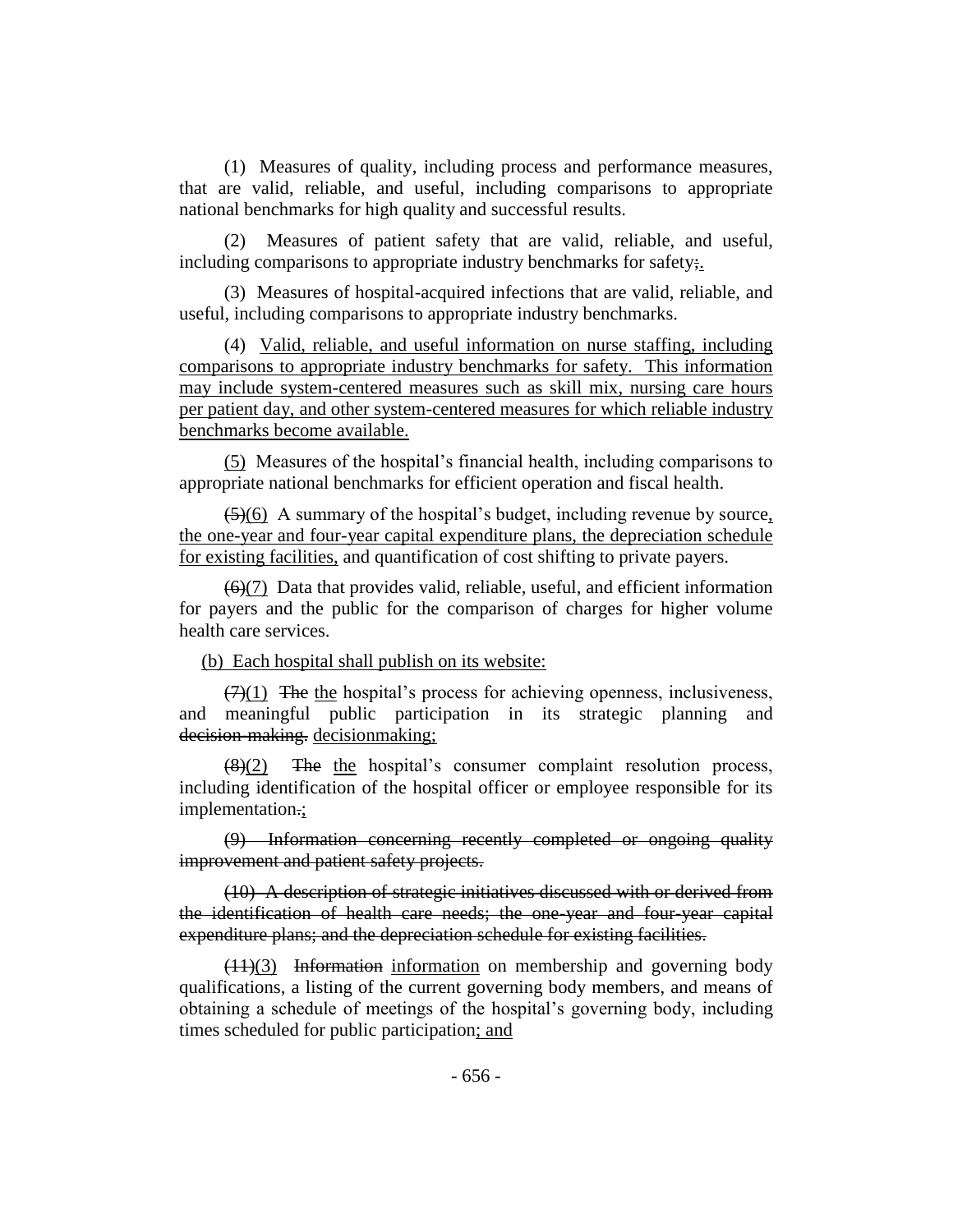#### (4) a link to the comparative statewide hospital quality report.

(12) Valid, reliable, and useful information on nurse staffing, including comparisons to appropriate industry benchmarks for safety. This information may include system-centered performance measures, such as skill mix, nursing care hours per patient day, and other such system-centered performance measures as reliable industry benchmarks become available in the future.

(b) On or before January 1, 2005, and annually thereafter beginning on June 1, 2006, the board of directors or other governing body of each hospital licensed under chapter 43 of this title shall publish on its website, making paper copies available upon request, its community report in a uniform format approved by the Commissioner of Health and in accordance with the standards and procedures adopted by rule under this section. Hospitals located outside this State which serve a significant number of Vermont residents, as determined by the Commissioner of Health, shall be invited to participate in the community report process established by this subsection.

(c) The community reports shall be provided to the Commissioner of Health. The Commissioner of Health shall publish the reports statewide comparative hospital quality report on a public website and shall develop and include a format for comparisons of hospitals within the same categories of quality and financial measures update the report at least annually beginning on June 1, 2017.

Sec. 3. 18 V.S.A. § 9408a is amended to read:

#### § 9408a. UNIFORM PROVIDER CREDENTIALING

\* \* \*

(e) The commissioner may enforce compliance with the provisions of this section as to insurers and as to hospitals as if the hospital were an insurer under 8 V.S.A. § 3661. [Repealed.]

\* \* \*

Sec. 4. 18 V.S.A. § 1905 is amended to read:

#### § 1905. LICENSE REQUIREMENTS

Upon receipt of an application for license and the license fee, the licensing agency shall issue a license when it determines that the applicant and hospital facilities meet the following minimum standards:

\* \* \*

(5) All patients admitted to the hospital shall be under the care of a state State registered and licensed practicing physician as defined by the laws of the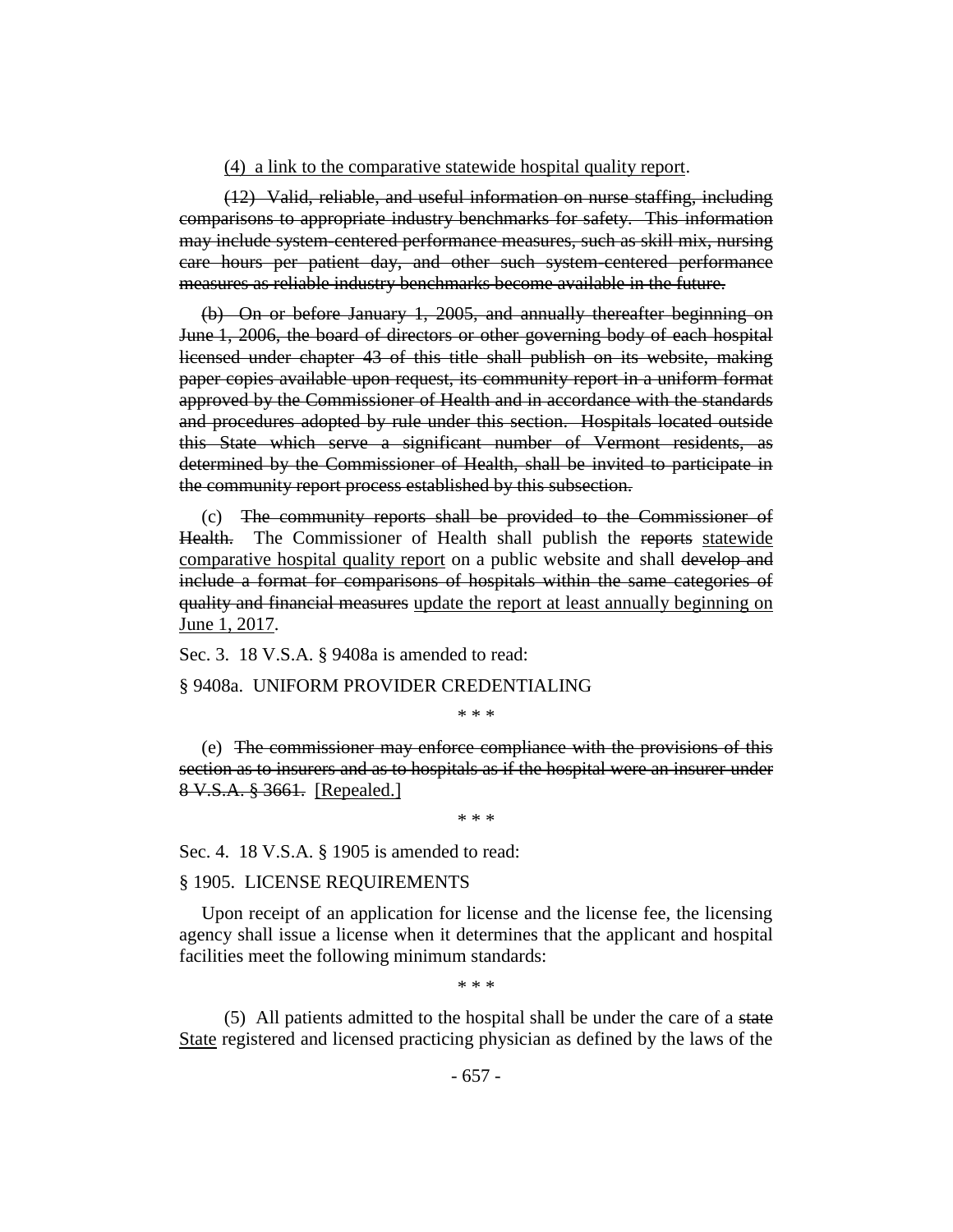State of Vermont. All hospitals shall use the uniform credentialing application form described in subsection 9408a(b) of this title.

\* \* \*

# Sec. 5. 18 V.S.A. § 9409 is amended to read:

#### § 9409. HEALTH CARE PROVIDER BARGAINING GROUPS

(a) The commissioner Green Mountain Care Board may approve the creation of one or more health care provider bargaining groups, consisting of health care providers who choose to participate. A bargaining group is authorized to negotiate on behalf of all participating providers with the commissioner, the secretary of administration, the secretary of human services, the Green Mountain Care board, or the commissioner of labor Secretary of Administration, the Secretary of Human Services, the Green Mountain Care Board, or the Commissioner of Labor with respect to any matter in this chapter; chapter 13, 219, 220, or 222 of this title; 21 V.S.A. chapter 9; and 33 V.S.A. chapters 18 and 19 with respect to provider regulation, provider reimbursement, administrative simplification, information technology, workforce planning, or quality of health care.

(b) The commissioner Green Mountain Care Board shall adopt by rule criteria for forming and approving bargaining groups, and criteria and procedures for negotiations authorized by this section.

(c) The rules relating to negotiations shall include a nonbinding arbitration process to assist in the resolution of disputes. Nothing in this section shall be construed to limit the authority of the commissioner, the commissioner of labor, the secretary of administration, the Green Mountain Care board, or the secretary of human services Secretary of Administration, the Secretary of Human Services, the Green Mountain Care Board, or the Commissioner of Labor to reject the recommendation or decision of the arbiter.

# Sec. 6. HEALTH CARE PROVIDER BARGAINING GROUP; RULEMAKING

For the purposes of regulating health care provider bargaining groups pursuant to 18 V.S.A. § 9409, the Green Mountain Care Board shall apply Rule 6.00 of the Department of Financial Regulation, as that rule exists on the effective date of this section, until the Board's adoption of a permanent rule on provider bargaining groups pursuant to Sec. 5 of this act.

Sec. 7. 18 V.S.A. § 9414 is amended to read:

#### § 9414. QUALITY ASSURANCE FOR MANAGED CARE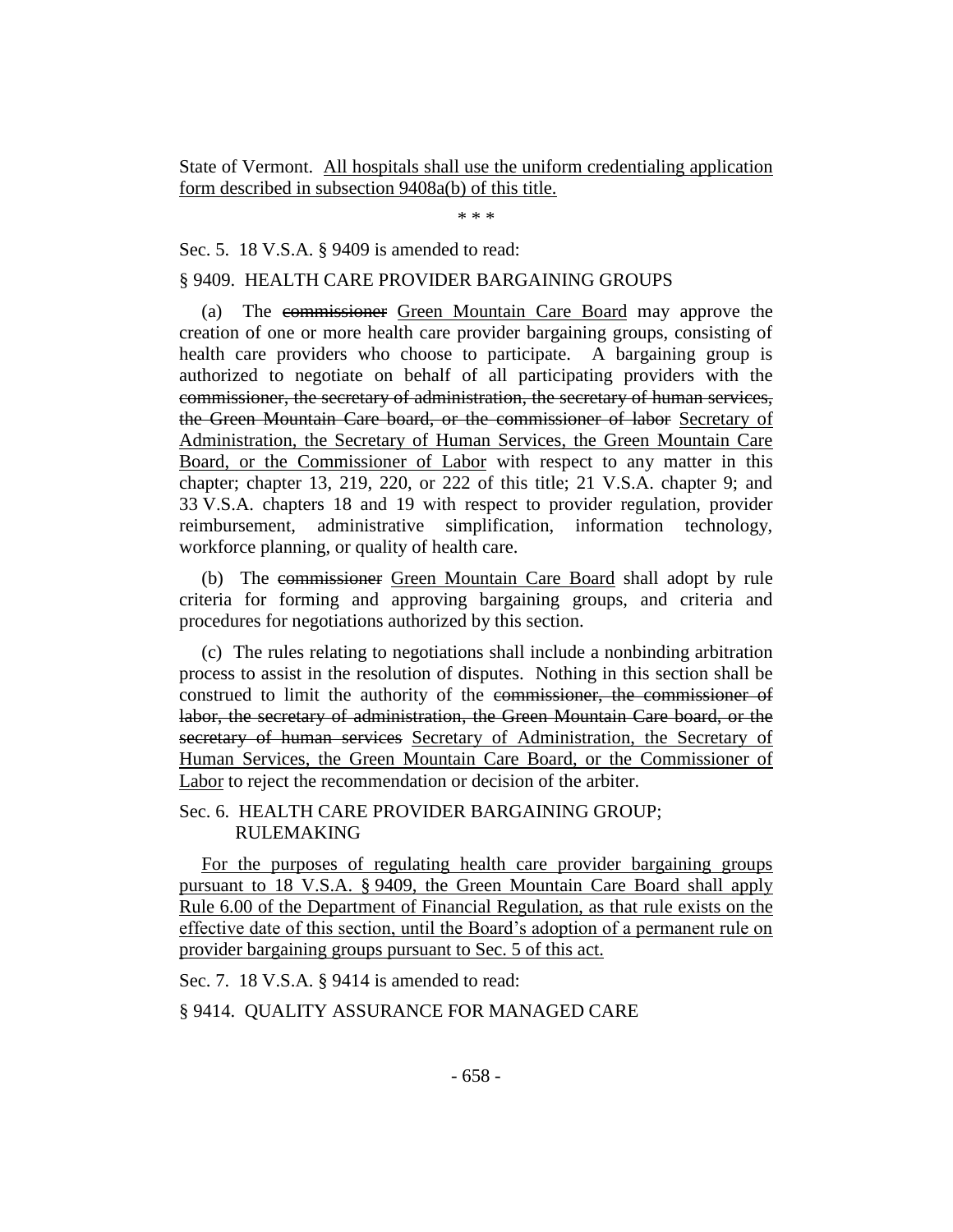(a) The Commissioner shall have the power and responsibility to ensure that each managed care organization provides quality health care to its members, in accordance with the provisions of this section.

(1) In determining whether a managed care organization meets the requirements of this section, the Commissioner shall may review and examine, in accordance with subsection (e) of this section, the organization's administrative policies and procedures, quality management and improvement procedures, utilization management, credentialing practices, members' rights and responsibilities, preventive health services, medical records practices, grievance and appeal procedures, member services, financial incentives or disincentives, disenrollment, provider contracting, and systems and data reporting capacities. The Commissioner may shall establish, by rule, specific criteria to be considered under this section.

\* \* \*

(4) The Commissioner or designee may resolve any consumer or provider complaint arising out of this subsection as though the managed care organization were an insurer licensed pursuant to Title 8. As used in this section, "complaint" means a report of a violation or suspected violation of the standards set forth in this section or adopted by rule pursuant to this section and made by or on behalf of a consumer or provider.

(5) The Commissioner shall prepare an annual report on or before July 1 of each year providing the number of complaints received during the previous calendar year regarding violations or suspected violations of the standards set forth in this section or adopted by rule pursuant to this section. The report shall specify the aggregate number of complaints related to each standard and shall be posted on the Department's website.

(b)(1) A managed care organization shall assure that the health care services provided to members are consistent with prevailing professionally recognized standards of medical practice.

(2) A managed care organization shall participate in establish a chronic care program as needed to implement the Blueprint for Health established in chapter 13 of this title. The program If needed to implement the Blueprint, a managed care organization shall establish a chronic care program, which shall include:

(A) appropriate benefit plan design;

(B) informational materials, training, and follow-up necessary to support members and providers; and

(C) payment reform methodologies.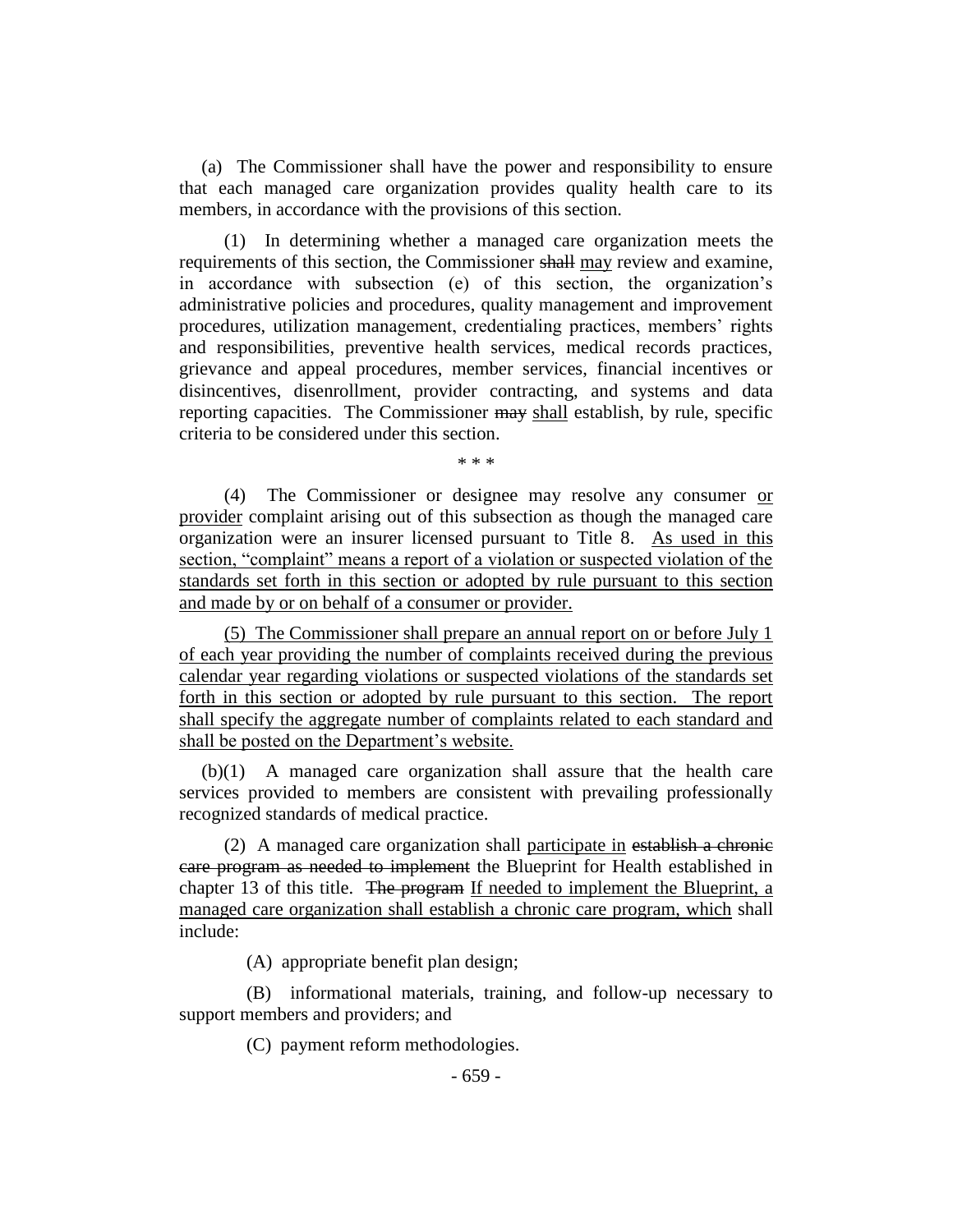(3) Each managed care organization shall have procedures to assure availability, accessibility, and continuity of care, and ongoing procedures for the identification, evaluation, resolution, and follow-up of potential and actual problems in its health care administration and delivery.

(4) Each managed care organization shall be accredited by a national independent accreditation organization approved by the Commissioner.

(c) The Consistent with participation in the Blueprint for Health pursuant to subdivision (b)(2) of this section and the accreditation required by subdivision (b)(4) of this section, the managed care organization shall have an internal quality assurance program to monitor and evaluate its health care services, including primary and specialist physician services, and ancillary and preventive health care services, across all institutional and noninstitutional settings. The internal quality assurance program shall be fully described in written form, provided to all managers, providers, and staff and made available to members of the organization. The components of the internal quality assurance program shall include, but not be limited to, the following:

(1) a peer review committee or comparable designated committee responsible for quality assurance activities;

(2) accountability of the committee to the Board of Directors or other governing authority of the organization;

(3) participation by an appropriate base of providers and support staff;

(4) supervision by the medical director of the organization;

(5) regularly scheduled meetings; and

(6) minutes or records of the meetings which describe in detail the actions of the committee, including problems discussed, charts reviewed, recommendations made, and any other pertinent information.

 $(d)(1)$  In addition to its internal quality assurance program, each managed care organization shall evaluate the quality of health and medical care provided to members. The organization shall use and maintain a patient record system which will facilitate documentation and retrieval of statistically meaningful clinical information.

(2) A managed care organization may evaluate the quality of health and medical care provided to members through an independent accreditation organization. [Repealed.]

\* \* \*

Sec. 8. 18 V.S.A. § 9414a is amended to read: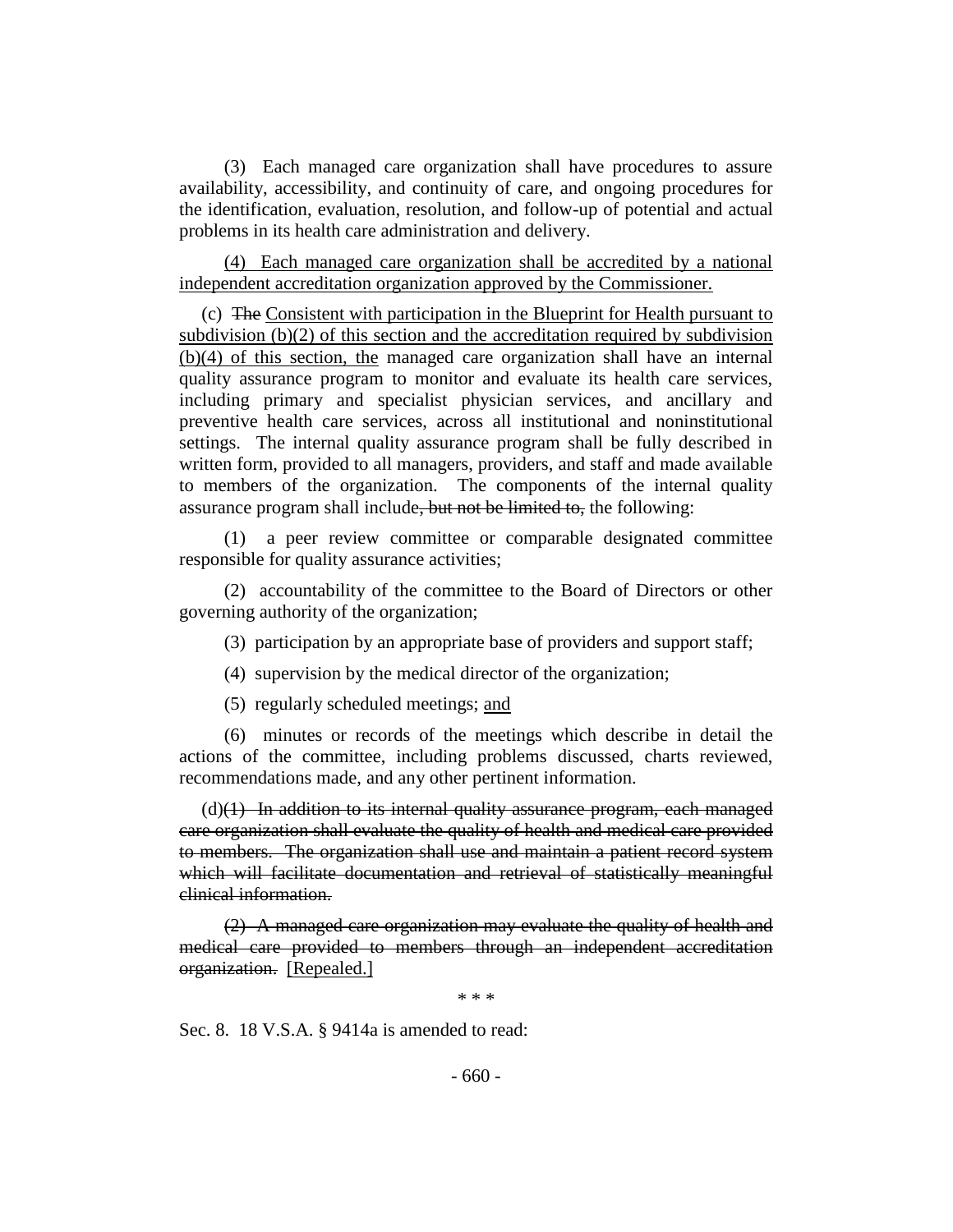# § 9414a. ANNUAL REPORTING BY HEALTH INSURERS

(a) As used in this section:

(1) "Adverse benefit determination" means a denial, reduction, modification, or termination of, or a failure to provide or make payment in whole or in part for, a benefit, including:

(A) a denial, reduction, modification, termination, or failure to provide or make payment that is based on a determination of the member's eligibility to participate in a health benefit plan;

(B) a denial, reduction, modification, or termination of, or failure to make payment in whole or in part for, a benefit resulting from the application of any utilization review; and

(C) a failure to provide coverage for an item or service for which benefits are otherwise provided because the item or service is determined to be experimental, investigational, or not medically necessary or appropriate.

(2) "Claim" means a pre-service review or a request for payment for a covered service that a member or the member's health care provider submits to the insurer at or after the time that health care services have been provided.

(3) "Concurrent review" means utilization review conducted during a member's stay in a hospital or other facility, or during another ongoing course of treatment.

(4) "Grievance" means a complaint submitted by or on behalf of a member regarding:

(A) an adverse benefit determination;

(B) the availability, delivery, or quality of health care services;

(C) claims payment, handling, or reimbursement for health care services; or

(D) matters relating to the contractual relationship between a member and the managed care organization or health insurer offering the health benefit plan.

(5) "Independent external review" means a review of a health care decision by an independent review organization pursuant to 8 V.S.A. § 4089f.

(6) "Post-service review" means the review of any claim for a benefit that is not a pre-service or concurrent review.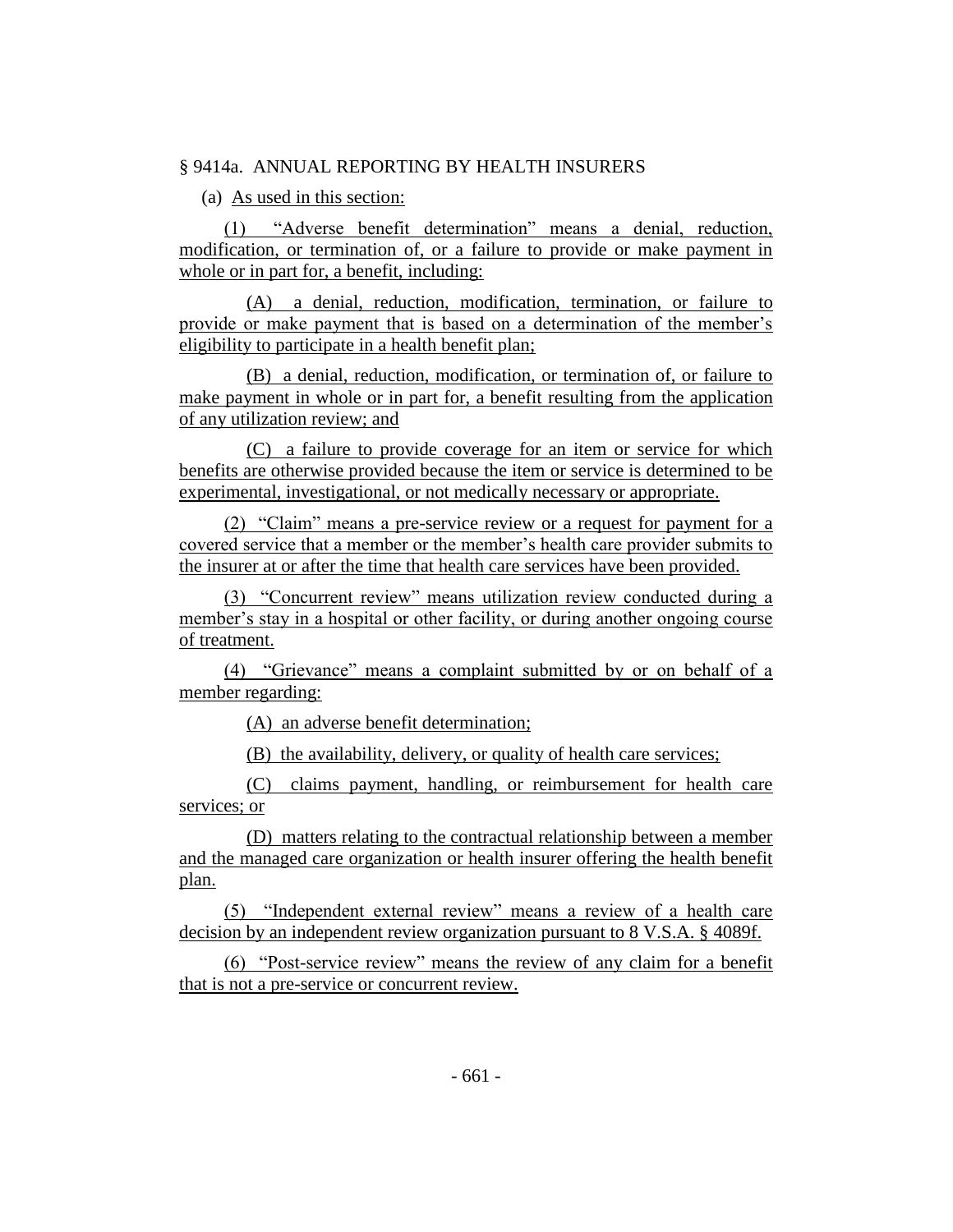(7) "Pre-service review" means the review of any claim for a benefit with respect to which the terms of coverage condition receipt of the benefit in whole or in part on approval of the benefit in advance of obtaining health care.

(8) "Utilization review" means a set of formal techniques designed to monitor the use, or evaluate the clinical necessity, appropriateness, efficacy, or efficiency, of health care services, procedures, or settings, including prescription drugs.

(b) Health insurers with a minimum of 2,000 Vermont lives covered at the end of the preceding year or who offer insurance through the Vermont Health Benefit Exchange pursuant to 33 V.S.A. chapter 18, subchapter 1 shall annually report the following information to the Commissioner of Financial Regulation, in plain language, as an addendum to the health insurer's annual statement:

(1) the health insurer's state of domicile and the total number of states in which the insurer operates;

(2) the total number of Vermont lives covered by the health insurer;

(3) the total number of claims submitted to the health insurer;

(4) the total number of claims denied by the health insurer, including the total number of denied claims for mental health services, treatment for substance use disorder, and prescription drugs;

(5) data regarding the number and percentage of denials of service by the health insurer at the preauthorization level, based on utilization review, including utilization review at the pre-service review, concurrent review, and post-service review levels and including denials of mental health services, services for substance use disorder, and prescription drugs broken out separately, including:

(A) the total number of denials of service by the health insurer at the preauthorization level;

(B) the total number of denials of service at the preauthorization level appealed to the health insurer at the first-level grievance and, of those, the total number overturned;

(C) the total number of denials of service at the preauthorization level appealed to the health insurer at any second-level grievance and, of those, the total number overturned;

(D) the total number of denials of service at the preauthorization pre-service level for which external review was sought and, of those, the total number overturned;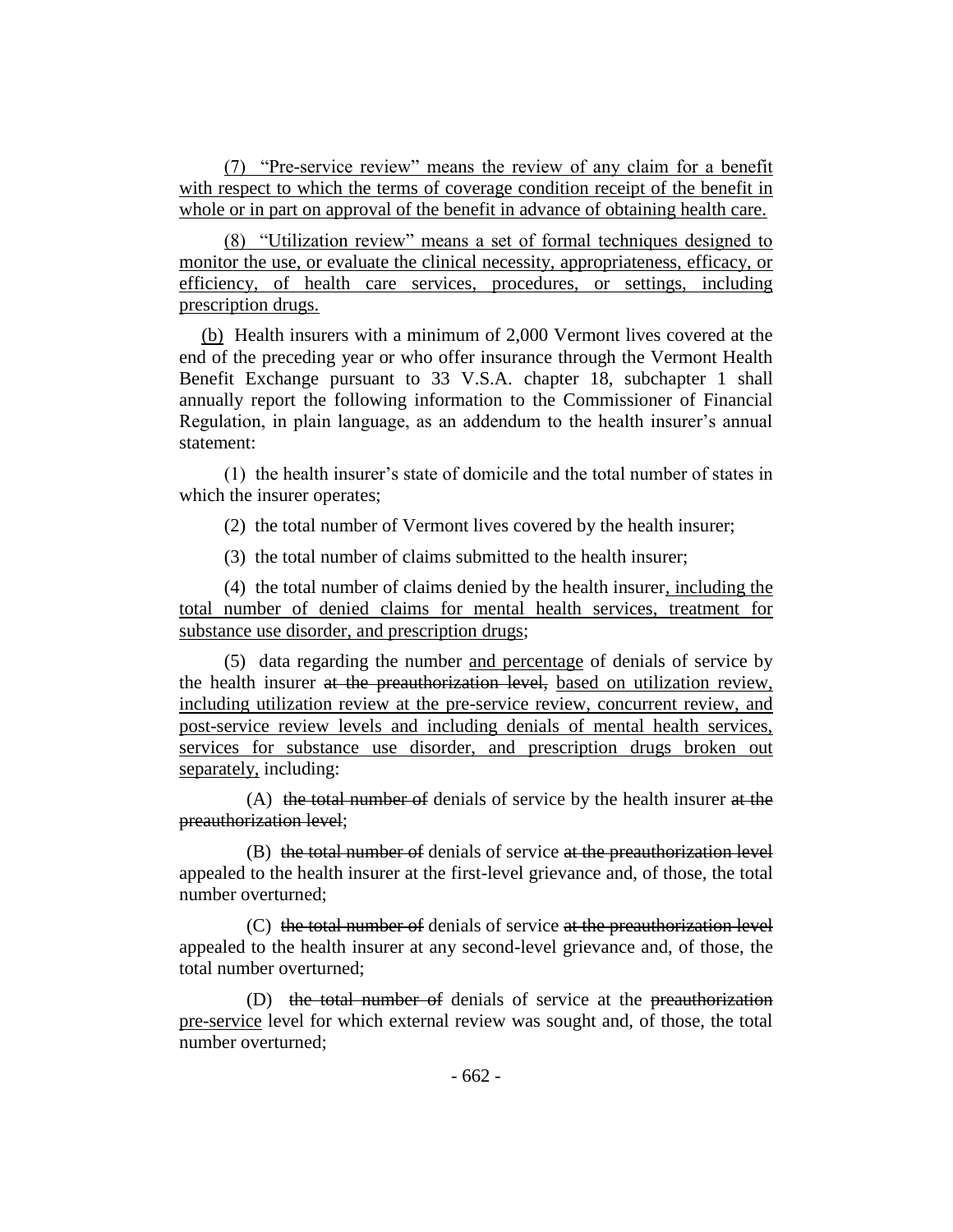(6) the total number of adverse benefit determinations made by the health insurer, including:

(A) the total number of adverse benefit determinations appealed to the health insurer at the first-level grievance and, of those, the total number overturned;

(B) the total number of adverse benefit determinations appealed to the health insurer at any second-level grievance and, of those, the total number overturned;

(C) the total number of adverse benefit determinations for which external review was sought and, of those, the total number overturned;

(7) the total number of claims denied by the health insurer because the service was experimental, investigational, or an off-label use of a drug, was not medically necessary, involved access to a provider that is inconsistent with the limitations imposed by the plan, or was subject to a preexisting condition exclusion; [Repealed.]

(8) the total number of claims denied by the health insurer as duplicate claims, as coding errors, or for services or providers not covered;

(9) the percentage of claims processed in a timely manner;

(10) the percentage of claims processed accurately, both financially and administratively;

(11) the number and percentage of utilization review decisions meeting the timelines described in subdivisions (A)–(D) of this subdivision (11), including timeliness data for all utilization review decisions and timeliness data for physical health, mental health, substance use disorder, and prescription drug utilization review decisions broken out separately:

(A) concurrent reviews within 24 hours;

(B) urgent pre-service reviews within 48 hours of receipt of the request;

(C) non-urgent pre-service reviews within two business days of receipt of request; and

(D) post-service reviews within 30 days of receipt of request;

(12) data regarding the number of grievances related to availability, delivery, or quality of health care services or matters relating to the contractual relationship between a member and the health insurer, including:

(A) health care provider performance and office management issues;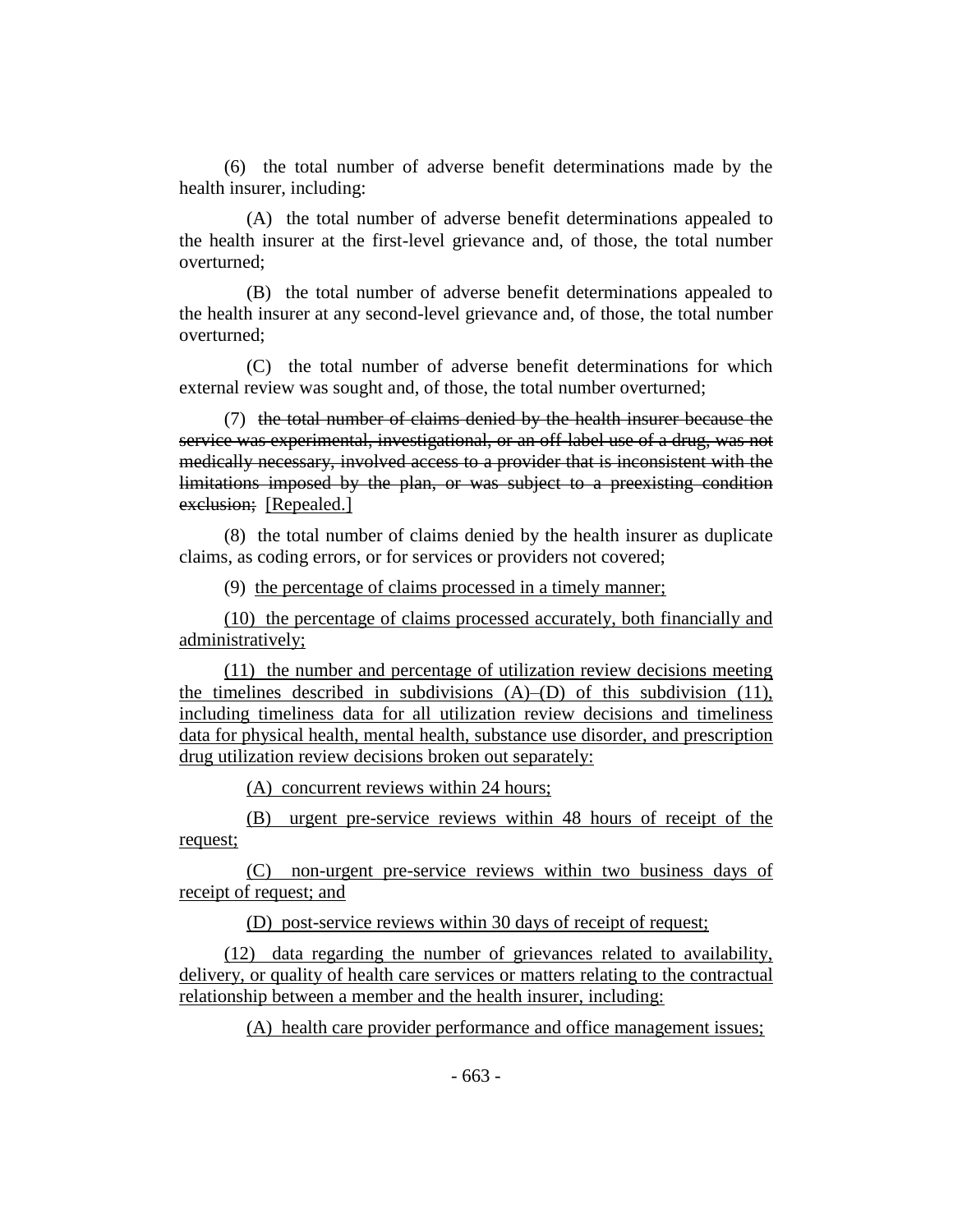(B) plan administration;

(C) access to health care providers and services;

(D) access to mental health providers and services; and

(E) access to substance use disorder providers and services;

(13) the total number of claims, including separate numbers for claims related to mental health services, services for substance use disorder, and prescription drugs, denied by the health insurer on the grounds that the service was experimental, investigations, or an off-label use of a drug; was not medically necessary; or involved access to a provider that is inconsistent with the limitations imposed by the plan;

(14) results of surveys evaluating health care provider satisfaction with the health insurer;

(15) the health insurer's actions taken in response to the prior year's health care provider survey results;

(16)(A) the titles and salaries of all corporate officers and board members during the preceding year; and

(B) the bonuses and compensatory benefits of all corporate officers and board members during the preceding year;

 $(10)(17)$  the health insurer's marketing and advertising expenses during the preceding year;

 $(11)(18)$  the health insurer's federal and Vermont-specific lobbying expenses during the preceding year;

 $\left(\frac{12}{19}\right)$  the amount and recipient of each political contribution made by the health insurer during the preceding year;

 $(13)(20)$  the amount and recipient of dues paid during the preceding year by the health insurer to trade groups that engage in lobbying efforts or that make political contributions;

 $(14)(21)$  the health insurer's legal expenses related to claims or service denials during the preceding year; and

 $(15)(22)$  the amount and recipient of charitable contributions made by the health insurer during the preceding year.

 $(b)(c)$  Health insurers may indicate the extent of overlap or duplication in reporting the information described in subsection  $(a)(b)$  of this section.

 $\left(\frac{e}{c}\right)$  The Department of Financial Regulation shall create a standardized form using terms with uniform, industry-standard meanings for the purpose of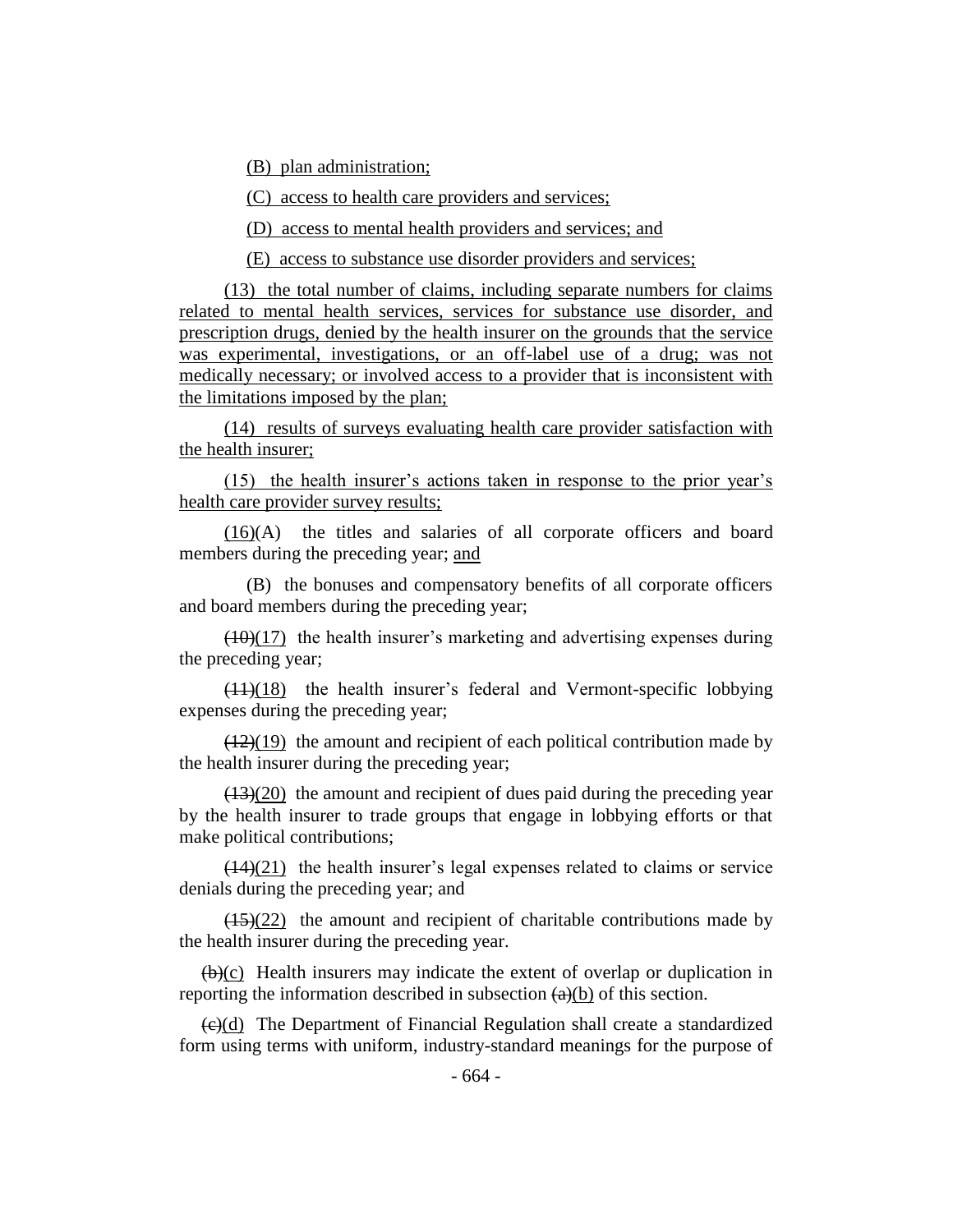collecting the information described in subsection  $(a)(b)$  of this section, and each health insurer shall use the standardized form for reporting the required information as an addendum to its annual statement. To the extent possible, health insurers shall report information specific to Vermont on the standardized form and shall indicate on the form where the reported information is not specific to Vermont.

 $(d)(e)(1)$  The Department of Financial Regulation and the Office of the Health Care Advocate shall post on its website their websites links to the standardized form completed by each health insurer pursuant to this section. Each health insurer shall post its form on its own website.

(2) The Department of Vermont Health Access shall post on the Vermont Health Benefit Exchange established pursuant to 33 V.S.A. chapter 18, subchapter 1 an electronic link to the standardized forms posted by the Department of Financial Regulation pursuant to subdivision (1) of this subsection.

 $(e)(f)$  The Commissioner of Financial Regulation may adopt rules pursuant to 3 V.S.A. chapter 25 to carry out the purposes of this section.

Sec. 9. 18 V.S.A. § 1854(a) is amended to read:

(a) A hospital shall make public the maximum patient census and the number of registered nurses, licensed practical nurses, and licensed nursing assistants providing direct patient care in each unit during each shift. Each unit's information shall be reported in full-time equivalents, with either every eight hours or 12 hours worked by a registered nurse, licensed practical nurse, or licensed nursing assistant during the shift as one full-time equivalent. The reporting of this information shall be in a manner consistent with the requirements for public reporting for measures of nurse staffing selected by the commissioner of financial regulation Commissioner of Health under subdivision  $9405b(a)(12)$   $9405b(a)(4)$  of this title, but shall not in any way change what is required to be posted as set forth in this subsection. Each unit's information shall be posted in a prominent place that is readily accessible to patients and visitors in that unit at least once each day. The posting shall include the information for the preceding seven days.

# Sec. 10. RECOMMENDATIONS FOR POTENTIAL ALIGNMENT

The Director of Health Care Reform in the Agency of Administration, in collaboration with the Green Mountain Care Board and the Department of Financial Regulation, shall compare the requirements in federal law applicable to Vermont's accountable care organizations and to the Department of Vermont Health Access in its role as a public managed care organization with the provisions of 18 V.S.A.  $\S 9414(a)(1)$  as they apply to managed care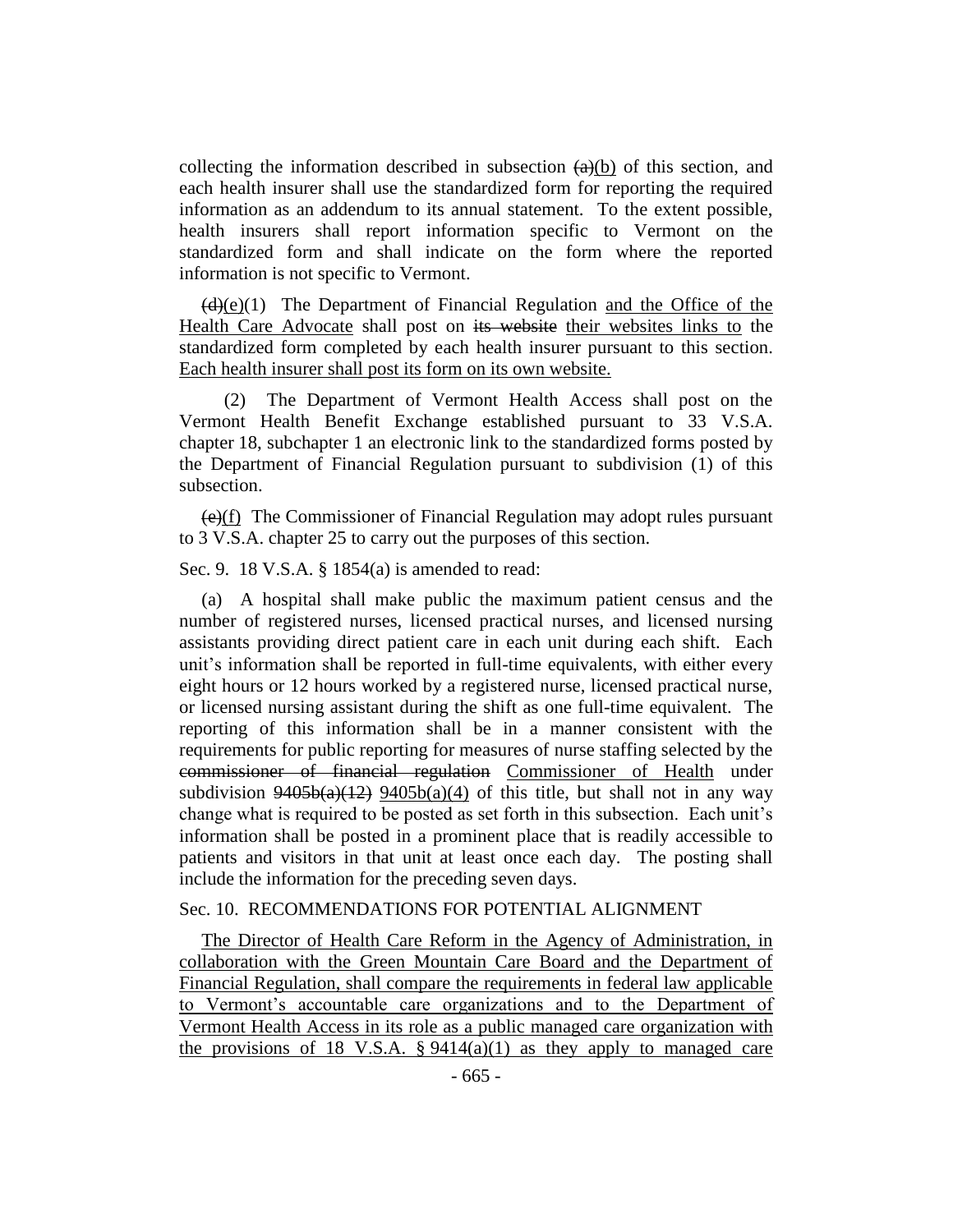organizations to identify opportunities for alignment. The Director of Health Care Reform shall consult with interested stakeholders, including accountable care organizations; health insurance and managed care organizations, as defined in 18 V.S.A. § 9402; health care providers; and the Office of the Health Care Advocate, shall take into consideration the financial and operational implications of alignment, and shall make recommendations on or before December 15, 2017 to the House Committee on Health Care and the Senate Committees on Health and Welfare and on Finance on appropriate ways to improve alignment.

#### Sec. 11. EFFECTIVE DATES

(a) Secs. 1 (hospital needs assessment) and 2 (hospital community reports) and this section shall take effect on passage.

(b) The remaining sections shall take effect on July 1, 2016.

(Committee vote: 5-0-0)

### **Amendment to the recommendation of amendment of the Committee on Health & Welfare to S. 255 to be offered by Senator Benning**

Senator Benning moves to amend the recommendation of amendment of the Committee on Health & Welfare by striking out Sec. 11, effective dates, in its entirety and inserting in lieu thereof the following:

#### Sec. 11. VERMONT HEALTH CONNECT SUSTAINABILITY ASSESSMENT; REPORT

(a) The Green Mountain Care Board shall determine the long-term sustainability of Vermont Health Connect. If the Board determines that Vermont's operation of a State-based Exchange is not feasible in the longterm, the Board shall recommend whether it would be more advantageous for Vermont residents to transition to a fully federally facilitated Exchange or to a federally facilitated State-based Exchange.

(b) On or before December 15, 2016, the Green Mountain Care Board shall deliver to the General Assembly its report, which shall include the evaluation of Vermont Health Connect's long-term sustainability and an implementation plan for transitioning to the selected federal Exchange model, if applicable, for coverage beginning on January 1, 2018 or as soon thereafter as is practicable. If the Board recommends moving to a new Exchange model, the plan shall include a description of the federally facilitated Exchange model selected, estimates of the costs associated with the transition and with ongoing participation in the federally facilitated Exchange, options for financing the transition and participation costs, and a detailed timeline of the steps necessary to ensure that the transition will take place without causing any disruption to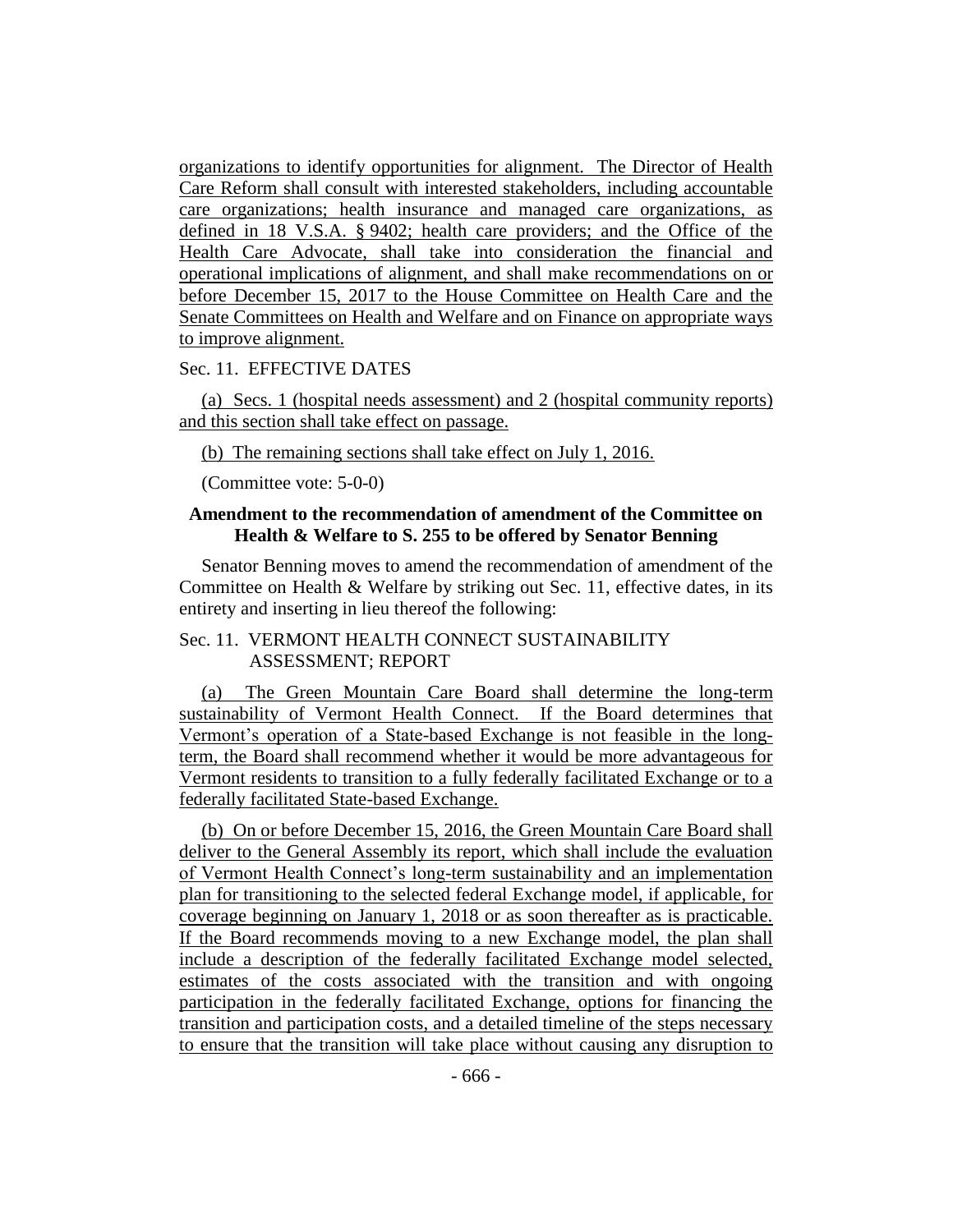Medicaid or private health insurance coverage. The plan shall also include a description of the steps needed to dismantle unnecessary functions of Vermont Health Connect while minimizing financial exposure to the State.

# Sec. 12. EFFECTIVE DATES

(a) Secs. 1 (hospital needs assessment), 2 (hospital community reports), 11 (Exchange sustainability assessment), and this section shall take effect on passage.

(b) The remaining sections shall take effect on July 1, 2016.

# **NOTICE CALENDAR**

#### **Committee Resolution for Second Reading**

## **J.R.S. 45.**

Joint resolution relating to the transfer of two State-owned parcels of land to the Town of Duxbury.

# **By the Committee on Institutions. (Senator Rodgers for the Committee.)**

Text of Resolution:

*Whereas*, 10 V.S.A. § 2606(b) authorizes the Commissioner of Forests, Parks and Recreation to exchange or lease certain lands with the approval of the General Assembly, and

*Whereas*, the General Assembly considers the following actions to be in the best interest of the State of Vermont, *now therefore be it*

#### *Resolved by the Senate and House of Representatives:*

That the General Assembly authorizes the Commissioner of Forests, Parks and Recreation to convey a 137-acre portion of Camel's Hump State Park and an adjacent 32.3-acre State-owned parcel known as the "Father Logue's Camp," both located in the Town of Duxbury, to the Town of Duxbury for use as a municipal forest, *and be it further*

*Resolved:* That the Town of Duxbury shall use these two parcels only for forestry, conservation, and recreation purposes, *and be it further*

*Resolved:* That to ensure these purposes are upheld, the Department shall convey a conservation easement encumbering these parcels to the Duxbury Land Trust, *and be it further*

*Resolved:* That in consideration of the public benefits associated with these transactions, these parcels shall be transferred to the Town at no cost, *and be it further*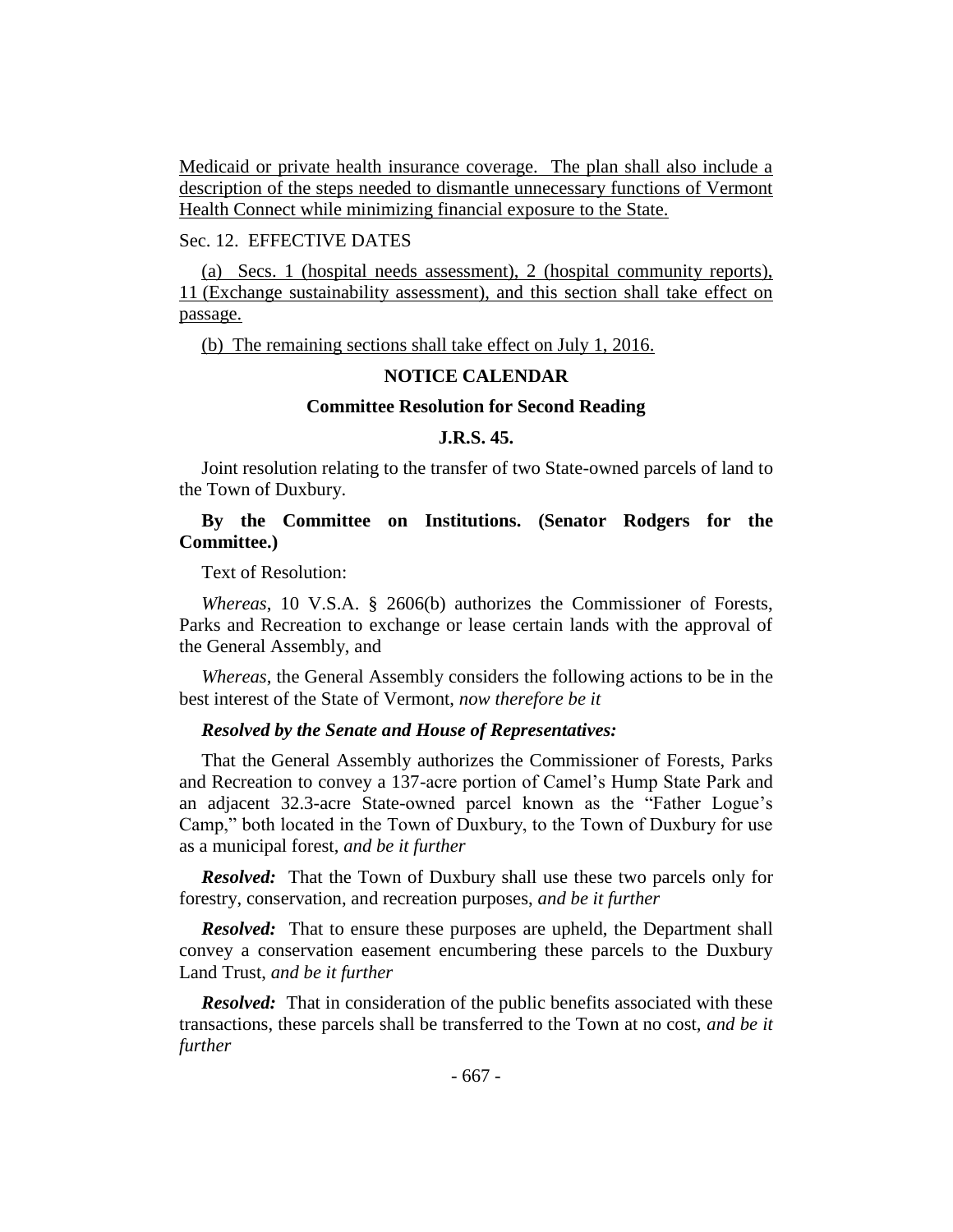*Resolved:* That these transactions are conditioned on the Town of Duxbury assuming all associated costs, including legal, survey, and permitting that may be necessary to complete these transactions, *and be it further*

*Resolved:* That the Secretary of State be directed to send a copy of this resolution to the Commissioner of Forests, Parks and Recreation, to the Duxbury Town Clerk, and to the Duxbury Land Trust.

#### **Second Reading**

#### **Favorable with Recommendation of Amendment**

**S. 107.**

An act relating to the Agency of Health Care Administration.

# **Reported favorably with recommendation of amendment by Senator White for the Committee on Government Operations.**

The Committee recommends that the bill be amended by striking out all after the enacting clause and inserting in lieu thereof the following:

\* \* \* Creation of Agency of Health Care Administration \* \* \*

Sec. 1. 3 V.S.A. chapter 52 is added to read:

#### CHAPTER 52. AGENCY OF HEALTH CARE ADMINISTRATION

Subchapter 1. Generally

#### § 2901. DEFINITIONS

As used in this chapter:

(1) "Agency" means the Agency of Health Care Administration.

(2) "Commissioner" means the head of a department, who is responsible to the Secretary for the administration of the department.

(3) "Department" means a major component of the Agency.

(4) "Director" means the head of a division of the Agency.

(5) "Division" means a major component of a department engaged in furnishing services to the public or to units of government at levels other than the State level.

(6) "Secretary" means the head of the Agency, who is a member of the Governor's cabinet and responsible to the Governor for the administration of the Agency.

§ 2902. CREATION OF AGENCY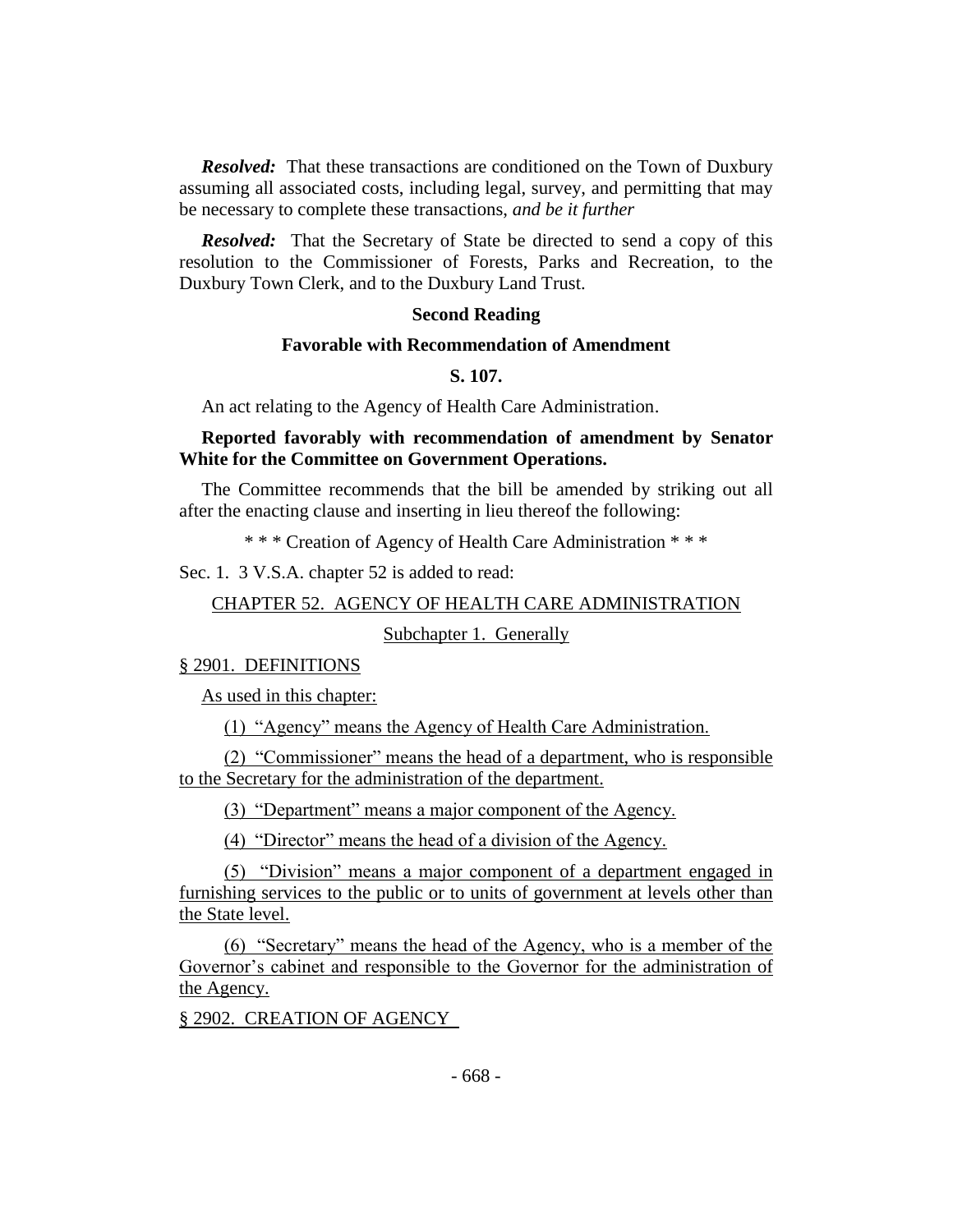An Agency of Health Care Administration is created consisting of the following:

(1) the Department of Health Access;

(2) the Department of Mental Health and Substance Abuse;

(3) the Department of Long Term Care;

(4) the Department of Public Health;

(5) the Health Care Board; and

(6) the Vermont Health Benefit Exchange.

# § 2903. ADVISORY CAPACITY

(a) All boards and commissions that are part of or attached to the Agency pursuant to this chapter shall be advisory only except as otherwise provided in this chapter, and the powers and duties of the boards and commissions, including administrative, policymaking, and regulatory functions, shall vest in and be exercised by the Secretary of the Agency.

(b) Notwithstanding the provisions of subsection (a) of this section, the Board of Health shall retain and exercise all powers and functions given to the Board by law of a quasi-judicial nature, including the power to conduct hearings, adjudicate controversies, and issue and enforce orders in the manner and to the extent provided by law. Boards of registration, certification, and licensure attached to this Agency shall retain and exercise all existing authority with respect to registration, certification, licensure, and maintenance of the standards of persons registered, certified, and licensed.

#### § 2904. PERSONNEL DESIGNATION

The Secretary and Deputy Secretary, and any commissioner, deputy commissioner, director, attorney, and member of a board, committee, commission, or council attached to the Agency are exempt from the classified State service. Except as authorized by section 311 of this title or as otherwise provided by law, all other Agency positions shall be within the classified service.

# Subchapter 2. Secretary

### § 2921. APPOINTMENT OF SECRETARY

The Agency shall be under the direction and supervision of a Secretary, who shall be appointed by the Governor with the advice and consent of the Senate and who shall serve at the pleasure of the Governor. The Secretary shall be responsible to the Governor and shall plan, coordinate, and direct the functions vested in the Agency.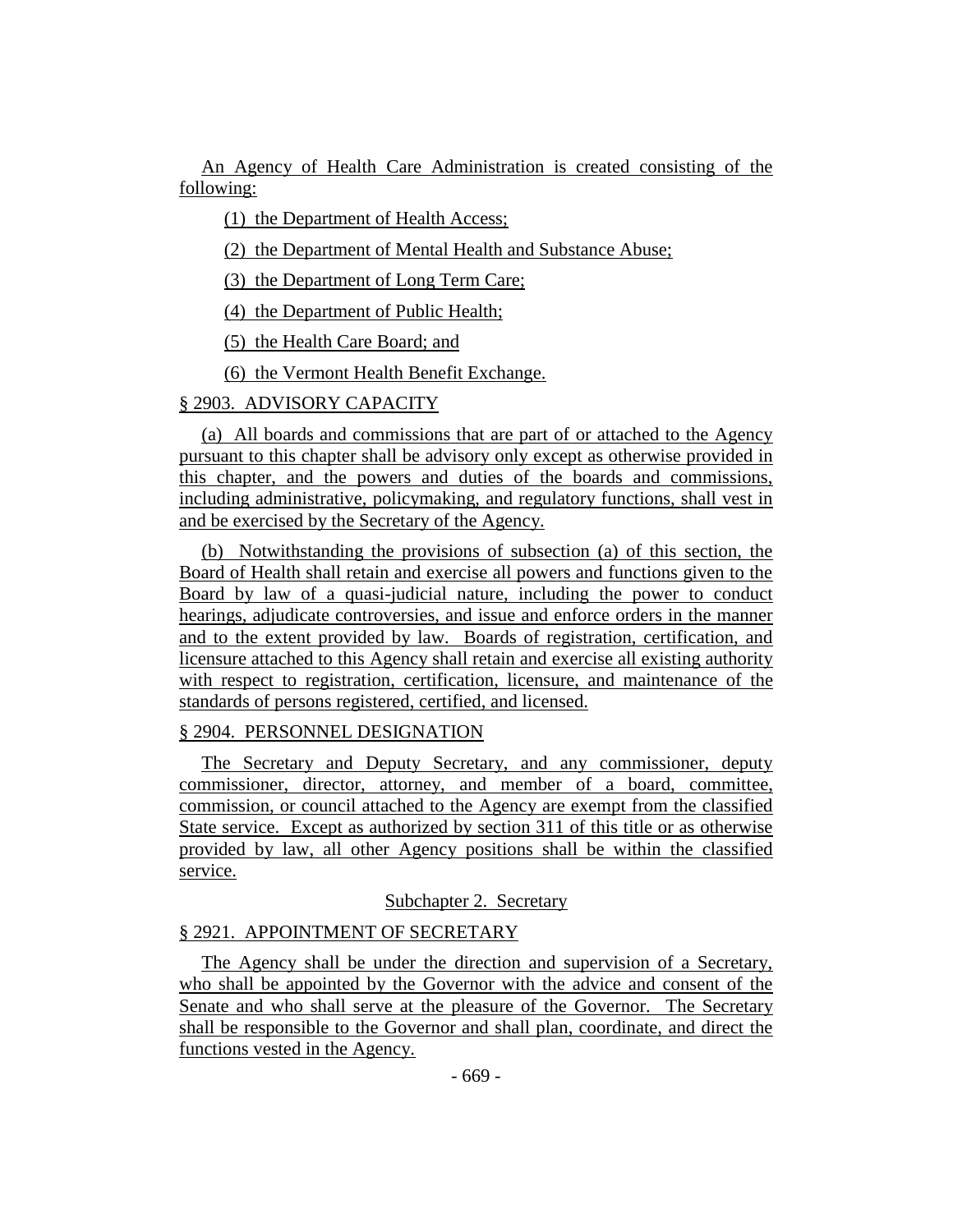# § 2922. DEPUTY SECRETARY

(a) The Secretary, with the approval of the Governor, may appoint a Deputy Secretary to serve at the Secretary's pleasure and to perform such duties as the Secretary prescribes. The appointment shall be in writing and the Secretary shall record the appointment in the Office of the Secretary of State.

(b) The Deputy Secretary shall discharge the duties and responsibilities of the Secretary in the Secretary's absence. In the event of a vacancy in the Office of the Secretary, the Deputy shall assume and discharge the duties of the Office until the vacancy is filled.

# § 2923. ADVISORY COUNCILS OR COMMITTEES

The Secretary, with the approval of the Governor, may create such advisory councils or committees within the Agency as he or she deems necessary, and may appoint their members for terms not exceeding his or hers.

# § 2924. TRANSFER OF PERSONNEL AND APPOPRIATIONS

(a) The Secretary, with the approval of the Governor, may transfer classified positions between State departments and other components of the Agency, subject only to personnel laws and rules.

(b) The Secretary, with the approval of the Governor, may transfer appropriations or portions of appropriations between departments and other components in the Agency, consistent with the purposes for which the appropriation was made.

Subchapter 3. Commissioners and Directors

# § 2951. COMMISSIONERS; DEPUTY COMMISSIONERS; APPOINTMENT; TERM

(a) The Secretary, with the approval of the Governor, shall appoint a commissioner of each department, who shall be the chief executive and administrative officer and who shall service at the pleasure of the Secretary.

(b) For the Department of Health Access, the Secretary, with the approval of the Governor, shall appoint deputy commissioners for the following divisions of the Department:

(1) Medicaid Health Services and Managed Care; and

(2) Medicaid Policy, Fiscal, and Support Services.

(c) For the Department of Mental Health and Substance Abuse, the Secretary, with the approval of the Governor, shall appoint deputy commissioners for the following divisions of the Department: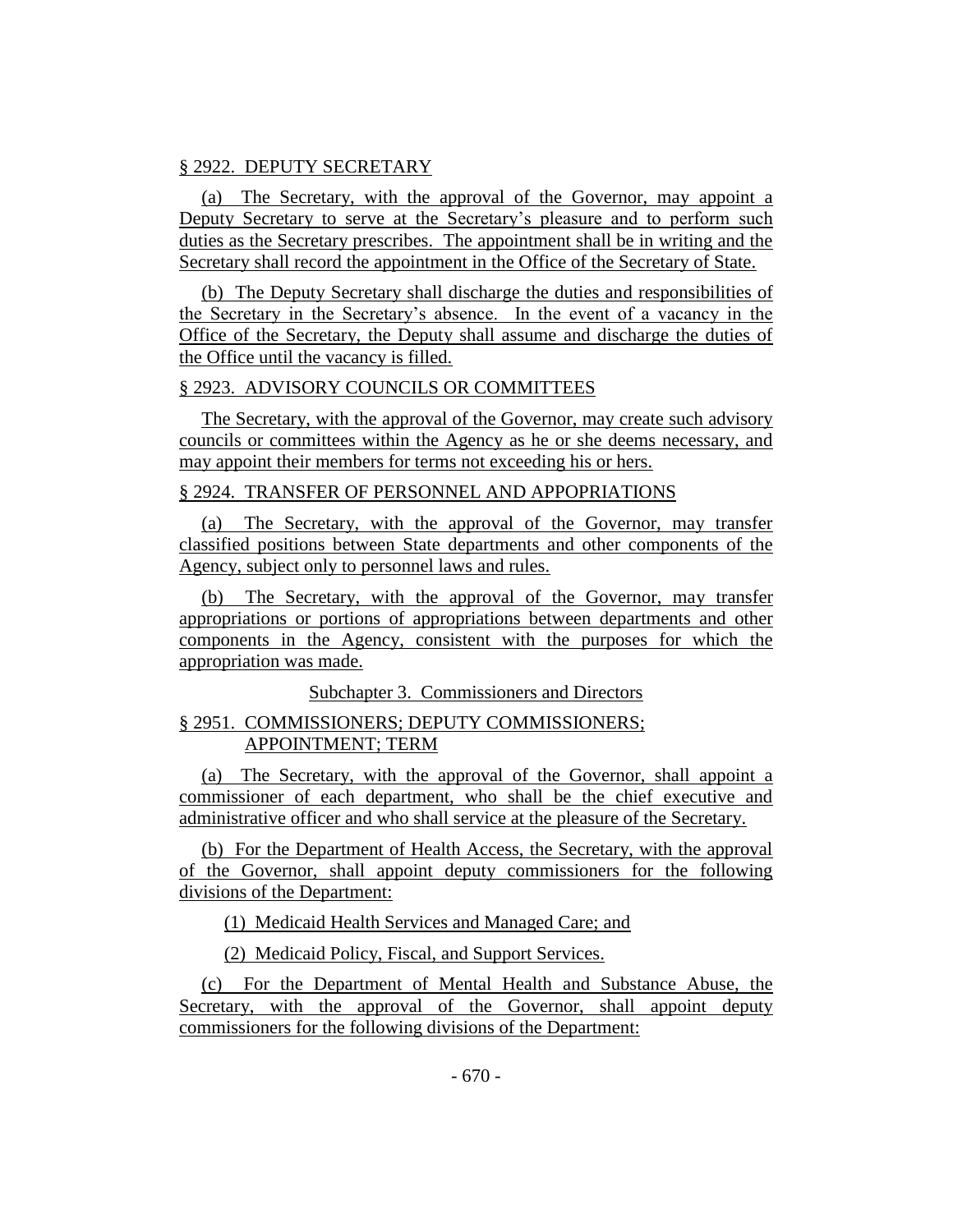(1) Mental Health; and

(2) Substance Abuse.

(d) Deputy commissioners shall be exempt from classified service. Their appointments shall be in writing and shall be filed in the Office of the Secretary of State.

# § 2952. MANDATORY DUTIES

(a) The commissioner shall determine the policies of the department, and may exercise the powers and shall perform the duties required for its effective administration.

(b) In addition to other duties imposed by law, the commissioner shall:

(1) administer the laws assigned to the department;

(2) coordinate and integrate the work of the divisions; and

(3) supervise and control all staff functions.

# § 2953. PERMISSIVE DUTIES; APPROVAL OF SECRETARY

The commissioner may, with the approval of the Secretary:

(1) Transfer appropriations or parts thereof within or between divisions, consistent with the purposes for which the appropriation was made.

(2) Transfer classified positions within or between divisions subject only to State personnel laws and regulations.

(3) Cooperate with the appropriate federal agencies and administer federal funds in support of programs within the department.

(4) Submit plans and reports, and in other respects comply with federal law and regulations which pertain to programs administered by the department.

(5) Make rules consistent with law for the internal administration of the department and its programs.

(6) Appoint a deputy commissioner.

(7) Create within the department such advisory councils or committees as he or she deems necessary, and appoint their members for a term not exceeding that of the commissioner.

(8) Provide training and instructions for any employees of the department, at the expense of the department, in educational institutions or other places.

(9) Organize, reorganize, transfer, or abolish divisions, staff functions or sections within the department. This authority shall not extend to divisions or other bodies created by law.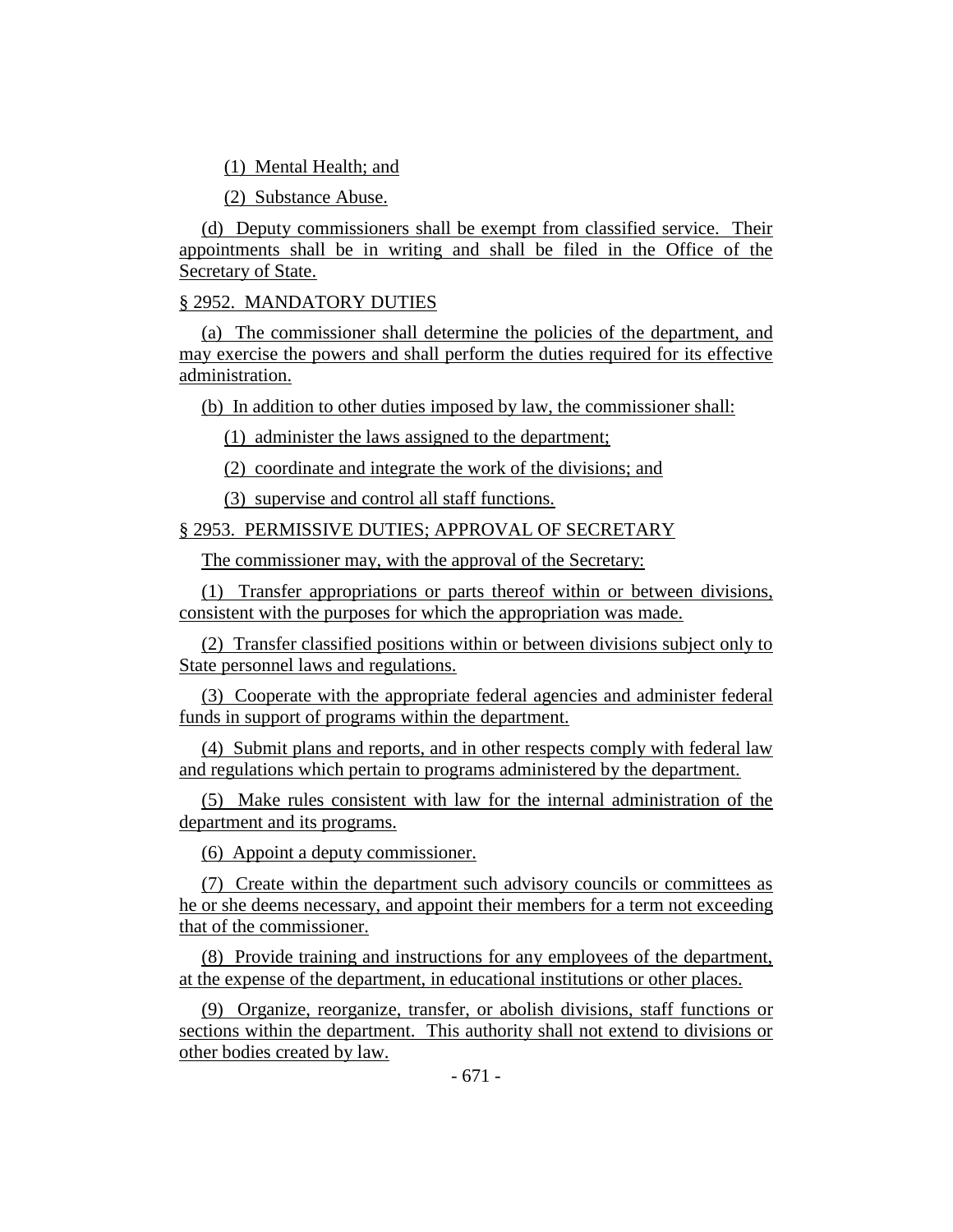# § 2954. DIRECTORS

(a) A director shall administer each division within the Agency. The commissioners, with the approval of the Secretary, shall appoint the directors for divisions which are part of a department, and the Secretary shall appoint any other directors.

(b) Each division and its officers shall be under the direction and control of the appointing authority except with regard to judicial or quasi-judicial acts or duties vested in them by law.

(c) No rule or regulation may be issued by a director of a division without the approval of the appointing authority.

### Subchapter 4. Departments, Divisions, and Boards

### § 2971. DEPARTMENT OF HEALTH ACCESS

The Department of Health Access is created within the Agency of Health Care Administration as the successor to and continuation of the Department of Vermont Health Access.

# § 2972. DEPARTMENT OF MENTAL HEALTH AND SUBSTANCE ABUSE

The Department of Mental Health and Substance Abuse is created within the Agency of Health Care Administration as the successor to and continuation of the Department of Mental Health and the Division of Alcohol and Drug Abuse Programs in the Department of Health. The Department shall be responsible for individuals committed to the care and custody of the Commissioner and for the operation of the Vermont Psychiatric Care Hospital and secure residential recovery facility.

#### § 2973. DEPARTMENT OF LONG TERM CARE

The Department of Public Health is created within the Agency of Health Care Administration as the successor to and continuation of the programs within the Department of Disabilities, Aging, and Independent Living related to nursing homes, home- and community-based services, the Choices for Care program, and certification of long-term care facilities on behalf of the Centers for Medicare and Medicaid Services. It shall also serve as the administrative home within the Agency of Health Care Administration for the designated State agencies for federal Vocational Rehabilitation and Independent Living Programs, as provided by the Rehabilitation Act of 1973, as amended.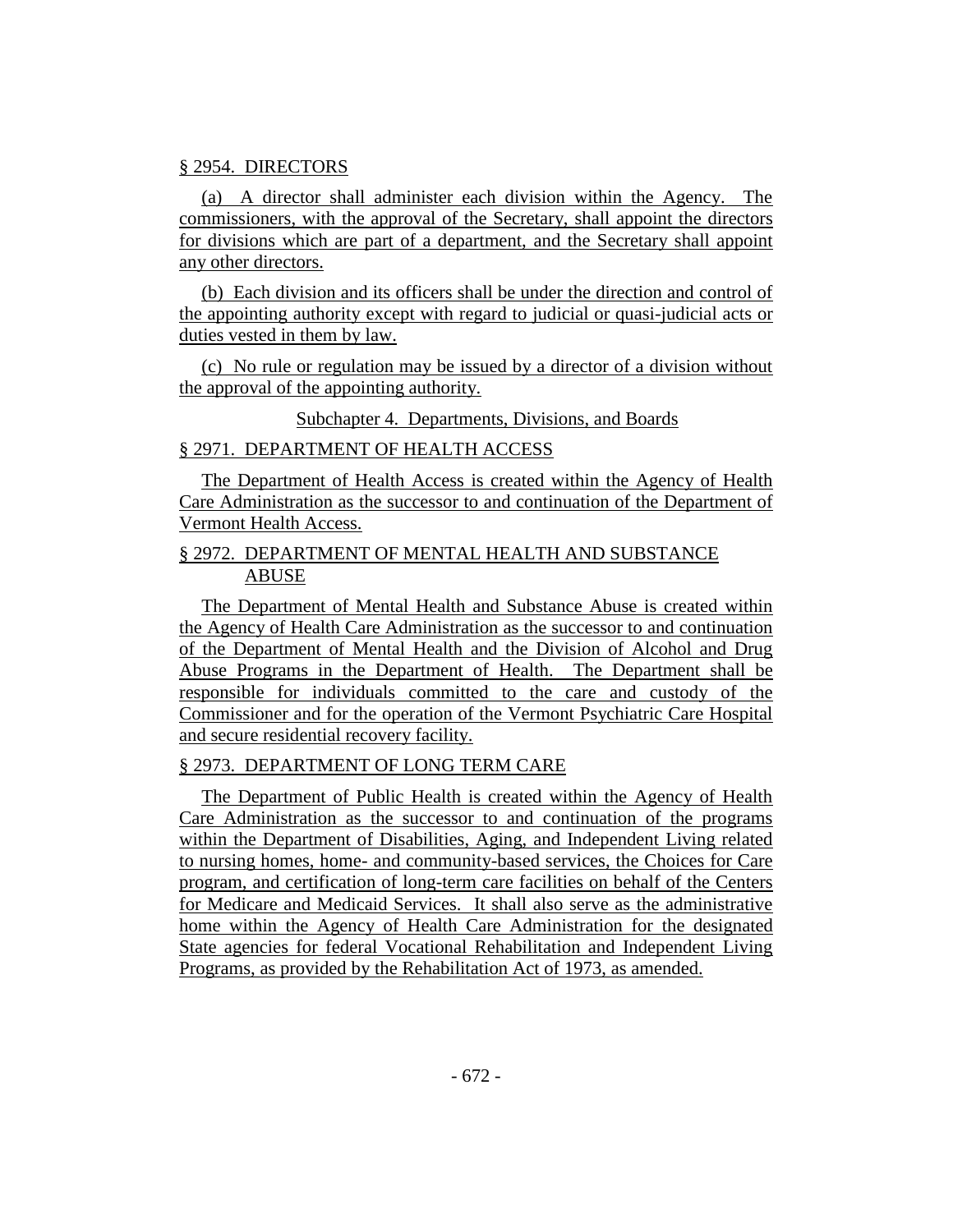# § 2974. DEPARTMENT OF PUBLIC HEALTH

The Department of Public Health is created within the Agency of Health Care Administration as the successor to and continuation of the Department of Health.

# § 2975. OPERATIONS DIVISION

(a) The Operations Division of the Agency is created and shall be administered by a Director of Administration.

(b) The Operations Division shall provide the following services to the Agency and all its components, including components assigned to it for administration:

(1) personnel administration;

(2) financing and accounting activities;

(3) coordination of filing and records maintenance activities;

(4) provision of facilities, office space, and equipment and the care thereof;

(5) requisitioning of supplies, equipment, and other requirements from the Department of Buildings and General Services in the Agency of Administration;

(6) management improvement services;

(7) training;

(8) information systems and technology; and

(9) other administrative functions assigned to it by the Secretary.

(c) Notwithstanding any provision of law to the contrary, all administrative service functions delegated to other components of the Agency shall be performed within the Agency by the Operations Division.

# § 2976. PLANNING DIVISION

(a) The Planning Division of the Agency is created and shall be administered by a Director of Planning appointed by the Secretary.

(b) The Planning Division shall be responsible for:

(1) centralized strategic planning for all components of the Agency;

(2) coordination of professional and technical planning of the line components of the Agency, aiming toward maximum service to the public;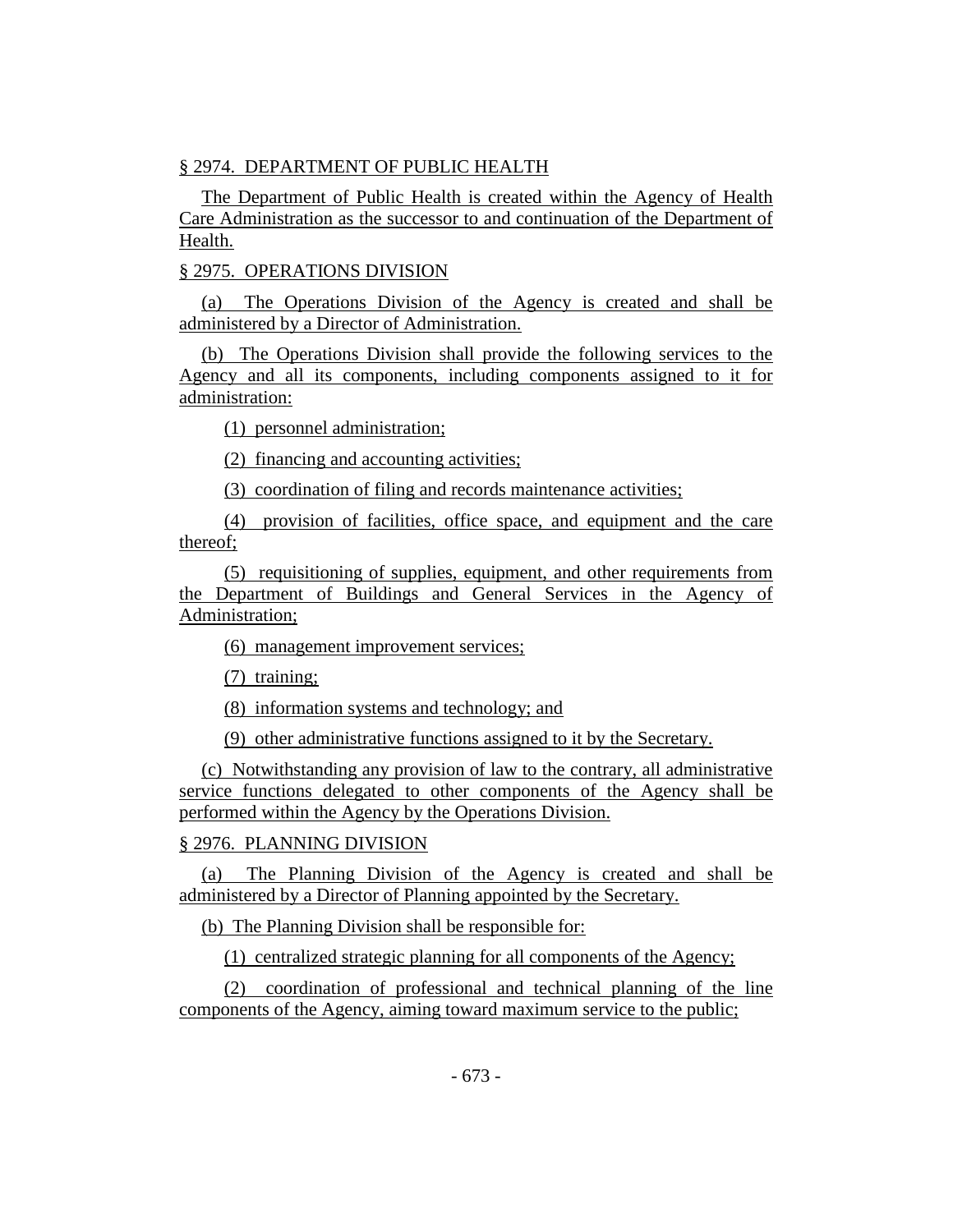(3) coordinating activities and plans of the Agency with other State agencies and the Governor's office;

(4) preparing multi-year plans and long-range plans and programs to meet problems and opportunities for service to the public; and

(5) other planning functions assigned to it by the Secretary.

Subchapter 6. Health Care Board

### § 2991. HEALTH CARE BOARD

(a) The Health Care Board is created within the Agency of Health Care Administration. It consists of seven members. The Governor, with the advice and consent of the Senate, shall appoint members for terms of six years so that not more than three terms expire in the same biennium. The Governor shall designate the Board's Chair.

(b) The duties of the Board shall be to act as a Fair Hearing Board on appeals brought pursuant to section 2992 of this title.

(c) The Board shall hold meetings at times and places warned by the Chair on his or her own initiative or upon request of two Board members or the Governor. Four members shall constitute a quorum, except that three members shall constitute a quorum at any meeting upon the written authorization of the Chair issued in connection with that meeting.

(d) With the approval of the Governor the Board may appoint one or more hearing officers, who shall be outside the classified service, and it may employ such secretarial assistance as it deems necessary in the performance of its duties.

(e) On or before January 15 of each year, the Board shall report to the House Committees on Appropriations, on Human Services, and on Health Care and the Senate Committees on Appropriations, on Health and Welfare, and on Finance regarding the fair hearings conducted by the Board during the three preceding calendar years, including:

(1) the total number of fair hearings conducted over the three-year period and per year;

(2) the number of hearings per year involving appeals of decisions by the Agency itself and each department within the Agency, with the appeals and decisions relating to health insurance through the Vermont Health Benefit Exchange reported distinctly from other programs;

(3) the number of hearings per year based on appeals of decisions regarding: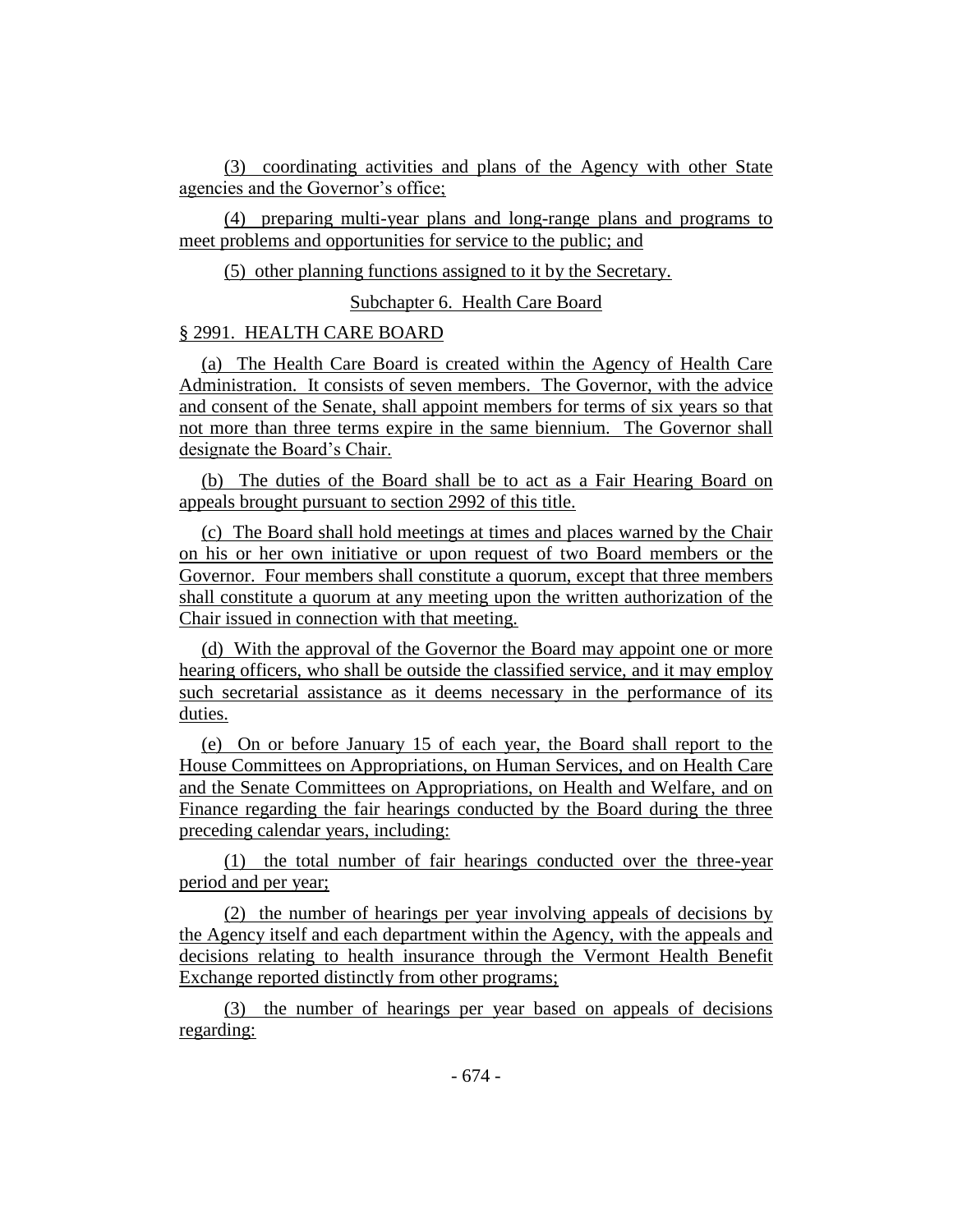(A) eligibility;

(B) benefits;

(C) coverage;

(D) financial assistance; and

(E) other categories of appeals;

(4) the number of hearings per year based on appeals of decisions regarding each State program over which the Board has jurisdiction;

(5) the number of decisions per year made in favor of the appellant; and

(6) the number of decisions per year made in favor of the department or the Agency.

### § 2992. HEARINGS

(a) An applicant for or a recipient of assistance, benefits, or services from the Department of Health Access, of Long-Term Care, or of Mental Health and Substance Abuse, or an applicant for a license from one of those departments, or a licensee may file a request for a fair hearing with the Health Care Board. An opportunity for a fair hearing will be granted to any individual requesting a hearing because his or her claim for assistance, benefits, or services is denied or is not acted upon with reasonable promptness; because the individual is aggrieved by any other Agency action affecting his or her receipt of assistance, benefits, or services, or license or license application; or because the individual is aggrieved by Agency policy as it affects his or her situation.

(b) The hearing shall be conducted by the Board or by a hearing officer appointed by the Board. The Chair of the Board may compel, by subpoena, the attendance and testimony of witnesses and the production of books and records. All witnesses shall be examined under oath. The Board shall adopt rules with reference to appeals, which shall not be inconsistent with this chapter. The rules shall provide for reasonable notice to parties, and an opportunity to be heard and be represented by counsel.

(c) The Board or the hearing officer shall issue written findings of fact. If the hearing is conducted by a hearing officer, the hearing officer's findings shall be reported to the Board, and the Board shall approve the findings and adopt them as the findings of the Board unless good cause is shown for disapproving them. Whether the findings are made by the Board, or by a hearing officer and adopted by the Board, the Board shall enter its order based on the findings.

(d) After the fair hearing, the Board may affirm, modify, or reverse decisions of the Agency; it may determine whether an alleged delay was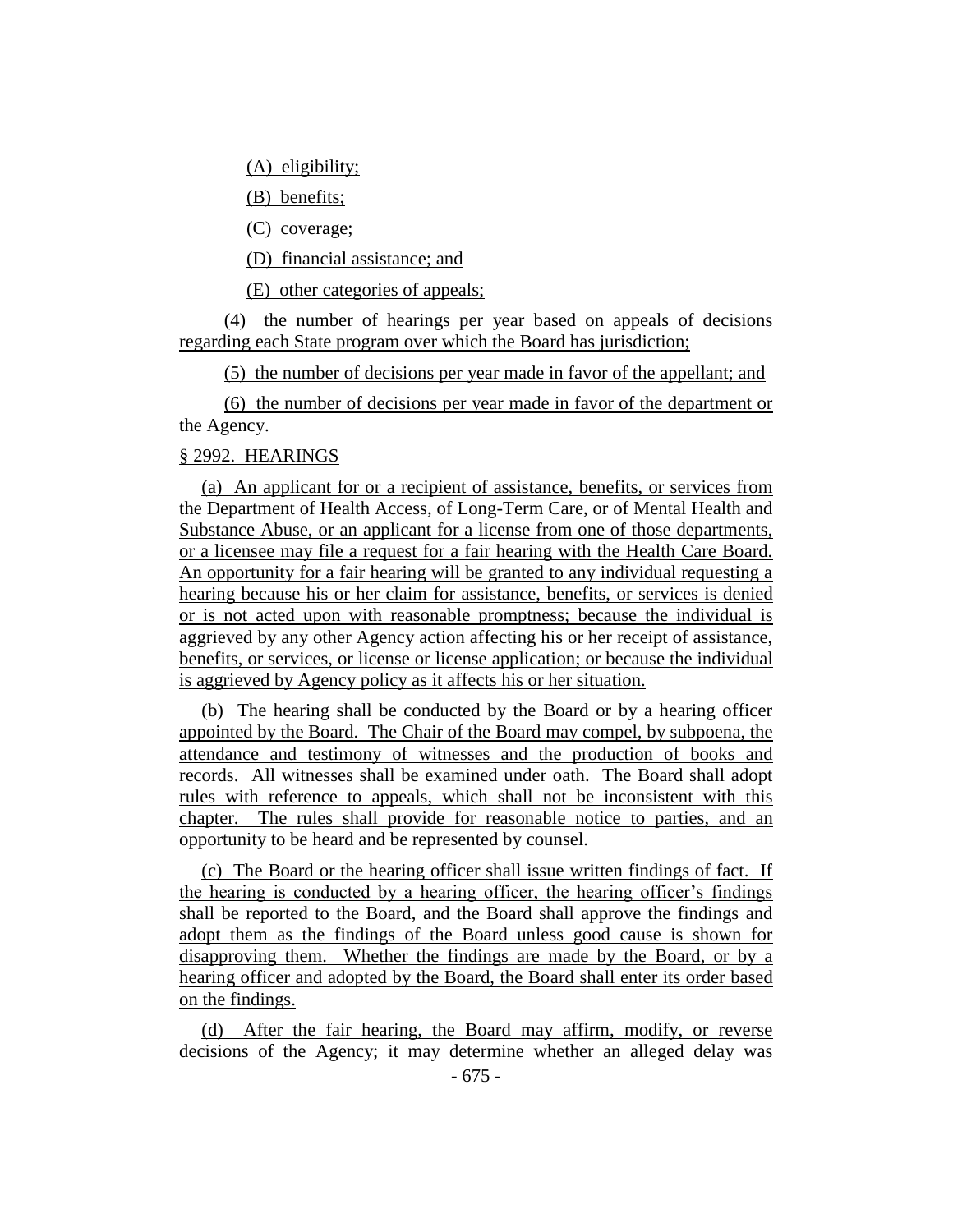justified; and it may make orders consistent with this title requiring the Agency to provide appropriate relief including retroactive and prospective benefits. The Board shall consider, and shall have the authority to reverse or modify, decisions of the Agency based on rules which the Board determines to be in conflict with State or federal law. The Board shall not reverse or modify Agency decisions which are determined to be in compliance with applicable law, even though the Board may disagree with the results effected by those decisions.

(e) The Board shall give written notice of its decision to the person applying for fair hearing and to the Agency. Unless a continuance is requested or consented to by an aggrieved person, decisions and orders concerning medical assistance (Medicaid) under 33 V.S.A. chapter 19 shall be issued by the Board within 75 days of the request for hearing.

(f) The Agency or the appellant may appeal from decisions of the Board to the Supreme Court under V.R.A.P. 13. Pending the final determination of any appeal, the terms of the order involved shall be given effect by the Agency except insofar as they relate to retroactive benefits.

(g) A party to an order or decree of the Board or the Board itself, or both, may petition the Supreme Court for relief against any disobedience of, or noncompliance with, the order or decree. In the proceedings and upon such notice thereof to the parties as it shall direct, the Supreme Court shall hear and consider the petition and make such order and decree in the premises by way of writ of mandamus, writ of prohibition, injunction, or otherwise, concerning the enforcement of the order and decree of the Board as shall be appropriate.

(h)(1) Notwithstanding subsections (d) and (f) of this section, the Secretary shall review all Board decisions and orders concerning Medicaid. The Secretary shall:

(A) adopt a Board decision or order, except that the Secretary may reverse or modify a Board decision or order if:

(i) the Board's findings of fact lack any support in the record; or

(ii) the decision or order implicates the validity or applicability of any Agency policy or rule;

(B) issue a written decision setting forth the legal, factual or policy basis for reversing or modifying a Board decision or order.

(2) Notwithstanding subsections (d) and (f) of this section, a Board decision and order concerning Medicaid shall become the final and binding decision of the Agency upon its approval by the Secretary. The Secretary shall either approve, modify, or reverse the Board's decision and order within 15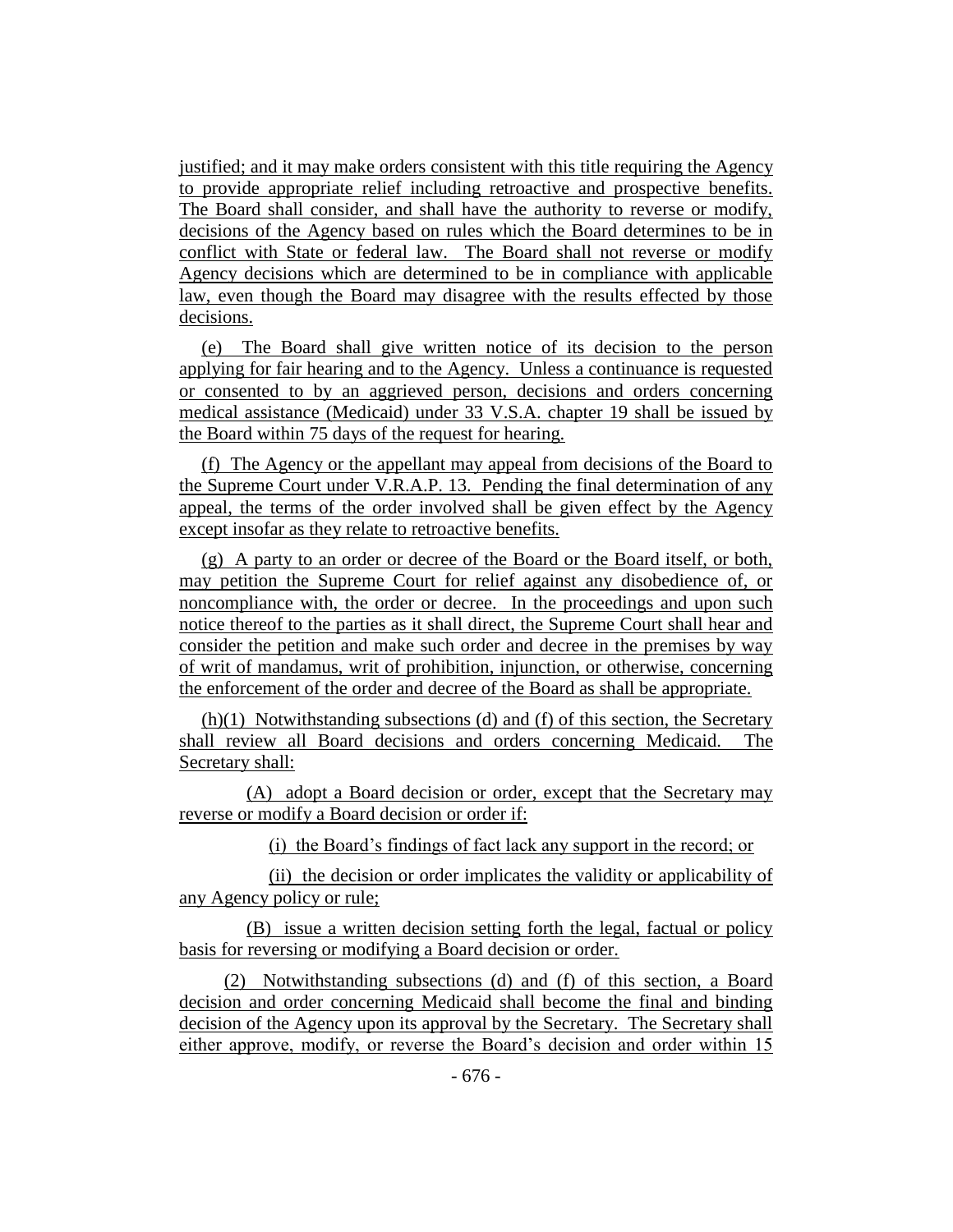days of the date of the Board's decision and order. If the Secretary fails to issue a written decision within 15 days as required by this subdivision, the Board's decision and order shall be deemed to have been approved by the Secretary.

(3) Notwithstanding subsection (f) of this section, only the claimant may appeal a decision of the Secretary to the Supreme Court. Such appeals shall be pursuant to Rule 13 of the Vermont Rules of Appellate Procedure. The Supreme Court may stay the Secretary's decision upon the claimant's showing of a fair ground for litigation on the merits. The Supreme Court shall not stay the Secretary's order insofar as it relates to a denial of retroactive benefits.

\* \* \* Conforming Revisions to Agency of Human Services \* \* \*

Sec. 2. 3 V.S.A. § 3002(a) is amended to read:

- (a) An Agency of Human Services is created consisting of the following:
	- (1) The Department of Corrections.
	- (2) The Department for Children and Families.
	- (3) The Department of Health. [Repealed.]
	- (4) The Department of Disabilities, Aging, and Independent Living.
	- (5) The Human Services Board.
	- (6) The Department of Vermont Health Access. [Repealed.]
	- (7) The Department of Mental Health. [Repealed.]

Sec. 3. 3 V.S.A. § 3003(b) is amended to read:

(b) Notwithstanding subsection (a) of this section, the Board of Health shall retain and exercise all powers and functions given to the Board by law of quasi-judicial nature, including the power to conduct hearings, to adjudicate controversies, and to issue and enforce orders, in the manner and to the extent provided by law. Boards of registration attached to this Agency shall retain and exercise all existing authority with respect to licensing and maintenance of the standards of the persons registered.

Sec. 4. 3 V.S.A. § 3004 is amended to read:

#### § 3004. PERSONNEL DESIGNATION

The Secretary, Deputy Secretary, commissioners, deputy commissioners, attorneys, Directors of the Offices of State Economic Opportunity, of Alcohol and Drug Abuse Programs, and of Child Support, and all members of boards, committees, commissions, or councils attached to the Agency for support are exempt from the classified State service. Except as authorized by section 311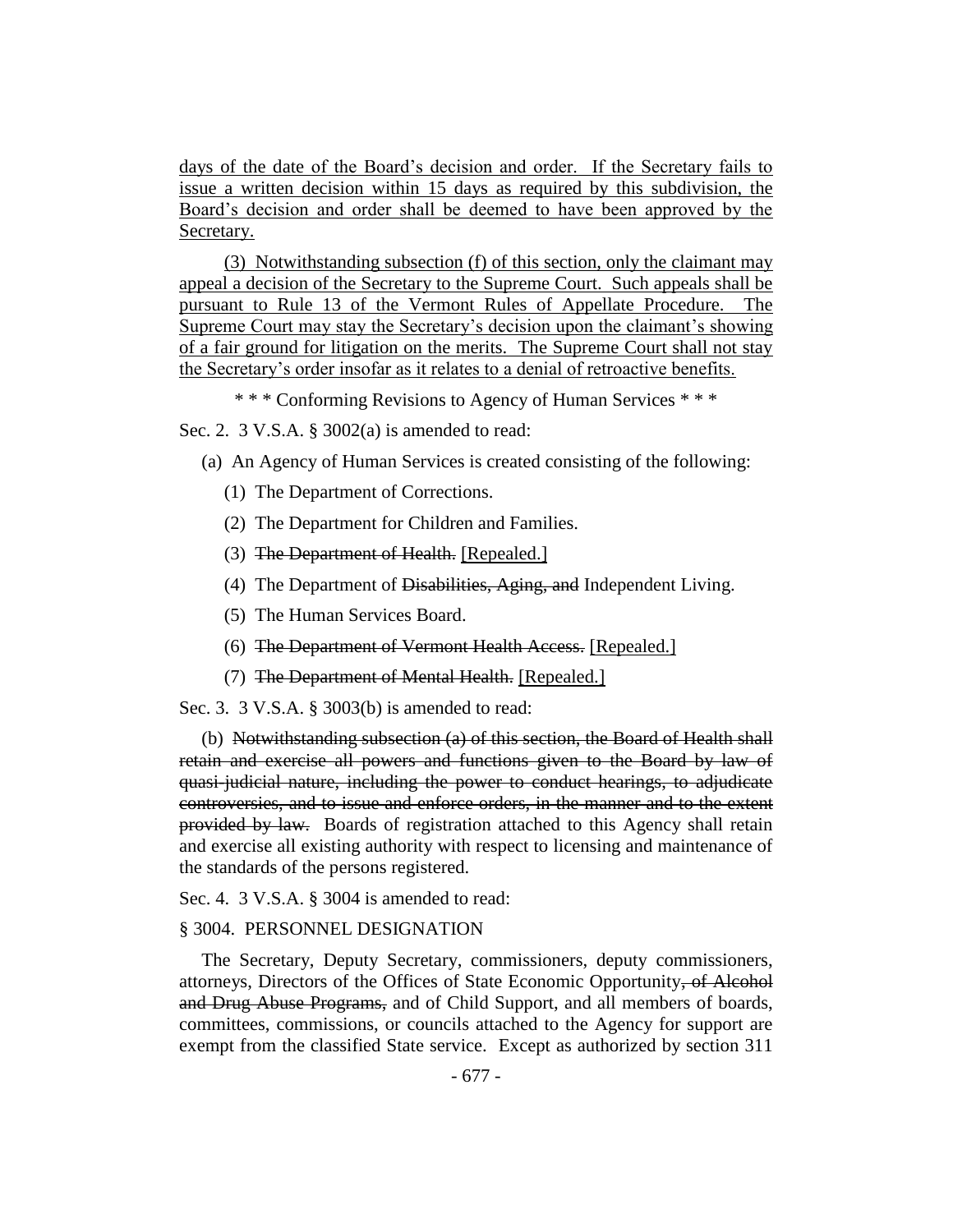of this title or otherwise by law, all other positions shall be within the classified service.

Sec. 5. 3 V.S.A. § 3051 is amended to read:

# § 3051. COMMISSIONERS; DEPUTY COMMISSIONERS; APPOINTMENT; TERM

(a) The Secretary, with the approval of the Governor, shall appoint a commissioner of each department, who shall be the chief executive and administrative officer and shall serve at the pleasure of the Secretary.

(b) For the Department of Health, the Secretary, with the approval of the Governor, shall appoint deputy commissioners for the following divisions of the Department:

(1) Public Health;

(2) Substance Abuse. [Repealed.]

(c) For the Department for Children and Families, the Secretary, with the approval of the Governor, shall appoint deputy commissioners for the following divisions of the Department:

(1) Economic Services;

(2) Child Development;

(3) Family Services.

(d) For the Department of Vermont Health Access, the Secretary, with the approval of the Governor, shall appoint deputy commissioners for the following divisions of the Department:

(1) Medicaid Health Services and Managed Care;

(2) Medicaid Policy, Fiscal, and Support Services;

(3) Health Care Reform;

(4) Vermont Health Benefit Exchange. [Repealed.]

(e) Deputy commissioners shall be exempt from the classified service. Their appointments shall be in writing and shall be filed in the Office of the Secretary of State.

Sec. 6. 3 V.S.A. § 3085a is amended to read:

# § 3085a. DEPARTMENT OF DISABILITIES, AGING, AND INDEPENDENT LIVING

The Department of Disabilities, Aging, and Independent Living is created within the Agency of Human Services as the successor to and continuation of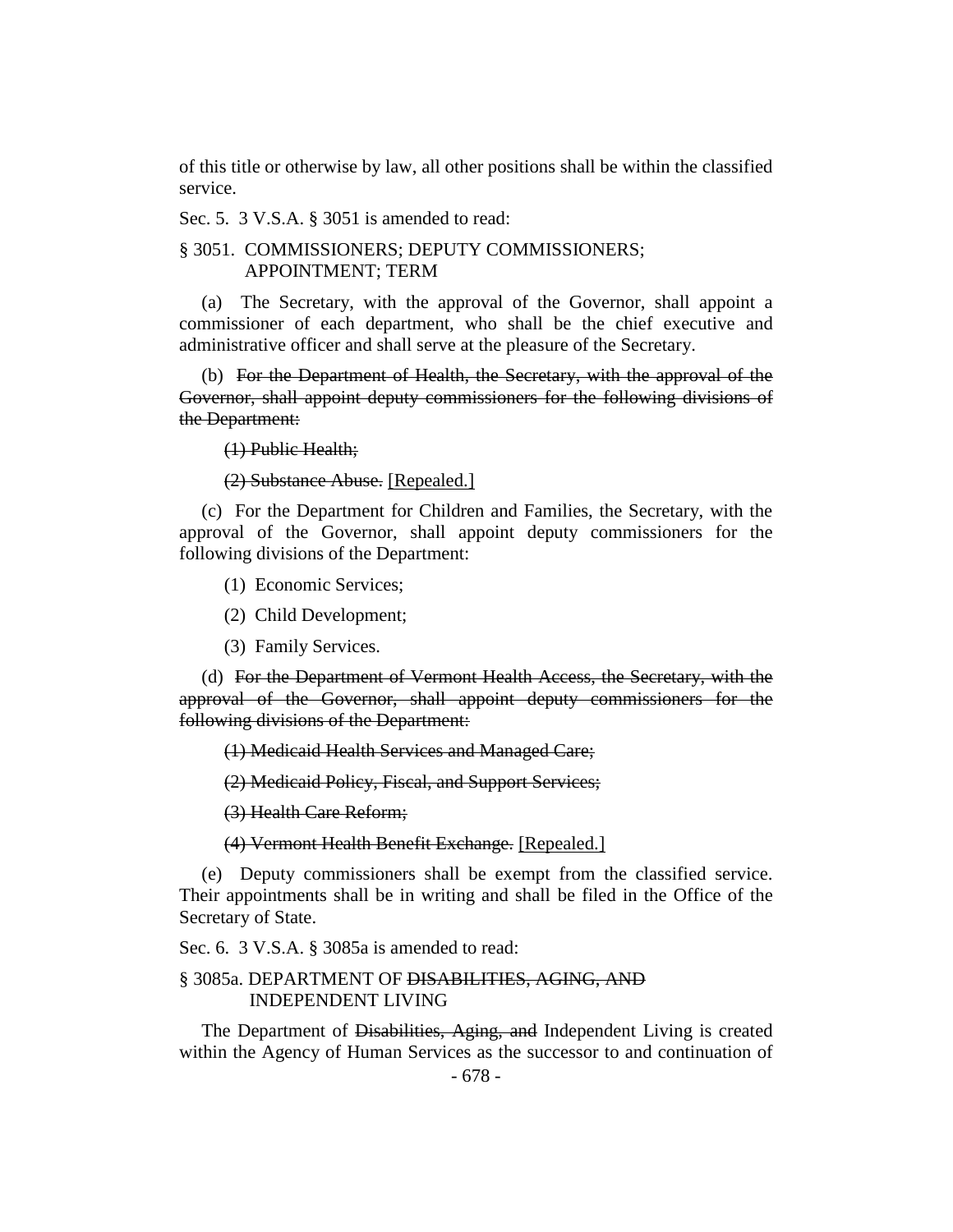the Department of Aging and Disabilities, the Developmental Services Division of the Department of Developmental and Mental Health Services, and the personal care and hi-tech programs in the former Department of Prevention, Assistance, Transition, and Health Access to manage programs and to protect the interests of older Vermonters and Vermonters with disabilities. It shall serve as the State unit on aging, as provided by the Older Americans Act of 1965, as amended, and it shall serve as the administrative home within the Agency of Human Services for the designated State agencies for federal Vocational Rehabilitation and Independent Living Programs, as provided by the Rehabilitation Act of 1973, as amended.

Sec. 7. 3 V.S.A. § 3090(e) is amended to read:

(e) On or before January 15 of each year, the Board shall report to the House Committees on Appropriations, on Human Services, and on Health Care and the Senate Committees on Appropriations, on Health and Welfare, and on Finance regarding the fair hearings conducted by the Board during the three preceding calendar years, including:

(1) the total number of fair hearings conducted over the three-year period and per year;

(2) the number of hearings per year involving appeals of decisions by the Agency itself and each department within the Agency, with the appeals and decisions relating to health insurance through the Vermont Health Benefit Exchange reported distinctly from other programs;

\* \* \*

Sec. 8. 3 V.S.A. § 3091 is amended to read:

#### § 3091. HEARINGS

(a) An applicant for or a recipient of assistance, benefits, or social services from the Department for Children and Families, of Vermont Health Access, or of Disabilities, Aging, and Independent Living, or of Mental Health, or an applicant for a license from one of those departments, or a licensee may file a request for a fair hearing with the Human Services Board. An opportunity for a fair hearing will be granted to any individual requesting a hearing because his or her claim for assistance, benefits, or services is denied, or is not acted upon with reasonable promptness; or because the individual is aggrieved by any other Agency action affecting his or her receipt of assistance, benefits, or services, or license or license application; or because the individual is aggrieved by Agency policy as it affects his or her situation.

\* \* \*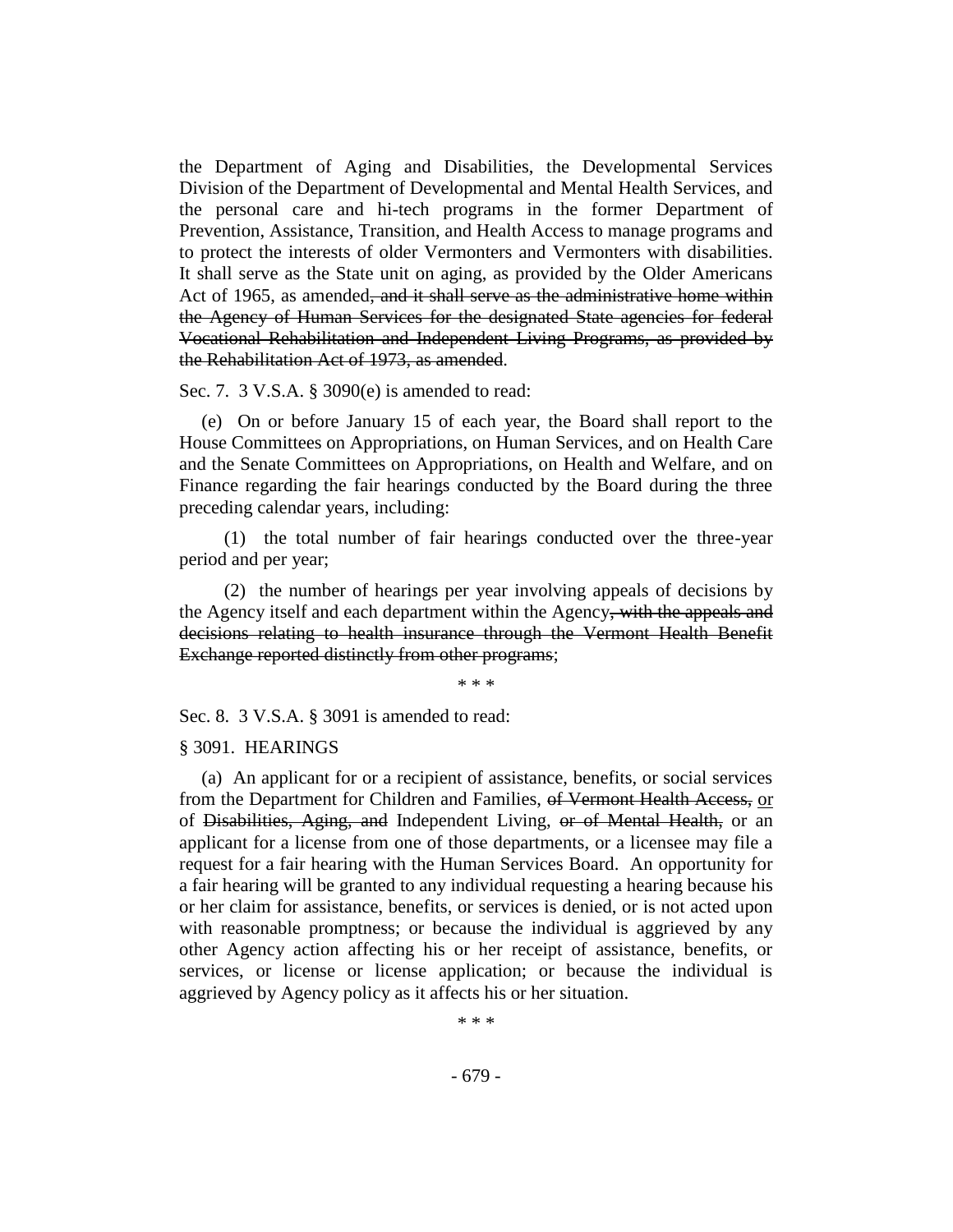(e) The Board shall give written notice of its decision to the person applying for fair hearing and to the Agency. Unless a continuance is requested or consented to by an aggrieved person, decisions and orders concerning Temporary Assistance to Needy Families (TANF) under 33 V.S.A. chapter 11, and TANF-Emergency Assistance (TANF-EA) under Title IV of the Social Security Act and medical assistance (Medicaid) under 33 V.S.A. chapter 19 shall be issued by the Board within 75 days of the request for hearing.

\* \* \*

(h)(1) Notwithstanding subsections (d) and (f) of this section, the Secretary shall review all Board decisions and orders concerning TANF, TANF-EA, and Office of Child Support Cases, and Medicaid. The Secretary shall:

(A) adopt a Board decision or order, except that the Secretary may reverse or modify a Board decision or order if:

(i) the Board's findings of fact lack any support in the record; or

(ii) the decision or order implicates the validity or applicability of any Agency policy or rule.

(B) issue a written decision setting forth the legal, factual, or policy basis for reversing or modifying a Board decision or order.

(2) Notwithstanding subsections (d) and (f) of this section, a Board decision and order concerning TANF, TANF-EA, or Office of Child Support, or Medicaid shall become the final and binding decision of the Agency upon its approval by the Secretary. The Secretary shall either approve, modify, or reverse the Board's decision and order within 15 days of the date of the Board's decision and order. If the Secretary fails to issue a written decision within 15 days as required by this subdivision, the Board's decision and order shall be deemed to have been approved by the Secretary.

\* \* \* Transitional Provisions \* \* \*

\* \* \*

Sec. 9. TRANSFER OF POSITIONS; ADMINISTRATION

(a) Prior to March 1, 2017, the Secretary of Administration shall create the position of the Secretary of Health Care Administration.

(b) Effective March 1, 2017, the Secretary of Administration shall place under the supervision of the Secretary of Health Care Administration:

(1) all employees, professional and support staff, consultants, and positions contained in the departments, divisions, and offices described in Sec. 12 of this act to which the Agency is the successor in interest;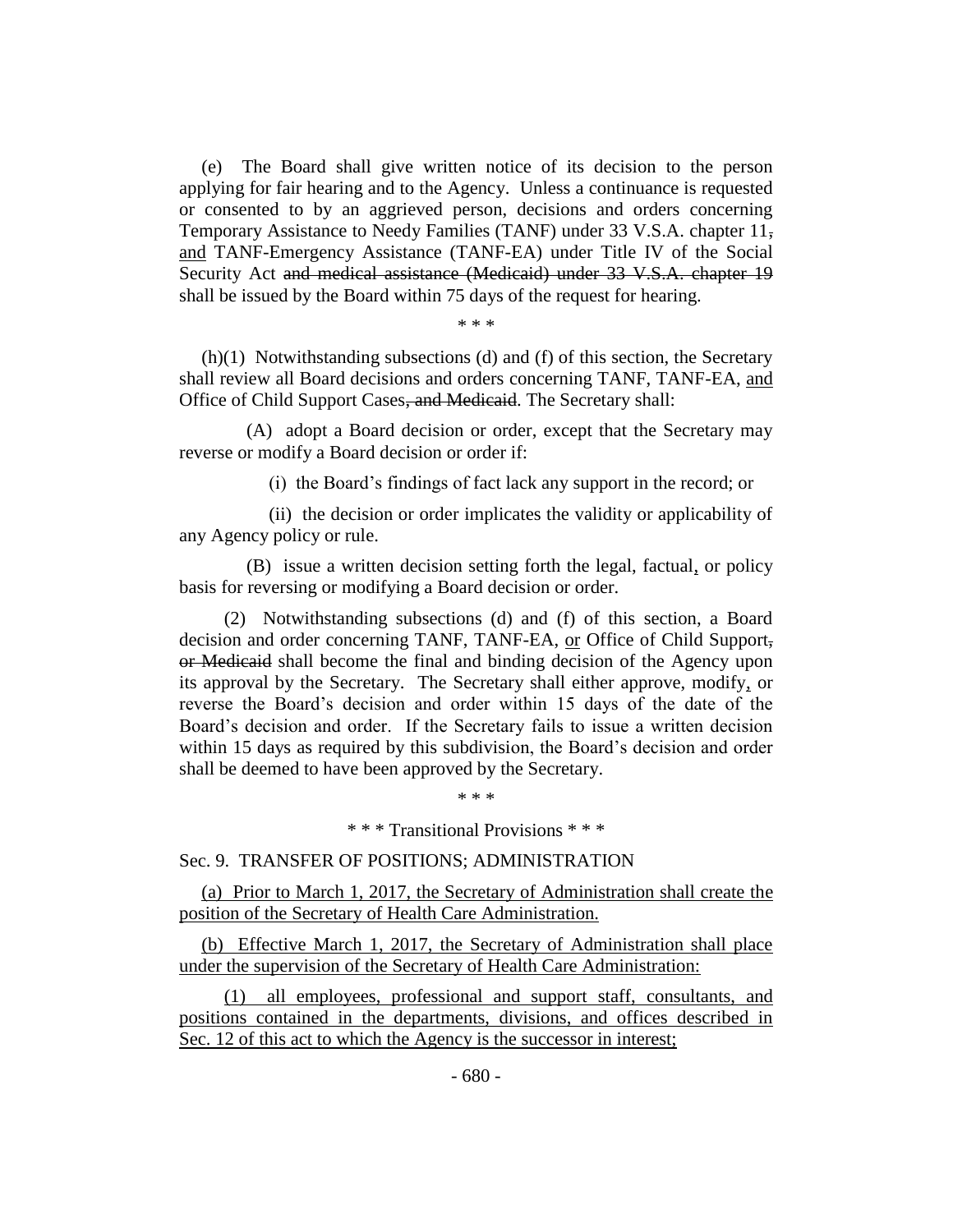(2) all balances of all appropriation amounts for personal services and operating expenses for the departments, divisions, units, and offices described in Sec. 12 of this act; and

(3) up to 20 positions from the Agency of Human Services to staff the office of the Secretary of Health Care Administration, including the associated appropriation amounts for these personnel and the operating expenses related to these functions.

(c) The Agency of Human Services shall provide fiscal and administrative support for the Agency of Health Care Administration until October 1, 2017.

(d) No later than January 1, 2019, the Secretary of Administration shall complete the transfer to the Agency of Health Care Administration of:

(1) all employees, professional and support staff, consultants, and positions contained in the departments, divisions, and offices described in Sec. 12 of this act to which the Agency is the successor in interest; and

(2) all balances of all appropriation amounts for personal services and operating expenses for the departments, divisions, units, and offices described in Sec. 12 of this act.

(e) No later than January 1, 2019, the Secretary of Administration shall complete the reorganization of the Agency of Human Services into an Agency of Health Care Administration as described in this Act and an Agency of Human Services consisting of the remaining departments, divisions, and offices.

### Sec. 10. PROCESS; REORGANIZATION OF DEPARTMENT OF DISABILITIES, AGING, AND INDEPENDENT LIVING

(a) No later than December 1, 2017, the Secretary of Administration or designee shall submit to the House Committees on Appropriations, on Human Services, and on Government Operations and the Senate Committees on Appropriations, on Health and Welfare, and on Government Operations a proposal for dividing the Department of Disabilities, Aging, and Independent Living into a Department of Long-Term Care in the Agency of Health Care Administration and a Department of Independent Living in the Agency of Human Services. The proposal shall include proposed legislative changes necessary to effect the division recommended by the Secretary.

(b)(1) The Department of Long-Term Care shall have the authority to administer the Choices for Care portion of Vermont's Medicaid Section 1115 waiver, regulate nursing homes, regulate organizations providing home- and community-based services, and certify long-term care facilities on behalf of the Centers for Medicare and Medicaid Services.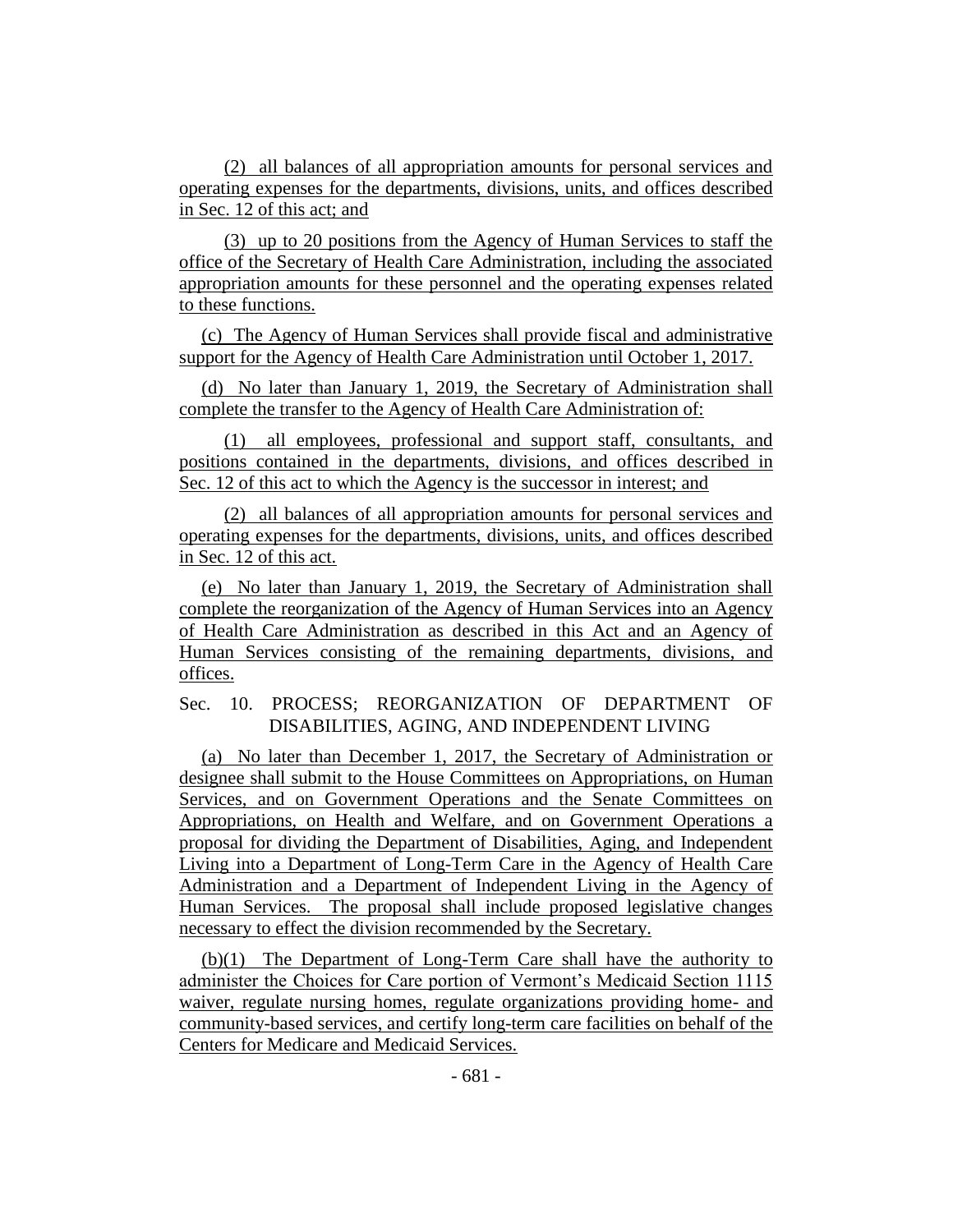(2) The Department for Independent Living shall provide services to Vermonters who are elders and to individuals with disabilities to enable them to remain in their homes, including vocational rehabilitation services.

Sec. 11. PROCESS; REORGANIZATION OF DEPARTMENTS, UNITS, AND DIVISIONS

(a) No later than December 1, 2017, the Secretary of Health Care Administration shall propose to the House Committees on Appropriations, on Human Services, and on Government Operations and the Senate Committees on Appropriations, on Health and Welfare, and on Government Operations any additional modifications to the departments, units, and divisions transferred from the Agency of Human Services to the Agency of Health Care Administration needed to reflect the following new departments:

(1) the Department of Health Access;

(2) the Department of Mental Health and Substance Abuse; and

(3) the Department of Public Health;

(b) The proposal may include moving divisions of the transferred departments as necessary to ensure the efficient and rational administration and regulation of Vermont's health care system.

(c) The proposal shall include proposed legislative changes necessary to effect the modifications recommended by the Secretary.

Sec. 12. TRANSITIONAL PROVISIONS

(a) The Agency of Health Care Administration is the successor to and continuation of:

(1) the Department of Vermont Health Access under 3 V.S.A. § 3088;

(2) the Department of Mental Health under 3 V.S.A. § 3089;

(3) the long-term care and home- and community-based service components of the Department of Disabilities, Aging, and Independent Living under 3 V.S.A. § 3085a; and

(4) the Department of Health under 3 V.S.A. § 3082.

(b) The Agency shall continue the duties of the departments as described in subsection (a) of this section, including the duties contained in 33 V.S.A. chapter 19 (medical assistance).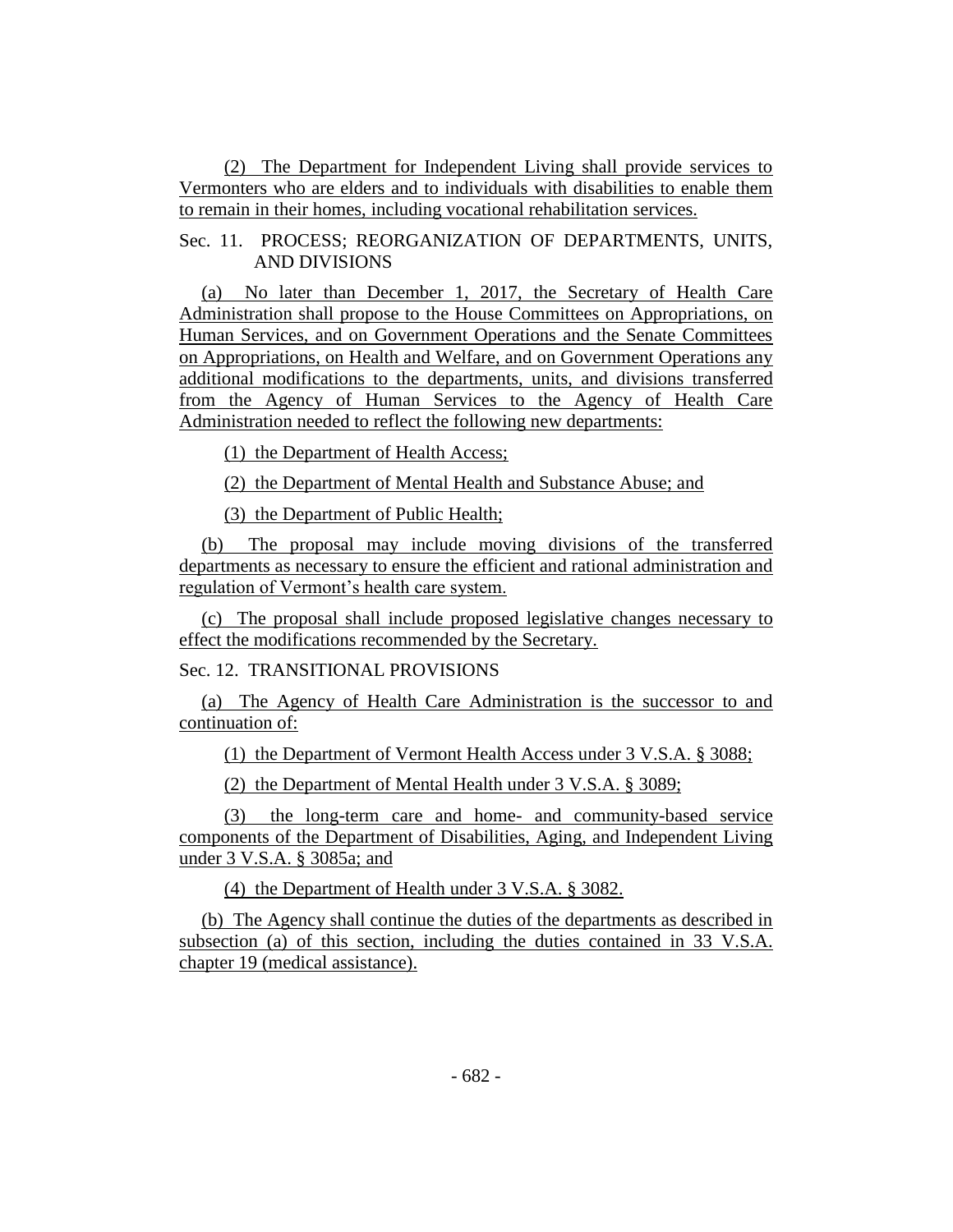#### \* \* \* Conforming Statutory Amendments \* \* \*

### Sec. 13. OFFICE OF LEGISLATIVE COUNCIL

On or before December 1, 2016, the Office of Legislative Council shall provide to the House Committees on Government Operations, on Health Care, and on Human Services and the Senate Committees on Finance, on Government Operations, and on Health and Welfare proposed statutory amendments as needed to correct references in the Vermont Statutes Annotated to the agencies and departments created or amended by this act.

\* \* \* Repeals \* \* \*

Sec. 14. REPEALS

3 V.S.A. §§ 3082 (Department of Health), 3088 (Department of Vermont Health Access), and 3089 (Department of Mental Health) are repealed on passage.

\* \* \* Effective Dates \* \* \*

## Sec. 15. EFFECTIVE DATES

(a) Secs. 1 (Agency of Health Care Administration) and 2–8 (Agency of Human Services; revisions) shall take effect on October 1, 2017.

(b) The remaining sections shall take effect on passage.

(Committee vote: 5-0-0)

#### **S. 196.**

An act relating to the Agency of Human Services' contracts with providers.

# **Reported favorably with recommendation of amendment by Senator Lyons for the Committee on Health & Welfare.**

The Committee recommends that the bill be amended by striking out all after the enacting clause and inserting in lieu thereof the following:

\* \* \* Nutrition Procurement Standards for State Government \* \* \*

Sec. 1. FINDINGS

(a) Approximately 13,000 Vermont residents are employed by the State. Reducing the impact of diet-related diseases will support a more productive and healthy workforce that will pay dividends to Vermont's economy and cultivate national competitiveness for State residents and employees.

(b) Improving the nutritional quality of food sold or provided by the State on public property will support people in making healthy eating choices.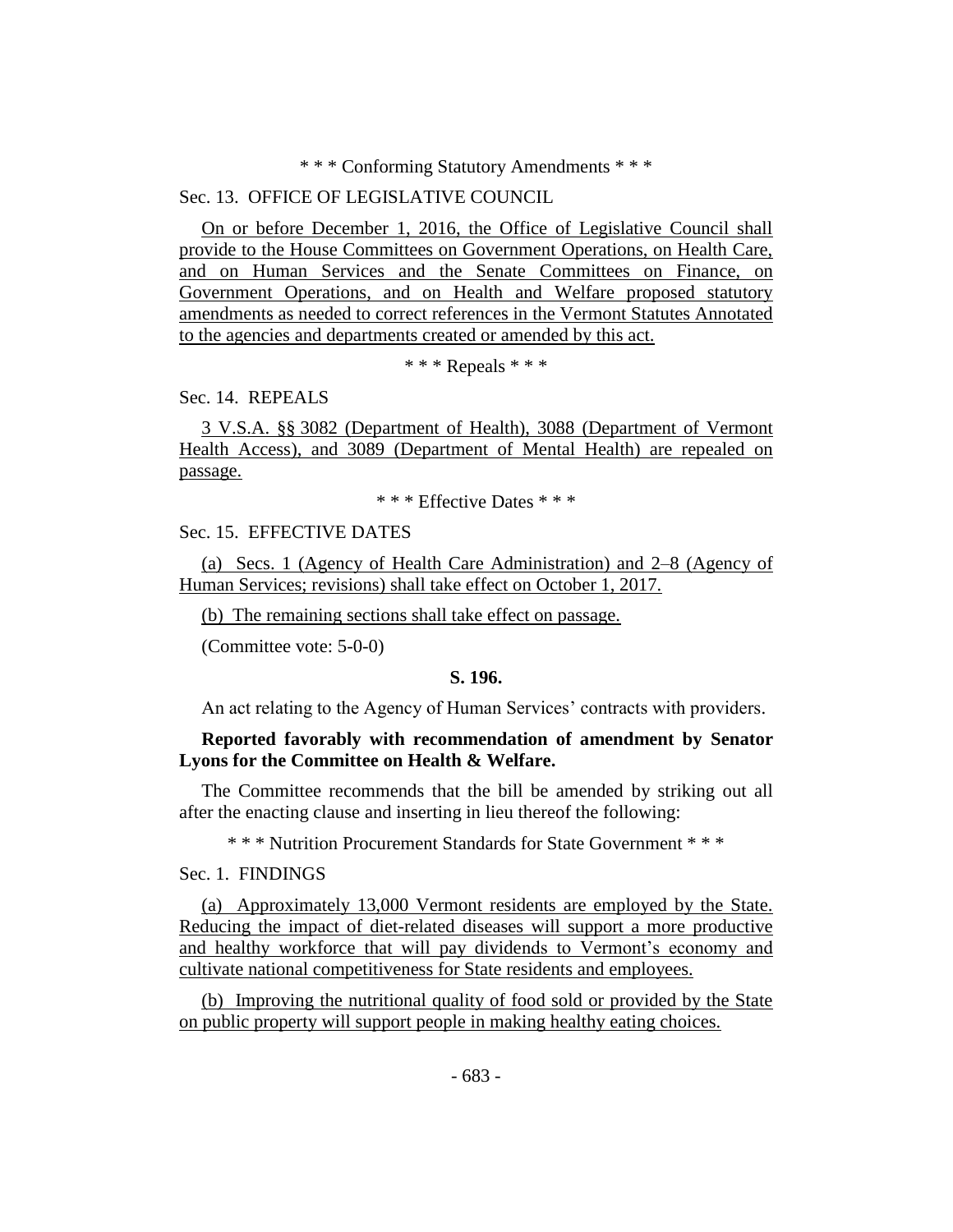(c) State properties are visited by Vermont residents and out-of-state visitors, and also provide care to dependent adults and children.

(d) Approximately 25 percent of Vermont residents are overweight or obese.

(e) Obesity costs Vermont \$291 million each year in health care costs, contributing to debilitating yet preventable diseases, such as heart disease, cancer, stroke, and diabetes.

(f) Improving the types of foods and beverages served and sold in workplaces positively affects employees' eating behaviors and can result in weight loss.

(g) Maintaining a healthy workforce can positively affect indirect costs by reducing absenteeism and increasing worker productivity.

Sec. 2. 29 V.S.A. § 160c is added to read:

#### § 160c. NUTRITION PROCUREMENT STANDARDS

(a)(1) The Commissioner of Health shall establish and post on the Department's website nutrition procurement standards that:

(A) consider relevant guidance documents, including those published by the U.S. General Services Administration, the American Heart Association, and the National Alliance for Nutrition and Activity and, upon request, the Department shall provide a rationale for any divergence from these guidance documents;

(B) consider both positive and negative contributions of nutrients, ingredients, and food groups to diets, including calories, portion size, saturated fat, trans fat, sodium, sugar, and the presence of fruits, vegetables, whole grains, and other nutrients of concern in Americans' diets; and

(C) contain exceptions for circumstances in which State-procured foods or beverages are intended for individuals with specific dietary needs.

(2) The Commissioner shall review and, if necessary, amend the nutrition procurement standards at least every five years to reflect advances in nutrition science, dietary data, new product availability, and updates to federal Dietary Guidelines for Americans.

(b)(1) All foods and beverages purchased, sold, served, or otherwise provided by the State or any entity, subdivision, or employee on behalf of the State shall meet the minimum nutrition procurement standards established by the Commissioner of Health.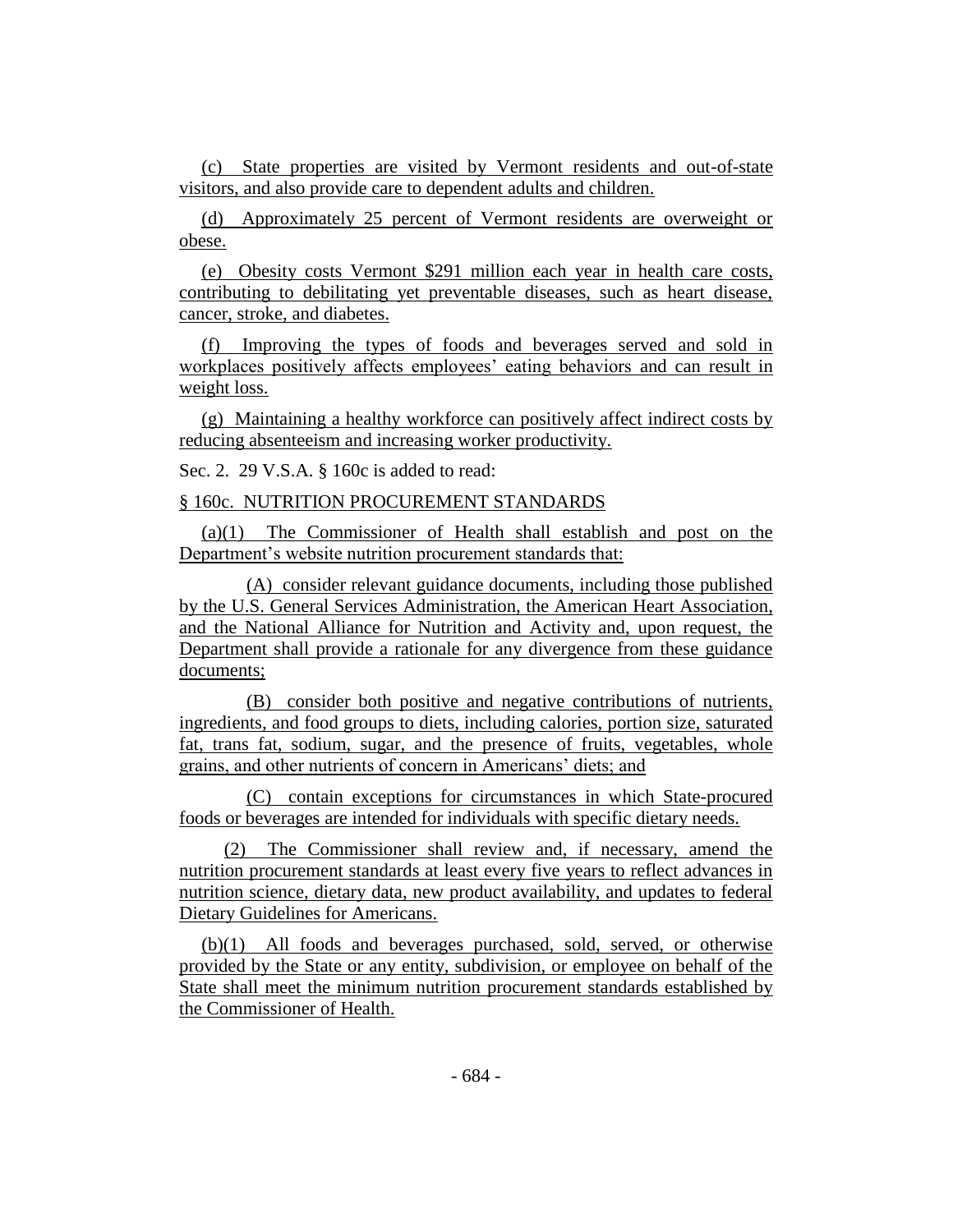(2) All bids and contracts between the State and food and beverage vendors shall comply with the nutrition procurement standards. The Commissioner, in conjunction with the Commissioner of Buildings and General Services, may periodically review or audit a contracting food or beverage vendor's financial reports to ensure compliance with this section.

(c) The Governor's Health in All Policies Task Force may disseminate information to State employees on the Commissioner's nutrition procurement standards.

(d) All State-owned or -operated vending machines, food or beverage vendors contracting with the State, or cafeterias located on property owned or operated by the State shall display nutritional labeling to the extent permitted under the Federal Food, Drug, and Cosmetic Act, 21 U.S.C. ch. 9 § 301 et seq.

(e) The Commissioner of Buildings and General Services shall incorporate the nutrition procurement standards established by the Commissioner into the appropriate procurement document.

# Sec. 3. EXISTING PROCUREMENT CONTRACTS

To the extent possible, the State's existing contracts and agreements with food and beverage vendors shall be modified to comply with the nutrition procurement standards established by the Commissioner of Health.

> \* \* \* Contracts between the Agency of Human Services and Providers \* \* \*

# Sec. 4. REPORT; AGENCY OF HUMAN SERVICES' CONTRACTS

(a) On or before January 1, 2017, the Agency of Human Services, in consultation with Vermont Care Partners, the Green Mountain Care Board, and representatives from preferred providers, shall submit a report to the Senate Committee on Health and Welfare and to the House Committees on Health Care and on Human Services. The report shall address the following:

(1) the amount and type of performance measures and other evaluations used in fiscal year 2016 and 2017 Agency contracts with designated agencies, specialized service agencies, and preferred providers;

(2) how the Agency's funding levels of designated agencies, specialized service agencies, and preferred providers affect access to and quality of care; and

(3) how the Agency's funding levels for designated agencies, specialized service agencies, and preferred providers affect compensation levels for staff relative to private and public sector pay for the same services.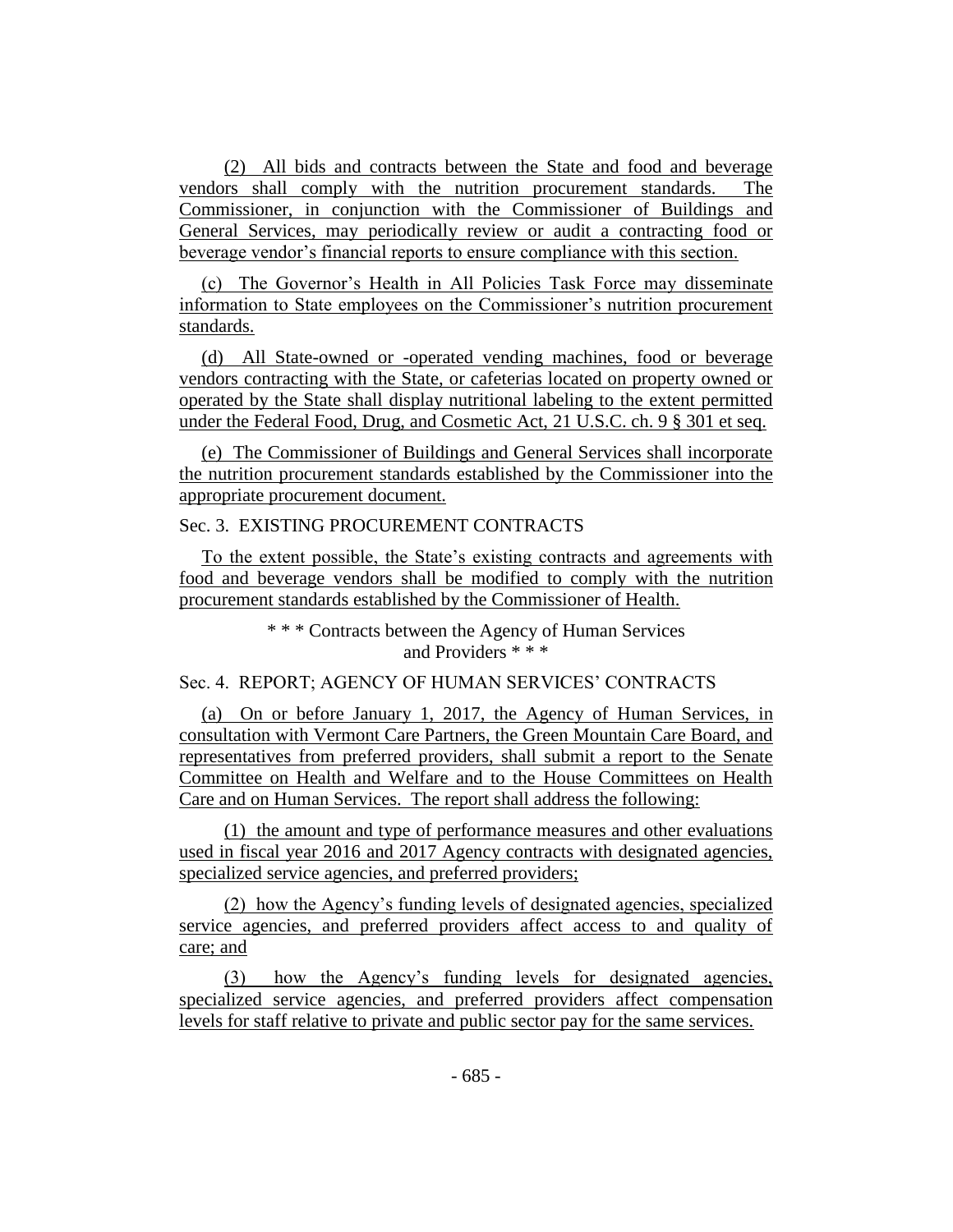(b) The report shall contain a plan developed in conjunction with the Vermont Health Care Innovation Project and in consultation with the Vermont Care Network and the Vermont Council of Developmental and Mental Health Services to implement a value-based payment methodology for designated agencies, specialized service agencies, and preferred providers that shall improve access to and quality of care, including long-term financial sustainability. The plan shall describe the interaction of the value-based payment methodology for Medicaid payments made to designated agencies, specialized service agencies, and preferred providers by the Agency with any Medicaid payments made to designated agencies, specialized service agencies, and preferred providers by the accountable care organizations.

# (c) As used in this section:

(1) "Designated agency" means the same as in 18 V.S.A. § 7252.

(2) "Preferred provider" means any substance abuse organization that has attained a certificate of operation from the Department of Health's Division of Alcohol and Drug Abuse Programs and has an existing contract or grant from the Division to provide substance abuse treatment.

(3) "Specialized service agency" means any community mental health and developmental disability agency or any public or private agency providing specialized services to persons with a mental condition or psychiatric disability or with developmental disabilities or children and adolescents with a severe emotional disturbance pursuant to 18 V.S.A. § 8912.

### Sec. 5. MEDICAID PATHWAY

(a) The Secretary of Human Services, in consultation with the Director of Health Care Reform and affected providers, shall create a process for payment and delivery system reform for Medicaid providers and services. This process shall address all Medicaid payments to affected providers and shall focus on services not included in the Medicaid equivalent of Medicare Part A and Part B services.

(b) On or before January 15, 2017 and annually for five years thereafter, the Secretary of Human Services shall report on the results of this process to the Senate Committee on Health and Welfare, the House Committees on Health Care and on Human Services, and the Green Mountain Care Board. The Secretary's report shall address:

(1) all Medicaid payments to affected providers, including progress toward integration of services not included in the Medicaid equivalent of Medicare Part A and Part B services in the previous year;

(2) changes to reimbursement methodology and services impacted;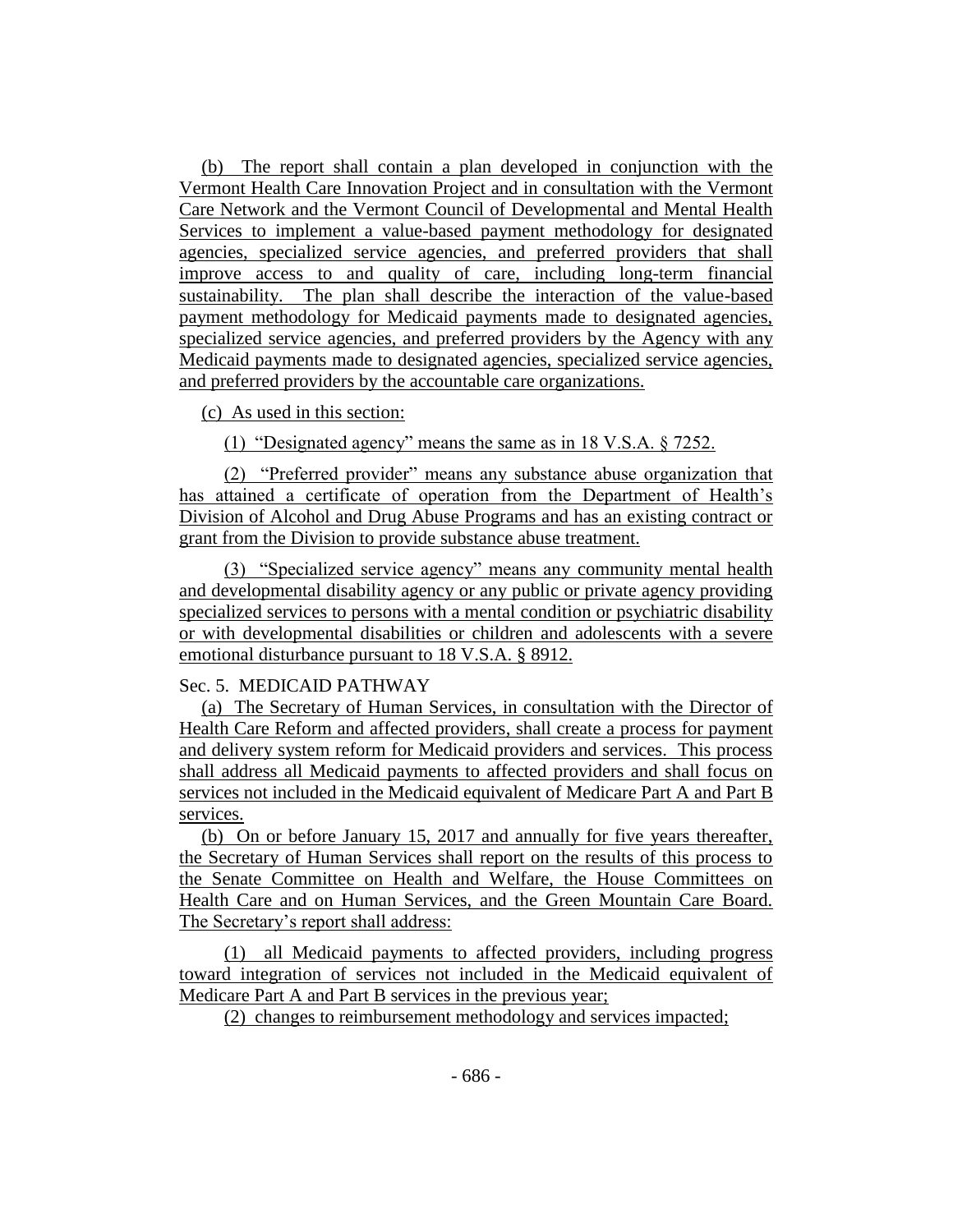(3) changes to quality measure collection and identifying alignment efforts and analyses, if any; and

(4) the interrelationship of results-based accountability initiatives with the quality measures in subdivision (3) of this subsection.

## Sec. 6. EFFECTIVE DATES

(a) This section and Secs. 4 and 5 shall take effect on passage.

(b) Secs. 1–3 shall take effect on July 1, 2016.

And that after passage the title of the bill be amended to read: "An act relating to nutrition procurement standards for State government and the Agency of Human Services' contracts with providers"

(Committee vote: 5-0-0)

#### **S. 250.**

An act relating to farm distilleries and Vermont barrel aged maple spirits.

## **Reported favorably with recommendation of amendment by Senator Baruth for the Committee on Economic Development, Housing & General Affairs.**

The Committee recommends that the bill be amended by striking out all after the enacting clause and inserting in lieu thereof the following:

Sec. 1. 7 V.S.A. § 2 is amended to read:

#### § 2. DEFINITIONS

The following words as used in this title, unless a contrary meaning is required by the context, shall have the following meaning:

\* \* \*

(5) "Cabaret license": a first-class license or first- and third-class licenses where the business is devoted primarily to providing entertainment, dancing, and the sale of alcoholic beverages to the public and not the service of food. The holder of a "cabaret license" shall serve food at all times when open for business and shall have adequate and sanitary space and equipment for preparing and serving food. However, the gross receipts from the sale of food shall be less than the combined receipts from the sales of alcoholic beverages, entertainment, and dancing in the prior reporting year. All laws and regulations pertaining to a first-class license or first- and third-class licenses shall apply to the first-class or first- and third-class cabaret licenses. [Repealed.]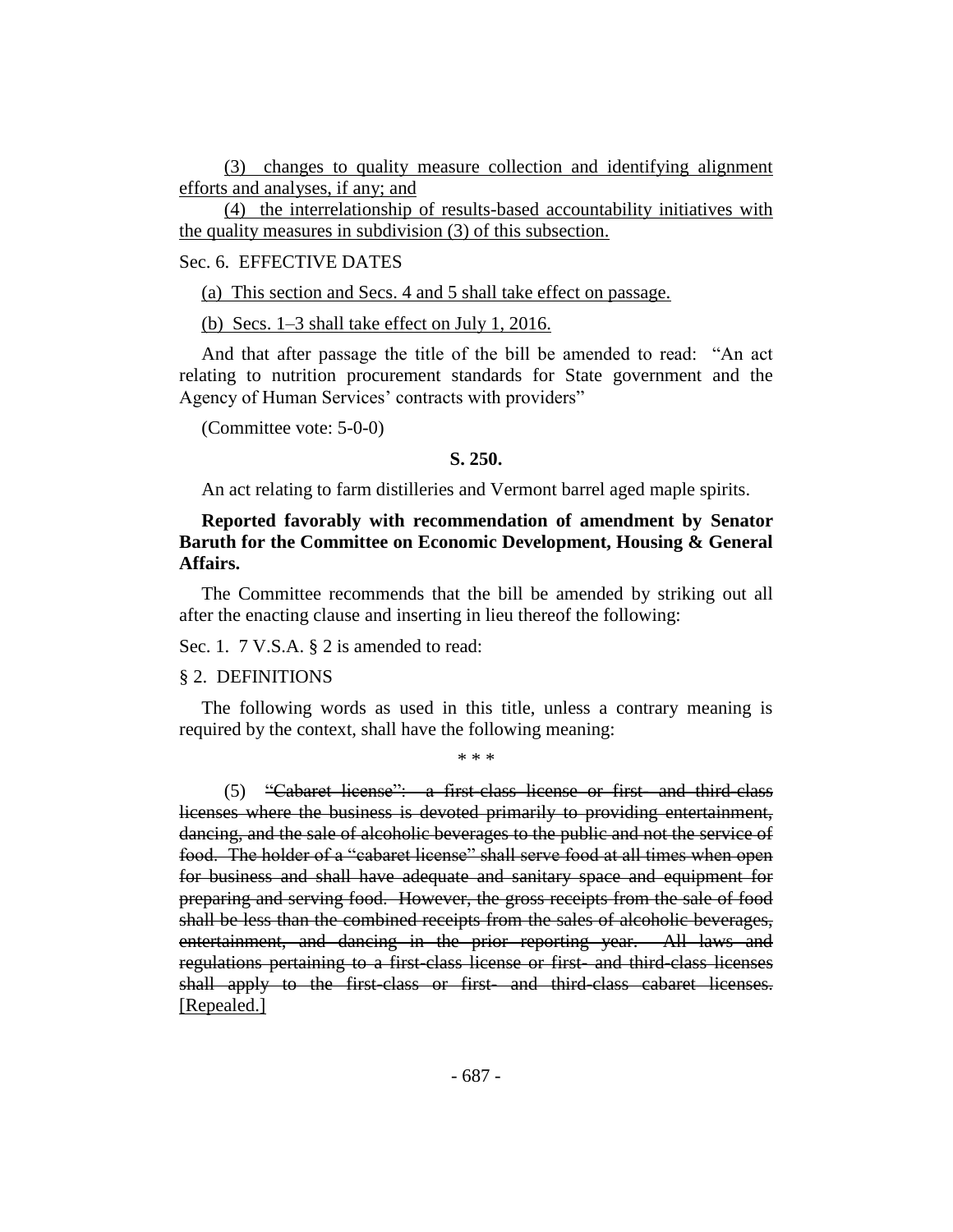(6) "Caterer's license": a license issued by the Liquor Control Board authorizing the holder of a first-class license or first- and third-class licenses for a cabaret, restaurant, or hotel premises to serve malt or vinous beverages, spirits, or fortified wines at a function located on premises other than those occupied by a first-, first- and third-, or second-class licensee to sell alcoholic beverages.

\* \* \*

(15) "Manufacturer's or rectifier's license": a license granted by the Liquor Control Board that permits the holder to manufacture or rectify spirits or malt beverages, or vinous beverages and fortified wines, or spirits and fortified wines. Spirits and fortified wines may be manufactured or rectified by a license holder for export and sale to the Liquor Control Board,  $\Theta$  and malt beverages and vinous beverages may be manufactured or rectified by a license holder for export and sale to bottlers or wholesale dealers. This license permits a manufacturer of vinous beverages or fortified wines to receive from another manufacturer licensed in or outside this State bulk shipments of vinous beverages to rectify with the licensee's own product, provided that the vinous beverages or fortified wines produced by a Vermont manufacturer may contain no more than 25 percent imported vinous beverage. The Liquor Control Board may grant to a licensed manufacturer or rectifier of spirits, fortified wines, vinous beverages, or malt beverages a first-class restaurant or cabaret license or a first- and a third-class restaurant or cabaret license permitting the licensee to sell alcoholic beverages to the public only at the manufacturer's premises, which for the purposes of a manufacturer of malt beverages, includes up to two licensed establishments that are located on the contiguous real estate of the holder of the manufacturer's license, provided the manufacturer or rectifier owns or has direct control over those establishments. A manufacturer of malt beverages who also holds a first-class restaurant or cabaret license may serve to a customer malt beverage by the glass, not to exceed eight glasses at one time and not to exceed four ounces in each glass. The Liquor Control Board may grant to a licensed manufacturer or a rectifier of malt beverages a secondclass license permitting the licensee to sell alcoholic beverages to the public anywhere on the manufacturer's or rectifier's premises. A licensed manufacturer or rectifier of vinous beverages may serve, with or without charge, at an event held on the premises of the licensee or the vineyard property at a location on the contiguous real estate of the licensee, spirits, fortified wines, vinous beverages, and malt beverages, provided the licensee gives the Department written notice of the event, including details required by the Department, at least five days before the event. Any beverages not manufactured by the licensee and served at the event shall be purchased on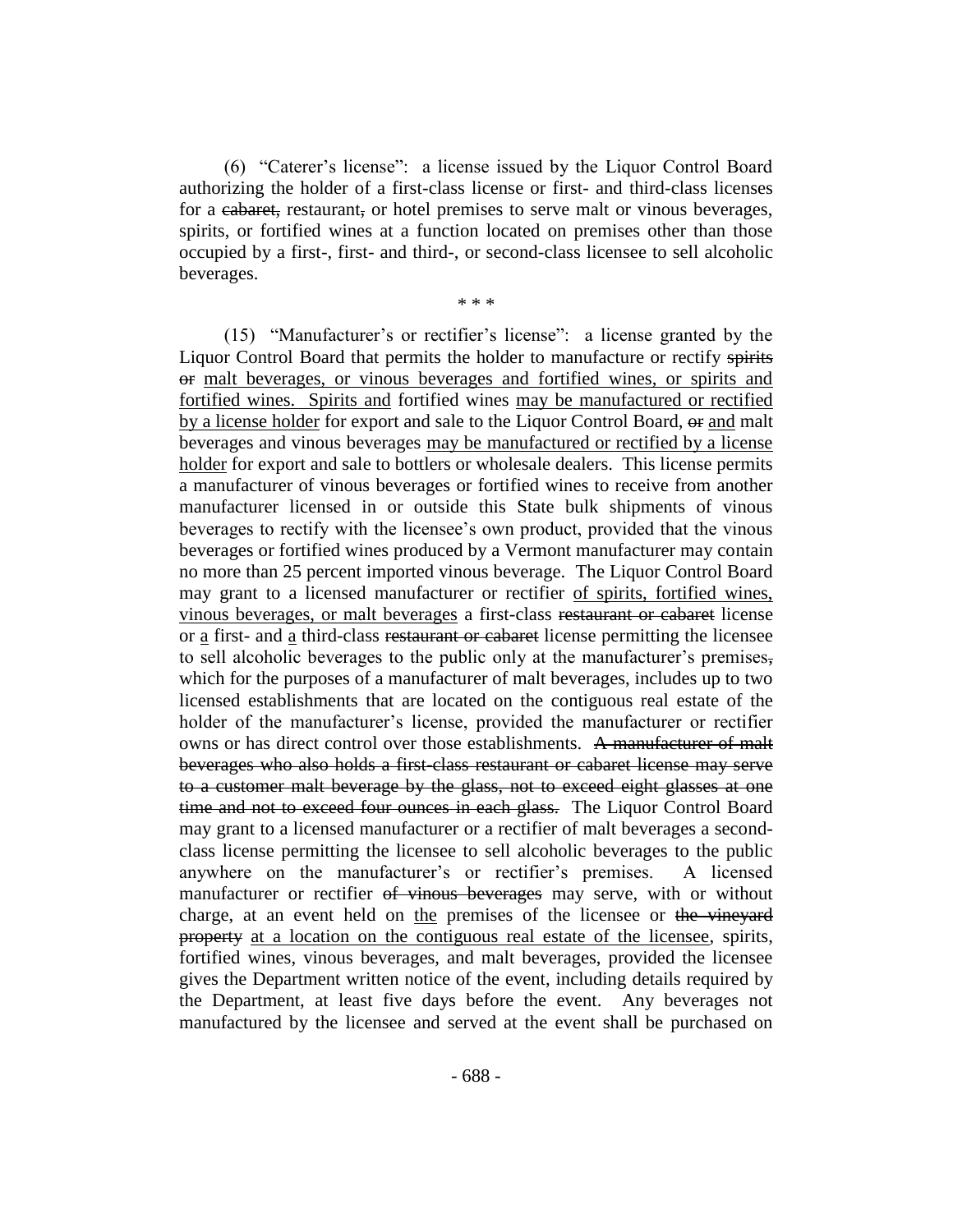invoice from a licensed manufacturer or wholesale dealer or the Liquor Control Board.

\* \* \*

(27) "Special events permit": a permit granted by the Liquor Control Board permitting a person holding a manufacturer's or rectifier's license licensed manufacturer or rectifier to sell by the glass or by unopened bottle spirits, fortified wines, malt beverages, or vinous beverages manufactured or rectified by the license holder at an event open to the public that has been approved by the local licensing authority. For the purposes of tasting only, the permit holder may distribute, with or without charge, beverages manufactured by the permit holder by the glass no more than two ounces per product and eight ounces total of malt beverages or vinous beverages and no more than one ounce in total of spirits or fortified wines to each individual. No more than 104 special events permits may be issued to a holder of a manufacturer's or rectifier's license licensed manufacturer or rectifier during a year. A special event events permit shall be valid for the duration of each public event or four days, whichever is shorter. Requests for a special events permit, accompanied by the fee as required by subdivision 231(13) of this title, shall be submitted to the Department of Liquor Control at least five days prior to the date of the event. Each manufacturer or rectifier planning to attend a single special event under this permit may be listed on a single permit. However, each attendance at a special event shall count toward the manufacturer's or rectifier's annual limit of 104 special-event-permit limitation special events permits.

(28) "Fourth-class license" or "farmers' market license": the license granted by the Liquor Control Board permitting a manufacturer or rectifier of malt beverages, vinous beverages, fortified wines, or spirits licensed manufacturer or rectifier to sell by the unopened container and distribute by the glass with or without charge, beverages manufactured by the licensee. No more than a combined total of ten fourth-class and farmers' market licenses may be granted to a licensed manufacturer or rectifier. At only one fourth-class license location, a manufacturer or rectifier of vinous beverages, malt beverages, fortified wines, or spirits licensed manufacturer or rectifier may sell by the unopened container and distribute by the glass, with or without charge, vinous beverages, malt beverages, fortified wines, or spirits produced by no more than five additional manufacturers or rectifiers, provided these beverages are purchased on invoice from the manufacturer or rectifier. A manufacturer or rectifier of vinous beverages, malt beverages, fortified wines, or spirits may sell its product to no more than five additional manufacturers or rectifiers. A fourth-class licensee may distribute by the glass no more than two ounces of malt beverages or vinous beverages with a total of eight ounces to each retail customer and no more than one-quarter ounce of spirits or fortified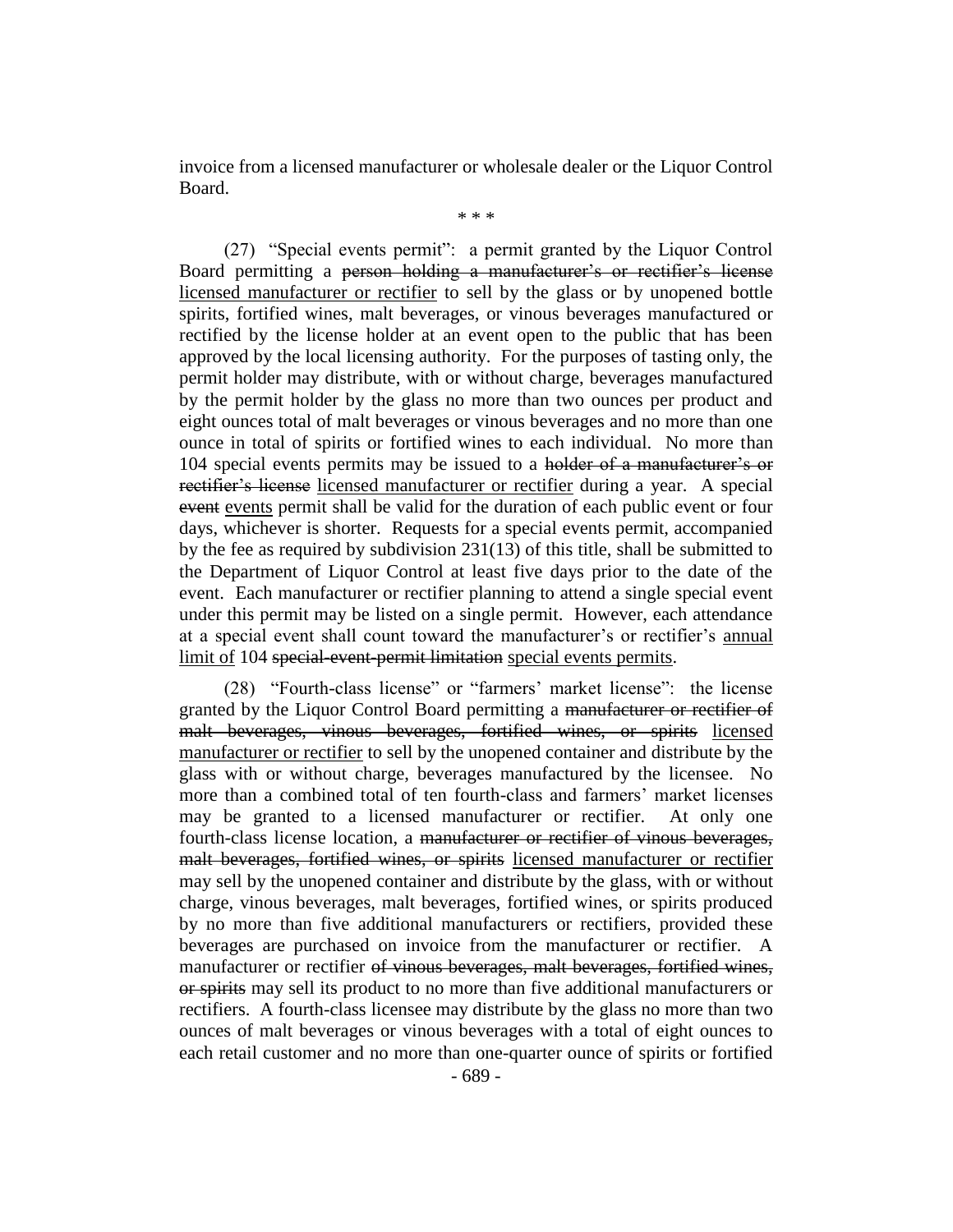wine with a total of one ounce to each retail customer for consumption on the manufacturer's premises or at a farmers' market. A fourth-class fourth-class licensee may distribute by the glass up to four mixed drinks containing a combined total of no more than one ounce of spirits or fortified wine to each retail customer for consumption only on the manufacturer's premises. A farmers' market license is valid for all dates of operation for a specific farmers' market location.

\* \* \*

(36) "Outside consumption permit": a permit granted by the Liquor Control Board allowing the holder of a first-class or, first- and third-class license holder and, or fourth-class license holder to allow for consumption of alcohol in a delineated outside area.

\* \* \*

(40) "Retail delivery permit": a permit granted by the Liquor Control Board that permits a second-class licensee to deliver malt beverages or vinous beverages sold by the licensee to the purchaser at a location in Vermont.

(41) "Destination resort master license": a license granted by the Liquor Control Board pursuant to section 472 of this title permitting a destination resort to designate licensed caterers and commercial caterers that will be permitted to cater individual events within the boundaries of the resort without being required to obtain a request to cater permit for each individual event. For purposes of a destination resort master license, a "destination resort" is a resort that contains at least 100 acres of land, offers at least 50 units of sleeping accommodations, offers food and beverage service to the public for consideration, and has related sports and recreational facilities for the convenience or enjoyment of its guests.

Sec. 2. 7 V.S.A. § 67 is amended to read:

### § 67. ALCOHOLIC BEVERAGE TASTINGS; PERMIT; PENALTIES

\* \* \*

(d) Promotional alcoholic beverage tasting:

(1) At the request of a holder of a first- or second-class license, a holder of a manufacturer's, rectifier's, or wholesale dealer's license may distribute without charge to the first- or second-class licensee's management and staff, provided they are of legal drinking age and are off duty for the rest of the day, two ounces per person of vinous or malt beverages for the purpose of promoting the beverage. At the request of a holder of a third-class license, a manufacturer or rectifier of spirits or fortified wines may distribute without charge to the third-class licensee's management and staff, provided they are of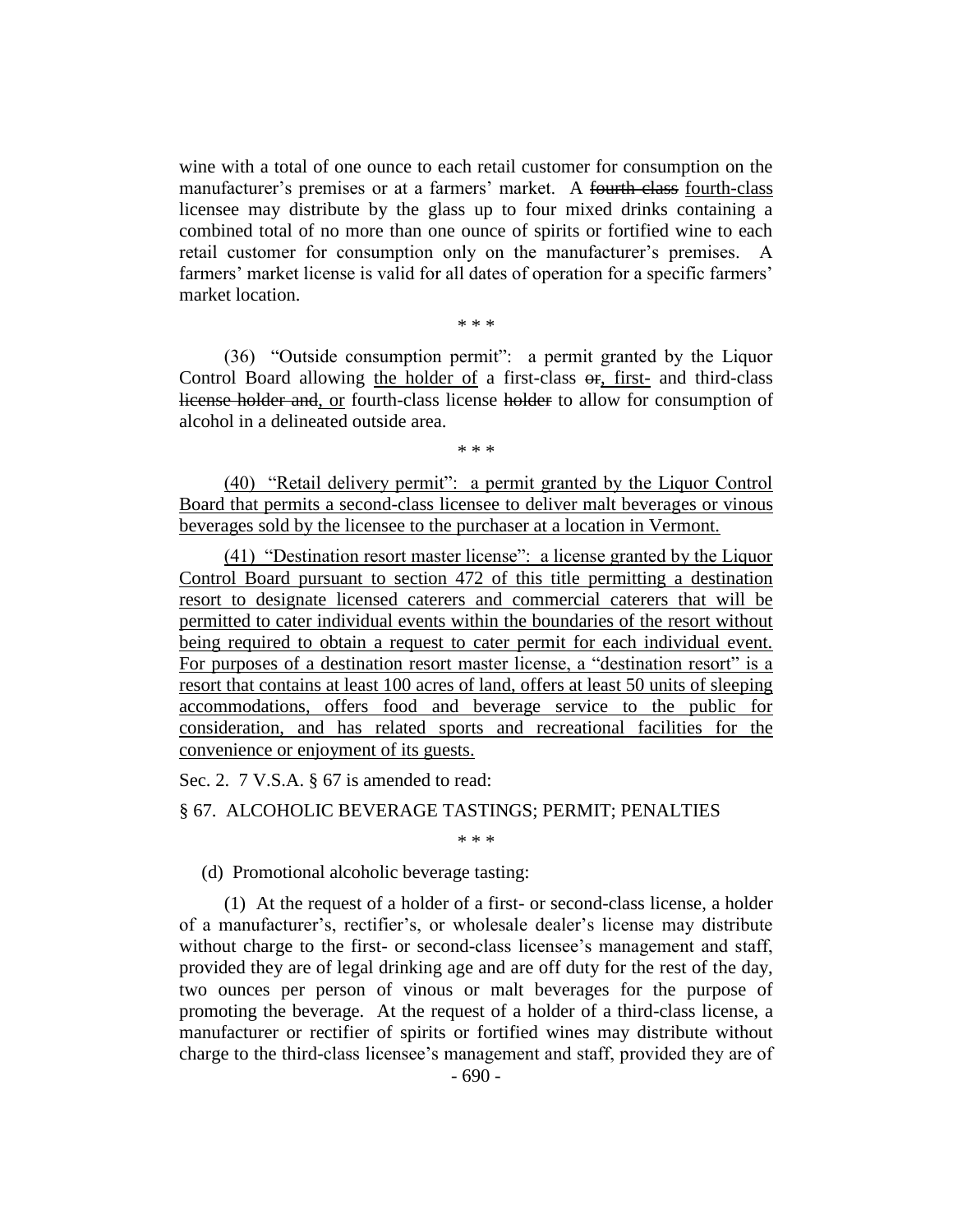legal drinking age and are off duty for the rest of the day, one-quarter ounce of each beverage and no more than a total of one ounce to each individual for the purpose of promoting the beverage. No permit is required under this subdivision, but written notice of the event shall be provided to the Department of Liquor Control at least five days two days prior to the date of the tasting.

\* \* \*

(e) Tastings for product quality assurance. A licensed manufacturer or rectifier may distribute to its management and staff who are directly involved in the production of the licensee's products, provided they are of legal drinking age and at the licensed premises, samples of the licensee's products for the purpose of assuring the quality of the products. Each sample of vinous or malt beverages shall be no larger than two ounces, and each sample of spirits or fortified wines shall be no larger than one-quarter ounce. No permit is required under this subsection.

(f) Age and training of servers. No individual who is under the age of 18 years of age or who has not received training as required by the Department may serve alcoholic beverages at an event under this section.

 $(f)(g)$  Penalties. The holder of a permit issued under this section that provides alcoholic beverages to an underage individual or permits an individual under the age of 18 years of age to serve alcoholic beverages at a beverage tasting event under this section shall be fined not less than \$500.00 nor more than \$2,000.00 or imprisoned not more than two years, or both.

Sec. 3. 7 V.S.A. § 70 is added to read:

## § 70. MANUFACTURERS OF MALT BEVERAGES; TRANSFER OF MALT BEVERAGES BETWEEN LICENSED LOCATIONS

(a) A licensed manufacturer of malt beverages may transfer malt beverages to a second licensed manufacturer of malt beverages without payment of taxes pursuant to section 421 of this title provided:

(1) the manufacturers are part of the same company;

(2) one manufacturer owns the controlling interest in the other manufacturer; or

(3) the controlling interest in each manufacturer is owned by the same person.

(b) For each transfer of malt beverages pursuant to this section, the manufacturers shall:

(1) document on invoices the amount of malt beverages transferred without payment of taxes; and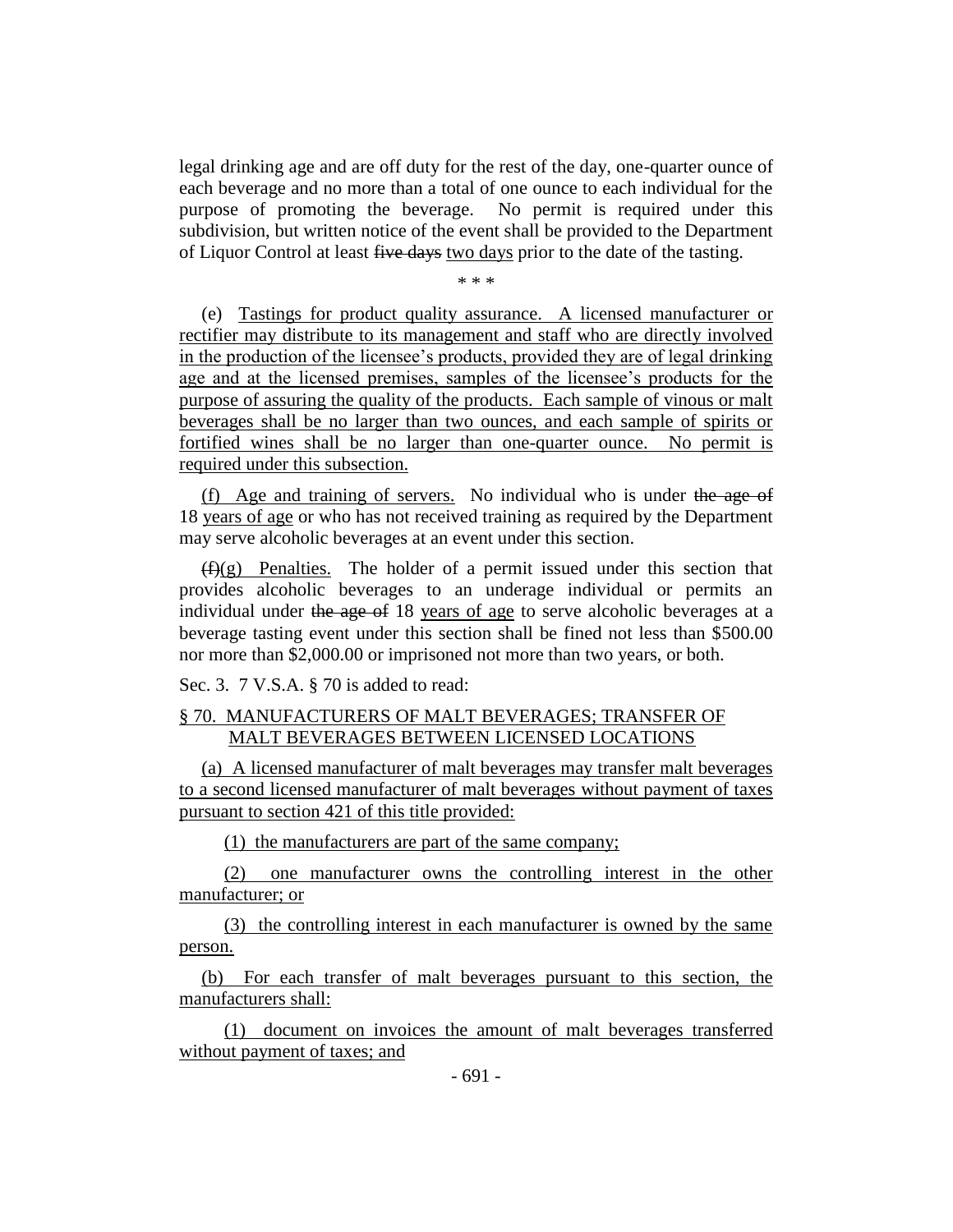(2) prepare and maintain records of each transfer in accordance with all applicable federal laws and regulations.

Sec. 4. 7 V.S.A. § 231 is amended to read:

§ 231. FEES FOR LICENSES AND PERMITS; DISPOSITION OF FEES

(a) The following fees shall be paid:

(1) For a manufacturer's or rectifier's license to manufacture or rectify malt beverages and, or vinous beverages and fortified wines, or to manufacture or rectify spirits and fortified wines, \$310.00 for either each license.

\* \* \*

(11) For up to ten fourth-class  $\overline{\text{v}}$  in equations licenses, \$70.00.

\* \* \*

(25) For a retail delivery permit, \$100.00.

(26) For a destination resort master license, \$500.00.

\* \* \*

Sec. 5. 7 V.S.A. § 222 is amended to read:

# § 222. FIRST- AND SECOND-CLASS LICENSES; GRANTING OF; SALE TO MINORS; CONTRACTING FOR FOOD SERVICE

With the approval of the Liquor Control Board, the control commissioners may grant the following licenses to a retail dealer for the premises where the dealer carries on business:

(1) Upon making application and paying the license fee provided in section 231 of this title, a first-class license which authorizes the dealer to sell malt and vinous beverages for consumption only on those premises, and upon satisfying the Liquor Control Board that the premises are leased, rented, or owned by the retail dealer and are devoted primarily to dispensing meals to the public, except clubs and cabarets, and that the premises have adequate and sanitary space and equipment for preparing and serving meals. The term "public" includes patrons of hotels, boarding houses, restaurants, dining cars, and similar places where meals are served. A retail dealer carrying on business in more than one place shall acquire a first-class license for each place where the retail dealer sells malt and vinous beverages. No malt or vinous beverages shall be sold by a first-class licensee to a minor. Partially consumed bottles of vinous beverages or specialty beers that were purchased with a meal may be removed from first-class licensed premises provided the beverages are recapped or resealed.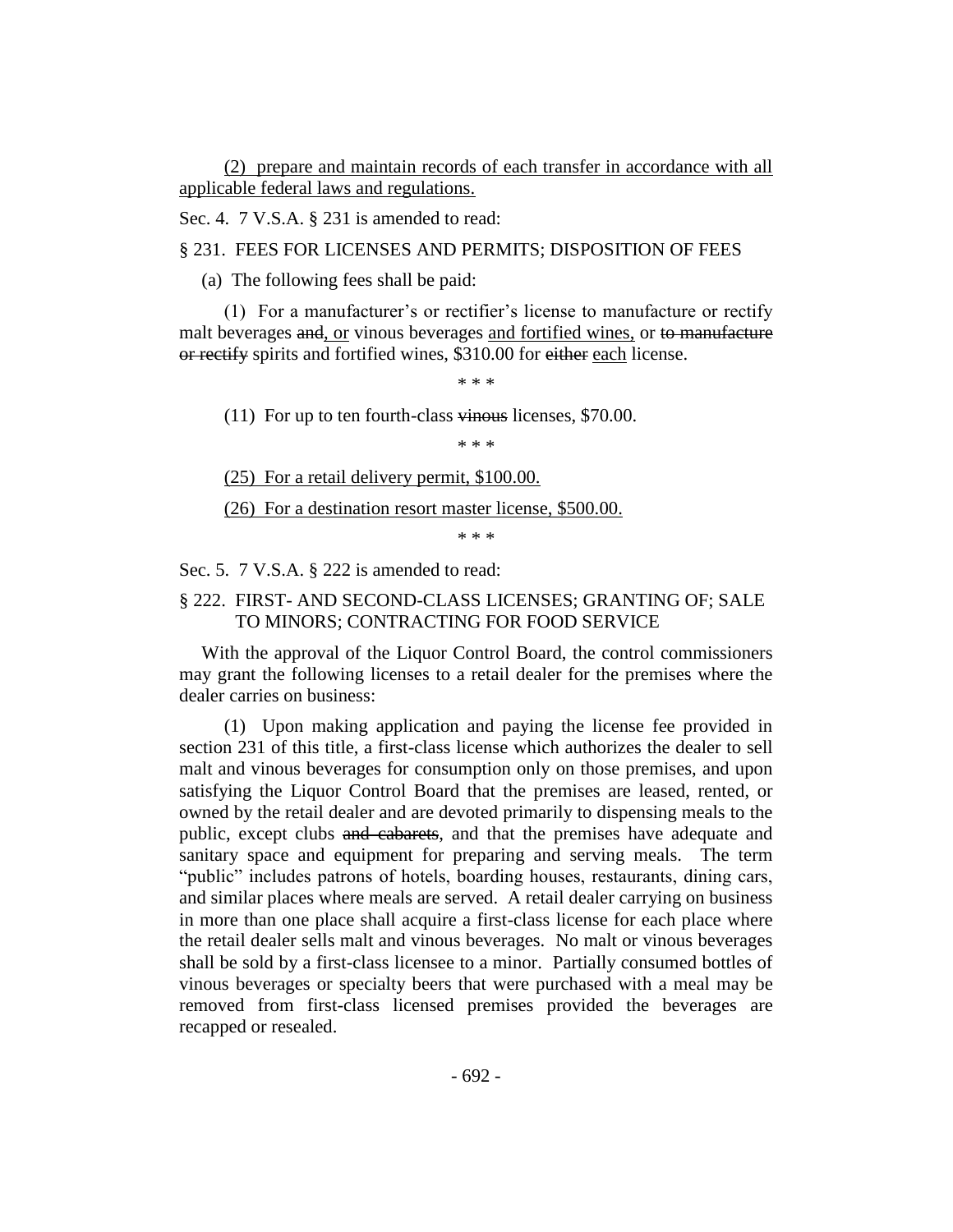(7)(A) The Liquor Control Board may grant a retail delivery permit to a second-class licensee if the licensee files an application accompanied by the fee provided in section 231 of this title.

(B)(i) A retail delivery permit holder may deliver malt beverages or vinous beverages sold from the licensed premises for consumption off the premises to the purchaser at a location in Vermont between the hours of 9:00 a.m. and 5:00 p.m.

(ii) An employee of a retail delivery permit holder shall not be permitted to make deliveries of malt beverages or vinous beverages pursuant to the permit unless he or she has completed a training program approved by the Department as required pursuant to section 239 of this chapter.

(C) The Liquor Control Board shall adopt rules to implement this subdivision (7).

Sec. 6. 7 V.S.A. § 224 is amended to read:

#### § 224. THIRD-CLASS LICENSES; OPEN CONTAINERS

(a) The Liquor Control Board may grant to a person who operates a hotel, restaurant, cabaret, or club a license of the third class if the person files an application accompanied by the license fee as provided in section 231 of this title for the premises in which the business of the hotel, restaurant, cabaret, or club is carried on. The holder of a third-class license may sell spirits and fortified wines for consumption only on the premises covered by the license. The applicant for a third-class license shall satisfy the Liquor Control Board that the applicant is the bona fide owner or lessee of the premises and that the premises are operated for the purpose covered by the license.

\* \* \*

Sec. 7. 7 V.S.A. § 242 is added to read:

### § 242. DESTINATION RESORT MASTER LICENSES

(a) The Liquor Control Board may grant a destination resort master license to a person that operates a destination resort if the applicant files an application with the Liquor Control Board accompanied by the license fee provided in section 231 of this title. In addition to any information required pursuant to rules adopted by the Board, the application shall:

(1) designate all licensed caterers and commercial caterers that are proposed to be permitted to cater individual events within the boundaries of the resort pursuant to the destination resort master license;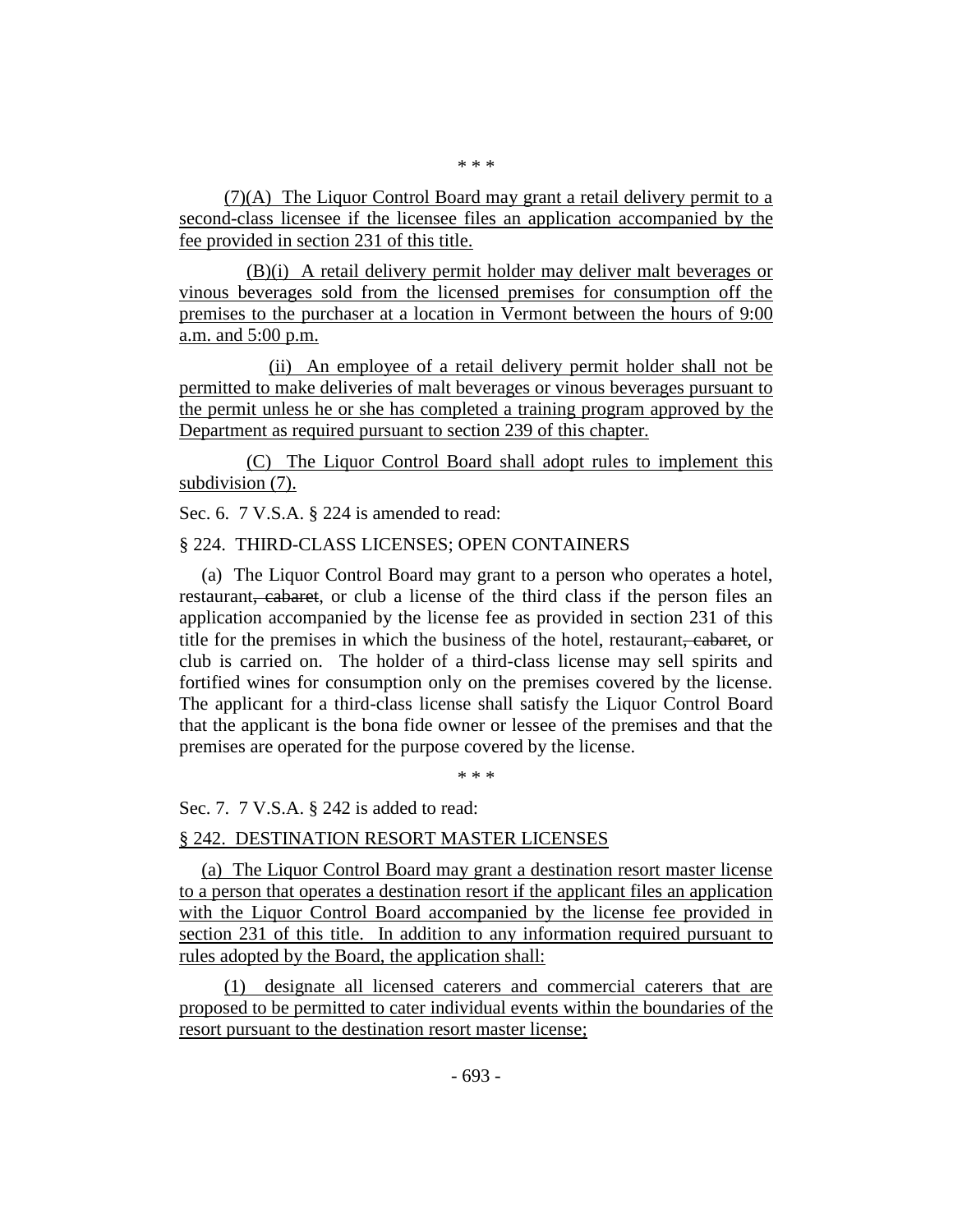(2) demonstrate that the destination resort:

(A) contains at least 100 acres of land; and

(B) offers at least 50 units of sleeping accommodations; and

(3) include a plan of the destination resort that sets forth:

(A) the destination resort boundaries;

(B) the ownership of the destination resort lands;

(C) the location and general design of buildings and other improvements within the resort boundaries; and

(D) the location of any sports and recreational facilities within the resort boundaries.

(b) A licensee may, upon five days' notice to the Department, amend the list of licensed caterers and commercial caterers that are designated in the destination resort master license.

(c) The holder of the destination resort master license shall, at least two days prior to the date of the event, provide the Department and local control commissioners with written notice of an event within the resort boundaries that will be catered pursuant to the master licenses. A licensed caterer or commercial caterer that is designated in the master license shall not be required to obtain a request to cater permit to cater an event occurring within the destination resort boundaries if the master licensee has provided the Department and local control commissioners with the required notice pursuant to this subsection.

(d) Real estate of a destination resort master license holder that is not contiguous with the license holder's principal premises or is located in a different municipality from the license holder's principal premises may be included in the destination resort's boundaries if it is clearly identified and delineated on the plan of the destination resort that is submitted pursuant to subsection (a) of this section.

Sec. 8. 7 V.S.A. § 424 is amended to read:

# § 424. COLLECTION

The liquor control board Liquor Control Board shall collect the tax imposed under section  $422$  of this title from the purchaser thereof. The taxes so collected on sales by the Liquor Control Board shall be paid weekly to the state treasurer State Treasurer, and the taxes collected on sales by a manufacturer or rectifier shall be paid quarterly to the State Treasurer.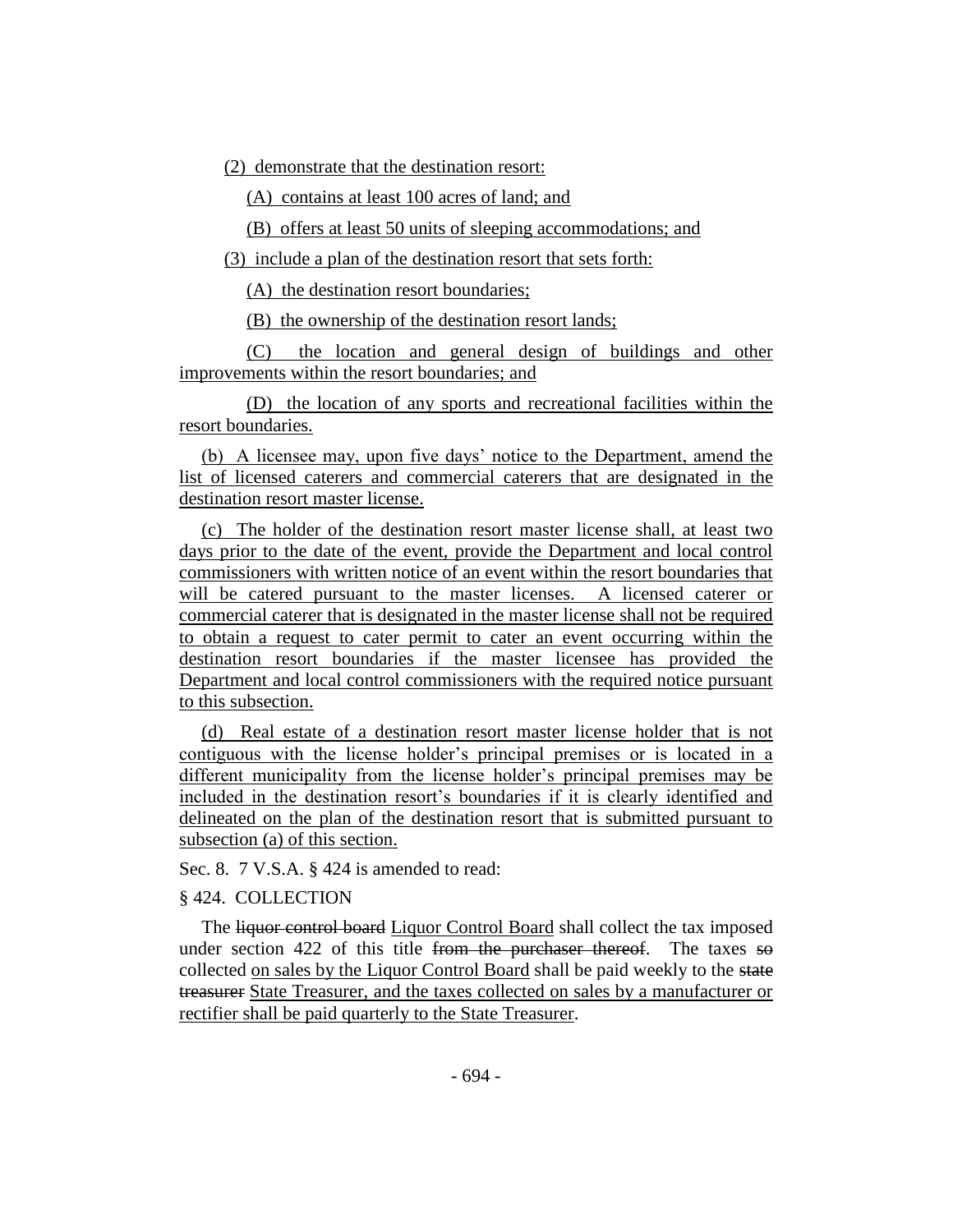Sec. 9. 7 V.S.A. § 101 is amended to read:

## § 101. COMPOSITION OF DEPARTMENT; COMMISSIONER OF LIQUOR CONTROL; LIQUOR CONTROL BOARD

(a) The Department of Liquor Control, created by 3 V.S.A. § 212, shall include the Commissioner of Liquor Control and the Liquor Control Board.

(b)(1) The Liquor Control Board shall consist of five persons, not more than three members of which shall belong to the same political party.

 $(2)(A)$  Biennially, with With the advice and consent of the Senate, the Governor shall appoint a person as a member members of such the Board for a staggered five-year term, whose staggered five-year terms.

(B) The Governor shall fill a vacancy occurring during a term by an appointment for the unexpired term in accordance with the provisions of 3 V.S.A. § 257(b).

(C) A member's term of office shall commence on February 1 of the year in which such appointment is made the member is appointed.

(3) The Governor shall biennially designate a member of such the Board to be its Chair.

Sec. 10. 7 V.S.A. § 102 is amended to read:

§ 102. REMOVAL

After Notwithstanding any provision of 3 V.S.A. § 2004 to the contrary, after notice and hearing, the governor Governor may remove a member of the liquor control board Liquor Control Board for incompetency, failure to discharge his or her duties, malfeasance, immorality, or other cause inimical to the general good of the state State. In case of such removal, the governor Governor shall appoint a person to fill the unexpired term.

Sec. 11. 7 V.S.A. § 106 is amended to read:

§ 106. COMMISSIONER OF LIQUOR CONTROL; REPORTS; RECOMMENDATIONS

The board shall employ an executive officer, who shall be the secretary of the board and shall be called the commissioner of liquor control. The commissioner shall be appointed for an indefinite period and shall be subject to removal upon the majority vote of the entire board. At such times and in such detail as the board directs, the commissioner shall make reports to the board concerning the liquor distribution system of the state, together with such recommendations as he deems proper for the promotion of the general good of the state.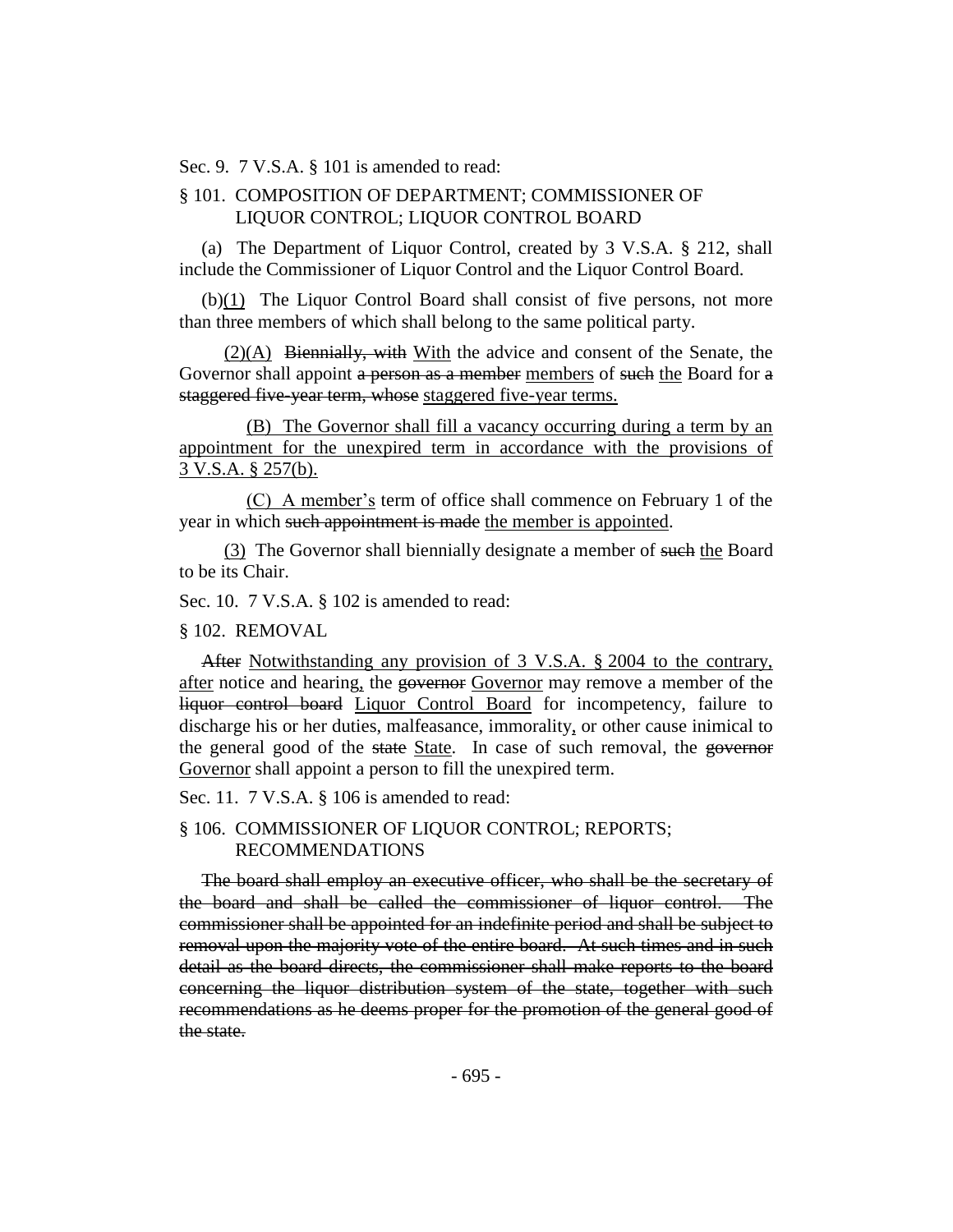(a)(1) With the advice and consent of the Senate, the Governor shall appoint from among no fewer than three candidates proposed by the Liquor Control Board a Commissioner of Liquor Control for a term of four years.

(2) The Board shall review the applicants for the position of Commissioner of Liquor Control and by a vote of the majority of the members of the Board shall select candidates to propose to the Governor. The Board shall consider each applicant's administrative expertise and his or her knowledge regarding the business of distributing and selling alcoholic beverages.

(b) The Commissioner shall serve at the pleasure of the Governor until the end of the term for which he or she is appointed or until a successor is appointed.

Sec. 12. 7 V.S.A. § 107 is amended to read:

§ 107. DUTIES OF COMMISSIONER OF LIQUOR CONTROL

The Commissioner of Liquor Control shall:

(1) In towns which that vote to permit the sale of spirits and fortified wines, establish such number of local agencies therein as the Board shall determine, enter into agreements for the rental of necessary and adequate quarters, and employ suitable assistants for the operation thereof. However, it shall not be obligatory upon the Liquor Control Board shall not be obligated to establish an agency in every town which that votes to permit the sale of spirits and fortified wines.

(2) Make regulations Recommend rules subject to the approval of and adoption by the Board governing the hours during which such local agencies shall be open for the sale of spirits and fortified wines and governing, the qualifications, deportment, and salaries of the agencies' employees, and the business, operational, financial, and revenue standards that must be met for the establishment of an agency and its continued operation.

(3) Make regulations Recommend rules subject to the approval of and adoption by the Board governing:

(A) the prices at which spirits shall be sold by local agencies, the method for their delivery, and the quantities of spirits that may be sold to any one person at any one time; and

(B) the minimum prices at which fortified wines shall be sold by local agencies and second-class licensees that hold fortified wine permits, the method for their delivery, and the quantities of fortified wines that may be sold to any one person at any one time.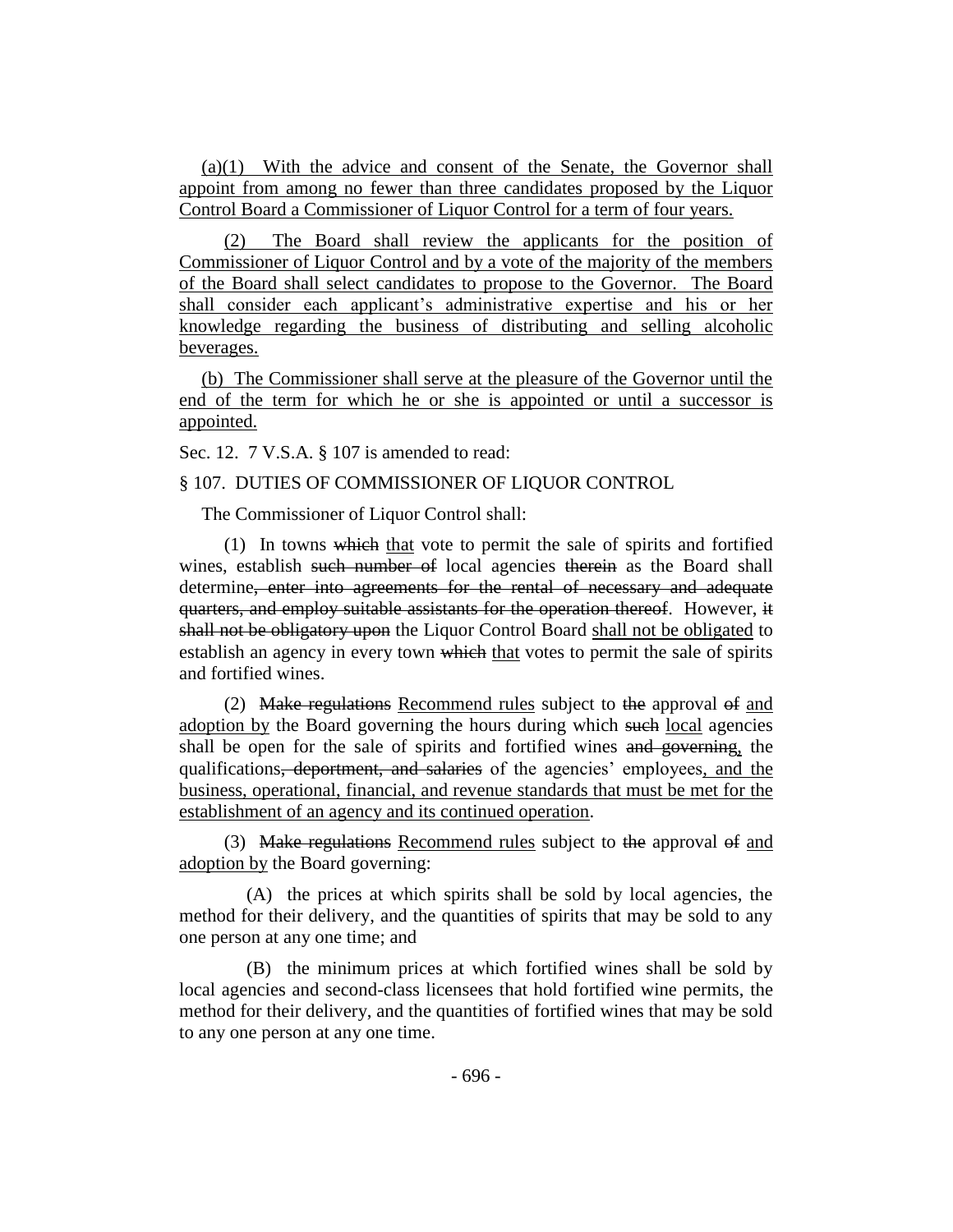(4) Supervise the quantities and qualities of spirits and fortified wines to be kept as stock in local agencies and make regulations recommend rules subject to the approval of and adoption by the Board regarding the filling of requisitions therefor on the Commissioner of Liquor Control.

(5) Purchase through the Commissioner of Buildings and General Services spirits and fortified wines for and in behalf of the Liquor Control Board, supervise the their storage thereof and the distribution to local agencies, druggists and, licensees of the third class, third-class licensees, and holders of fortified wine permits, and make regulations recommend rules subject to the approval of and adoption by the Board regarding the sale and delivery from the central storage plant.

(6) Check and audit the income and disbursements of all local agencies, and the central storage plant.

(7) Report to the Board regarding the State's liquor control system and make recommendations for the promotion of the general good of the State.

(8) Devise methods and plans for eradicating intemperance and promoting the general good of the state State and make effective such methods and plans as part of the administration of this title.

## Sec. 13. RULEMAKING

On or before July 1, 2017, the Commissioner shall prepare and submit to the Liquor Control Board for its approval and adoption his or her recommendation for rules to govern the business, operational, financial, and revenue standards for local agencies as necessary to implement this act.

## Sec. 14. LEGISLATIVE COUNCIL; DRAFT LEGISLATION

On or before January 15, 2017, the Legislative Council, in consultation with the Commissioner of Liquor Control, the Liquor Control Board, and the Office of the Attorney General, shall prepare and submit a draft bill to the House Committee on General, Housing and Military Affairs and the Senate Committee on Economic Development, Housing and General Affairs that makes statutory amendments of a technical nature to improve the clarity of Title 7 through the reorganization of its provisions and the modernization of its statutory language. The draft bill shall also identify all statutory sections of Title 7 that the General Assembly shall amend substantively in order to remove out-of-date and obsolete provisions or to reflect more accurately the current practices and programs of the Liquor Control Board and the Department of Liquor Control.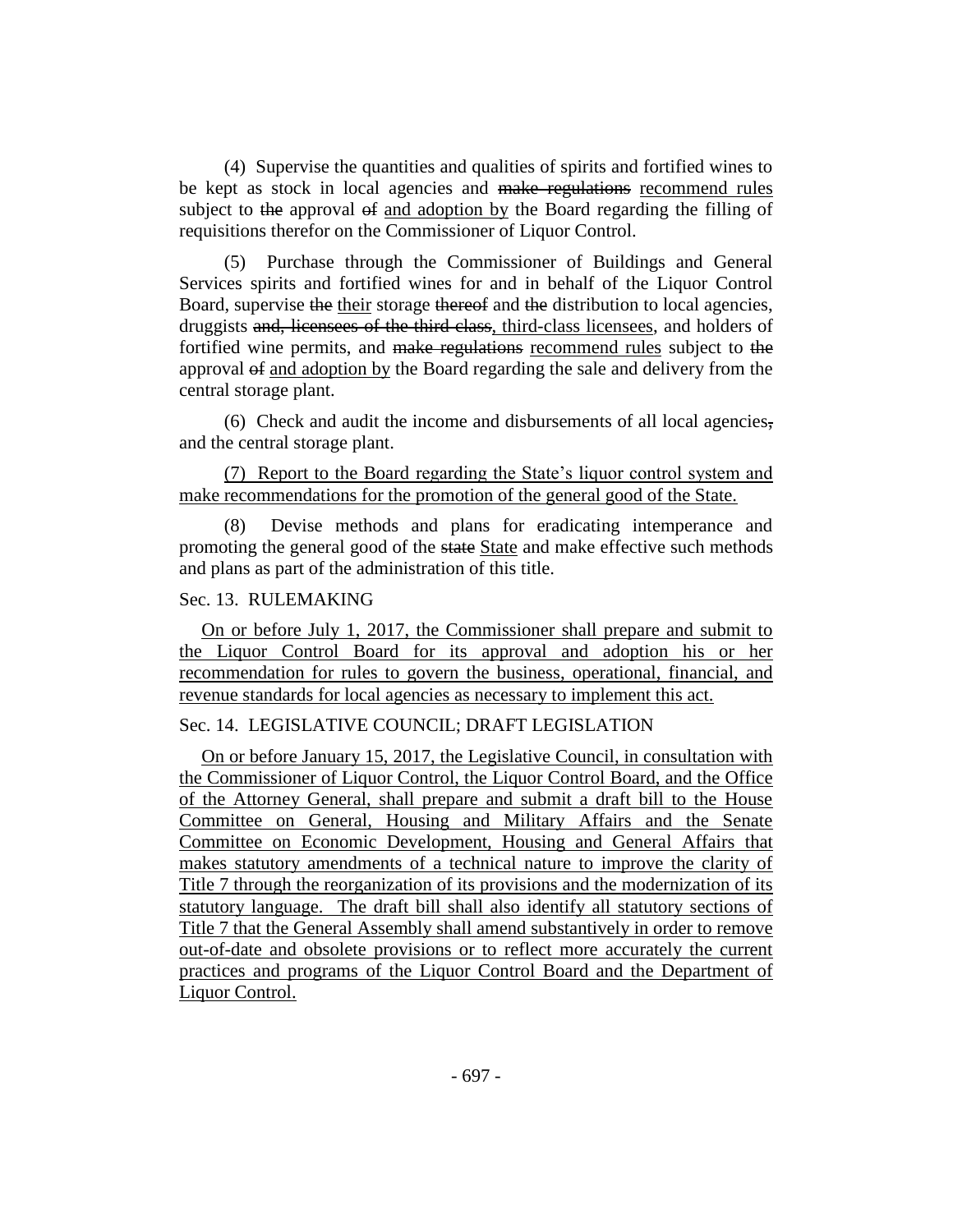## Sec. 15. COMMISSIONER OF LIQUOR CONTROL; CURRENT TERM; APPOINTMENT OF SUCCESSOR

The Commissioner of Liquor Control in office on the effective date of this act shall be deemed to have commenced a four-year term pursuant to 7 V.S.A. § 106(a)(1) on February 1, 2016. The Commissioner shall serve until the end of the four-year term or until a successor is appointed as provided pursuant to 7 V.S.A. § 106. Notwithstanding any provision of 3 V.S.A. § 2004 or 7 V.S.A. § 106(b) to the contrary, during this current term, the Governor may remove the Commissioner for cause after notice and a hearing.

## Sec. 16. EFFECTIVE DATE

### (a) This section shall take effect on July 1, 2016.

(b) In Sec. 4, 7 V.S.A.  $\S 231$ , subdivisions (a)(1) (manufacturer's or rectifier's license) and (a)(11) (fourth-class license) shall take effect on July 2, 2016. The remaining provisions of Sec. 4 shall take effect on July 1, 2016.

(c) The remaining sections of this act shall take effect on July 1, 2016.

And that after passage the title of the bill be amended to read: "An act relating to alcoholic beverages"

(Committee vote: 5-0-0)

### **CONCURRENT RESOLUTIONS FOR ACTION**

**S.C.R. 39** (For text of Resolution, see Addendum to Senate Calendar for March 10, 2016)

**H.C.R. 262-278** (For text of Resolutions, see Addendum to House Calendar for March 10, 2016)

#### **CONFIRMATIONS**

The following appointments will be considered by the Senate, as a group, under suspension of the Rules, as moved by the President *pro tempore,* for confirmation together and without debate, by consent thereby given by the Senate. However, upon request of any senator, any appointment may be singled out and acted upon separately by the Senate, with consideration given to the report of the Committee to which the appointment was referred, and with full debate; and further, all appointments for the positions of Secretaries of Agencies, Commissioners of Departments, Judges, Magistrates, and members of the Public Service Board shall be fully and separately acted upon.

Kirstin Schoonover of Huntington – Superior Court Judge – By Sen. Benning for the Committee on Judiciary. (2/25/16)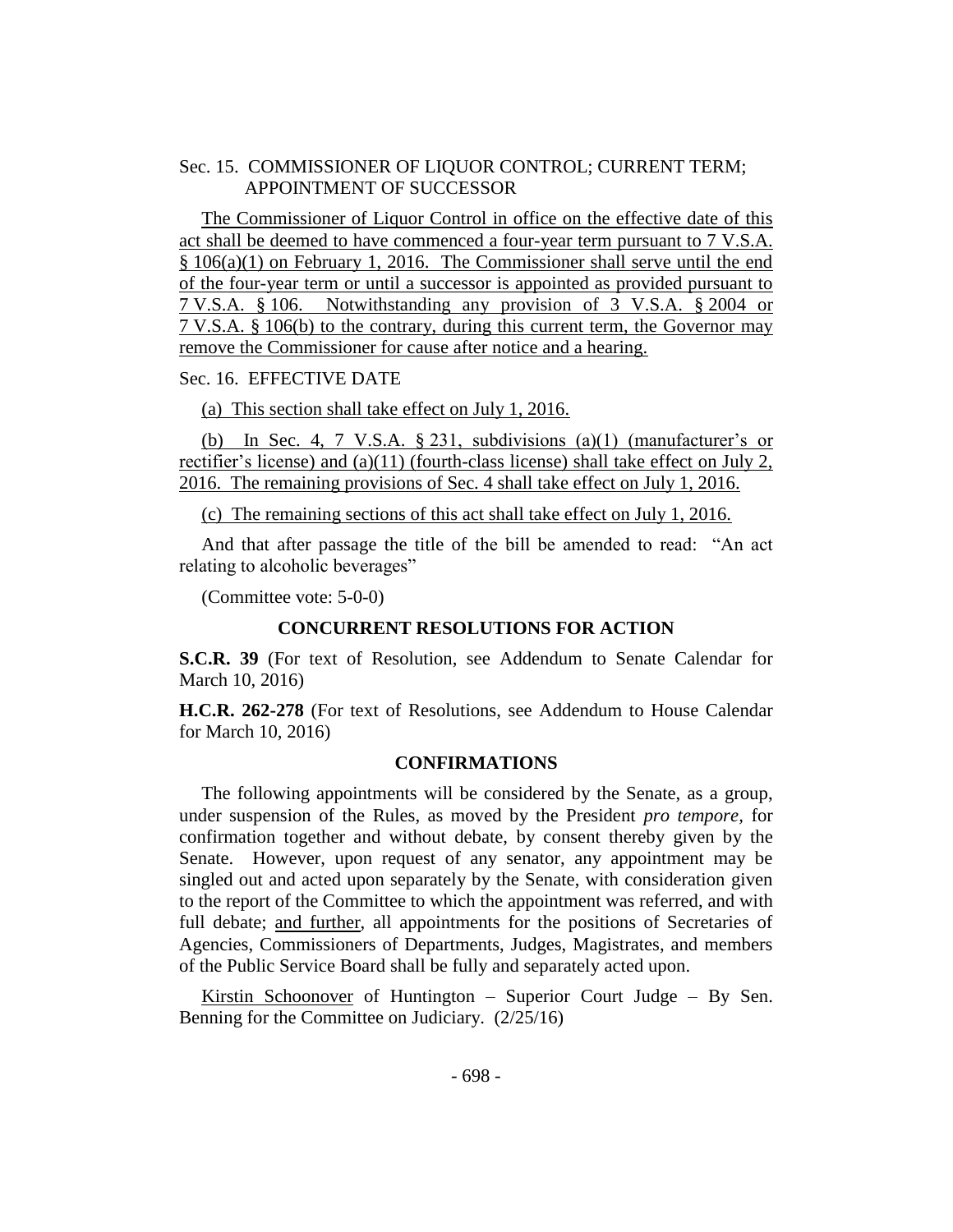Brian Valentine of Huntington – Magistrate Division Judge – By Sen. Nitka for the Committee on Judiciary. (3/9/16)

Mary Morrissey of Jericho – Superior Court Judge – By Sen. Ashe for the Committee on Judiciary. (3/9/16)

Kevin Bourdon of Waltham – Member, Electricians Licensing Board – By Sen. Balint for the Committee on Econ. Dev., Housing and General Affairs. (3/11/16)

Hannah Sessions of Salisbury – Member, Vermont Housing and Conservation Board – By Sen. Balint for the Committee on Econ. Dev., Housing and General Affairs. (3/11/16)

Robert Williams of Poultney – Member, Electricians Licensing Board – By Sen. Mullin for the Committee on Econ. Dev., Housing and General Affairs. (3/15/16)

Thomas Lauzon of Barre – Member, Liquor Control Board – By Sen. Cummings for the Committee on Econ. Dev., Housing and General Affairs. (3/15/16)

#### **NOTICE OF JOINT ASSEMBLY**

**March 17, 2016 - 10:30 A.M.** - Retention of Superior Court Judges: David Howard, Robert A. Mello, Helen M. Toor and Thomas S. Durkin.

### **FOR INFORMATION ONLY**

#### **CROSS OVER DATES**

The Joint Rules Committee established the following Crossover deadlines:

(1) All **Senate/House** bills must be reported out of the last committee of reference (including the Committees on Appropriations and Finance/Ways and Means, except as provided below in (2) and the exceptions listed below) on or before **Friday, March 11, 2016**, and filed with the Secretary/Clerk so they may be placed on the Calendar for Notice the next legislative day.

(2) All **Senate/House** bills referred pursuant to Senate Rule 31 or House Rule 35(a) to the Committees on Appropriations and Finance/Ways and Means must be reported out by the last of those committees on or before **Friday, March 18, 2016**, and filed with the Secretary/Clerk so they may be placed on the Calendar for Notice the next legislative day.

**Note**:The Senate will not act on bills that do not meet these crossover deadlines, without the consent of the Senate Rules Committee.